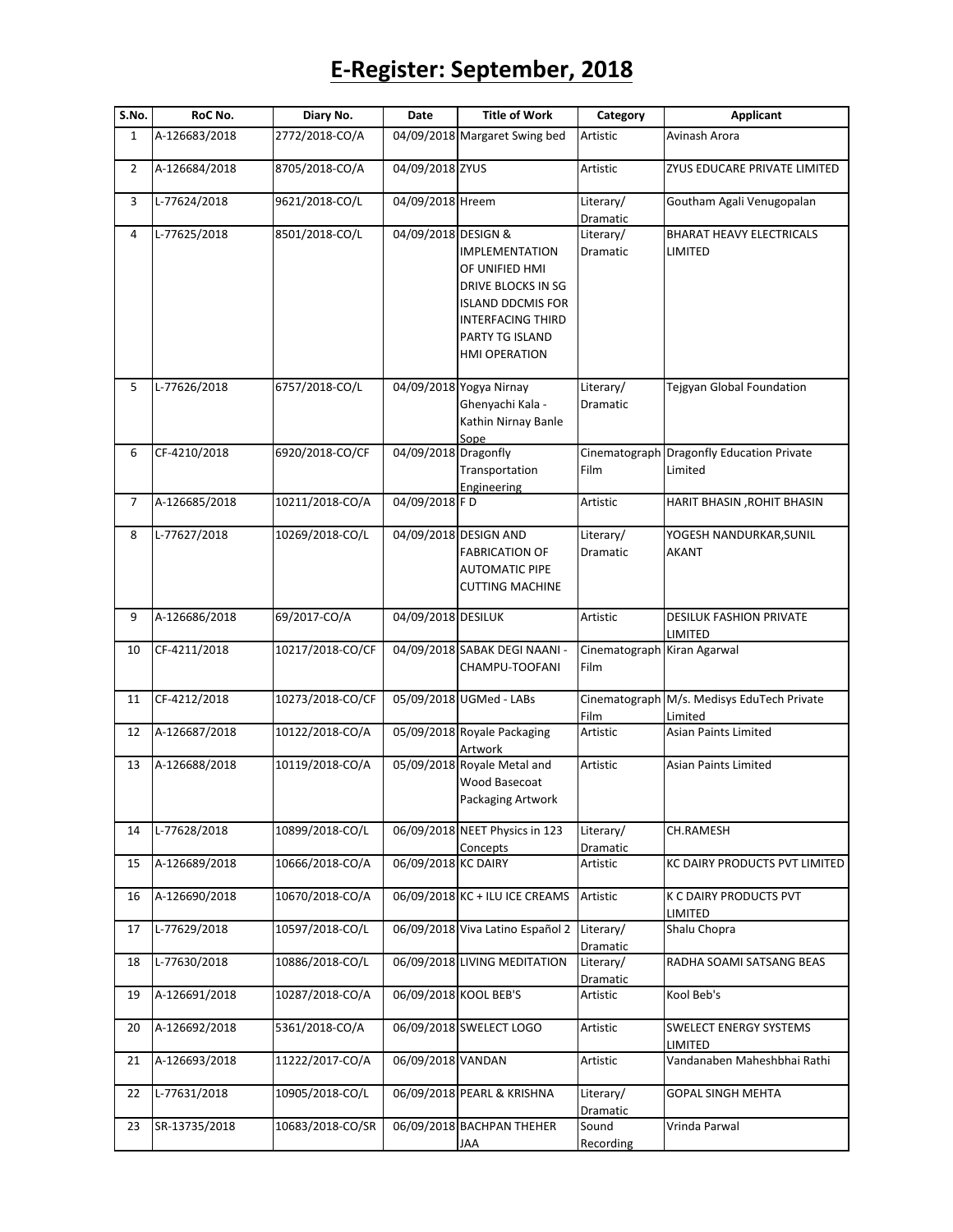| S.No. | RoC No.       | Diary No.        | Date                  | <b>Title of Work</b>            | Category             | <b>Applicant</b>                        |
|-------|---------------|------------------|-----------------------|---------------------------------|----------------------|-----------------------------------------|
| 24    | A-126694/2018 | 10698/2018-CO/A  | 06/09/2018 UNIWHITE   |                                 | <b>Artistic</b>      | HIGH GYP INDUSTRIES.                    |
| 25    | A-126695/2018 | 10667/2018-CO/A  |                       | 06/09/2018 AVIATECH LOGO        | Artistic             | AVIATECH ENTERPRISES PRIVATE<br>LIMITED |
| 26    | SW-11661/2018 | 10513/2018-CO/SW |                       | 06/09/2018 Pugmark- A           | Computer             | Lovely Professional University          |
| 27    | SW-11662/2018 | 2181/2017-CO/L   | 06/09/2018 MPOWER     | diagnostic tool                 | Software<br>Computer | MR SUDHIR NAGPAL                        |
|       |               |                  |                       |                                 | Software             |                                         |
| 28    | SW-11663/2018 | 6089/2018-CO/SW  |                       | 06/09/2018 Methodology for      | Computer             | <b>Tata Motors Limited</b>              |
|       |               |                  |                       |                                 |                      |                                         |
|       |               |                  |                       | Derivation of Live              | Software             |                                         |
|       |               |                  |                       | Axle Assembly test              |                      |                                         |
|       |               |                  |                       | schedule based on               |                      |                                         |
|       |               |                  |                       | Road Load Data                  |                      |                                         |
|       |               |                  |                       | collected on some               |                      |                                         |
|       |               |                  |                       | other application               |                      |                                         |
| 29    | L-77632/2018  | 7581/2018-CO/L   |                       | 06/09/2018 Merchandising        | Literary/            | RAJESH KUMAR GANGADHARAN                |
|       |               |                  |                       | Manual                          | Dramatic             |                                         |
| 30    | L-77633/2018  | 8028/2018-CO/L   | 06/09/2018 Alo Andhar |                                 | Literary/            | Aniruddha Bose                          |
|       |               |                  |                       |                                 | Dramatic             |                                         |
| 31    | SR-13736/2018 | 10946/2018-CO/SR |                       | 06/09/2018 SUGARCUBE- KADA      | Sound                | Rishi Mehra                             |
|       |               |                  |                       | DILI                            | Recording            |                                         |
| 32    | SR-13737/2018 | 10679/2018-CO/SR | 06/09/2018 Aa bhi Jaa |                                 | Sound                | Ashutosh Verma                          |
|       |               |                  |                       |                                 | Recording            |                                         |
| 33    | L-77634/2018  | 2948/2018-CO/L   |                       | 06/09/2018 AAO SIKHE YOUG       | Literary/            | ACHARYA BALKRISHNA                      |
|       |               |                  |                       | KACHHA 4 KE                     | Dramatic             |                                         |
|       |               |                  |                       | VIDYARTHIYO HETU                |                      |                                         |
|       |               |                  |                       | YOG SHIKSHA KI                  |                      |                                         |
|       |               |                  |                       |                                 |                      |                                         |
|       |               |                  |                       | PATHYA PUSTAK                   |                      |                                         |
| 34    | L-77635/2018  | 6771/2015-CO/L   | 06/09/2018 SH.        |                                 | Literary/            | DR KRISHAN DEV AGRAWAL                  |
|       |               |                  |                       | DURGASAPTASHATI                 | Dramatic             | 'ARWIND'                                |
|       |               |                  |                       | HINDI PADYA                     |                      |                                         |
|       |               |                  |                       | RUPAANTAR                       |                      |                                         |
| 35    | A-126696/2018 | 4051/2018-CO/A   | 06/09/2018 SUNPURE    |                                 | Artistic             | M K AGROTECH PRIVATE LIMITED            |
|       |               |                  |                       |                                 |                      |                                         |
| 36    | M-541/2018    | 9941/2018-CO/M   |                       | 06/09/2018 RANGEEN ZINDAGI      | Music                | abhishek samdaria                       |
| 37    | SW-11664/2018 | 1262/2018-CO/SW  | 06/09/2018 Hubspot    |                                 | Computer             | Cedcoss Technologies Private            |
|       |               |                  |                       | Woocommerce                     | Software             | Limited                                 |
|       |               |                  |                       | Integration                     |                      |                                         |
| 38    | L-77636/2018  | 10936/2018-CO/L  |                       | 06/09/2018 Choke Monitoring     | Literary/            | K.J. Somaiya College of                 |
|       |               |                  |                       | and Alarm System in             | Dramatic             | Engineering                             |
|       |               |                  |                       | <b>Bio-Toilets</b>              |                      |                                         |
| 39    | L-77637/2018  | 10938/2018-CO/L  |                       | 06/09/2018 Pre-warning Water    | Literary/            | K.J. Somaiya College of                 |
|       |               |                  |                       | Level Alarm System              | Dramatic             | Engineering                             |
|       |               |                  |                       |                                 |                      |                                         |
| 40    | CF-4213/2018  | 10215/2018-CO/CF |                       | 06/09/2018 SABAK DEGI NAANI -   | Cinematograph        | Kiran Agarwal                           |
|       |               |                  |                       | DIGGI-POOPI                     | Film                 |                                         |
| 41    | L-77638/2018  | 10651/2018-CO/L  |                       | 06/09/2018 UTERUS SPARING       | Literary/            | Dr Deepti Shrivastava ,Dr Neema         |
|       |               |                  |                       | PROTOCOL (USP) FOR              | Dramatic             | Acharya , DR S SAMAL                    |
|       |               |                  |                       | AUB/HMB                         |                      |                                         |
|       |               |                  |                       | MANAGEMENT                      |                      |                                         |
| 42    | L-77639/2018  | 10767/2018-CO/L  |                       | 06/09/2018 Wise Investments     | Literary/            | Dr. S. Thirumalai Kolundu               |
|       |               |                  |                       |                                 | Dramatic             |                                         |
| 43    | CF-4214/2018  | 10440/2018-CO/CF |                       | 06/09/2018 ONE LITTLE FINGER    | Cinematograph        | <b>CRAZY CUB ANIMATION STUDIO</b>       |
|       |               |                  |                       |                                 | Film                 | PVT. LTD                                |
| 44    | A-126697/2018 | 10803/2018-CO/A  |                       | 06/09/2018 20 No. NEW           | Artistic             | PRAVEEN KUMAR GUPTA                     |
|       |               |                  |                       | <b>CALCUTTA BIRI</b>            |                      |                                         |
| 45    | L-77640/2018  | 10896/2018-CO/L  |                       | 06/09/2018 Guftagu Khyaalo Se   | Literary/            | Dr. Sushma Gajapure                     |
|       |               |                  |                       |                                 | Dramatic             |                                         |
| 46    | A-126698/2018 | 9691/2017-CO/A   |                       | 06/09/2018 K.J. Somaiya Medical | Artistic             | K. J. Somaiya Medical Trust             |
|       |               |                  |                       | Trust logo                      |                      | through its Chairman Mr. Samir          |
|       |               |                  |                       |                                 |                      | Somaiya                                 |
|       |               |                  |                       |                                 |                      |                                         |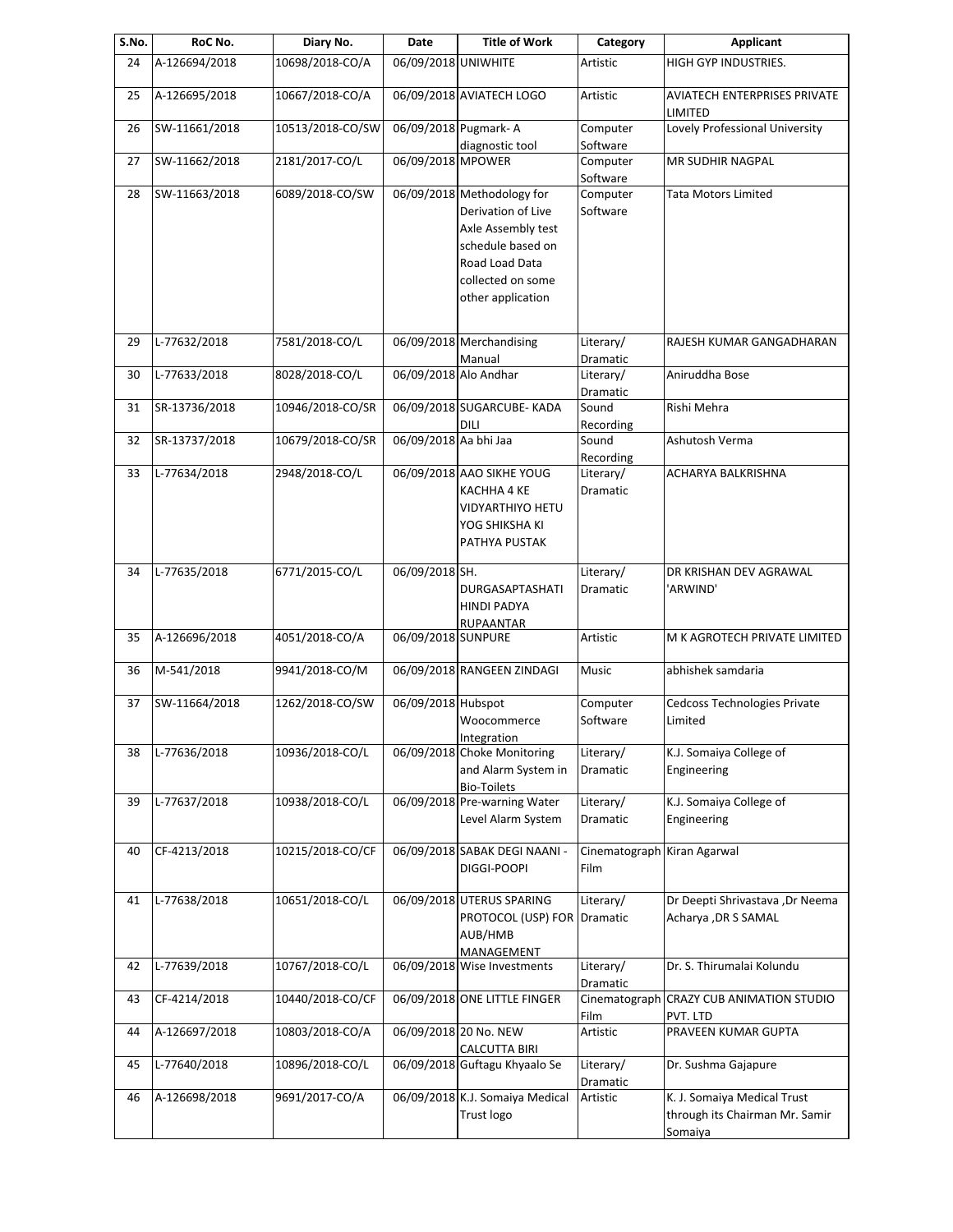| S.No. | RoC No.               | Diary No.        | Date                 | <b>Title of Work</b>                                                                                                          | Category              | <b>Applicant</b>                                       |
|-------|-----------------------|------------------|----------------------|-------------------------------------------------------------------------------------------------------------------------------|-----------------------|--------------------------------------------------------|
| 47    | A-126699/2018         | 10178/2018-CO/A  |                      | 06/09/2018 S9 PHARMA LOGO                                                                                                     | Artistic              | M/S. SANIFY HEALTHCARE PVT.<br>LTD.                    |
| 48    | SW-11665/2018         | 10060/2018-CO/SW |                      | 06/09/2018 ONLINE SYSTEM FOR<br>MAINTENANCE OF<br><b>TESTING EQUIPMENT</b>                                                    | Computer<br>Software  | <b>BHARAT HEAVY ELECTRICALS</b><br>LIMITED             |
| 49    | SW-11666/2018         | 10058/2018-CO/SW |                      | 06/09/2018 SOFTWARE PACKAGE<br>FOR INTERPRETATION Software<br>OF DISSOLVED GAS<br>ANALYSIS (DGA) ON<br><b>TRANSFORMER OIL</b> | Computer              | <b>BHARAT HEAVY ELECTRICALS</b><br>LIMITED             |
| 50    | L-77641/2018          | 10081/2018-CO/L  |                      | 06/09/2018 Vyakti nam sanskriti<br>ke samvahak                                                                                | Literary/<br>Dramatic | Rakesh Narayan dwivedi                                 |
| 51    | A-126700/2018         | 10043/2018-CO/A  |                      | 06/09/2018 LOTUS (LABEL)                                                                                                      | Artistic              | M/s. Sohan Lal Nem Chand Jain A<br>Partnership Concern |
| 52    | L-77642/2018          | 10572/2018-CO/L  |                      | 06/09/2018 X Class Mathematics -<br>II (AP/TS)                                                                                | Literary/<br>Dramatic | M/s Spectrum School Books                              |
| 53    | L-77643/2018          | 10940/2018-CO/L  |                      | 06/09/2018 Physics at your<br>fingertips                                                                                      | Literary/<br>Dramatic | Rahul Chawla                                           |
| 54    | L-77644/2018          | 6715/2018-CO/L   |                      | 06/09/2018 HAPPY KIDS BOOK -<br><b>VOWEL SHORT</b><br>SOUNDS                                                                  | Literary/<br>Dramatic | KAMINI RAVICHANDRAN                                    |
| 55    | L-77645/2018          | 6900/2018-CO/L   |                      | 06/09/2018 Sir Isaac Newton -<br>Choti Soch ko New<br>Turn Denewale                                                           | Literary/<br>Dramatic | Tejgyan Global Foundation                              |
| 56    | A-126701/2018         | 6506/2018-CO/A   |                      | 07/09/2018 REFRESH SLEEP<br>HEALTHY. WAKE<br><b>BEAUTIFUL</b>                                                                 | Artistic              | PRIME COMFORT PRODUCTS PVT.<br>LTD.,                   |
| 57    | L-77646/2018          | 2951/2018-CO/L   |                      | 07/09/2018 RUCHIVADHU GAL<br>RATNAMALA                                                                                        | Literary/<br>Dramatic | <b>ACHARYA BALKRISHNA</b>                              |
| 58    | L-77647/2018          | 2956/2018-CO/L   |                      | 07/09/2018 BHOJANAKUTUHALA<br>M                                                                                               | Literary/<br>Dramatic | ACHARYA BALKRISHNA                                     |
| 59    | L-77648/2018          | 2969/2018-CO/L   |                      | 07/09/2018 YOGSHATAM                                                                                                          | Literary/<br>Dramatic | ACHARYA BALKRISHNA                                     |
| 60    | $\sqrt{L-77649/2018}$ | 2949/2018-CO/L   |                      | 07/09/2018 AAO SIKHE YOG<br>KACHHA 3 KE<br>VIDYARTHIYO HETU<br>YOG SHIKSHA KI<br>PATHYA PUSTAK                                | Literary/<br>Dramatic | ACHARYA BALKRISHNA                                     |
| 61    | L-77650/2018          | 2952/2018-CO/L   | 07/09/2018 AYURVED   | <b>MAHODADHI</b>                                                                                                              | Literary/<br>Dramatic | ACHARYA BALKRISHNA                                     |
| 62    | CF-4215/2018          | 10441/2018-CO/CF |                      | 07/09/2018 OLD MACDONALD<br>HAD A FARM                                                                                        | Film                  | Cinematograph CRAZY CUB ANIMATION STUDIO<br>PVT. LTD   |
| 63    | CF-4216/2018          | 10442/2018-CO/CF |                      | 07/09/2018 SCHOOL CHALE HUM                                                                                                   | Cinematograph<br>Film | <b>CRAZY CUB ANIMATION STUDIO</b><br>PVT. LTD          |
| 64    | CF-4217/2018          | 10444/2018-CO/CF | 07/09/2018 RED LIGHT |                                                                                                                               | Film                  | Cinematograph CRAZY CUB ANIMATION STUDIO<br>PVT. LTD   |
| 65    | CF-4218/2018          | 10446/2018-CO/CF |                      | 07/09/2018 CHIKU CHIKU<br>CHACHA                                                                                              | Cinematograph<br>Film | <b>CRAZY CUB ANIMATION STUDIO</b><br>PVT. LTD          |
| 66    | L-77651/2018          | 1165/2018-CO/L   |                      | 07/09/2018 Competitive Strategy                                                                                               | Literary/<br>Dramatic | C B Rao                                                |
| 67    | L-77652/2018          | 10601/2018-CO/L  |                      | 07/09/2018 Final Judgement Day                                                                                                | Literary/<br>Dramatic | C.L. Jayasingh                                         |
| 68    | L-77653/2018          | 10745/2018-CO/L  |                      | 07/09/2018 YE PANIPAT HAI YE<br>PANIPAT KI MITTI<br><b>SHERO KI KARE</b><br>PUKAR BAR BAR-HAR<br><b>BAR HAMESHA</b>           | Literary/<br>Dramatic | Sanjay Chauhan                                         |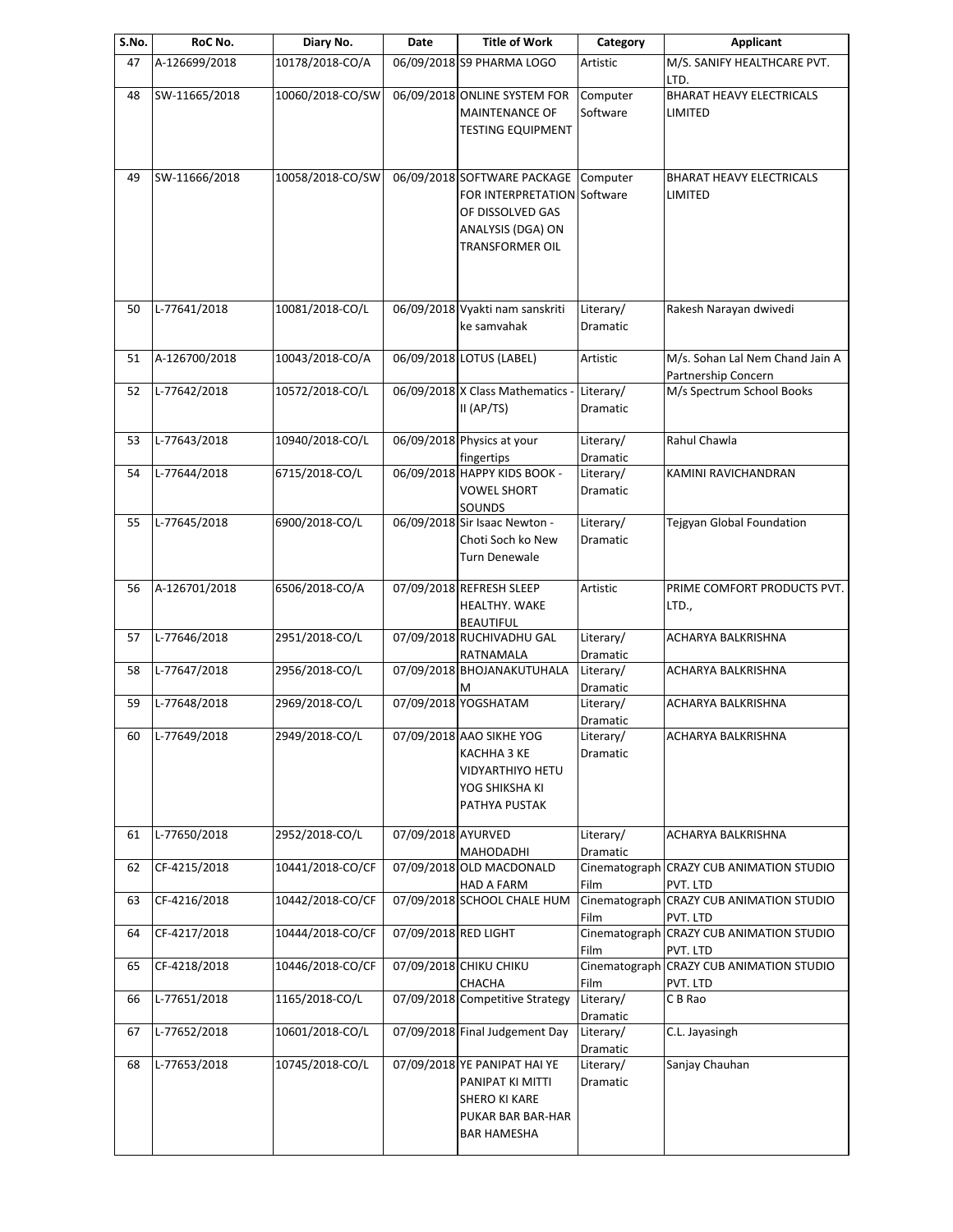| S.No. | RoC No.       | Diary No.        | Date                  | <b>Title of Work</b>                                                                  | Category              | Applicant                                                                                                       |
|-------|---------------|------------------|-----------------------|---------------------------------------------------------------------------------------|-----------------------|-----------------------------------------------------------------------------------------------------------------|
| 69    | L-77654/2018  | 10893/2018-CO/L  |                       | 07/09/2018 TOILET IN THE<br><b>JUNGLE</b>                                             | Literary/<br>Dramatic | <b>Virtual Planet Production Private</b><br>Limited                                                             |
| 70    | L-77655/2018  | 10902/2018-CO/L  |                       | 07/09/2018 Hope Amidst Despair                                                        | Literary/             | Arjan Roy Rymbai                                                                                                |
| 71    | L-77656/2018  | 10768/2018-CO/L  |                       | 07/09/2018 My Time My Tale                                                            | Dramatic<br>Literary/ | Siddharth Joshi                                                                                                 |
| 72    | SW-11667/2018 | 9811/2018-CO/SW  |                       | 07/09/2018 CONTAQUE NGUCC                                                             | Dramatic<br>Computer  | <b>AVIS ESOLUTIONS PRIVATE</b>                                                                                  |
| 73    | A-126702/2018 | 10115/2018-CO/A  |                       | 07/09/2018 Royale Wall Basecoat Artistic<br>Packaging Artwork                         | Software              | LIMITED<br><b>Asian Paints Limited</b>                                                                          |
| 74    | L-77657/2018  | 10948/2018-CO/L  |                       | 07/09/2018 KAZHCHAKALUPE<br>KANAPPURANGAL<br>THEDI                                    | Literary/<br>Dramatic | MUHAMMED RAFEEQUE                                                                                               |
| 75    | L-77658/2018  | 9849/2018-CO/L   |                       | 07/09/2018 SOCIAL INFLUENCE &<br><b>SERIES</b>                                        | Literary/<br>Dramatic | CHINTA SUSHAMA REDDY                                                                                            |
| 76    | L-77659/2018  | 11005/2018-CO/L  |                       | 07/09/2018 Baal Paryavaran<br>Naitikta Kahani                                         | Literary/<br>Dramatic | Dr. Anita Bhatnagar Jain                                                                                        |
| 77    | A-126703/2018 | 9967/2018-CO/A   |                       | Sangrah Bhaag-2<br>07/09/2018 SHIV' [LABEL]                                           | Artistic              | 1. GOUTAM BHAKAT, 2. NIRANJAN<br>BHAKAT, 3. PUNAM BHAKAT,<br>4. MIRA BIBI, 5. TOYABA BEGAM &<br>6. NAFISA BEGAM |
| 78    | L-77660/2018  | 10435/2018-CO/L  |                       | 07/09/2018 NALIN SAROVER BY<br>DR. NALIN JOSHI                                        | Literary/<br>Dramatic | Dr. NALIN JOSHI                                                                                                 |
| 79    | L-77661/2018  | 10909/2018-CO/L  | 07/09/2018 DES        |                                                                                       | Literary/<br>Dramatic | Mr. Sameer Chand                                                                                                |
| 80    | L-77662/2018  | 10878/2018-CO/L  |                       | 07/09/2018 Shaam Ke Saaye                                                             | Literary/<br>Dramatic | Chinmay Moghe                                                                                                   |
| 81    | A-126704/2018 | 2596/2017-CO/A   |                       | 07/09/2018 Mahek Premium<br>Vanaspati                                                 | Artistic              | Gokul Agro Resources Limited                                                                                    |
| 82    | L-77663/2018  | 10563/2018-CO/L  |                       | 07/09/2018 Vegam Arithmetic<br>Kacchitatvam                                           | Literary/<br>Dramatic | M/s Katthis Classmate Education<br>Private Limited                                                              |
| 83    | L-77664/2018  | 10863/2018-CO/L  |                       | 07/09/2018 Book Of poems                                                              | Literary/<br>Dramatic | Dhairya Arora                                                                                                   |
| 84    | L-77665/2018  | 6011/2018-CO/L   |                       | 07/09/2018 GPL - GLOBAL<br>PREMIER LEAGUE<br>AND ZPL - ZODIAC<br>PREMIER LEAGUE       | Literary/<br>Dramatic | Chandrashekhar Shetty                                                                                           |
| 85    | L-77666/2018  | 10770/2018-CO/L  |                       | 07/09/2018 Presidents of India &<br>America with Britain's Dramatic<br>Kings & Queens | Literary/             | Charan Lal Sahu                                                                                                 |
| 86    | L-77667/2018  | 10912/2018-CO/L  |                       | 07/09/2018 MOKSH KE MARG                                                              | Literary/<br>Dramatic | RADHA SOAMI SATSANG BEAS                                                                                        |
| 87    | L-77668/2018  | 6983/2018-CO/L   |                       | 07/09/2018 SIBC - SPIRIT OF<br>INDIAN BODY<br><b>BUILDING</b><br><b>CHAMPIONSHIP</b>  | Literary/<br>Dramatic | ATUL PRAKASH CHOUTHMAL                                                                                          |
| 88    | A-126705/2018 | 1584/2018-CO/A   | 07/09/2018 Chitravali |                                                                                       | Artistic              | Gaurang Shah                                                                                                    |
| 89    | A-126706/2018 | 1780/2017-CO/A   |                       | 07/09/2018 Bhagwati label                                                             | Artistic              | Shivlal Vajaji Seju                                                                                             |
| 90    | L-77669/2018  | 10906/2018-CO/L  |                       | 07/09/2018 INTERVIEW an<br><b>INNERVIEW</b>                                           | Literary/<br>Dramatic | V. Chellappan Iyer                                                                                              |
| 91    | L-77670/2018  | 10454/2018-CO/L  |                       | 07/09/2018 Leadership for India<br>Inc.                                               | Literary/<br>Dramatic | C.B. Rao                                                                                                        |
| 92    | A-126707/2018 | 631/2017-CO/A    |                       | 07/09/2018 PGU NEW GULAB<br>WITH A BOY IMAGE,                                         | Artistic              | M/S. PREMLATA GRIH UDYOG                                                                                        |
| 93    | SW-11668/2018 | 10553/2018-CO/SW | 07/09/2018 T-FINES    |                                                                                       | Computer<br>Software  | PODIUM SYSTEMS PVT. LTD.                                                                                        |
| 94    | SW-11669/2018 | 10340/2018-CO/SW |                       | 07/09/2018 https://anubandh.mp<br>cz.in/CM/home                                       | Computer<br>Software  | <b>Awzpact Technologies &amp; Services</b><br>Private Limited                                                   |
|       |               |                  |                       |                                                                                       |                       |                                                                                                                 |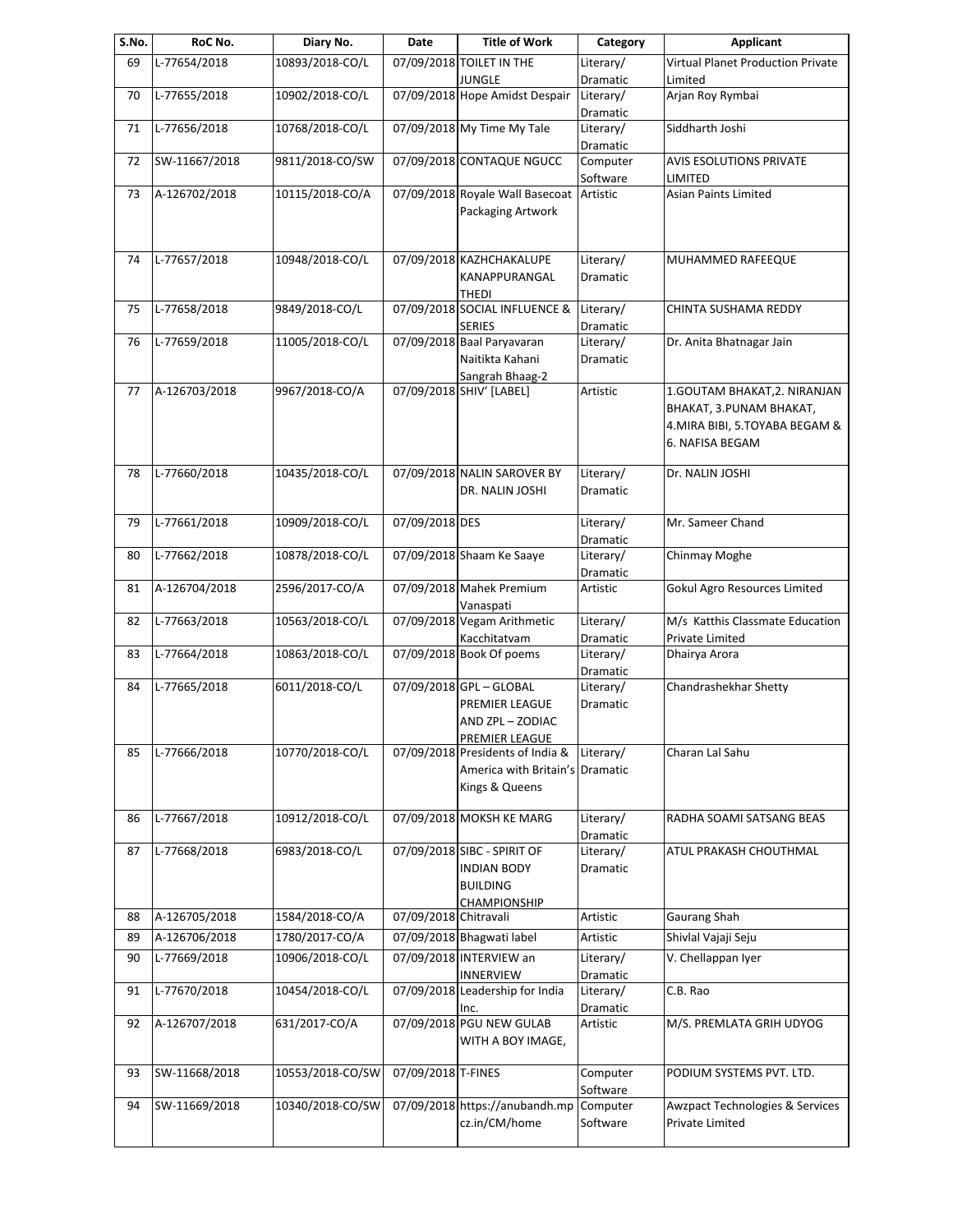| S.No. | RoC No.          | Diary No.       | Date                   | <b>Title of Work</b>                                                                                                     | Category              | Applicant                                     |
|-------|------------------|-----------------|------------------------|--------------------------------------------------------------------------------------------------------------------------|-----------------------|-----------------------------------------------|
| 95    | L-77671/2018     | 10628/2018-CO/L | 07/09/2018 Jung        |                                                                                                                          | Literary/<br>Dramatic | Siddarth Dahiya                               |
| 96    | L-77672/2018     | 10894/2018-CO/L |                        | 07/09/2018 Design and Analysis<br>of High-Power<br>Electromagnetic<br>Impulse Radiator                                   | Literary/<br>Dramatic | Sachin Bhagwat Umbarkar                       |
| 97    | L-77673/2018     | 10877/2018-CO/L |                        | 07/09/2018 THE PARADOX OF                                                                                                | Literary/             | TAMANNA PARVIN                                |
| 98    | L-77674/2018     | 10366/2018-CO/L | 07/09/2018 SINHASAN    | LIFE                                                                                                                     | Dramatic<br>Literary/ | <b>MANISH GUPTA</b>                           |
|       |                  |                 |                        |                                                                                                                          | Dramatic              |                                               |
| 99    | L-77675/2018     | 10495/2018-CO/L |                        | 07/09/2018 Saffron and Silk                                                                                              | Literary/<br>Dramatic | Anne Benjamin                                 |
| 100   | L-77676/2018     | 10475/2018-CO/L |                        | 07/09/2018 A POIGNANT TRUE<br>LOVE STORY OF<br><b>INDIAN STREET DOG</b>                                                  | Literary/<br>Dramatic | C BALRAJ                                      |
| 101   | L-77677/2018     | 10421/2018-CO/L |                        | 07/09/2018 VILLAGE PARTY                                                                                                 | Literary/<br>Dramatic | RAO AMAN                                      |
| 102   | L-77678/2018     | 10500/2018-CO/L |                        | 07/09/2018 Best Hitters                                                                                                  | Literary/<br>Dramatic | Ugramm Entertainers Pvt Ltd                   |
| 103   | L-77679/2018     | 10592/2018-CO/L |                        | 07/09/2018 Shiv tandav                                                                                                   | Literary/             | Piyush Harne                                  |
| 104   | A-126708/2018    | 10511/2018-CO/A | 07/09/2018 V VEENUS    |                                                                                                                          | Dramatic<br>Artistic  | M/S AMBIKA POLYMER                            |
| 105   | A-126709/2018    | 10506/2018-CO/A |                        | 07/09/2018 AMBIC LOLLIPOP                                                                                                | Artistic              | MANOHAR LAL ROHRA                             |
| 106   | A-126710/2018    | 10404/2018-CO/A | 07/09/2018 GOVIND      |                                                                                                                          | Artistic              | M/S GOVIND FOODS INDIA PVT.<br>LTD.           |
| 107   | A-126711/2018    | 10515/2018-CO/A | 07/09/2018 RUHI STAR   |                                                                                                                          | Artistic              | MR. NITIN AGRAWAL                             |
| 108   | A-126712/2018    | 10580/2018-CO/A | 07/09/2018 UBD 1960    |                                                                                                                          | Artistic              | MR. NAVEEN GUPTA                              |
| 109   | L-77680/2018     | 10606/2018-CO/L |                        | 07/09/2018 The Social Donation                                                                                           | Literary/<br>Dramatic | <b>Tarun Singh Dewal</b>                      |
| 110   | L-77681/2018     | 10609/2018-CO/L | 07/09/2018 India Help  |                                                                                                                          | Literary/<br>Dramatic | Tarun Singh Dewal                             |
| 111   | L-77682/2018     | 10610/2018-CO/L | 07/09/2018 India Unite |                                                                                                                          | Literary/<br>Dramatic | <b>Tarun Singh Dewal</b>                      |
| 112   | L-77683/2018     | 10611/2018-CO/L |                        | 07/09/2018 The Lifebuk                                                                                                   | Literary/<br>Dramatic | Tarun Singh Dewal                             |
|       | 113 L-77684/2018 | 10705/2018-CO/L |                        | 07/09/2018 Integration of Electric Literary/<br>Vehicles with<br>distribution grid<br>ensuring quality<br>power exchange | Dramatic              | Mr. Khule S.S. , Mr. Nimba<br>Madhukar Gidage |
| 114   | L-77685/2018     | 10958/2018-CO/L |                        | 07/09/2018 long lasting<br>luminescence in<br>Sr8Si4O12Cl8:Eu2+                                                          | Literary/<br>Dramatic | khushbu Sharma                                |
| 115   | A-126713/2018    | 10605/2018-CO/A |                        | 07/09/2018 KEI WIRES JODEY<br>DILON KE TAAR                                                                              | Artistic              | KEI INDUSTRIES LTD.                           |
| 116   | A-126714/2018    | 10618/2018-CO/A |                        | 07/09/2018 KEI WIRES AND<br><b>CABLES JODEY DILON</b><br><b>KE TAAR</b>                                                  | Artistic              | KEI INDUSTRIES LTD.                           |
| 117   | A-126715/2018    | 10620/2018-CO/A |                        | 07/09/2018 KEI WIRES JODEY<br><b>DILON KE TAAR</b>                                                                       | Artistic              | KEI INDUSTRIES LTD.                           |
| 118   | L-77686/2018     | 8692/2017-CO/L  |                        | 07/09/2018 LIVE 100/100                                                                                                  | Literary/<br>Dramatic | KAMANI FOODS PRIVATE LIMITED                  |
| 119   | L-77687/2018     | 10965/2018-CO/L |                        | 07/09/2018 THE WORLD OF<br><b>ABACUS</b>                                                                                 | Literary/<br>Dramatic | Rashmi Dnyaneshwar Thorve                     |
| 120   | A-126716/2018    | 10818/2018-CO/A |                        | 07/09/2018 GWALIOR GOLD<br>GAJAK                                                                                         | Artistic              | MR. MADAN MOHAN SHARMA                        |
| 121   | A-126717/2018    | 10832/2018-CO/A |                        | 07/09/2018 SWARN MAHAL                                                                                                   | Artistic              | MRS. SHASHI JAIN                              |
| 122   | A-126718/2018    | 10833/2018-CO/A |                        | 07/09/2018 MAINA SUNDARI                                                                                                 | Artistic              | MRS. SHASHI JAIN                              |
|       |                  |                 |                        |                                                                                                                          |                       |                                               |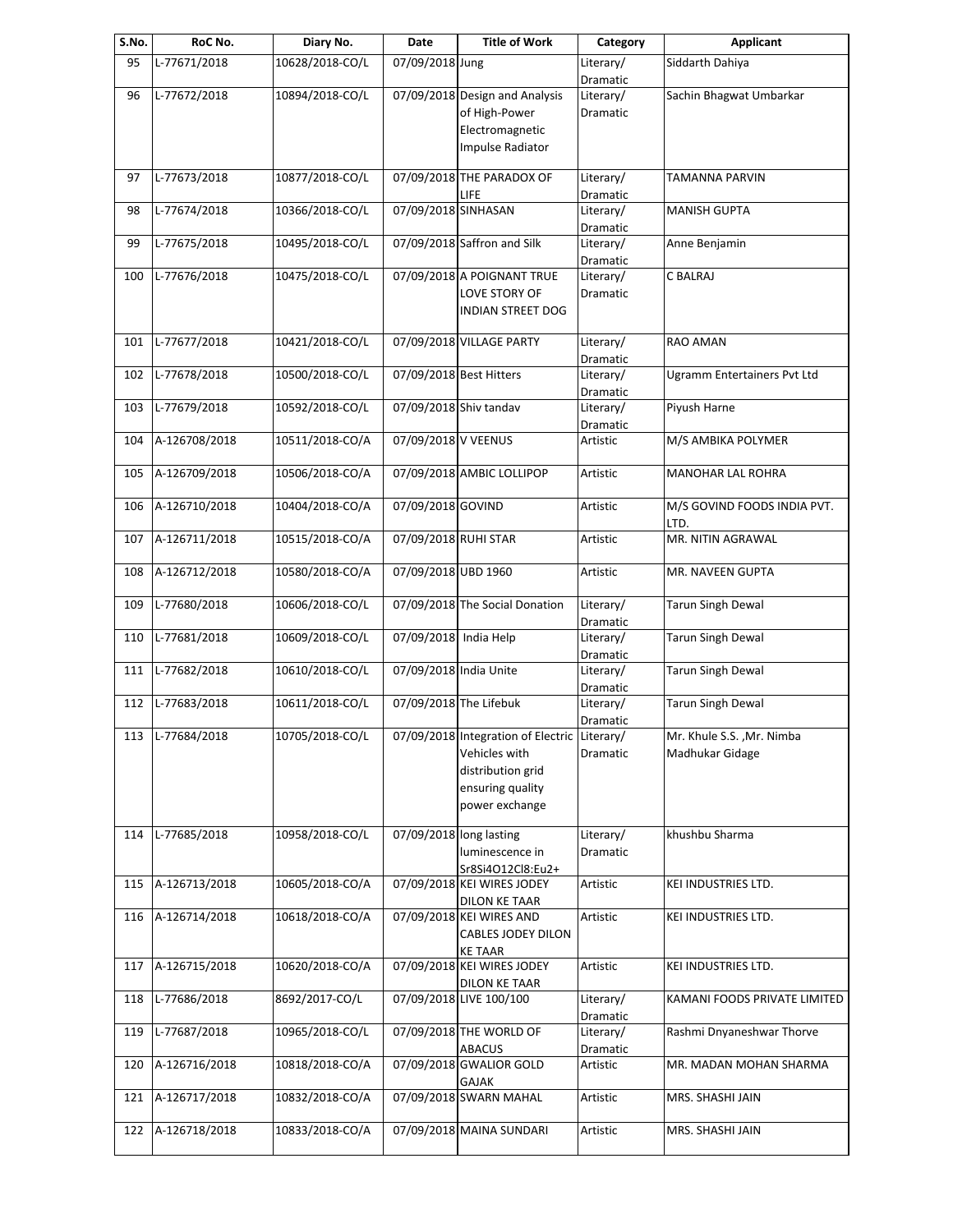| S.No. | RoC No.       | Diary No.       | Date                  | <b>Title of Work</b>                                                                                                                  | Category                     | Applicant                                                                                 |
|-------|---------------|-----------------|-----------------------|---------------------------------------------------------------------------------------------------------------------------------------|------------------------------|-------------------------------------------------------------------------------------------|
| 123   | L-77688/2018  | 10718/2018-CO/L |                       | 07/09/2018 Engineering College<br>Life                                                                                                | Literary/<br>Dramatic        | Sumit Vijay Deshpande                                                                     |
| 124   | L-77689/2018  | 10823/2018-CO/L |                       | 07/09/2018 KUCH SAPNE JO<br><b>TOOT GAYE</b>                                                                                          | Literary/<br>Dramatic        | <b>ABHISHEK PAL</b>                                                                       |
| 125   | L-77690/2018  | 10971/2018-CO/L |                       | 07/09/2018 DANI TALEEM KA<br><b>RISALA</b>                                                                                            | Literary/<br>Dramatic        | MAHMOOD ASAD MADANI                                                                       |
| 126   | L-77691/2018  | 1201/2018-CO/L  | 07/09/2018 intelliGST |                                                                                                                                       | Literary/<br>Dramatic        | M.SADASHIV PURI                                                                           |
| 127   | L-77692/2018  | 10536/2018-CO/L |                       | 07/09/2018 Aero Audit Guru                                                                                                            | Literary/<br>Dramatic        | Shri. Dayakara Raju Perubandi;<br>Smt. Naveena Bethapudi & Shri.<br>Albert Raju Bethapudy |
| 128   | SW-11670/2018 | 202/2018-CO/SW  |                       | 07/09/2018 Class Transformation<br>System (CTS)                                                                                       | Computer<br>Software         | <b>Smartclass Educational Services</b><br>Pvt. Ltd.                                       |
| 129   | L-77693/2018  | 11164/2018-CO/L |                       | 08/09/2018 BHAYAAM BHOOTAM                                                                                                            | Literary/<br>Dramatic        | PROSENJIT BHUNIYA                                                                         |
| 130   | L-77694/2018  | 10720/2018-CO/L |                       | 08/09/2018 COMPARATIVE<br>ANALYSIS OF<br>TRADEMARK- INDIA,<br>USA AND EU.                                                             | Literary/<br><b>Dramatic</b> | Apoorva Priyadarshini                                                                     |
| 131   | A-126719/2018 | 5912/2018-CO/A  |                       | 08/09/2018 DELUXE SHIVAM                                                                                                              | Artistic                     | RAMBABU VERMA, VINOD<br>VERMA PARTNER OF CHAMPA<br>LAL AGRICULTURE WORKS                  |
| 132   | L-77695/2018  | 10450/2018-CO/L | 08/09/2018 Personal   | Enhancement                                                                                                                           | Literary/<br>Dramatic        | Manisha Arora                                                                             |
| 133   | L-77696/2018  | 10973/2018-CO/L |                       | 08/09/2018 VEDIKA DARPAN<br>KAVITA SANGRAH 2                                                                                          | Literary/<br>Dramatic        | <b>SNEH PRABHA</b>                                                                        |
| 134   | L-77697/2018  | 10649/2018-CO/L |                       | 08/09/2018 VOTER OUTREACH<br><b>TRACKING &amp;</b><br><b>EXPENDITURE</b><br><b>RELATED SOFTWARE:</b><br><b>VOTERS</b>                 | Literary/<br>Dramatic        | SAURABH CHANDRA MITRA                                                                     |
| 135   | SW-11671/2018 | 6822/2018-CO/SW |                       | 08/09/2018 "LTOB", "LT MICE",<br>"LT FIT", "FRAME                                                                                     | Computer<br>Software         | THOMAS COOK INDIA LIMITED                                                                 |
| 136   | L-77698/2018  | 3222/2018-CO/L  |                       | 2.0", "FORCE 2.0"<br>08/09/2018 POWER SEARCH<br>ALGORITHM (PSA) TO<br>SOLVE ECONOMIC<br><b>LOAD DISPATCH</b><br><b>PROBLEMS</b>       | Literary/<br>Dramatic        | Dr C S Ravichandran , Prakash<br>Arumugam                                                 |
| 137   | L-77699/2018  | 10384/2018-CO/L |                       | 08/09/2018 Aviation English                                                                                                           | Literary/<br>Dramatic        | Manisha Arora                                                                             |
| 138   | L-77700/2018  | 10712/2018-CO/L |                       | 08/09/2018 EFFECT OF SILICON<br>ON TILLER NUMBER<br>IN PALMAROSA<br><b>CYMBOPOGON</b><br><b>MARTINII</b>                              | Literary/<br>Dramatic        | D V S PRAKASH RAO                                                                         |
| 139   | L-77701/2018  | 10714/2018-CO/L |                       | 08/09/2018 EFFECT OF SILICON<br>ON PLANT HEIGHT IN<br>PALMAROSA<br><b>CYMBOPOGON</b>                                                  | Literary/<br>Dramatic        | D.V.S. PRAKASH RAO                                                                        |
| 140   | L-77702/2018  | 10711/2018-CO/L |                       | <b>MARTINII PLANTS</b><br>08/09/2018 EFFECT OF SILICON<br>ON OIL YIELD IN<br>PALMAROSA<br><b>CYMBOPOGON</b><br><b>MARTINII PLANTS</b> | Literary/<br>Dramatic        | D.V.S. PRAKASH RAO                                                                        |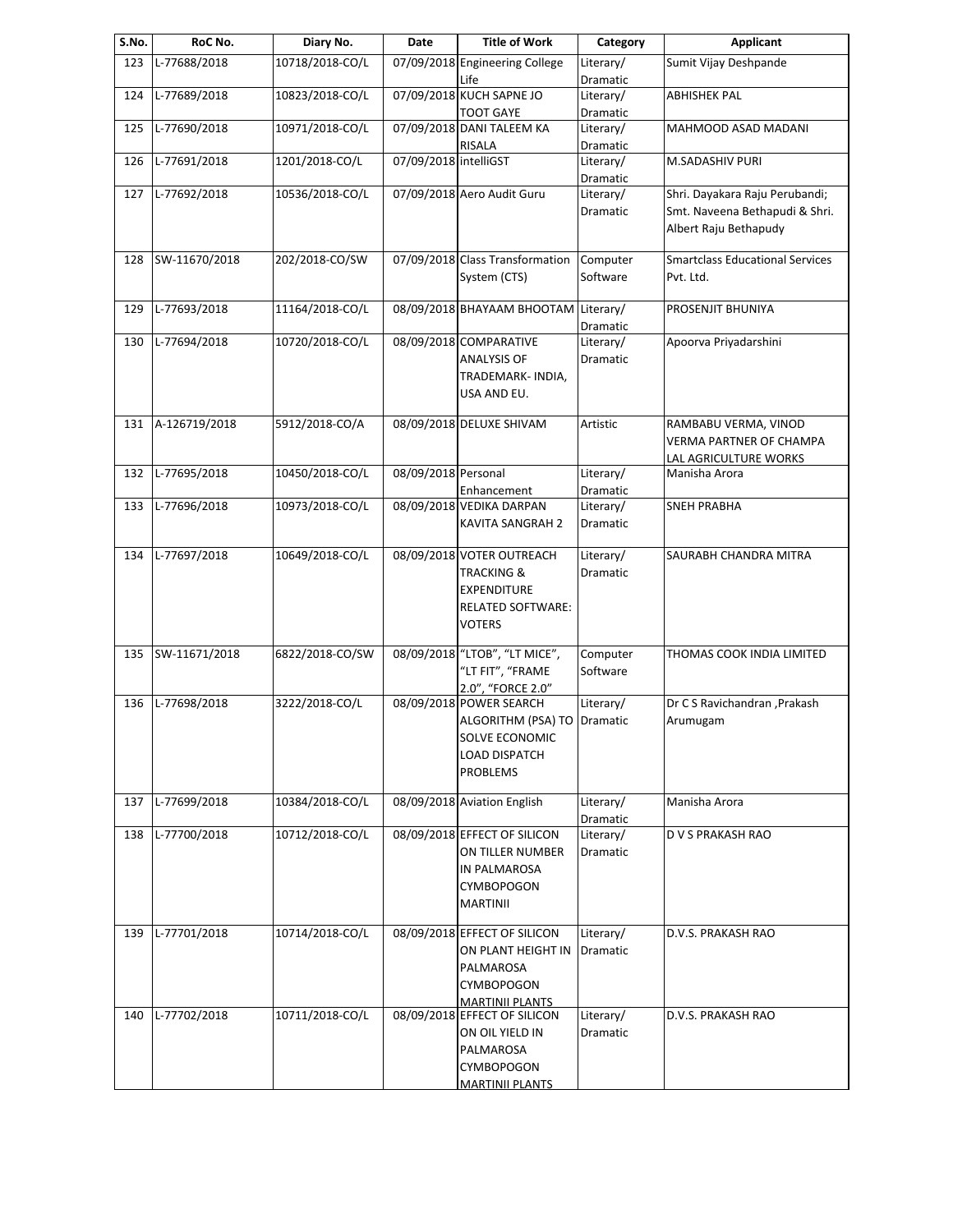| S.No. | RoC No.       | Diary No.        | Date                | <b>Title of Work</b>                                                                                                                                           | Category                     | <b>Applicant</b>                                                             |
|-------|---------------|------------------|---------------------|----------------------------------------------------------------------------------------------------------------------------------------------------------------|------------------------------|------------------------------------------------------------------------------|
| 141   | L-77703/2018  | 10710/2018-CO/L  |                     | 08/09/2018 EFFECT OF SILICON<br>ON HERBAGE YIELD<br>IN PALMAROSA<br><b>CYMBOPOGON</b><br><b>MARTINII PLANTS</b>                                                | Literary/<br>Dramatic        | D.V.S. PRAKASH RAO                                                           |
| 142   | L-77704/2018  | 10595/2018-CO/L  | 08/09/2018 KAGAJ    |                                                                                                                                                                | Literary/                    | SHIVRAJ CHOUDHARY                                                            |
| 143   | A-126720/2018 | 10124/2018-CO/A  |                     | 08/09/2018 TRUCARE ACRYLIC                                                                                                                                     | Dramatic<br>Artistic         | Asian Paints Limited                                                         |
| 144   | L-77705/2018  | 10949/2018-CO/L  | 08/09/2018 WIRELESS | <b>WALL PUTTY</b><br>COMMUNICATION<br><b>ARCHITECTURE FOR</b><br>AMPHIBIAN ROBOT<br>FOR POST DISASTER<br><b>RESCUE OPERATION</b><br>IN INLAND SHALLOW<br>WATER | Literary/<br>Dramatic        | COUNCIL OF SCIENTIFIC AND<br>INDUSTRIAL RESEARCH                             |
| 145   | A-126721/2018 | 6911/2018-CO/A   |                     | 08/09/2018 MYLOANCARE                                                                                                                                          | Artistic                     | MY FINANCE CARE ADVISORS<br>PRIVATE LIMITED                                  |
| 146   | L-77706/2018  | 10772/2018-CO/L  |                     | 08/09/2018 VOCABULARY -<br><b>WORD DETAILS</b>                                                                                                                 | Literary/<br><b>Dramatic</b> | PAVITHRA SRINIVASAN                                                          |
| 147   | A-126722/2018 | 9632/2018-CO/A   |                     | 08/09/2018 ALANIVEE WITH<br>LOGO                                                                                                                               | Artistic                     | BHAVYA GULATI & DIVYA GULATI                                                 |
| 148   | L-77707/2018  | 10697/2018-CO/L  |                     | 08/09/2018 TWO WHEELER<br>MOBILE CHARGER                                                                                                                       | Literary/<br>Dramatic        | <b>IKON INNOVATIVE PRODUCTS</b><br>PVT. LTD.                                 |
| 149   | L-77708/2018  | 11039/2018-CO/L  |                     | 08/09/2018 Literary Waves                                                                                                                                      | Literary/<br>Dramatic        | Som Nath Bhasin                                                              |
| 150   | L-77709/2018  | 10387/2018-CO/L  |                     | 08/09/2018 English Grammar                                                                                                                                     | Literary/<br>Dramatic        | Annie Bindra                                                                 |
| 151   | L-77710/2018  | 10890/2018-CO/L  |                     | 08/09/2018 Love Deception Life                                                                                                                                 | Literary/<br>Dramatic        | Animesh Pandey                                                               |
| 152   | L-77711/2018  | 11104/2018-CO/L  |                     | 08/09/2018 Cindy Pereira                                                                                                                                       | Literary/<br>Dramatic        | Cindy Pereira                                                                |
| 153   | SW-11672/2018 | 10436/2018-CO/SW |                     | 08/09/2018 Self Assessment Tool<br>for Managerial &<br>Leadership<br>Competencies                                                                              | Computer<br>Software         | Dr. Rajnish Dass, Dr. Debjani Dass                                           |
| 154   | SW-11673/2018 | 65/2018-CO/SW    |                     | 08/09/2018 APPLICATION FOR<br>GENERATING<br><b>DETAILED DRAWINGS</b><br>OF LTRH COILS USING<br>PML                                                             | Computer<br>Software         | <b>BHARAT HEAVY ELECTRICALS</b><br>LIMITED                                   |
| 155   | L-77712/2018  | 10561/2018-CO/L  | 08/09/2018 LokSatta |                                                                                                                                                                | Literary/<br>Dramatic        | Munish Raizada                                                               |
| 156   | L-77713/2018  | 11132/2018-CO/L  |                     | 08/09/2018 Saga of Vantissà and<br>Chun                                                                                                                        | Literary/<br>Dramatic        | Asha Bindu                                                                   |
| 157   | L-77714/2018  | 10234/2018-CO/L  | 08/09/2018 KARACHI  |                                                                                                                                                                | Literary/<br>Dramatic        | ABHISHEK KUMAR ,JAINESH<br>EJARDAR, NISHIKANT ROY                            |
| 158   | A-126723/2018 | 10484/2018-CO/A  |                     | 08/09/2018 WC LEGGINGS                                                                                                                                         | Artistic                     | SHRI KRISHNA NAGPAL<br><b>PROPRIETOR</b>                                     |
| 159   | A-126724/2018 | 9960/2018-CO/A   |                     | 08/09/2018 TITLED WITH LOGO (<br>LABEL OF WAR)                                                                                                                 | Artistic                     | MR. HAROONBHAI ABDUL<br>SHAKOOR PROPRIETOR OF M/S.<br>BHARAT TRADING COMPANY |
| 160   | L-77715/2018  | 11009/2018-CO/L  |                     | 08/09/2018 GANDHI RETURNS<br>THE UNFINISHED<br><b>BUSINESS</b>                                                                                                 | Literary/<br>Dramatic        | RAJEEV SONI                                                                  |
| 161   | L-77716/2018  | 10225/2018-CO/L  |                     | 08/09/2018 Power point<br>presentation on<br>LASER.                                                                                                            | Literary/<br>Dramatic        | chitra khade                                                                 |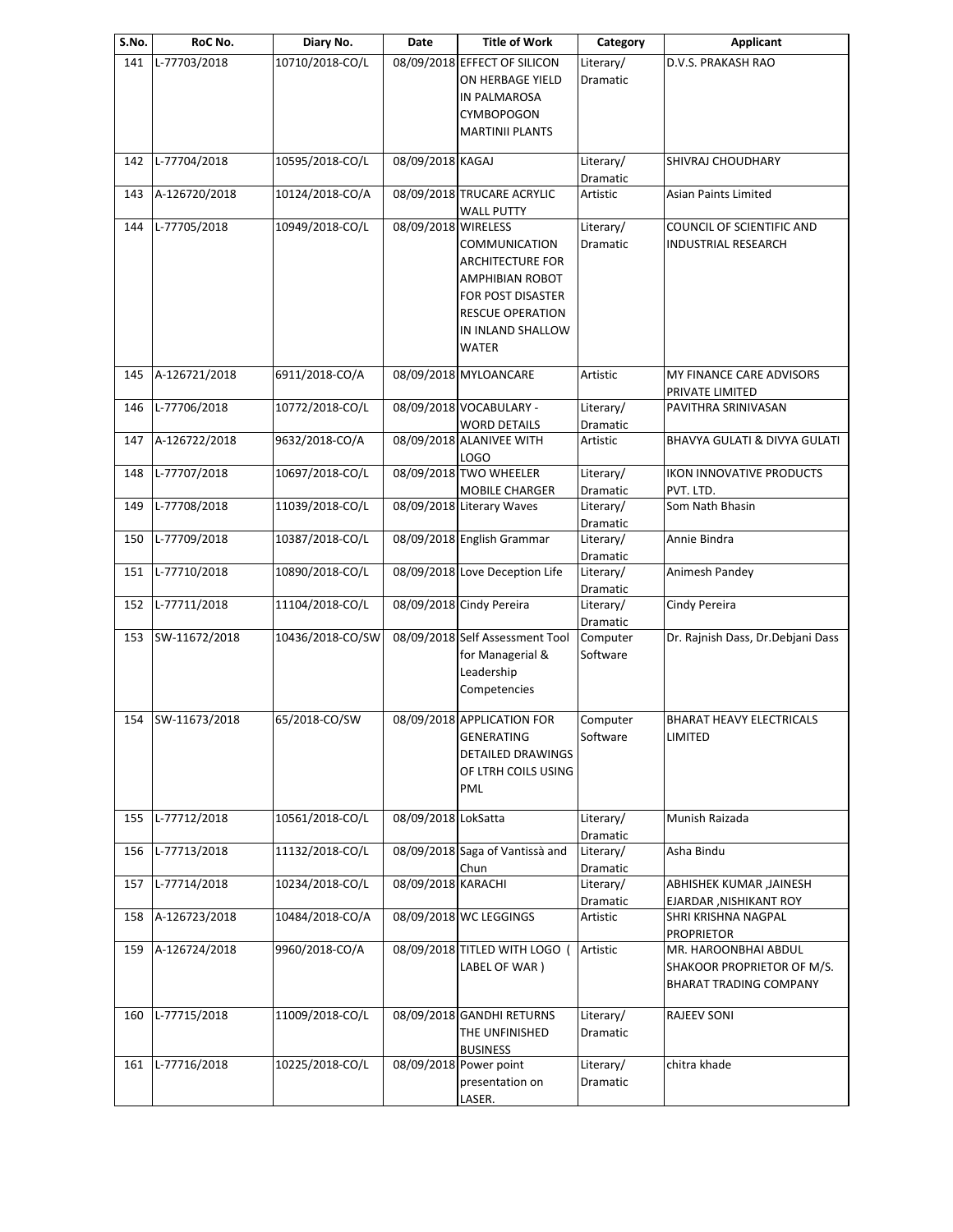| S.No. | RoC No.           | Diary No.        | Date                 | <b>Title of Work</b>           | Category        | <b>Applicant</b>                |
|-------|-------------------|------------------|----------------------|--------------------------------|-----------------|---------------------------------|
| 162   | A-126725/2018     | 11197/2018-CO/A  |                      | 08/09/2018 GAJRAJ LAPSI NO.4   | Artistic        | 1. MR. PRASHANT GOYAL 2. MR.    |
|       |                   |                  |                      | <b>UPMA RAWA</b>               |                 | ANUJ GOYAL 3. SMT. SAVITA       |
|       |                   |                  |                      |                                |                 | GOYAL 4. ANKITA GOYAL 5. SMT.   |
|       |                   |                  |                      |                                |                 | SONAL GOYAL                     |
| 163   | L-77717/2018      | 11071/2018-CO/L  |                      | 08/09/2018 MANN TU BOLI        | Literary/       | <b>DIPAK TRIVEDI</b>            |
|       |                   |                  |                      | <b>NAAKH</b>                   | Dramatic        |                                 |
| 164   | L-77718/2018      | 11066/2018-CO/L  |                      | 08/09/2018 ESAMAYAVUM          | Literary/       | RAHUL M                         |
|       |                   |                  |                      | KADANNU TOKUM                  | Dramatic        |                                 |
| 165   | L-77719/2018      | 11219/2018-CO/L  |                      | 08/09/2018 We Can We Will We   | Literary/       | Saranya Umakanthan              |
|       |                   |                  |                      |                                |                 |                                 |
|       | A-126726/2018     |                  |                      | Must                           | Dramatic        |                                 |
| 166   |                   | 11114/2018-CO/A  |                      | 08/09/2018 BODY X SERIOUSLY X  | Artistic        | M/S BODYCARE CREATIONS          |
|       |                   |                  |                      | RATED                          |                 | LIMITED                         |
| 167   | L-77720/2018      | 4948/2018-CO/L   | 08/09/2018 BIODIESEL |                                | Literary/       | A. Avinash                      |
|       |                   |                  |                      | PURIFICATION BY                | Dramatic        |                                 |
|       |                   |                  |                      | COW DUNG ASH                   |                 |                                 |
| 168   | A-126727/2018     | 11073/2018-CO/A  | 08/09/2018 ZOE       |                                | Artistic        | MRS. SANA RAYANI Proprietor of  |
|       |                   |                  |                      |                                |                 | ZOE BY SANA RAYANI              |
|       |                   |                  |                      |                                |                 |                                 |
| 169   | L-77721/2018      | 3585/2018-CO/L   |                      | 08/09/2018 THE MAURYA          | Literary/       | <b>MANAN NARANG</b>             |
|       |                   |                  |                      | <b>SCHOOL KG-MATHS-B</b>       | <b>Dramatic</b> |                                 |
|       |                   |                  |                      |                                |                 |                                 |
| 170   | L-77722/2018      | 11140/2018-CO/L  |                      | 08/09/2018 My Golden Moon      | Literary/       | Phebe Angus G.                  |
|       |                   |                  |                      | Glass                          | Dramatic        |                                 |
| 171   | L-77723/2018      | 2953/2018-CO/L   |                      | 08/09/2018 VAIDSHATSHLOKI      | Literary/       | ACHARYA BALKRISHNA              |
|       |                   |                  |                      |                                | Dramatic        |                                 |
| 172   | SR-13738/2018     | 11143/2018-CO/SR |                      | 08/09/2018 MERE YAAR           | Sound           | <b>VIKAS BEHERA</b>             |
|       |                   |                  |                      |                                | Recording       |                                 |
| 173   | L-77724/2018      | 11029/2018-CO/L  |                      | 08/09/2018 Stock Market Anthem | Literary/       | Vijay Kedia                     |
|       |                   |                  |                      |                                |                 |                                 |
|       |                   |                  |                      |                                | Dramatic        |                                 |
| 174   | A-126728/2018     | 11190/2018-CO/A  |                      | 08/09/2018 LIVINDA AL-CANDY    | Artistic        | M/S. RAJSHAAHI FOODS PRIVATE    |
|       |                   |                  |                      | <b>ELAICHI</b>                 |                 | LIMITED                         |
| 175   | A-126729/2018     | 11188/2018-CO/A  |                      | 08/09/2018 MADHUR RAINBOW      | Artistic        | MR. MAHENDRA GULWANI            |
|       |                   |                  |                      | LOLLIPOP                       |                 | PROPRIETOR OF M/S. MAHENDRA     |
|       |                   |                  |                      |                                |                 | <b>FOOD PRODUCTS</b>            |
|       |                   |                  |                      |                                |                 |                                 |
| 176   | A-126730/2018     | 11131/2018-CO/A  | 08/09/2018 ALTAMASH  |                                | Artistic        | MR SHARIQ JALAL                 |
|       |                   |                  |                      |                                |                 |                                 |
| 177   | L-77725/2018      | 11110/2018-CO/L  | 08/09/2018 VIBHAVRI  |                                | Literary/       | <b>DEVKARAN SINGH</b>           |
|       |                   |                  |                      |                                | Dramatic        |                                 |
| 178   | A-126731/2018     | 11141/2018-CO/A  | 08/09/2018 R (LOGO)  |                                | Artistic        | <b>ROYAL REALTORS</b>           |
|       |                   |                  |                      |                                |                 |                                 |
|       | 179 A-126732/2018 | 11135/2018-CO/A  |                      | 08/09/2018 ROYAL REALTORS      | Artistic        | ROYAL REALTORS                  |
|       |                   |                  |                      |                                |                 |                                 |
|       |                   |                  |                      | <b>GROUP OF</b>                |                 |                                 |
|       |                   |                  |                      | <b>COMPANIES</b>               |                 |                                 |
| 180   | L-77726/2018      | 9983/2018-CO/L   |                      | 08/09/2018 Mujhe Talaq Do      | Literary/       | Sanjay Sharma                   |
|       |                   |                  |                      |                                | Dramatic        |                                 |
| 181   | L-77727/2018      | 9930/2018-CO/L   |                      | 08/09/2018 Advance Child       | Literary/       | Patil Priyanka Sharad           |
|       |                   |                  |                      | <b>Tracking System</b>         | Dramatic        |                                 |
|       |                   |                  |                      | Using Arduino Nano             |                 |                                 |
|       |                   |                  |                      |                                |                 |                                 |
| 182   | L-77728/2018      | 10195/2018-CO/L  |                      | 08/09/2018 A Novel Method for  | Literary/       | Dr. Pramod K. Yadav ,Dr. Raghav |
|       |                   |                  |                      | Protein Family                 | Dramatic        | Yadav , Dr. Satendra Singh      |
|       |                   |                  |                      | Prediction                     |                 |                                 |
| 183   | A-126733/2018     | 11185/2018-CO/A  |                      | 08/09/2018 PREMGHAN            | Artistic        | 1. MR. VIKAS GOYAL 2. MRS.      |
|       |                   |                  |                      | GULKAND                        |                 | NIKITA GOYAL PARTNERS OF M/S.   |
|       |                   |                  |                      |                                |                 |                                 |
|       | L-77729/2018      | 11093/2018-CO/L  |                      | 08/09/2018 Songs of My Soul    | Literary/       | PALASH PRODUCTS                 |
| 184   |                   |                  |                      |                                |                 | Sonal Ahi Bhatia                |
|       |                   |                  |                      |                                | Dramatic        |                                 |
| 185   | L-77730/2018      | 11119/2018-CO/L  | 08/09/2018 NITYA     |                                | Literary/       | Nikita Namdev Khanvilkar        |
|       |                   |                  |                      |                                | Dramatic        |                                 |
| 186   | L-77731/2018      | 11198/2018-CO/L  |                      | 08/09/2018 VAIGYANIK DRUSHTI   | Literary/       | AZIZ KUMAR RAI                  |
|       |                   |                  |                      | ME VAISHVIK SAMAJ              | Dramatic        |                                 |
|       |                   |                  |                      |                                |                 |                                 |
| 187   | A-126734/2018     | 11127/2018-CO/A  | 08/09/2018 SWIFT     |                                | Artistic        | M/S SWIFT LUBRICANTS PVT LTD    |
|       |                   |                  |                      |                                |                 |                                 |
| 188   | A-126735/2018     | 11128/2018-CO/A  |                      | 08/09/2018 JAIVED AYURVEDA     | Artistic        | M/S JAIVED AYURVEDA             |
|       |                   |                  |                      |                                |                 |                                 |
|       |                   |                  |                      |                                |                 |                                 |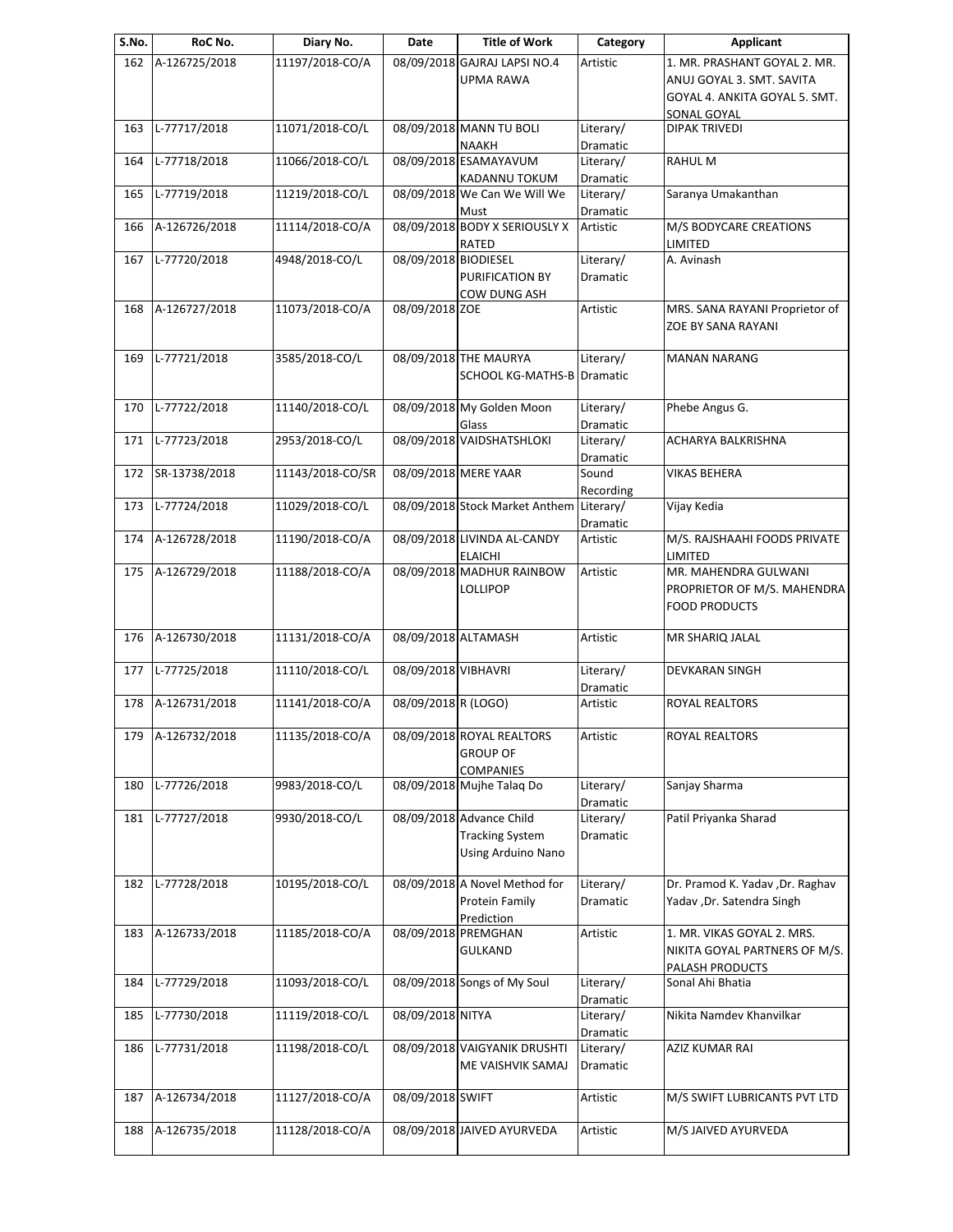| S.No. | RoC No.           | Diary No.        | Date                  | <b>Title of Work</b>                                                                                                                                                   | Category                        | <b>Applicant</b>                                                                                            |
|-------|-------------------|------------------|-----------------------|------------------------------------------------------------------------------------------------------------------------------------------------------------------------|---------------------------------|-------------------------------------------------------------------------------------------------------------|
| 189   | L-77732/2018      | 10786/2018-CO/L  |                       | 08/09/2018 In-Line Splitter                                                                                                                                            | Literary/<br>Dramatic           | United Conveyor Corporation                                                                                 |
| 190   | L-77733/2018      | 10783/2018-CO/L  | 08/09/2018            | Cobra Lance                                                                                                                                                            | Literary/<br>Dramatic           | United Conveyor Corporation                                                                                 |
| 191   | L-77734/2018      | 10785/2018-CO/L  | 08/09/2018 Viper Mill |                                                                                                                                                                        | Literary/<br>Dramatic           | United Conveyor Corporation                                                                                 |
| 192   | L-77735/2018      | 10614/2018-CO/L  | 08/09/2018 NATWAR     |                                                                                                                                                                        | Literary/                       | <b>ASHISH KAUL</b>                                                                                          |
| 193   | L-77736/2018      | 10811/2018-CO/L  |                       | 08/09/2018 MALAYATH'S MIND                                                                                                                                             | Dramatic<br>Literary/           | R.K MALAYATH                                                                                                |
| 194   | SR-13739/2018     | 10814/2018-CO/SR |                       | <b>DESIGN</b><br>08/09/2018 Remembrance                                                                                                                                | Dramatic<br>Sound               | Rohith Vijayan                                                                                              |
| 195   | SR-13740/2018     | 10815/2018-CO/SR | 08/09/2018 Moonlit    |                                                                                                                                                                        | Recording<br>Sound<br>Recording | Rohith Vijayan                                                                                              |
| 196   | L-77737/2018      | 10947/2018-CO/L  | 08/09/2018 A GREEN    | <b>RESOLUTION SAVEER</b><br><b>BIOTECH LIMITED</b>                                                                                                                     | Literary/<br>Dramatic           | SAVEER BIOTECH LIMITED                                                                                      |
| 197   | SW-11674/2018     | 10797/2018-CO/SW | 08/09/2018 HCarebox   |                                                                                                                                                                        | Computer<br>Software            | Kailas Nimse                                                                                                |
| 198   | A-126736/2018     | 13201/2017-CO/A  |                       | 08/09/2018 A R ENTERPRISES<br>WITH LOGO                                                                                                                                | Artistic                        | A. R. ENTERPRISES having<br>partners MR. PARAG<br>POPATLALSOLIA, MR. SHAILESH<br>NITIN SONEGRA, MR. NIRAV M |
| 199   | SW-11675/2018     | 10825/2018-CO/SW | 08/09/2018 SafeArmZ   |                                                                                                                                                                        | Computer<br>Software            | Larsen & Toubro Limited,<br>Construction                                                                    |
| 200   | L-77738/2018      | 10942/2018-CO/L  |                       | 08/09/2018 Linen Counting<br>Machine                                                                                                                                   | Literary/<br>Dramatic           | K. J. Somaiya College of<br>Engineering,                                                                    |
| 201   | L-77739/2018      | 10904/2018-CO/L  |                       | 08/09/2018 How to Become Rich                                                                                                                                          | Literary/<br>Dramatic           | Jayaprakash Rajendran                                                                                       |
| 202   | L-77740/2018      | 10887/2018-CO/L  | 08/09/2018 Idiot Dil  |                                                                                                                                                                        | Literary/<br>Dramatic           | Abhilash Kumar Paswan                                                                                       |
| 203   | L-77741/2018      | 10975/2018-CO/L  |                       | 08/09/2018 Nomad & His Rhymes                                                                                                                                          | Literary/<br>Dramatic           | Aashiesh Agrawaal                                                                                           |
| 204   | L-77742/2018      | 10653/2018-CO/L  |                       | 08/09/2018 Dinooche Maanjar                                                                                                                                            | Literary/<br>Dramatic           | Sandip P. Deshmukh                                                                                          |
| 205   | L-77743/2018      | 10873/2018-CO/L  |                       | 08/09/2018 SIRF PANDRA<br><b>MINUTE</b>                                                                                                                                | Literary/<br>Dramatic           | Ankush Jageshwar Khadgi                                                                                     |
| 206   | L-77744/2018      | 11108/2018-CO/L  |                       | 10/09/2018 The Purpose of Life                                                                                                                                         | Literary/<br>Dramatic           | Rajan Gera                                                                                                  |
|       | 207 A-126737/2018 | 9894/2018-CO/A   |                       | 10/09/2018 OYE LUCKY OYE                                                                                                                                               | Artistic                        | M/S RICHA FOOD PRODUCTS.                                                                                    |
| 208   | A-126738/2018     | 9891/2018-CO/A   | 10/09/2018 RICHA      |                                                                                                                                                                        | Artistic                        | M/S RICHA FOOD PRODUCTS.                                                                                    |
| 209   | A-126739/2018     | 9896/2018-CO/A   |                       | 10/09/2018 FOOTWEAR INDIA<br><b>EXPO</b>                                                                                                                               | Artistic                        | M/S FOOTWEAR INDIA EXPO.                                                                                    |
| 210   | M-542/2018        | 11222/2018-CO/M  |                       | 10/09/2018 Sunday Brunch in Oz                                                                                                                                         | Music                           | <b>Emmanuel Simon</b>                                                                                       |
| 211   | L-77745/2018      | 10613/2018-CO/L  |                       | 10/09/2018 Me Gifting Lyf                                                                                                                                              | Literary/<br>Dramatic           | <b>Tarun Singh Dewal</b>                                                                                    |
| 212   | SW-11676/2018     | 10744/2018-CO/SW |                       | 10/09/2018 OkPharma Pharmacy<br>Software                                                                                                                               | Computer<br>Software            | Premprakash Mundhada                                                                                        |
| 213   | L-77746/2018      | 10879/2018-CO/L  |                       | 10/09/2018 Sangeet Chandra<br>Priya                                                                                                                                    | Literary/<br>Dramatic           | Chinmay Moghe                                                                                               |
| 214   | L-77747/2018      | 10881/2018-CO/L  |                       | 10/09/2018 BHAV NIRZARI                                                                                                                                                | Literary/<br>Dramatic           | LILABEN VINUBHAI PARMAR                                                                                     |
| 215   | SW-11677/2018     | 10829/2018-CO/SW |                       | 10/09/2018 EMBEDDED<br>SOFTWARE FOR<br><b>INTERFACING FIELD</b><br>LEVEL CONTROLLERS<br>AND INTEGRATED<br><b>OPERATING SYSTEM</b><br>OF ELECTRO STATIC<br>PRECIPITATOR | Computer<br>Software            | <b>BHARAT HEAVY ELECTRICALS</b><br>LIMITED                                                                  |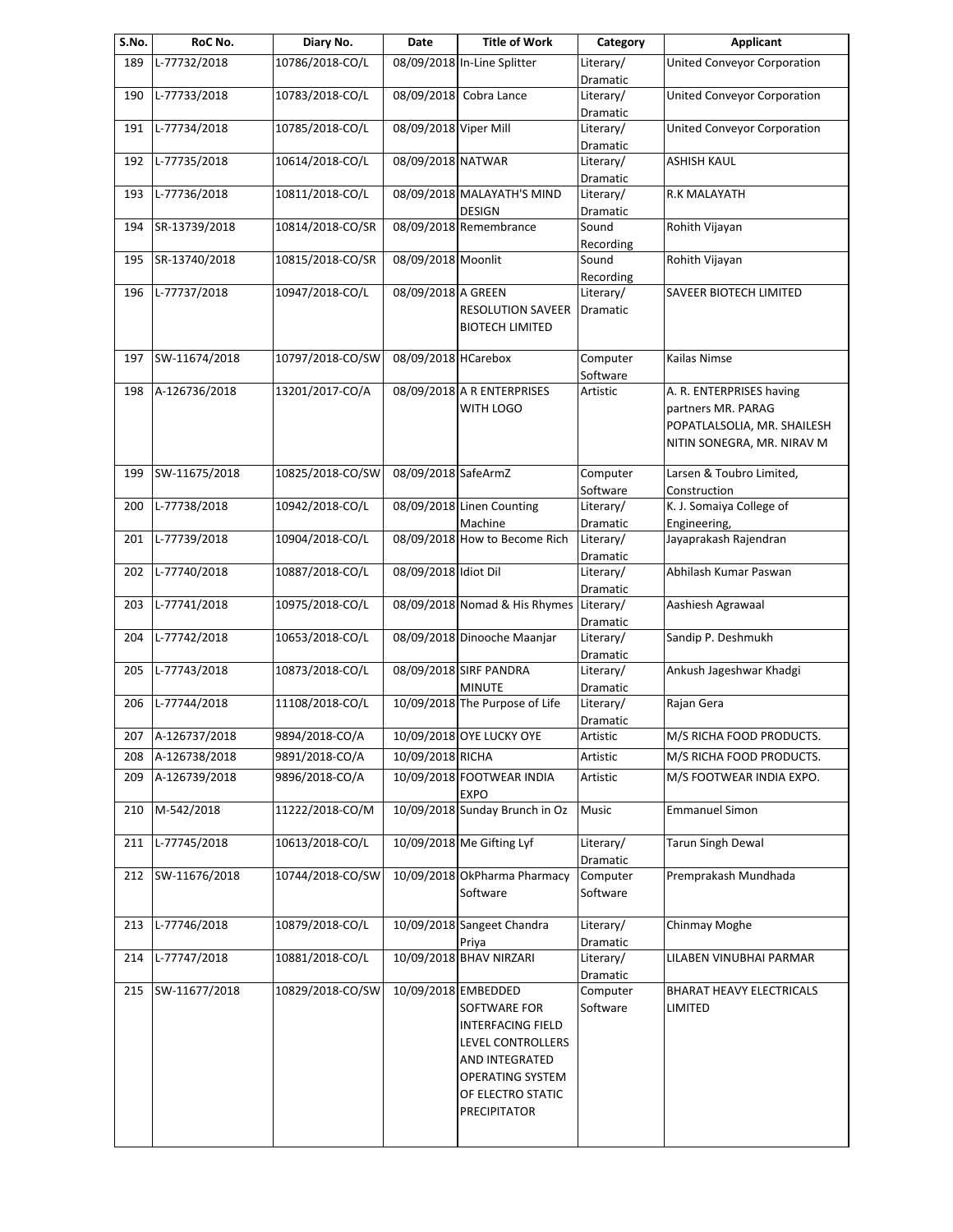| S.No. | RoC No.       | Diary No.        | Date                  | <b>Title of Work</b>                                                                                                                        | Category                     | <b>Applicant</b>                                                            |
|-------|---------------|------------------|-----------------------|---------------------------------------------------------------------------------------------------------------------------------------------|------------------------------|-----------------------------------------------------------------------------|
| 216   | SW-11678/2018 | 10830/2018-CO/SW |                       | 10/09/2018 PROGRAM FOR<br><b>IMPROVED WEIGHT</b><br><b>ESTIMATION OF</b><br><b>ELECTRICALLY</b><br><b>OPERATED LOUVER</b><br><b>DAMPERS</b> | Computer<br>Software         | <b>BHARAT HEAVY ELECTRICALS</b><br>LIMITED                                  |
| 217   | L-77748/2018  | 10656/2018-CO/L  |                       | 10/09/2018 SKILL SET V/S MIND<br><b>SET MATRIX</b>                                                                                          | Literary/<br>Dramatic        | Shikha Nag                                                                  |
| 218   | L-77749/2018  | 10897/2018-CO/L  |                       | 10/09/2018 JIWAT MARIYE<br><b>BHAVJAL TARIYE</b>                                                                                            | Literary/<br>Dramatic        | RADHA SOAMI SATSANG BEAS                                                    |
| 219   | L-77750/2018  | 10671/2018-CO/L  |                       | 10/09/2018 MAINE CIRCUS KHA<br>LIYA                                                                                                         | Literary/<br>Dramatic        | <b>ANURAG KUMAR</b>                                                         |
| 220   | A-126740/2018 | 11121/2018-CO/A  | 10/09/2018 ALTAMASH   |                                                                                                                                             | Artistic                     | SHARIQ JALAL                                                                |
| 221   | A-126741/2018 | 11120/2018-CO/A  | 10/09/2018 ZITCARE    |                                                                                                                                             | Artistic                     | M/S CANIXA LIFE SCIENCES PVT<br>LTD                                         |
| 222   | A-126742/2018 | 11115/2018-CO/A  |                       | 10/09/2018 CHAT GLASS                                                                                                                       | Artistic                     | M/S PRIYA ENCASE PVT LTD                                                    |
| 223   | L-77751/2018  | 6855/2018-CO/L   |                       | 10/09/2018 ADIVASI KORA<br><b>NAGCHIKI SCRIPT</b>                                                                                           | Literary/<br>Dramatic        | DINESH MUDI                                                                 |
| 224   | L-77752/2018  | 9845/2018-CO/L   | 10/09/2018 G G        |                                                                                                                                             | Literary/<br><b>Dramatic</b> | CHINTA SUSHAMA REDDY                                                        |
| 225   | A-126743/2018 | 10120/2018-CO/A  |                       | 10/09/2018 Royale Enamel<br>Packaging Artwork                                                                                               | Artistic                     | <b>Asian Paints Limited</b>                                                 |
| 226   | A-126744/2018 | 11118/2018-CO/A  | 10/09/2018 ALDAS      |                                                                                                                                             | Artistic                     | M/S SHREE AMBEY FOOTCARE<br><b>PVT LTD</b>                                  |
| 227   | A-126745/2018 | 10187/2018-CO/A  |                       | 10/09/2018 MONTREAL LOGO                                                                                                                    | Artistic                     | M/s. BLUE WAX INTERNATIONAL                                                 |
| 228   | A-126746/2018 | 10188/2018-CO/A  |                       | 10/09/2018 ADLEY LOGO                                                                                                                       | Artistic                     | M/s. ADLEY FORMULATIONS                                                     |
| 229   | SW-11679/2018 | 11106/2018-CO/SW |                       | 10/09/2018 L8-NAME ONTOLOGY<br><b>BUILDER (LNOB)</b>                                                                                        | Computer<br>Software         | Anuj Tiwari                                                                 |
| 230   | A-126747/2018 | 11117/2018-CO/A  | 10/09/2018 CEGO       |                                                                                                                                             | Artistic                     | M/S SHREE AMBEY FOOTCARE<br>PVT LTD                                         |
| 231   | A-126748/2018 | 11116/2018-CO/A  |                       | 10/09/2018 BODYACTIVE WEAR<br>YOUR SPORT                                                                                                    | Artistic                     | M/S BODYCARE CREATIONS<br>LIMITED                                           |
| 232   | L-77753/2018  | 11020/2018-CO/L  |                       | 10/09/2018 SMART MED MINDER Literary/                                                                                                       | Dramatic                     | Anshul Chhabra , Dr Madhulika<br>Bhatia , Madhurima Hooda<br>Shradha Sapra, |
| 233   | L-77754/2018  | 11230/2018-CO/L  |                       | 10/09/2018 FAMOUS LOSER                                                                                                                     | Literary/<br>Dramatic        | Amitesh Ranjan                                                              |
| 234   | SW-11680/2018 | 9285/2018-CO/SW  |                       | 10/09/2018 Vendor EMS Shipping<br>Addon [M2]                                                                                                | Computer<br>Software         | Cedcoss Technologies Private<br>Limited                                     |
| 235   | SW-11681/2018 | 9291/2018-CO/SW  |                       | 10/09/2018 Vendor Order<br>Delivery Date [M2]                                                                                               | Computer<br>Software         | Cedcoss Technologies Private<br>Limited                                     |
| 236   | SW-11682/2018 | 9290/2018-CO/SW  |                       | 10/09/2018 Vendor Product<br><b>Based Commission</b><br>Addon [M2]                                                                          | Computer<br>Software         | Cedcoss Technologies Private<br>Limited                                     |
| 237   | SW-11683/2018 | 9292/2018-CO/SW  |                       | 10/09/2018 SMSA Shipping [M2]                                                                                                               | Computer<br>Software         | Cedcoss Technologies Private<br>Limited                                     |
| 238   | A-126749/2018 | 11169/2018-CO/A  |                       | 10/09/2018 HOUSE OF SALON<br>LABEL                                                                                                          | Artistic                     | M/s Deepika Aviation Pvt Ltd                                                |
| 239   | SW-11684/2018 | 9294/2018-CO/SW  |                       | 10/09/2018 Vendor Product Filter<br>Addon [M2]                                                                                              | Computer<br>Software         | Cedcoss Technologies Private<br>Limited                                     |
| 240   | L-77755/2018  | 11148/2018-CO/L  | 10/09/2018 INSPIRATIE |                                                                                                                                             | Literary/<br>Dramatic        | <b>JIGNESH SHAH</b>                                                         |
| 241   | L-77756/2018  | 11167/2018-CO/L  |                       | 10/09/2018 Social Outcasts                                                                                                                  | Literary/<br>Dramatic        | Shivani Raheja , Vedant Kohli                                               |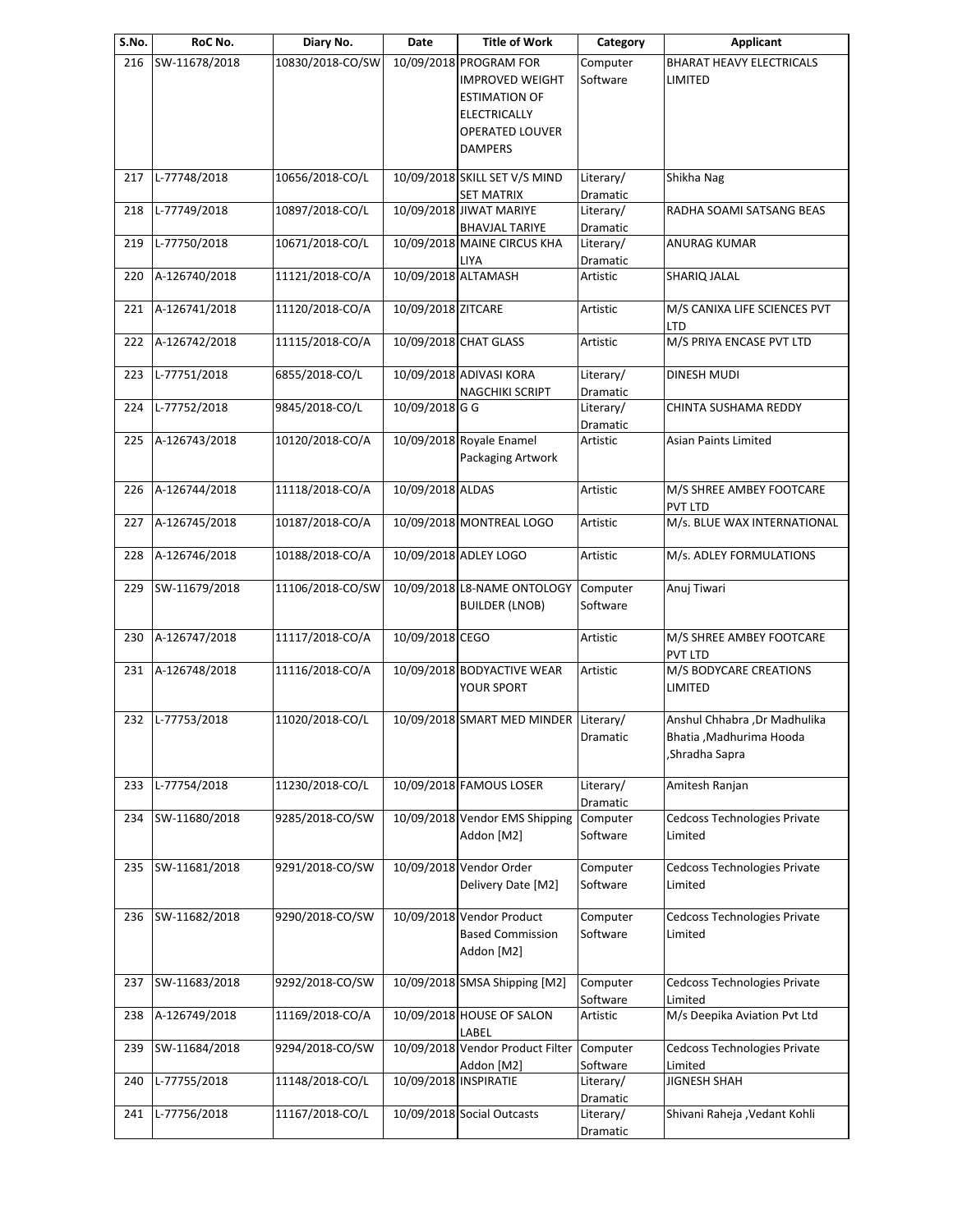| S.No. | RoC No.       | Diary No.        | Date                   | <b>Title of Work</b>                                                                                    | Category              | <b>Applicant</b>                                                                                                        |
|-------|---------------|------------------|------------------------|---------------------------------------------------------------------------------------------------------|-----------------------|-------------------------------------------------------------------------------------------------------------------------|
| 242   | A-126750/2018 | 10213/2018-CO/A  |                        | 10/09/2018 MIDCO TENNIS<br>SHOTS (LABEL)                                                                | Artistic              | SHRI TIKAM K. PAMNANI,<br>TRADING AS: M/S. MAMTA GRAH                                                                   |
| 243   | SR-13741/2018 | 8608/2018-CO/M   | 10/09/2018 MAA         |                                                                                                         | Sound<br>Recording    | <b>UDYOG</b><br>Mohit Sharma                                                                                            |
| 244   | A-126751/2018 | 11187/2018-CO/A  |                        | 10/09/2018 SHAPE OF LOLLYPOP                                                                            | Artistic              | MR. MAHENDRA GULWANI<br>PROPRIETOR OF M/S. MAHENDRA<br><b>FOOD PRODUCTS</b>                                             |
| 245   | L-77757/2018  | 11065/2018-CO/L  |                        | 10/09/2018 Power Point<br>Presentation on<br><b>Electronic Devices</b><br>and Circuits                  | Literary/<br>Dramatic | <b>MANISH KATIRA</b>                                                                                                    |
| 246   | SW-11685/2018 | 11142/2018-CO/SW |                        | 11/09/2018 Integrated PARAMED<br>(iPARAMED)                                                             | Computer<br>Software  | ICONMA PROFESSIONAL SERVICES<br>AND SOLUTIONS PRIVATE<br>LIMITED                                                        |
| 247   | L-77758/2018  | 10296/2018-CO/L  | 11/09/2018 Aahuti      |                                                                                                         | Literary/<br>Dramatic | Syed Tousif Ahmed                                                                                                       |
| 248   | SW-11686/2018 | 1211/2018-CO/L   | 11/09/2018 Distance    | measurement using<br>ultra sonic sensor on<br>Nexys-4 FPGA<br>platform                                  | Computer<br>Software  | Prof. Manisha Das , Sagar Ajith<br>Shri Ramdeobaba College of<br>Engineering and Management,<br>Nagpur , Suraj Kanojiya |
| 249   | L-77759/2018  | 9846/2018-CO/L   |                        | 11/09/2018 THE VALLEY OF FIRE                                                                           | Literary/<br>Dramatic | CHINTA SUSHAMA REDDY                                                                                                    |
| 250   | L-77760/2018  | 11089/2018-CO/L  |                        | 11/09/2018 DOC (DOCTORS ON<br>CLICK)                                                                    | Literary/<br>Dramatic | RAHUL ARVIND MENDHE                                                                                                     |
| 251   | A-126752/2018 | 11083/2018-CO/A  |                        | 11/09/2018 LONG PLAIN CHAKRI<br>NECKLACE SET WITH<br><b>JHUMKI EARRINGS</b><br><b>SET</b>               | Artistic              | MANGESH MADHUKAR SHINDE                                                                                                 |
| 252   | A-126753/2018 | 11082/2018-CO/A  |                        | 11/09/2018 PEACOCK LAXMI<br><b>NECKLACE SET WITH</b><br><b>JHUMKI EARRING</b>                           | Artistic              | MANGESH MADHUKAR SHINDE                                                                                                 |
| 253   | A-126754/2018 | 11081/2018-CO/A  |                        | 11/09/2018 LAXMI KARBUJA<br><b>NECKLACE SET WITH</b><br><b>EARRINGS</b>                                 | Artistic              | MANGESH MADHUKAR SHINDE                                                                                                 |
| 254   | A-126755/2018 | 11080/2018-CO/A  |                        | 11/09/2018 MANGO SHAPE<br><b>HARAM NECKLACE</b><br><b>SET</b>                                           | Artistic              | MANGESH MADHUKAR SHINDE                                                                                                 |
| 255   | A-126756/2018 | 11078/2018-CO/A  |                        | 11/09/2018 POLKI NAYANTARA<br>SET WITH SMALL<br><b>JHUMKI EARRINGS</b>                                  | Artistic              | MANGESH MADHUKAR SHINDE                                                                                                 |
| 256   | L-77761/2018  | 9508/2018-CO/L   | 11/09/2018 Reflections |                                                                                                         | Literary/<br>Dramatic | Jaideep Dayal                                                                                                           |
| 257   | L-77762/2018  | 9482/2018-CO/L   |                        | 11/09/2018 HelpMi: Social Health<br><b>Care Awareness</b><br>Application for iOS<br>and android devices | Literary/<br>Dramatic | Applivators Private Limited                                                                                             |
| 258   | A-126757/2018 | 11111/2018-CO/A  | 11/09/2018 SHAKTI      |                                                                                                         | Artistic              | M/S NARAYAN AGRO FOODS LTD                                                                                              |
| 259   | A-126758/2018 | 11112/2018-CO/A  |                        | 11/09/2018 NUTRA POOL                                                                                   | Artistic              | M/S WISE ONLINE STORES PVT<br>LTD                                                                                       |
| 260   | A-126759/2018 | 11113/2018-CO/A  |                        | 11/09/2018 VIKAS'G LAL<br><b>JUBANIYA</b>                                                               | Artistic              | M/S JAI BABA PRODUCTS                                                                                                   |
| 261   | A-126760/2018 | 10952/2018-CO/A  |                        | 11/09/2018 CLASSICK PUMP<br>LABEL                                                                       | Artistic              | HITESH BHEMABHAI PATEL                                                                                                  |
| 262   | A-126761/2018 | 10535/2018-CO/A  |                        | 11/09/2018 Bestla Couch / Sofa                                                                          | Artistic              | Avinash Arora                                                                                                           |
| 263   | A-126762/2018 | 10552/2018-CO/A  |                        | 11/09/2018 Callisto cassette<br>Coffee Table                                                            | Artistic              | Avinash Arora                                                                                                           |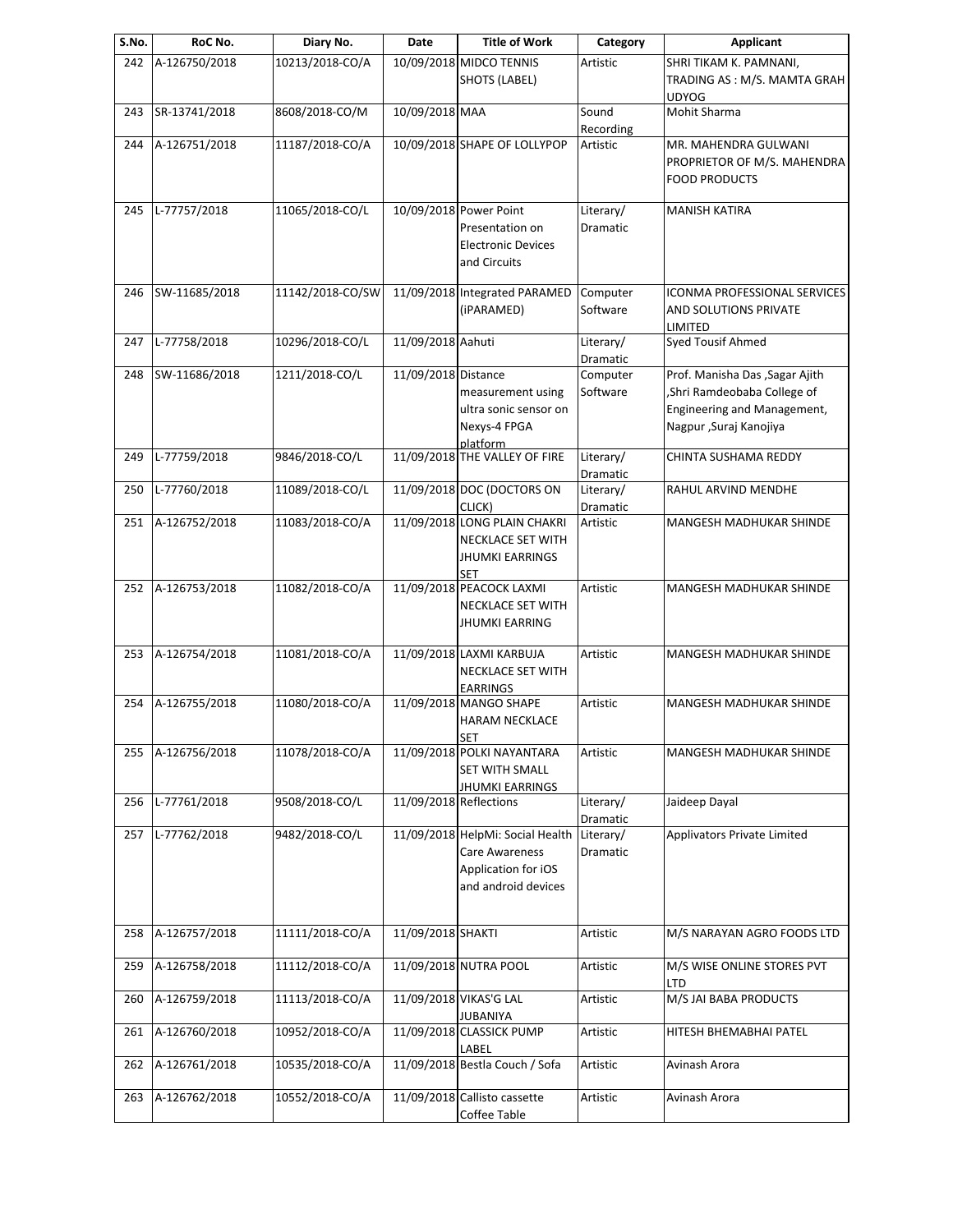| S.No. | RoC No.       | Diary No.        | Date                | <b>Title of Work</b>             | Category              | <b>Applicant</b>                                                       |
|-------|---------------|------------------|---------------------|----------------------------------|-----------------------|------------------------------------------------------------------------|
| 264   | L-77763/2018  | 10812/2018-CO/L  | 11/09/2018 PRATAP'S |                                  | Literary/             | <b>BHAWNA PUBLICATION</b>                                              |
|       |               |                  |                     | <b>COMPREHENSIVE</b>             | Dramatic              | THROUGH AMIT JAIN, PARTNER                                             |
|       |               |                  |                     | <b>REVIEW GUIDE</b>              |                       |                                                                        |
|       |               |                  |                     | VOLUME-I                         | Literary/             | Mrs. MAINA TUDU                                                        |
| 265   | L-77764/2018  | 10681/2018-CO/L  | 11/09/2018 SANTHALI | <b>DICTIONARY</b>                |                       |                                                                        |
| 266   | L-77765/2018  | 10501/2018-CO/L  |                     | 11/09/2018 Providing guidance on | Dramatic<br>Literary/ | CA Farooq Haque                                                        |
|       |               |                  |                     | the Goods and                    | Dramatic              |                                                                        |
|       |               |                  |                     | services tax                     |                       |                                                                        |
|       |               |                  |                     |                                  |                       |                                                                        |
| 267   | A-126763/2018 | 10577/2018-CO/A  |                     | 11/09/2018 MIGFAST-1 WE          | Artistic              | WELDFAST ELECTRODES PRIVATE                                            |
|       |               |                  |                     | WELDFAST                         |                       | LIMITED                                                                |
|       |               |                  |                     | ELECTRODES PVT LTD               |                       |                                                                        |
|       |               |                  |                     |                                  |                       |                                                                        |
| 268   | A-126764/2018 | 10834/2018-CO/A  |                     | 11/09/2018 ALBATROSS             | Artistic              | Desai Dhiresh Kishorbhai,                                              |
|       |               |                  |                     |                                  |                       | Nationality Indian trading as                                          |
|       |               |                  |                     |                                  |                       | ALBATROSS PHARMACEUTICALS                                              |
| 269   | L-77766/2018  | 10363/2018-CO/L  |                     | 11/09/2018 Mazhab-e-Ishq "The    | Literary/             | Abdul Sajeed                                                           |
|       |               |                  |                     | Religion of Love"                | Dramatic              |                                                                        |
|       |               |                  |                     |                                  |                       |                                                                        |
| 270   | A-126765/2018 | 18449/2017-CO/A  | 11/09/2018 SHREE    |                                  | Artistic              | MADANSINGH LALSINGH RAJPUT                                             |
|       |               |                  |                     | MARUTINANDAN                     |                       |                                                                        |
|       |               |                  |                     | (Label)                          |                       |                                                                        |
| 271   | A-126766/2018 | 11196/2018-CO/A  |                     | 11/09/2018 GAJRAJ SP. KESARI     | Artistic              | 1. MR. PRASHANT GOYAL 2. MR.                                           |
|       |               |                  |                     | RAWA                             |                       | ANUJ GOYAL 3. SMT. SAVITA                                              |
|       |               |                  |                     |                                  |                       | GOYAL 4. SMT ANKITA GOYAL 5.                                           |
|       |               |                  |                     |                                  |                       | SMT. SONAL GOYAL                                                       |
| 272   | A-126767/2018 | 11195/2018-CO/A  |                     | 11/09/2018 GAJRAJ LAPSI          | Artistic              | 1. MR. PRASHANT GOYAL 2. MR.                                           |
|       |               |                  |                     |                                  |                       | ANUJ GOYAL 3. MRS. SAVITA                                              |
|       |               |                  |                     |                                  |                       | GOYAL 4. MRS. ANKITA GOYAL                                             |
|       |               |                  |                     |                                  |                       | 5.MRS. SONAL GOYAL                                                     |
|       |               |                  |                     |                                  |                       |                                                                        |
| 273   | A-126768/2018 | 11194/2018-CO/A  |                     | 11/09/2018 KAMCO KAJU MALAI      | Artistic              | M/S. SUPERNESS FOOD PVT. LTD.                                          |
|       |               |                  |                     |                                  |                       |                                                                        |
| 274   | A-126769/2018 | 11193/2018-CO/A  |                     | 11/09/2018 KAMCO BADAM<br>MALAI  | Artistic              | M/S. SUPERNESS FOOD PVT. LTD.                                          |
| 275   | A-126770/2018 | 11192/2018-CO/A  |                     | 11/09/2018 KAMCO PISTA MALAI     | Artistic              | M/S. SUPERNESS FOOD PVT. LTD.                                          |
|       |               |                  |                     |                                  |                       |                                                                        |
| 276   | A-126771/2018 | 11191/2018-CO/A  | 11/09/2018 SR 25    |                                  | Artistic              | MR. DEEPAK DARIYANI                                                    |
|       |               |                  |                     |                                  |                       | PRPORIETOR OF M/S. ASHA                                                |
|       |               |                  |                     |                                  |                       | CONFECTIONERY                                                          |
| 277   | L-77767/2018  | 11138/2018-CO/L  |                     | 11/09/2018 ALL ABOUT             | Literary/             | VIKRANT VIJAY AHER                                                     |
|       |               |                  |                     | <b>INTEGRATED</b>                | Dramatic              |                                                                        |
|       |               |                  |                     | MARKETING                        |                       |                                                                        |
|       |               |                  |                     | COMMUNICATION                    |                       |                                                                        |
| 278   | M-543/2018    | 11231/2018-CO/M  |                     | 11/09/2018 Before it is too late | Music                 | Melwin Kingsley                                                        |
| 279   | SW-11687/2018 | 11149/2018-CO/SW |                     | 11/09/2018 AppICE Server         | Computer              | Moong Labs Technologies Private                                        |
|       |               |                  |                     | Software                         | Software              | Limited                                                                |
| 280   | SW-11688/2018 | 11151/2018-CO/SW |                     | 11/09/2018 AppICE SDK            | Computer              | Moong Labs Technologies Private                                        |
|       |               |                  |                     |                                  | Software              | Limited                                                                |
| 281   | SW-11689/2018 | 5075/2018-CO/SW  |                     | 12/09/2018 OMNIXTRACT            | Computer              | <b>NEWGEN SOFTWARE</b>                                                 |
|       |               |                  |                     |                                  | Software              | <b>TECHNOLOGIES LIMITED</b>                                            |
| 282   | L-77768/2018  | 10136/2018-CO/L  |                     | 12/09/2018 Python Programming:   | Literary/             | Aparna Gurjar                                                          |
|       |               |                  |                     | An Introductory                  | Dramatic              |                                                                        |
|       |               |                  |                     | Handbook                         |                       |                                                                        |
|       | L-77769/2018  | 10200/2018-CO/L  |                     | 12/09/2018 Probabilistic         | Literary/             |                                                                        |
| 283   |               |                  |                     | approach for protein             | Dramatic              | Babasaheb S. Satpute , Dr. Pramod<br>K. Yadav , Dr. Raghav Yadav , Dr. |
|       |               |                  |                     | classification                   |                       | Satendra Singh                                                         |
|       |               |                  |                     |                                  |                       |                                                                        |
| 284   | L-77770/2018  | 11017/2018-CO/L  |                     | 12/09/2018 Sure Success          | Literary/             | Thota Sowmika                                                          |
|       |               |                  |                     |                                  | Dramatic              |                                                                        |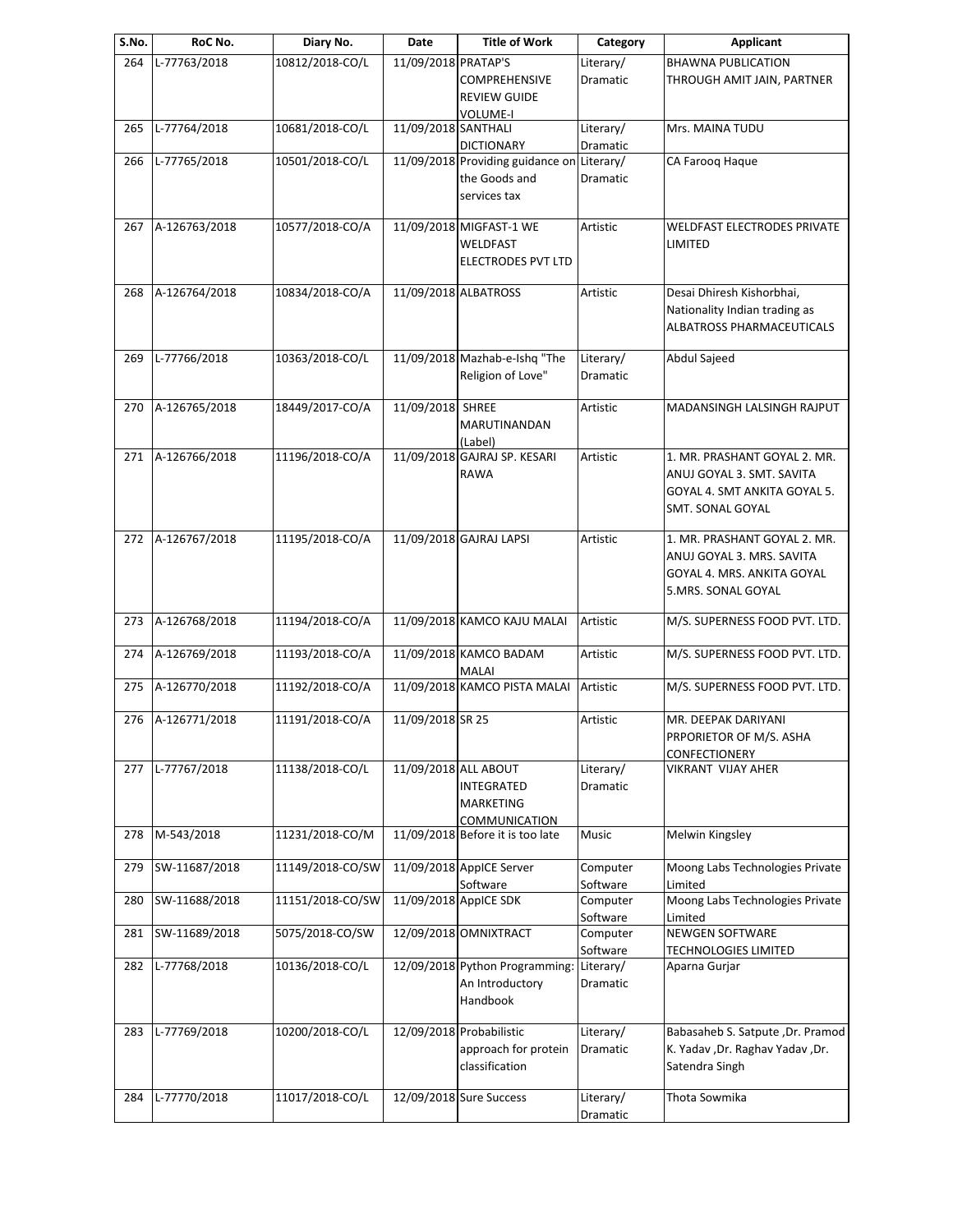| S.No. | RoC No.           | Diary No.        | Date                  | <b>Title of Work</b>                                                                                                                                                                               | Category                     | <b>Applicant</b>                                                            |
|-------|-------------------|------------------|-----------------------|----------------------------------------------------------------------------------------------------------------------------------------------------------------------------------------------------|------------------------------|-----------------------------------------------------------------------------|
| 285   | L-77771/2018      | 11087/2018-CO/L  |                       | 12/09/2018 Development of a<br>Common Framework<br>for Outcome Based<br>Accreditation and<br>Rankings                                                                                              | Literary/<br>Dramatic        | SUDALAIMUTHU T                                                              |
| 286   | L-77772/2018      | 11000/2018-CO/L  |                       | 12/09/2018 Living Biological<br>Specimens - Biological Dramatic<br>Living Automated<br>Information & Data<br>Computing, Analysis,<br>Processing &<br>Communication<br>System                       | Literary/                    | Abhijeet Madhukar Deshpande                                                 |
| 287   | L-77773/2018      | 11086/2018-CO/L  |                       | 12/09/2018 Extensions -<br>Copyrights of Ideas,<br>Concepts and<br><b>Business Enterprise</b><br>and Designs                                                                                       | Literary/<br><b>Dramatic</b> | Abhijeet Madhukar Deshpande                                                 |
| 288   | A-126772/2018     | 11186/2018-CO/A  |                       | 12/09/2018 SHAPE OF CHILLI                                                                                                                                                                         | Artistic                     | MR. MAHENDRA GULWANI<br>PROPRIETOR OF M/S. MAHENDRA<br><b>FOOD PRODUCTS</b> |
| 289   | SW-11690/2018     | 13035/2016-CO/SW |                       | 12/09/2018 PROGRAM FOR GUI<br>IN VB.net FOR<br>CALCULATION OF<br>LUBE OIL QUANTITY<br><b>REQUIRED TO CARRY</b><br>AWAY THE<br><b>FRICTIONAL HEAT</b><br><b>GENERATED IN THE</b><br><b>BEARINGS</b> | Computer<br>Software         | <b>BHARAT HEAVY ELECTRICALS</b><br>LIMITED                                  |
| 290   | L-77774/2018      | 11136/2018-CO/L  |                       | 12/09/2018 Nurses' guide to the<br>Updated OET 2.0                                                                                                                                                 | Literary/<br><b>Dramatic</b> | Gurleen Khaira                                                              |
| 291   | A-126773/2018     | 11061/2018-CO/A  | 12/09/2018 BRITE BIDI |                                                                                                                                                                                                    | Artistic                     | M/S KISANLAL BASTIRAM SARDA                                                 |
|       | 292 SW-11691/2018 |                  |                       | 11107/2018-CO/SW 12/09/2018 www.mydocdata.com Computer                                                                                                                                             | Software                     | <b>GoApptiv Private Limited</b>                                             |
| 293   | L-77775/2018      | 11096/2018-CO/L  |                       | 12/09/2018 The Kidney Warriors                                                                                                                                                                     | Literary/<br>Dramatic        | Vasundhara Raghavan                                                         |
| 294   | L-77776/2018      | 11045/2018-CO/L  |                       | 12/09/2018 MATHEMATICS - FOR<br>ALL (Volume - I)                                                                                                                                                   | Literary/<br>Dramatic        | <b>SWAPAN BOSE</b>                                                          |
| 295   | A-126774/2018     | 11015/2018-CO/A  |                       | 12/09/2018 RAJ SUPER WHITE<br>(LAUNDRY BAR)                                                                                                                                                        | Artistic                     | RAJ INDUSTRIES                                                              |
| 296   | A-126775/2018     | 11014/2018-CO/A  |                       | 12/09/2018 RAJ SUPER WHITE<br>(LAUNDRY BAR)                                                                                                                                                        | Artistic                     | RAJ INDUSTRIES                                                              |
| 297   | A-126776/2018     | 11013/2018-CO/A  |                       | 12/09/2018 PEARL POLYMERS                                                                                                                                                                          | Artistic                     | PEARL POLYMERS                                                              |
| 298   | A-126777/2018     | 11010/2018-CO/A  |                       | 12/09/2018 BDRUGS LOGO                                                                                                                                                                             | Artistic                     | <b>BETA DRUGS LIMITED</b>                                                   |
| 299   | A-126778/2018     | 10123/2018-CO/A  |                       | 12/09/2018 Trucare Masking Tape Artistic<br>Primary and<br>Wholesale                                                                                                                               |                              | Asian Paints Limited                                                        |
| 300   | L-77777/2018      | 9807/2018-CO/L   | 12/09/2018 BUSINESS   | CREDITABILITY<br>INFORMATION<br><b>PORTAL</b>                                                                                                                                                      | Literary/<br>Dramatic        | M/s.GOODBE INFO PVT.LTD                                                     |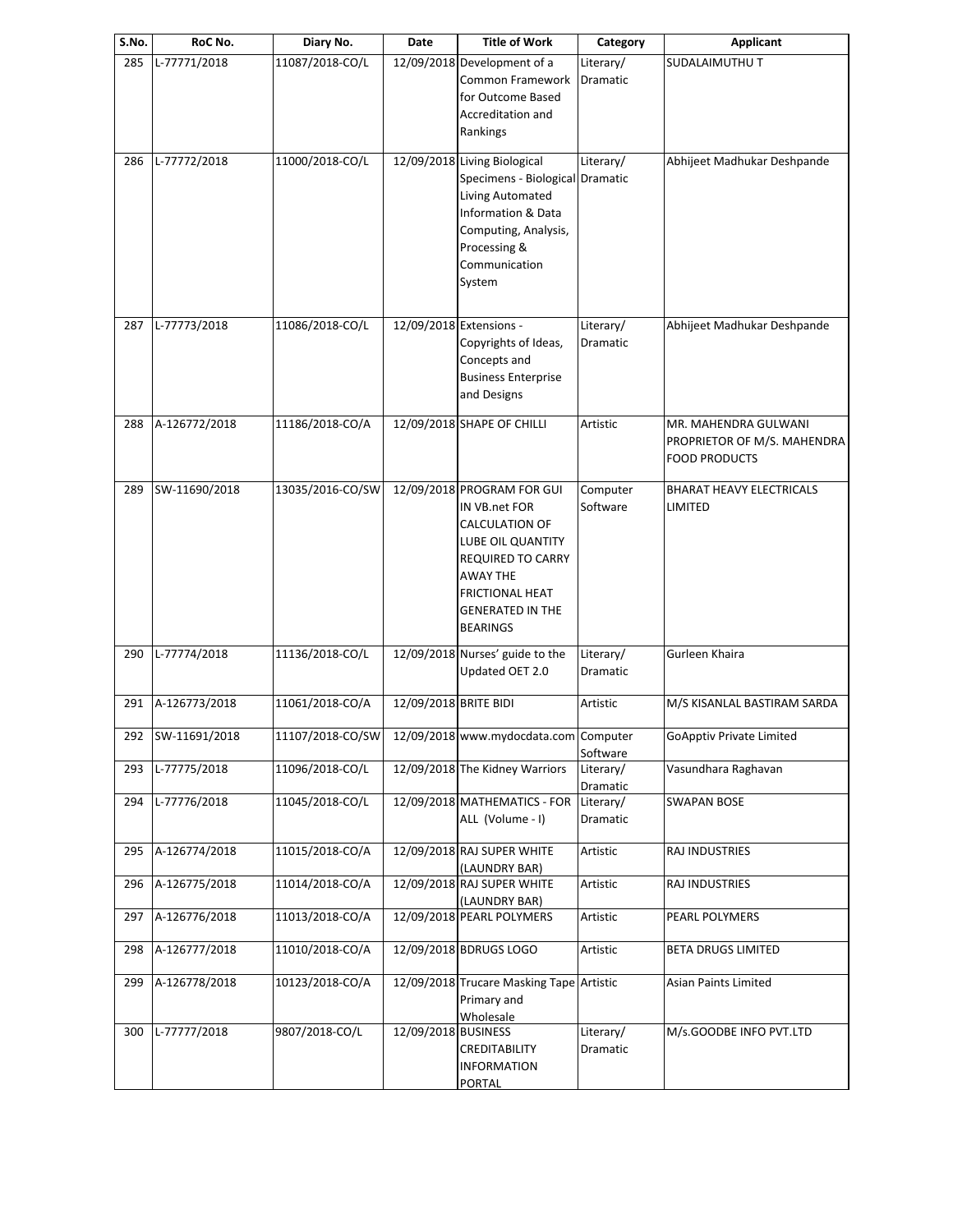| S.No. | RoC No.       | Diary No.        | Date                   | <b>Title of Work</b>                                                                                          | Category                          | Applicant                                           |
|-------|---------------|------------------|------------------------|---------------------------------------------------------------------------------------------------------------|-----------------------------------|-----------------------------------------------------|
| 301   | SW-11692/2018 | 13034/2016-CO/SW |                        | 12/09/2018 PROGRAM FOR GUI<br>IN VB.Net FOR<br><b>ESTIMATION OF</b>                                           | Computer<br>Software              | <b>BHARAT HEAVY ELECTRICALS</b><br>LIMITED          |
|       |               |                  |                        | SEISMIC                                                                                                       |                                   |                                                     |
|       |               |                  |                        | <b>COEFFICIENTS</b>                                                                                           |                                   | Abhijeet Madhukar Deshpande                         |
| 302   | L-77778/2018  | 11154/2018-CO/L  |                        | 12/09/2018 Motion Interactive<br>Cellular Electricity <sup>®</sup><br>– MICE© & MICE©<br>Analysis Processor ( | Literary/<br>Dramatic             |                                                     |
|       |               |                  |                        | Definition & System<br>Flow)                                                                                  |                                   |                                                     |
| 303   | L-77779/2018  | 10813/2018-CO/L  | 12/09/2018 PRATAP'S    | <b>COMPREHENSIVE</b><br><b>REVIEW GUIDE</b><br><b>VOLUME-II</b>                                               | Literary/<br>Dramatic             | AMIT JAIN, PARTNER                                  |
| 304   | L-77780/2018  | 10970/2018-CO/L  |                        | 12/09/2018 GURUDAKSHINA                                                                                       | Literary/                         | SATYA DEV VERMA                                     |
|       |               |                  |                        |                                                                                                               | Dramatic                          |                                                     |
| 305   | A-126779/2018 | 10602/2018-CO/A  | 12/09/2018 BAHURUPA    |                                                                                                               | Artistic                          | kinjal chowdhury                                    |
| 306   | SW-11693/2018 | 10568/2018-CO/SW | 12/09/2018 eKrishiTech |                                                                                                               | Computer<br>Software              | Yogesh Verma                                        |
| 307   | L-77781/2018  | 10674/2018-CO/L  |                        | 12/09/2018 HAR KE DAR SE KYUN<br><b>RUK JAOUN BINA</b>                                                        | Literary/<br>Dramatic             | <b>BIRENDRA YADAV</b>                               |
|       |               |                  |                        | LADE HI KYUN MER<br><b>JAOUN</b>                                                                              |                                   |                                                     |
| 308   | SW-11694/2018 | 10972/2018-CO/SW |                        | 12/09/2018 COVENARK R                                                                                         | Computer<br>Software              | SUDHIR NAGPAL                                       |
| 309   | L-77782/2018  | 10675/2018-CO/L  |                        | 12/09/2018 Are you a Leader or<br>Meader                                                                      | Literary/<br>Dramatic             | Dr. Ashutosh Karnatak                               |
| 310   | L-77783/2018  | 10673/2018-CO/L  |                        | 12/09/2018 Three Engine Theory                                                                                | Literary/<br>Dramatic             | Dr. Ashutosh Karnatak                               |
| 311   | A-126780/2018 | 10049/2018-CO/A  | 12/09/2018 PLAIM       | MAHARASHTRAN<br><b>HARAM NECKLACE</b><br>SET                                                                  | Artistic                          | MANGESH MADHUKAR SHINDE                             |
| 312   | A-126781/2018 | 242/2018-CO/A    |                        | 12/09/2018 BILLORI - 4742                                                                                     | Artistic                          | Siddhi Vinayak Knots & Prints Pvt.<br>Ltd.          |
| 313   | L-77784/2018  | 5108/2018-CO/L   |                        | 12/09/2018 Adaptation of<br>Artificial Intelligence<br>in Defence                                             | Literary/<br>Dramatic             | Dr. Pallavi M. Chaudhari                            |
| 314   | L-77785/2018  | 10590/2018-CO/L  |                        | 12/09/2018 X-Class English(TS)                                                                                | Literary/<br>Dramatic             | M/s Spectrum School Books                           |
| 315   | L-77786/2018  | 10600/2018-CO/L  |                        | 12/09/2018 WORK SHEET FOR<br><b>NURSERY</b>                                                                   | Literary/<br>Dramatic             | AJAY KUMAR AND TARUN<br><b>NAGPAL</b>               |
| 316   | L-77787/2018  | 6176/2018-CO/L   |                        | 12/09/2018 Business Statistics                                                                                | Literary/<br>Dramatic             | M/s Seven Hills International<br>Publishers         |
| 317   | L-77788/2018  | 10685/2018-CO/L  | 12/09/2018 Design and  | development of<br>combined Instrument<br>transformer                                                          | Literary/<br>Dramatic             | Mr. Hadpe Somnath S., Rupesh<br>Shantaram Malunjkar |
| 318   | L-77789/2018  | 11064/2018-CO/L  |                        | 12/09/2018 RAAMARAJYA (the<br>story of Ekalavya<br>Rudra Prathap)                                             | Literary/<br>Dramatic             | Jayaprakash V.S                                     |
| 319   | L-77790/2018  | 2950/2018-CO/L   |                        | 12/09/2018 ASTAVARGA                                                                                          | Literary/                         | SH. ACHARYA BALKRISHNA                              |
| 320   | L-77791/2018  | 2960/2018-CO/L   |                        | RAHASYA<br>12/09/2018 VAID PRASARKAM                                                                          | Dramatic<br>Literary/<br>Dramatic | SH. ACHARYA BALKRISHNA                              |
| 321   | L-77792/2018  | 10868/2018-CO/L  |                        | 12/09/2018 YOGA QUESTION<br><b>BANK</b>                                                                       | Literary/<br>Dramatic             | SATPAL KHICHER                                      |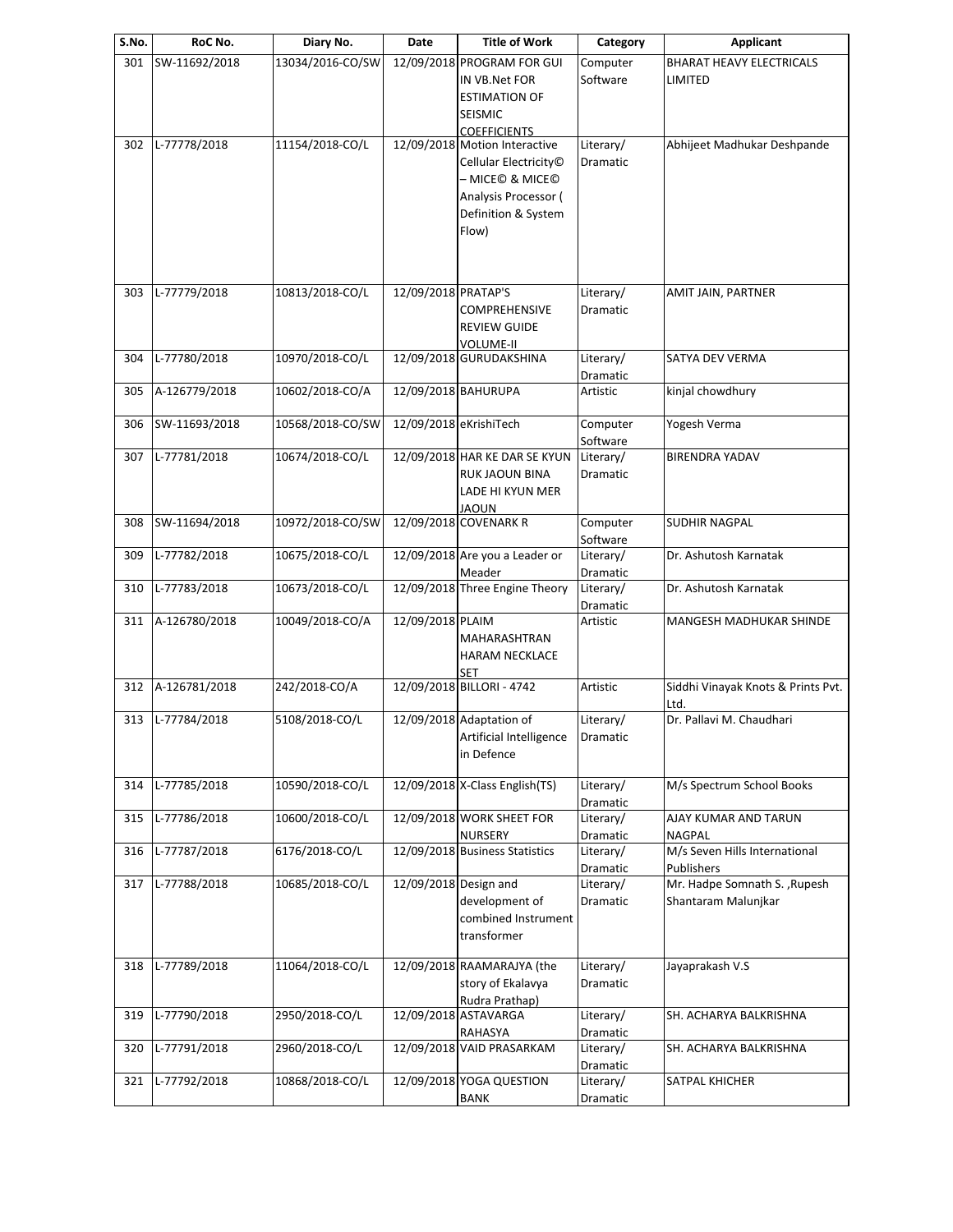| S.No. | RoC No.       | Diary No.        | Date                | <b>Title of Work</b>                                                                                                                      | Category              | Applicant                                                                                   |
|-------|---------------|------------------|---------------------|-------------------------------------------------------------------------------------------------------------------------------------------|-----------------------|---------------------------------------------------------------------------------------------|
| 322   | CF-4219/2018  | 10732/2018-CO/CF |                     | 12/09/2018 HumbleSchool<br>Concept Films -<br>Volume 8                                                                                    | Film                  | Cinematograph HumbleSchool Private Limited                                                  |
| 323   | CF-4220/2018  | 10733/2018-CO/CF |                     | (Mechanics)<br>12/09/2018 HumbleSchool<br>Concept Films -<br>Volume 9<br>(Thermodynamics)                                                 | Film                  | Cinematograph HumbleSchool Private Limited                                                  |
| 324   | L-77793/2018  | 9232/2018-CO/L   | 12/09/2018 OKAY BYE |                                                                                                                                           | Literary/<br>Dramatic | KAJORI CHATTERJEE                                                                           |
| 325   | L-77794/2018  | 9233/2018-CO/L   |                     | 12/09/2018 MORICHIKA                                                                                                                      | Literary/<br>Dramatic | KAJORI CHATTERJEE                                                                           |
| 326   | L-77795/2018  | 9234/2018-CO/L   | 12/09/2018 BIBVRAM  |                                                                                                                                           | Literary/<br>Dramatic | <b>KAJORI CHATTERJEE</b>                                                                    |
| 327   | A-126782/2018 | 10209/2018-CO/A  |                     | 12/09/2018 KAJAL HENNA<br>ORGNAIC MEHANDI<br>CONE                                                                                         | Artistic              | VENARAM PUKHARAMJI<br>CHOUHAN                                                               |
| 328   | A-126783/2018 | 10422/2018-CO/A  |                     | 12/09/2018 AEROMATIK<br><b>CATERING LABEL</b>                                                                                             | Artistic              | ANAND KUMAR BANSAL , SAHIL<br>BANSAL                                                        |
| 329   | L-77796/2018  | 9969/2015-CO/L   |                     | 12/09/2018 Mathematics Volume - Literary/<br>1 for Class XII                                                                              | Dramatic              | Kapoor Singh Chauhan of Shwet<br><b>Saras Publications</b>                                  |
| 330   | L-77797/2018  | 10538/2018-CO/L  |                     | 12/09/2018 ALUMINIUM<br><b>CONTAMINATION IN</b><br>FOOD ITEMS AND $\vec{\sigma}$<br>ITS IMPACT ON<br><b>HEALTH: A STUDY</b>               | Literary/<br>Dramatic | Dr. Mrs. Deepika S. Brijpuria ,Dr.<br>Mrs. Seema A. Shrivastava ,Dr.<br>Mrs. seema G. Rawat |
| 331   | L-77798/2018  | 8721/2018-CO/L   |                     | 12/09/2018 Be a Network<br>Marketing Millionaire Dramatic                                                                                 | Literary/             | Ajay Setia                                                                                  |
| 332   | L-77799/2018  | 11102/2018-CO/L  |                     | 12/09/2018 Miracle Drinks -<br>Invention of various<br>herbal health<br>supplements as<br>prebiotics for<br>incurable health<br>disorders | Literary/<br>Dramatic | MALLUR FLORA AND HOSPITALITY<br>PVT. LTD.                                                   |
| 333   | SW-11695/2018 | 9384/2018-CO/SW  | 12/09/2018 SUVIDHA  |                                                                                                                                           | Computer<br>Software  | Shreshtth India Marketing Limited                                                           |
| 334   | A-126784/2018 | 10207/2018-CO/A  |                     | 12/09/2018 KAJAL HENNA<br>ORGANIC MEHANDI<br>CONE                                                                                         | Artistic              | VENARAM PUKHARAMJI<br>CHOUHAN                                                               |
| 335   | L-77800/2018  | 6782/2017-CO/L   |                     | 12/09/2018 Putri Prapti Ke<br>Achook Prayog, Sukh<br>Aur Swarg Ka Sopaan<br>Putri                                                         | Literary/<br>Dramatic | Dr Anil Modi AND REKHA MODI                                                                 |
| 336   | A-126785/2018 | 11130/2018-CO/A  | 13/09/2018          | <b>FLORENCE CARPETS</b>                                                                                                                   | Artistic              | M/S FLORENCE CARPETS                                                                        |
| 337   | A-126786/2018 | 11129/2018-CO/A  | 13/09/2018          | WOBOT                                                                                                                                     | Artistic              | M/S SKYLINE ASSOCIATES<br>PRIVATE LIMITED                                                   |
| 338   | L-77801/2018  | 10576/2018-CO/L  | 13/09/2018          | X - Class<br>Biology(AP/TS)                                                                                                               | Literary/<br>Dramatic | M/s Spectrum School Books                                                                   |
| 339   | L-77802/2018  | 10781/2018-CO/L  | 13/09/2018          | Dog House                                                                                                                                 | Literary/<br>Dramatic | Samir Karnik                                                                                |
| 340   | L-77803/2018  | 10699/2018-CO/L  | 13/09/2018          | TERE LIYE ?                                                                                                                               | Literary/<br>Dramatic | RANDHIR KUMAR                                                                               |
| 341   | L-77804/2018  | 10721/2018-CO/L  | 13/09/2018          | Development of<br>Process for Extraction<br>of Activated Carbon &<br>Bio oil from Coconut<br>Shell                                        | Literary/<br>Dramatic | Dr. Chandrahas C. Handa , Mr.<br>Tejpal C. Parshiwanikar                                    |
| 342   | A-126787/2018 | 9969/2018-CO/A   | 13/09/2018          | KISAN DHAMAKA'                                                                                                                            | Artistic              | GOPAL JEE [PROP].                                                                           |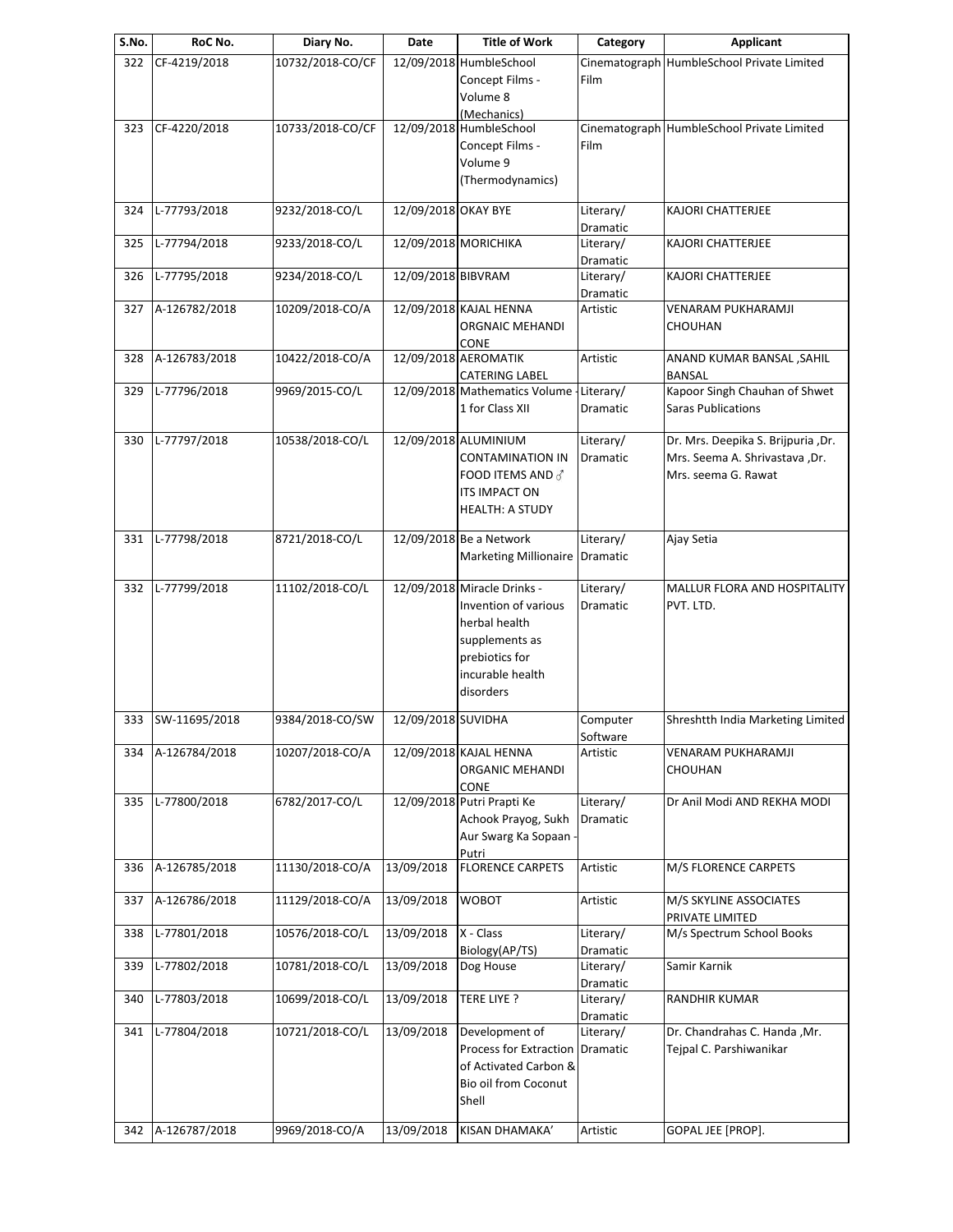| S.No. | RoC No.       | Diary No.                   | Date       | <b>Title of Work</b>                                             | Category              | <b>Applicant</b>                                        |
|-------|---------------|-----------------------------|------------|------------------------------------------------------------------|-----------------------|---------------------------------------------------------|
| 343   | L-77805/2018  | 10914/2018-CO/L             | 13/09/2018 | FROM SELF TO                                                     | Literary/             | RADHA SOAMI SATSANG BEAS                                |
| 344   | L-77806/2018  | 10773/2018-CO/L             | 13/09/2018 | SHABD<br><b>WASTE REDUCTION</b>                                  | Dramatic<br>Literary/ | <b>BHARAT HEAVY ELECTRICALS</b>                         |
|       |               |                             |            | THROUGH KAIZEN<br>APPROACH                                       | Dramatic              | LIMITED                                                 |
| 345   | L-77807/2018  | 10800/2018-CO/L             | 13/09/2018 | <b>NEAR VISION CHART</b><br>(ENGLISH)                            | Literary/<br>Dramatic | <b>BHARAT HEAVY ELECTRICALS</b><br>LIMITED              |
| 346   | L-77808/2018  | 10723/2018-CO/L             | 13/09/2018 | Selection Type<br>Techniques of Testing Dramatic                 | Literary/             | Areena Ali                                              |
| 347   | A-126788/2018 | 10939/2018-CO/A             | 13/09/2018 | LITTLE BACHPAN                                                   | Artistic              | M/s.- FUTURE INDIA GROUP<br><b>CHARITABLE TRUST</b>     |
| 348   | L-77809/2018  | 10630/2018-CO/L             | 13/09/2018 | Role of Computers in<br><b>Hospital Pharmacy</b>                 | Literary/<br>Dramatic | DR SHAILESH SHARMA                                      |
| 349   | A-126789/2018 | 10774/2018-CO/A             | 13/09/2018 | <b>CRYPTOGRAPH</b><br>TECHNOLOGIES                               | Artistic              | M/S. CRYPTOGRAPH<br>TECHNOLOGIES PRIVATE LIMITED        |
| 350   | A-126790/2018 | 10775/2018-CO/A             | 13/09/2018 | <b>GARDEN CITY</b>                                               | Artistic              | M/S. GARDEN CITY EDUCATION<br>PRIVATE LIMITED           |
| 351   | L-77810/2018  | 10844/2018-CO/L             | 13/09/2018 | <b>BAJR THE CRISIS</b>                                           | Literary/<br>Dramatic | AMIT MATHURIYA S/O CHANDRA<br>KANT MATHURIYA            |
| 352   | L-77811/2018  | 10636/2018-CO/L             | 13/09/2018 | Maha Samar Ke Maun<br>Prashna                                    | Literary/<br>Dramatic | Narendra Vidyaniwas                                     |
| 353   | SW-11696/2018 | 11199/2018-CO/SW 13/09/2018 |            | KBC Quiz - Hindi &<br>English                                    | Computer<br>Software  | Keyur Mehta                                             |
| 354   | L-77812/2018  | 10798/2018-CO/L             | 13/09/2018 | Womennovator                                                     | Literary/<br>Dramatic | Tripti Shinghal Somani                                  |
| 355   | L-77813/2018  | 10950/2018-CO/L             | 13/09/2018 | Global Analysis of an<br>SIR Epidemiological<br>Model            | Literary/<br>Dramatic | Dr. Seema Raut                                          |
| 356   | L-77814/2018  | 10822/2018-CO/L             | 13/09/2018 | Raju's amazing<br>journey to sleepy land Dramatic                | Literary/             | Manipal Academy of Higher<br>Education                  |
| 357   | L-77815/2018  | 10851/2018-CO/L             | 13/09/2018 | C.W.L.VI.CON                                                     | Literary/<br>Dramatic | <b>SUDHIR HORA</b>                                      |
| 358   | L-77816/2018  | 10875/2018-CO/L             | 13/09/2018 | <b>SMART SECURITY</b><br><b>BAND</b>                             | Literary/<br>Dramatic | Armaan Singh Ahluwalia                                  |
| 359   | L-77817/2018  | 10901/2018-CO/L             | 13/09/2018 | IWON                                                             | Literary/<br>Dramatic | I WON RETAIL STORE                                      |
| 360   | SW-11697/2018 | 10837/2018-CO/SW 13/09/2018 |            | EPRAGYA                                                          | Computer<br>Software  | <b>MANISH SHRIVASTAVA</b>                               |
| 361   | L-77818/2018  | 10891/2018-CO/L             | 13/09/2018 | Once Again at the<br>Airport                                     | Literary/<br>Dramatic | Rishikesh Joshi                                         |
| 362   | L-77819/2018  | 10764/2018-CO/L             | 13/09/2018 | The ANAISHOLA<br><b>CHRONICLE</b>                                | Literary/<br>Dramatic | Leela Gour Broome                                       |
| 363   | L-77820/2018  | 10339/2018-CO/L             | 13/09/2018 | Bhagyana Rahasya                                                 | Literary/<br>Dramatic | Aatman Innovations Private<br>Limited                   |
| 364   | SW-11698/2018 | 10991/2018-CO/SW 13/09/2018 |            | <b>COTTON BARGAIN</b><br>SYSTEM                                  | Computer<br>Software  | ARUN SINGH, Proprietor,<br><b>CREATIVE WEB DESIGNER</b> |
| 365   | SW-11699/2018 | 10990/2018-CO/SW 13/09/2018 |            | <b>COLLEGE &amp;</b><br><b>INSTITUTE</b><br>MANAGEMENT<br>SYSTEM | Computer<br>Software  | ARUN SINGH, Proprietor,<br><b>CREATIVE WEB DESIGNER</b> |
| 366   | SW-11700/2018 | 10994/2018-CO/SW 13/09/2018 |            | <b>TRANSPORT &amp; FLEET</b><br>MANAGEMENT<br>SYSTEM             | Computer<br>Software  | ARUN SINGH, Proprietor,<br><b>CREATIVE WEB DESIGNER</b> |
| 367   | L-77821/2018  | 11146/2018-CO/L             | 13/09/2018 | PLASMA ACADEMIC<br>CALENDAR                                      | Literary/<br>Dramatic | NITHYA GOPALAN                                          |
| 368   | L-77822/2018  | 10913/2018-CO/L             | 13/09/2018 | The Speaking Breeze                                              | Literary/<br>Dramatic | Shanmathi Sriramulu                                     |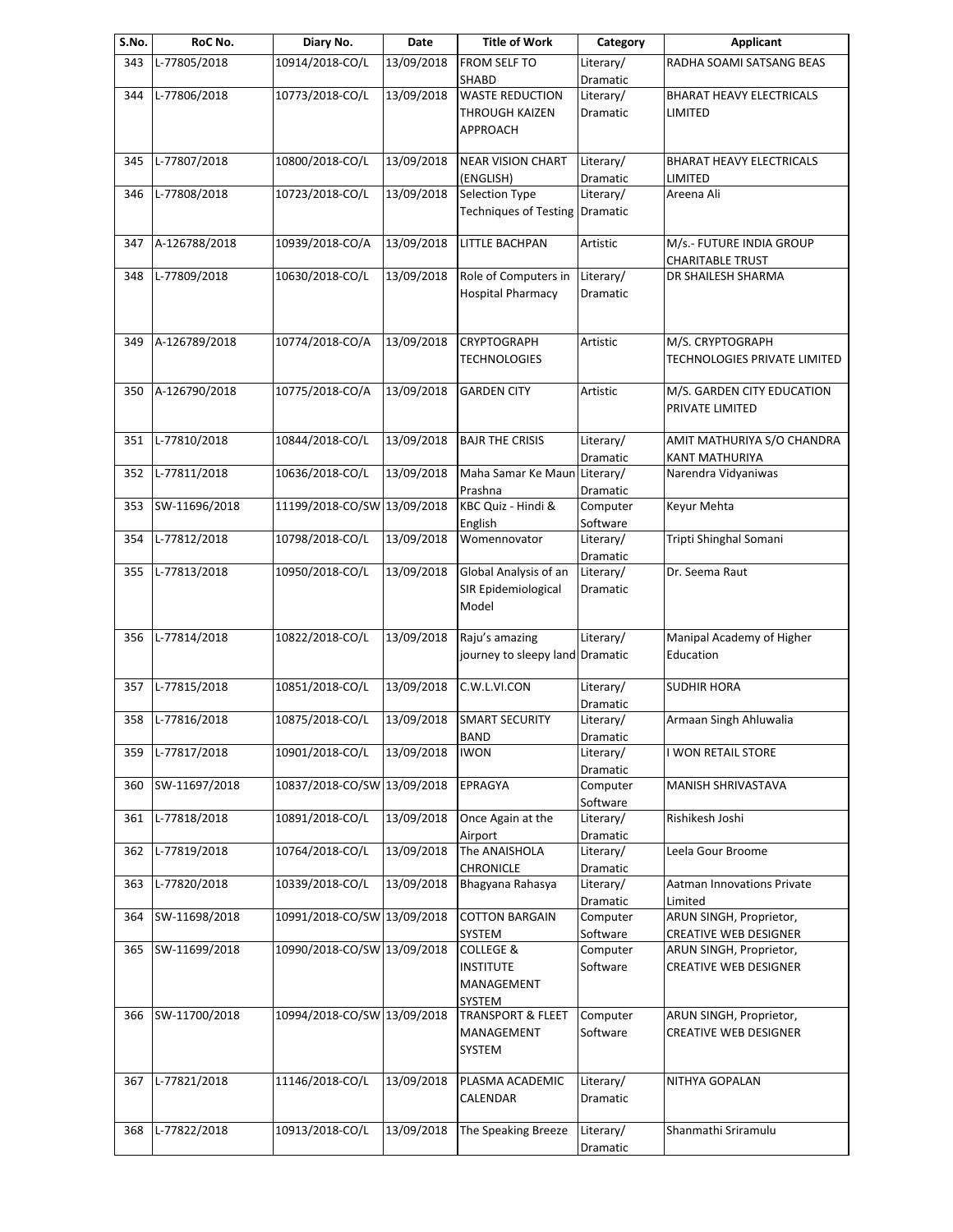| S.No. | RoC No.       | Diary No.                   | Date       | <b>Title of Work</b>                             | Category              | <b>Applicant</b>                                          |
|-------|---------------|-----------------------------|------------|--------------------------------------------------|-----------------------|-----------------------------------------------------------|
| 369   | L-77823/2018  | 10762/2018-CO/L             | 13/09/2018 | Security Management Literary/                    | Dramatic              | Wg. Cdr. S. M. Shukla Retd.                               |
| 370   | L-77824/2018  | 10874/2018-CO/L             | 13/09/2018 | Bkshvsh hoon main                                | Literary/             | Ravish Katiyar                                            |
| 371   | L-77825/2018  | 515/2017-CO/L               | 13/09/2018 | WWW.PROHEALTHCV Literary/                        | Dramatic              | BHAWANA DAYAL , NEETU SINGH                               |
| 372   | L-77826/2018  | 10492/2018-CO/L             | 13/09/2018 | D.COM<br><b>Activity Tracker</b>                 | Dramatic<br>Literary/ | <b>Comstar Automotive Technologies</b>                    |
| 373   | SW-11701/2018 | 10999/2018-CO/SW 13/09/2018 |            | Transaction                                      | Dramatic<br>Computer  | Private Ltd<br>Rushikesh sanjay phalke                    |
|       |               |                             |            | adminstrattion                                   | Software              | , Shubham laxman chavan, Sopan                            |
|       |               |                             |            | system                                           |                       | Rajendra Bembde, Tejas Jagdish                            |
| 374   | A-126791/2018 | 11159/2018-CO/A             | 13/09/2018 | LOOCAFE <sub>3</sub>                             | Artistic              | Chaudhari<br>ABHISHEK RABINDER NATH                       |
| 375   | A-126793/2018 | 11934/2017-CO/A             | 14/09/2018 | <b>BIKAJI</b>                                    | Artistic              | M/s Bhikaji Foods International                           |
| 376   | A-126794/2018 | 11931/2017-CO/A             | 14/09/2018 | BIKAJI                                           | Artistic              | Ltd<br>M/s Bhikaji Foods International                    |
|       |               |                             |            |                                                  |                       | Ltd                                                       |
| 377   | L-77827/2018  | 10522/2018-CO/L             | 14/09/2018 | Research and Reading Literary/                   | Dramatic              | Vivek V. Joshi                                            |
| 378   | L-77828/2018  | 10787/2018-CO/L             | 14/09/2018 | An Efficient Partition                           | Literary/             | Swati K. Bhavsar 2. Dr. Varsha H.                         |
|       |               |                             |            | <b>Building and Cut Set</b>                      | Dramatic              | Patil                                                     |
|       |               |                             |            | Computing                                        |                       |                                                           |
|       |               |                             |            | Algorithm(AEPBCCA)                               |                       |                                                           |
| 379   | A-126795/2018 | 12820/2015-CO/A             | 14/09/2018 | <b>SKINSURANCE</b>                               | Artistic              | <b>CHARANJIT SINGH</b>                                    |
| 380   | A-126796/2018 | 13585/2015-CO/A             | 14/09/2018 | <b>COSMETICS</b>                                 | Artistic              | AEQUS INC.,                                               |
|       |               |                             |            | <b>AEQUS</b>                                     |                       |                                                           |
| 381   | A-126797/2018 | 5638/2015-CO/A              | 14/09/2018 | S.S. HOSPITAL                                    | Artistic              | DR. AMIT SINGHAL, PARTNER OF                              |
| 382   | A-126798/2018 | 3733/2015-CO/A              | 14/09/2018 | <b>KARACHI'S CASHEW</b><br><b>BISCUITS</b>       | Artistic              | KARACHI BAKERY                                            |
| 383   | A-126799/2018 | 3734/2015-CO/A              | 14/09/2018 | <b>KARACHI BAKERY</b>                            | Artistic              | KARACHI BAKERY                                            |
|       |               |                             |            | CHOCOLATE CASHEW                                 |                       |                                                           |
| 384   | A-126800/2018 | 3735/2015-CO/A              | 14/09/2018 | <b>KARACHI BAKERY</b>                            | Artistic              | <b>KARACHI BAKERY</b>                                     |
|       |               |                             |            | <b>BADAM PISTA</b><br><b>BISCUITS</b>            |                       |                                                           |
| 385   | A-126801/2018 | 3736/2015-CO/A              | 14/09/2018 | <b>KARACHI BAKERY</b>                            | Artistic              | KARACHI BAKERY                                            |
|       |               |                             |            | PISTA BISCUITS                                   |                       |                                                           |
| 386   | A-126802/2018 | 3738/2015-CO/A              | 14/09/2018 | <b>KARACHI BAKERY</b><br><b>OSMANIA BISCUITS</b> | Artistic              | KARACHI BAKERY                                            |
|       |               |                             |            |                                                  |                       |                                                           |
| 387   | A-126803/2018 | 3739/2015-CO/A              | 14/09/2018 | <b>KARACHI BAKERY</b><br><b>ALMOND BISCUITS</b>  | Artistic              | KARACHI BAKERY,                                           |
| 388   | L-77829/2018  | 10562/2018-CO/L             | 14/09/2018 | <b>CONCEPTS OF</b><br>ARITHMETIC                 | Literary/<br>Dramatic | M/s Katthis Classmate Education<br><b>Private Limited</b> |
| 389   | SW-11702/2018 | 10842/2018-CO/SW 14/09/2018 |            | <b>ECN (EMERGENCY</b>                            | Computer              | K. H. Mahesh Kumar                                        |
|       |               |                             |            | <b>CONTACT NUMBER)</b>                           | Software              |                                                           |
| 390   | L-77830/2018  | 10925/2018-CO/L             | 14/09/2018 | <b>MOS TRANSISTOR</b>                            | Literary/             | SANJAY HARIDAS                                            |
| 391   | L-77831/2018  | 10919/2018-CO/L             | 14/09/2018 | THEORY<br><b>INTRODUCTION TO</b>                 | Dramatic<br>Literary/ | SANJAY HARIDAS                                            |
|       |               |                             |            | CMOS VLSI DESIGN                                 | Dramatic              |                                                           |
| 392   | CF-4221/2018  | 10443/2018-CO/CF            | 14/09/2018 | VARNAMALA IN                                     |                       | Cinematograph CRAZY CUB ANIMATION STUDIO                  |
| 393   | CF-4222/2018  | 10445/2018-CO/CF            | 14/09/2018 | <b>HINDI</b><br><b>GAIYA MERI</b>                | Film<br>Cinematograph | PVT. LTD<br><b>CRAZY CUB ANIMATION STUDIO</b>             |
|       |               |                             |            |                                                  | Film                  | pvt. Ltd                                                  |
| 394   | L-77832/2018  | 10498/2018-CO/L             | 14/09/2018 | DESIRE TO SERVE                                  | Literary/<br>Dramatic | VICK T.R.                                                 |
| 395   | L-77833/2018  | 9068/2018-CO/L              | 14/09/2018 | <b>GEETON KE</b>                                 | Literary/             | HELP U EDUCATIONAL AND                                    |
|       |               |                             |            | DARWESH: GOPAL                                   | Dramatic              | <b>CHARITABLE TRUST</b>                                   |
|       |               |                             |            | DASS NEERAJ                                      |                       |                                                           |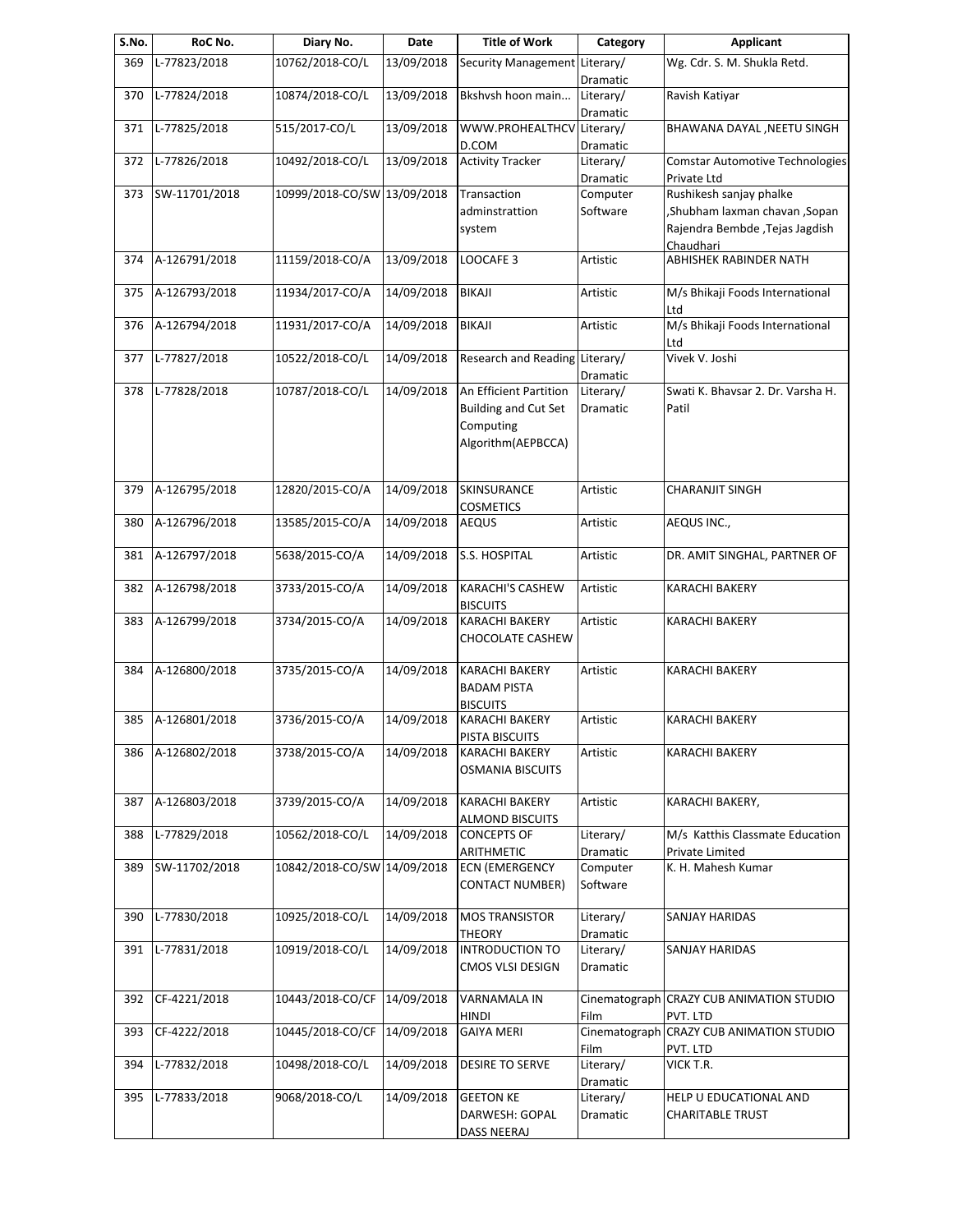| S.No. | RoC No.          | Diary No.                   | Date       | <b>Title of Work</b>                            | Category              | <b>Applicant</b>                  |
|-------|------------------|-----------------------------|------------|-------------------------------------------------|-----------------------|-----------------------------------|
| 396   | L-77834/2018     | 10791/2018-CO/L             | 14/09/2018 | YE DESH HAMARA                                  | Literary/             | BIRENDRA KUMAR YADAV              |
|       |                  |                             |            | RAKSHIT HAI, SEEMA                              | Dramatic              |                                   |
|       |                  |                             |            | PER SAINIK AKSHIT<br>HAI                        |                       |                                   |
| 397   | L-77835/2018     | 10937/2018-CO/L             | 14/09/2018 | Pakkad Vivah                                    | Literary/             | Ravindraa Sinha and Kavindraa     |
|       |                  |                             |            |                                                 | Dramatic              | Sinha                             |
| 398   | L-77836/2018     | 10694/2018-CO/L             | 14/09/2018 | YUGNAYAK                                        | Literary/             | Ramkrishna Math                   |
| 399   | L-77837/2018     | 10928/2018-CO/L             | 14/09/2018 | VIVEKANANDA<br>Tu Hi Ishwer Tu Hi Sai Literary/ | Dramatic              | BIRENDRA KUMAR YADAV              |
|       |                  |                             |            | Tujhse Bada Na Koi                              | Dramatic              |                                   |
|       |                  |                             |            | Maai                                            |                       |                                   |
| 400   | SW-11703/2018    | 11208/2018-CO/SW 14/09/2018 |            | Online Repository:                              | Computer              | Dr. Himani Maheshwari, Dr.        |
|       |                  |                             |            | Teaching, Research                              | Software              | Umesh Chandra                     |
|       |                  |                             |            | and Extension                                   |                       |                                   |
| 401   | A-126804/2018    | 9264/2018-CO/A              | 14/09/2018 | Woodcut Bike                                    | Artistic              | Lovely Professional University    |
| 402   | A-126805/2018    | 9897/2015-CO/A              | 14/09/2018 | <b>BHAGAVAD GITA</b>                            | Artistic              | THE BHAKTIVEDANTA BOOK            |
|       |                  |                             |            | YATHARUP                                        |                       | TRUST                             |
| 403   | A-126806/2018    | 9898/2015-CO/A              | 14/09/2018 | <b>NARAD MUNI AUR</b>                           | Artistic              | SRI SRI SITARAM SEVA TRUST        |
|       | A-126807/2018    |                             |            | <b>MRUGARI</b>                                  |                       |                                   |
| 404   |                  | 9900/2015-CO/A              | 14/09/2018 | <b>NAMKEEN DOUBLE</b><br><b>ROTI</b>            | Artistic              | SRI SRI SITARAM SEVA TRUST        |
| 405   | A-126808/2018    | 9904/2015-CO/A              | 14/09/2018 | <b>STORIES FROM</b><br><b>PURANAS</b>           | Artistic              | SRI SRI SITARAM SEVA TRUST        |
| 406   | SW-11704/2018    | 9427/2018-CO/SW             | 14/09/2018 | Optimization of the                             | Computer              | Mangesh Girish Islampurkar, Prof. |
|       |                  |                             |            | RTL logic design using Software                 |                       | Dr. V. V. Shete                   |
|       |                  |                             |            | optimization<br>techniques like a               |                       |                                   |
|       |                  |                             |            | Vedic multiplier, for                           |                       |                                   |
|       |                  |                             |            | implementation of                               |                       |                                   |
|       |                  |                             |            | <b>Artificial Neural</b>                        |                       |                                   |
|       |                  |                             |            | Network on Field                                |                       |                                   |
|       |                  |                             |            | Programmable Gate                               |                       |                                   |
|       |                  |                             |            | Array (FPGA)                                    |                       |                                   |
| 407   | L-77838/2018     | 10214/2018-CO/L             | 14/09/2018 | <b>FIRST SIN</b>                                | Literary/             | Vineed P Menon                    |
|       |                  |                             |            |                                                 | Dramatic              |                                   |
|       | 408 L-77839/2018 | 9650/2018-CO/L              | 14/09/2018 | CERTIFICATES,                                   | Literary/             | <b>Biswajit Sen</b>               |
|       |                  |                             |            | DIPLOMA, ADVANCE                                | Dramatic              |                                   |
|       |                  |                             |            | DIPLOMA OF WORK                                 |                       |                                   |
|       |                  |                             |            | <b>INTEGRATED ITI</b>                           |                       |                                   |
|       |                  |                             |            | <b>LEARNING PROGRAM</b><br>& WORK               |                       |                                   |
|       |                  |                             |            | INTEGRATED                                      |                       |                                   |
|       |                  |                             |            | DIPLOMA LEARNING                                |                       |                                   |
|       |                  |                             |            | PROGRAM COURSE                                  |                       |                                   |
|       |                  |                             |            | UNDER " ALL INDIA                               |                       |                                   |
|       |                  |                             |            | <b>COUNCIL OF</b>                               |                       |                                   |
|       |                  |                             |            | <b>TECHNICAL</b>                                |                       |                                   |
|       |                  |                             |            | <b>EDUCATION &amp;</b>                          |                       |                                   |
|       |                  |                             |            | TECHNOLOGY"                                     |                       |                                   |
|       |                  |                             |            |                                                 |                       |                                   |
| 409   | SW-11705/2018    | 10790/2018-CO/SW 14/09/2018 |            | <b>BUILDERS &amp;</b>                           | Computer              | ARUN SINGH, Proprietor,           |
|       |                  |                             |            | CONTRACTOR                                      | Software              | <b>CREATIVE WEB DESIGNER</b>      |
|       |                  |                             |            | SOFTWARE                                        |                       |                                   |
| 410   | L-77840/2018     | 7323/2018-CO/L              | 14/09/2018 | <b>BAKRID</b>                                   | Literary/             | M.S. MURUGARAJ                    |
| 411   | L-77841/2018     | 7294/2018-CO/L              | 14/09/2018 | Rabhas                                          | Dramatic<br>Literary/ | Nihodo Media Private Limited      |
|       |                  |                             |            |                                                 | Dramatic              |                                   |
|       |                  |                             |            |                                                 |                       |                                   |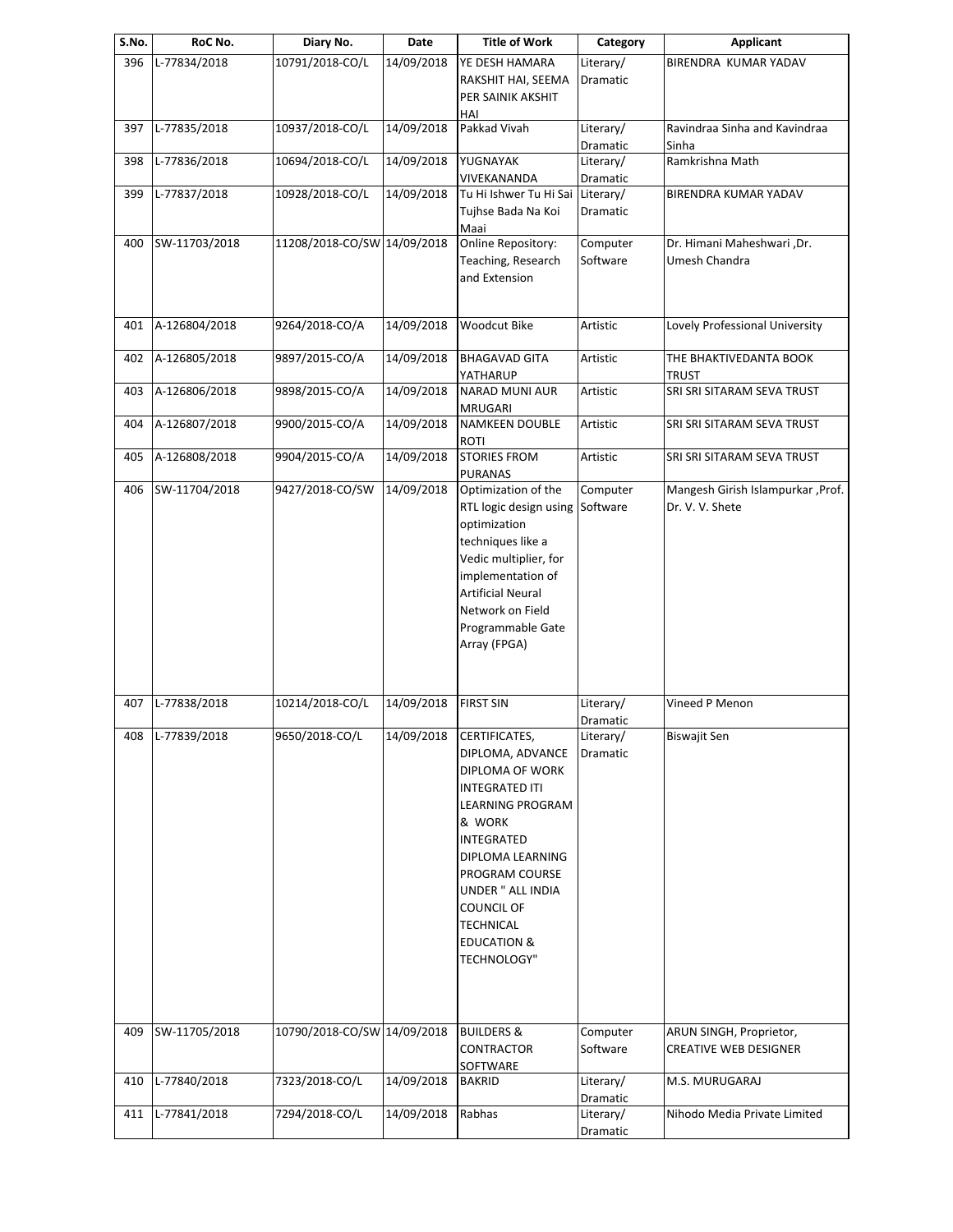| S.No. | RoC No.       | Diary No.       | Date       | <b>Title of Work</b>                                                                                   | Category                     | <b>Applicant</b>                                                                               |
|-------|---------------|-----------------|------------|--------------------------------------------------------------------------------------------------------|------------------------------|------------------------------------------------------------------------------------------------|
| 412   | A-126809/2018 | 6503/2018-CO/A  | 14/09/2018 | <b>JCL GOLD</b>                                                                                        | Artistic                     | ANIL KUMAR PARTNER OF A.K.                                                                     |
| 413   | L-77842/2018  | 7848/2018-CO/L  | 14/09/2018 | <b>MANGAL DOSH KA</b>                                                                                  | Literary/                    | <b>ENGINEERING WORKS</b><br>Pt. RAJESH TIWARI                                                  |
|       |               |                 |            | <b>VIGYAN</b>                                                                                          | Dramatic                     |                                                                                                |
| 414   | A-126810/2018 | 10336/2018-CO/A | 14/09/2018 | <b>VIEWSONIC FITNESS</b>                                                                               | Artistic                     | <b>KISHORE KARWANI</b>                                                                         |
| 415   | L-77843/2018  | 15302/2017-CO/L | 14/09/2018 | Kisani Ke Geet                                                                                         | Literary/<br>Dramatic        | Ashok Tamrakar                                                                                 |
| 416   | L-77844/2018  | 9237/2018-CO/A  | 14/09/2018 | Why Moms are so<br>special                                                                             | Literary/<br>Dramatic        | Dr. Amit Phillora                                                                              |
| 417   | L-77845/2018  | 10481/2018-CO/L | 14/09/2018 | Why, What, When to<br>Write - WRITING<br>YOUR RESEARCH                                                 | Literary/<br>Dramatic        | Vivek V. Joshi                                                                                 |
| 418   | L-77846/2018  | 9124/2018-CO/L  | 14/09/2018 | LINEAR ALGEBRA<br><b>AND PARTIAL</b><br>DIFFERENTIAL<br><b>EQUATIONS</b>                               | Literary/<br>Dramatic        | P.S.BHAARATHI                                                                                  |
| 419   | L-77847/2018  | 11133/2018-CO/L | 14/09/2018 | <b>KAISE MANU SAJAN</b><br><b>TOHARI YE BATIYA</b>                                                     | Literary/<br>Dramatic        | Kamini c bala                                                                                  |
| 420   | L-77848/2018  | 11212/2018-CO/L | 14/09/2018 | mppsc mains solved<br>papers. paper 1                                                                  | Literary/<br>Dramatic        | Anita Sahu w/o Dr. nitin sahu                                                                  |
| 421   | A-126811/2018 | 10663/2018-CO/A | 14/09/2018 | <b>RGCSM RAJIV</b><br><b>GANDHI COMPUTER</b><br>SHIKSHA MISSION<br>DEVICE OF ARTISTIC<br>LAPTOP DESIGN | Artistic                     | M/S RAJIV GANDHI COMPUTER<br>SHIKSHA MISSION                                                   |
| 422   | A-126812/2018 | 10664/2018-CO/A | 14/09/2018 | <b>NUTRI FRESH PRE</b><br>STARTER WITH HENS                                                            | Artistic                     | ARUN KUMAR KEDIA                                                                               |
| 423   | A-126813/2018 | 10657/2018-CO/A | 14/09/2018 | <b>CENTRAL INDIA</b>                                                                                   | Artistic                     | <b>ARUN RAUT</b>                                                                               |
| 424   | A-126814/2018 | 10658/2018-CO/A | 14/09/2018 | PARA PLAST CARE                                                                                        | Artistic                     | PARAMOUNT PLASTER PVT. LTD.                                                                    |
| 425   | A-126815/2018 | 10835/2018-CO/A | 14/09/2018 | <b>ALBATROSS</b><br>PHARMACEUTICALS<br>Known for Trusted &<br>Proven Brands                            | Artistic                     | Desai Dhiresh Kishorbhai,<br>Nationality Indian trading as<br><b>ALBATROSS PHARMACEUTICALS</b> |
| 426   | A-126816/2018 | 10826/2018-CO/A | 14/09/2018 | GOLD TARA NO 961                                                                                       | Artistic                     | M/S. AMIR BIRI FACTORY                                                                         |
| 427   | A-126817/2018 | 10827/2018-CO/A | 14/09/2018 | <b>CHANGI LIGHT HAS</b><br><b>NO BOUNDARIES</b>                                                        | Artistic                     | MR. HARJI AKHAI PATEL                                                                          |
| 428   | A-126818/2018 | 12514/2017-CO/A | 14/09/2018 | K7 TEA                                                                                                 | Artistic                     | MR. ANIL GANOMAL RAHEJA<br>[PROPRIETOR]                                                        |
| 429   | L-77849/2018  | 2731/2018-CO/L  | 14/09/2018 | <b>BLOOMING BEAUTY:</b><br><b>ADOLESCENT GIRLS'</b><br><b>HEALTH CLINIC</b>                            | Literary/<br><b>Dramatic</b> | Dr. Neelima A. Malik                                                                           |
| 430   | A-126819/2018 | 11126/2018-CO/A | 14/09/2018 | <b>COBBY</b>                                                                                           | Artistic                     | M/S GUIDEMEN TAPE INDUSTRIES                                                                   |
| 431   | A-126820/2018 | 11125/2018-CO/A | 14/09/2018 | <b>GLAIDER</b>                                                                                         | Artistic                     | RISHABH JAIN                                                                                   |
| 432   | A-126821/2018 | 11124/2018-CO/A | 14/09/2018 | <b>HPL</b>                                                                                             | Artistic                     | M/S HPL ELECTRIC AND POWER<br>LIMITED                                                          |
| 433   | A-126822/2018 | 11123/2018-CO/A | 14/09/2018 | OSAFE                                                                                                  | Artistic                     | M/SHPL ELECTRIC AND POWER<br>LIMITED                                                           |
| 434   | A-126823/2018 | 11122/2018-CO/A | 14/09/2018 | <b>PROTEENS</b>                                                                                        | Artistic                     | M/S BODYCARE INTERNATIONAL                                                                     |
| 435   | L-77850/2018  | 11103/2018-CO/L | 14/09/2018 | I Hate Love You                                                                                        | Literary/<br>Dramatic        | LTD<br>Princekb                                                                                |
|       |               |                 |            |                                                                                                        |                              |                                                                                                |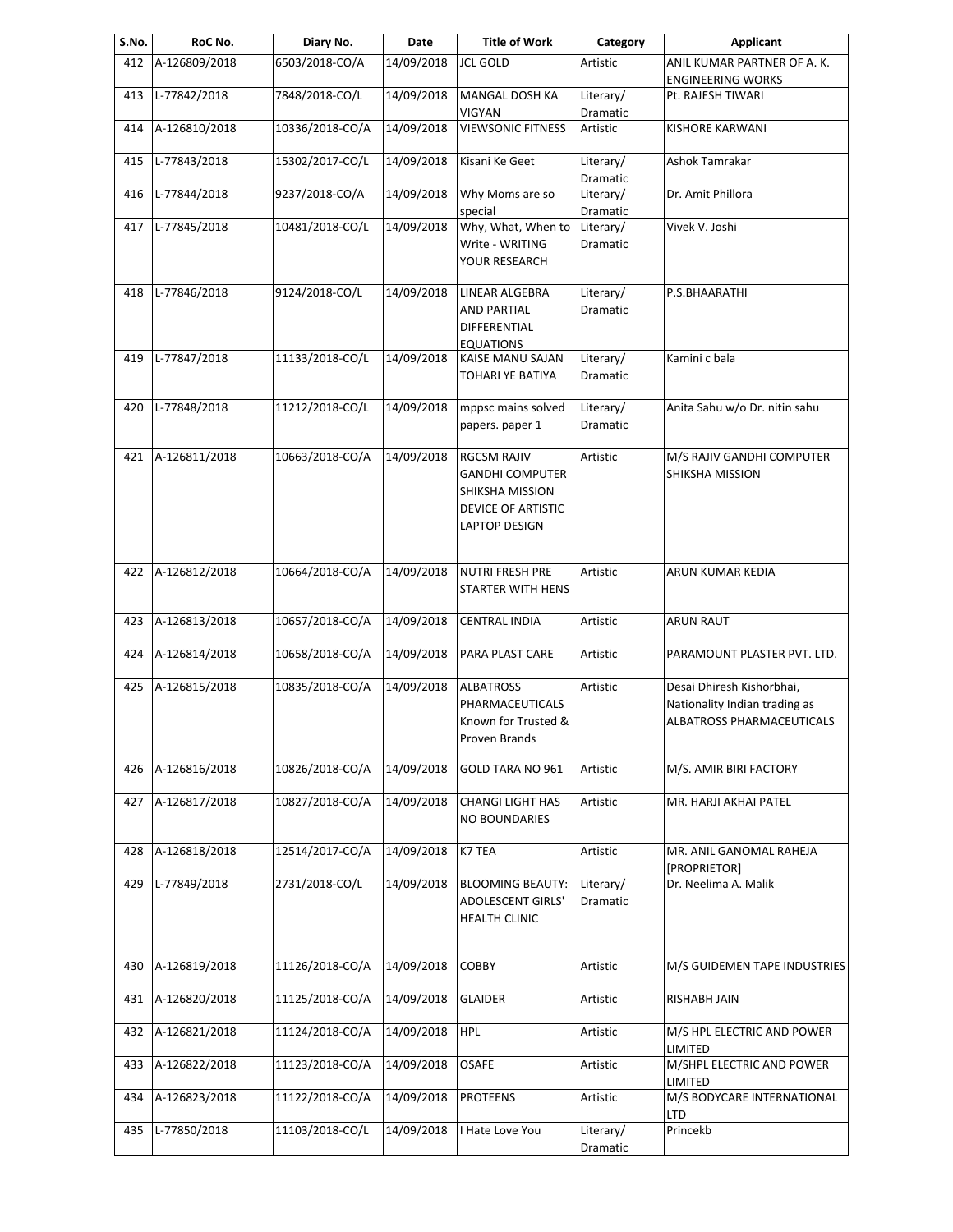| S.No. | RoC No.       | Diary No.                   | Date       | <b>Title of Work</b>                                                                                            | Category              | <b>Applicant</b>                                                             |
|-------|---------------|-----------------------------|------------|-----------------------------------------------------------------------------------------------------------------|-----------------------|------------------------------------------------------------------------------|
| 436   | A-126824/2018 | 11184/2018-CO/A             | 14/09/2018 | PREMGHAN PAN                                                                                                    | Artistic              |                                                                              |
| 437   | A-126825/2018 | 11182/2018-CO/A             | 14/09/2018 | <b>SURFACE MOUNTING</b><br><b>BOX</b>                                                                           | Artistic              | MR. HEMANT RAMCHANDANI<br>PROPRIETOR OF M/S. ALLIED<br>MANUFACTURING COMPANY |
| 438   | L-77851/2018  | 10998/2018-CO/L             | 14/09/2018 | Cost Efficient<br>Catalytic Converter                                                                           | Literary/<br>Dramatic | Udhayakumar N                                                                |
| 439   | L-77852/2018  | 11176/2018-CO/L             | 14/09/2018 | <b>Rising India</b>                                                                                             | Literary/<br>Dramatic | Ram Manohar                                                                  |
| 440   | L-77853/2018  | 11037/2018-CO/L             | 14/09/2018 | Wardi Ka Samman<br>Karo                                                                                         | Literary/<br>Dramatic | Ram Manohar                                                                  |
| 441   | L-77854/2018  | 11204/2018-CO/L             | 14/09/2018 | JEEVAN ME GAR<br><b>GURU MIL JAAYE,</b><br>JEENE KA UDDESHYA<br><b>BATAYE</b>                                   | Literary/<br>Dramatic | BIRENDRA KUMAR YADAV                                                         |
| 442   | L-77855/2018  | 11019/2018-CO/L             | 14/09/2018 | An improved<br>approach for<br>astronomical image<br>enhancement using<br>fractional-order<br>differential mask | Literary/<br>Dramatic | Gajanan Birajdar                                                             |
| 443   | L-77856/2018  | 11024/2018-CO/L             | 14/09/2018 | <b>NURSERY RHYMES</b><br>(VOLUME 3)                                                                             | Literary/<br>Dramatic | Sudipta Mondal                                                               |
| 444   | L-77857/2018  | 9589/2018-CO/L              | 14/09/2018 | Computer<br>Fundamentals and<br>Photoshop                                                                       | Literary/<br>Dramatic | M/s Spectrum University Press                                                |
| 445   | L-77858/2018  | 11232/2018-CO/L             | 14/09/2018 | experimental Analysis<br>of Convective heat<br>transfer performance<br>of Pin Fin Heat<br>Exchanger             | Literary/<br>Dramatic | Sanket Bhaurao Deore                                                         |
| 446   | L-77859/2018  | 10892/2018-CO/L             | 14/09/2018 | Life on an Eversilver<br>Plate                                                                                  | Literary/<br>Dramatic | A. Abhirami                                                                  |
| 447   | L-77860/2018  | 5963/2018-CO/L              | 14/09/2018 | WINS RESPECT RIP<br>VAN WINKLE/ WE<br>LOVE OUR EARTH                                                            | Literary/<br>Dramatic | Madhuri Mehta                                                                |
| 448   | A-126826/2018 | 11413/2018-CO/A             | 14/09/2018 | RAJBHOG GOLD<br>[Label].                                                                                        | Artistic              | Joydev Kundu [Director]                                                      |
| 449   | A-126827/2018 | 11412/2018-CO/A             | 14/09/2018 | TOFA BIRI [Label].                                                                                              | Artistic              | SAHIDUL ISLAM                                                                |
| 450   | A-126828/2018 | 11411/2018-CO/A             | 14/09/2018 | <b>VINAY JI KA NIMKI</b><br>[Label].                                                                            | Artistic              | Binay Kumar Gupta [Prop.]                                                    |
| 451   | L-77861/2018  | 10708/2018-CO/L             | 14/09/2018 | SADHYA STHITHI                                                                                                  | Literary/<br>Dramatic | RANJAN KAUL                                                                  |
| 452   | A-126829/2018 | 11410/2018-CO/A             | 14/09/2018 | CITIZEN [Label].                                                                                                | Artistic              | 1. Uzma Tanweer & 2. Nargis<br>begum                                         |
| 453   | L-77862/2018  | 11521/2018-CO/L             | 14/09/2018 | <b>CONCEPTUAL</b><br><b>CHEMISTRY VOLUME-</b><br>I FOR CLASS XI                                                 | Literary/<br>Dramatic | [1] DR. SK. JAIN [2] DR. SHAILESH<br>K. JAIN                                 |
| 454   | A-126830/2018 | 11309/2018-CO/A             | 14/09/2018 | Photograph of an<br>Owl.                                                                                        | Artistic              | Nikhil Naren                                                                 |
| 455   | SW-11706/2018 | 11485/2018-CO/SW 17/09/2018 |            | www.sncreation.in                                                                                               | Computer<br>Software  | Suraj Nayak                                                                  |
| 456   | L-77863/2018  | 11423/2018-CO/L             | 17/09/2018 | From My Soul                                                                                                    | Literary/<br>Dramatic | Anjandev Roy                                                                 |
| 457   | L-77864/2018  | 11313/2018-CO/L             | 17/09/2018 | <b>BRAINY BRATS</b>                                                                                             | Literary/<br>Dramatic | Ms. Kavita Malhotra                                                          |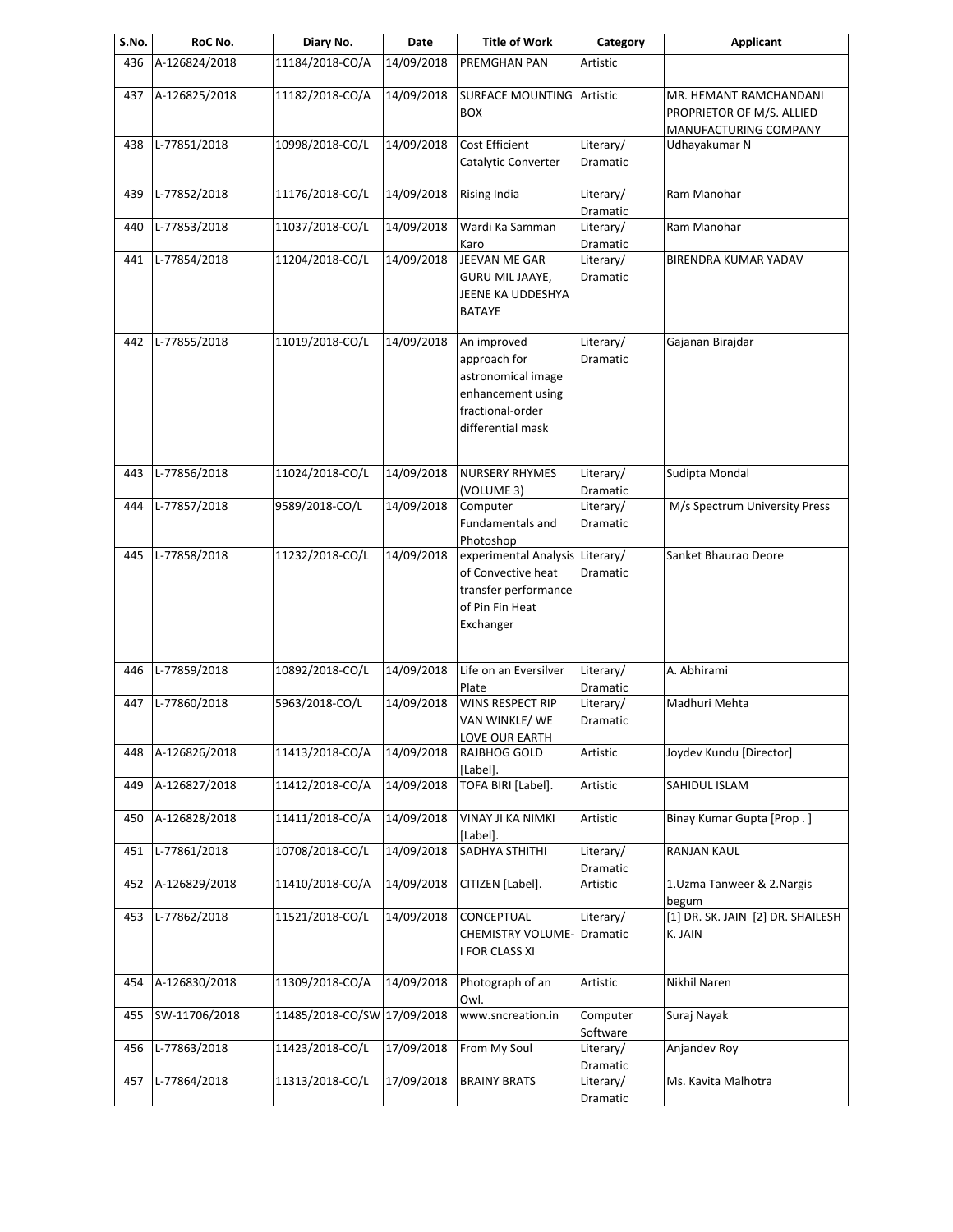| S.No. | RoC No.       | Diary No.                   | Date       | <b>Title of Work</b>                                                                                                                                                                                                                                                              | Category                                 | <b>Applicant</b>                                     |
|-------|---------------|-----------------------------|------------|-----------------------------------------------------------------------------------------------------------------------------------------------------------------------------------------------------------------------------------------------------------------------------------|------------------------------------------|------------------------------------------------------|
| 458   | L-77865/2018  | 11486/2018-CO/L             | 17/09/2018 | A SYSTEM OF<br>ADVERTISEMENT<br><b>BASED ON VEHICLES</b>                                                                                                                                                                                                                          | Literary/<br>Dramatic                    | Mohd Adil                                            |
| 459   | L-77866/2018  | 11487/2018-CO/L             | 17/09/2018 | T 21 In Downs Lane                                                                                                                                                                                                                                                                | Literary/                                | Mr. Utpal Kant Mishra                                |
| 460   | L-77867/2018  | 9271/2018-CO/L              | 17/09/2018 | <b>BHAJAN MADHURI</b>                                                                                                                                                                                                                                                             | Dramatic<br>Literary/                    | SHRI. TARUNKUMAR RAMNIKLAL                           |
| 461   | L-77868/2018  | 11466/2018-CO/L             | 17/09/2018 | BHAG <sub>3</sub><br><b>DESIGN AND</b><br><b>IMPLEMENTATION</b><br>OF ATRS(Automatic<br><b>Turbine Runup</b><br>System) LOGICS OF<br><b>STEAM TURBINE</b><br>SYSTEM, STEAM<br>CONDENSATE<br>SYSTEM &<br>PROTECTION IN DCS<br>FOR SIMULATOR OF<br>NON-BHEL 800MW<br><b>TURBINE</b> | Dramatic<br>Literary/<br><b>Dramatic</b> | <b>SUCHAK</b><br>BHARAT HEAVY ELECTRICALS<br>LIMITED |
| 462   | L-77869/2018  | 9181/2018-CO/L              | 17/09/2018 | <b>Techniques Of</b><br><b>Training In Value</b><br>Engineering                                                                                                                                                                                                                   | Literary/<br>Dramatic                    | R.G.Chaudhari                                        |
| 463   | A-126831/2018 | 11292/2018-CO/A             | 17/09/2018 | <b>VENUS CRÈME BAR</b><br>EXOTIC CREAM<br>(LABEL)                                                                                                                                                                                                                                 | Artistic                                 | <b>RSPL Limited</b>                                  |
| 464   | SW-11707/2018 | 11251/2018-CO/SW 17/09/2018 |            | PPA CUSTOM<br><b>TOOLBAR DESIGN</b><br><b>FOR AutoCAD</b>                                                                                                                                                                                                                         | Computer<br>Software                     | <b>BHARAT HEAVY ELECTRICALS</b><br>LIMITED           |
| 465   | SW-11708/2018 | 11252/2018-CO/SW 17/09/2018 |            | <b>DEVELOPMENT OF</b><br>SOFTWARE FOR IGBT<br><b>BASED</b><br><b>BIDIRECTIONAL</b><br><b>CONVERTER</b>                                                                                                                                                                            | Computer<br>Software                     | <b>BHARAT HEAVY ELECTRICALS</b><br>LIMITED           |
| 466   | SW-11709/2018 | 11256/2018-CO/SW 17/09/2018 |            | DOT NET BASED<br>INTEGRATED<br><b>OPERATING SYSTEM</b><br>FOR CONTROL AND<br>MONITORING OF ESP<br>WITH INTEGRATED<br>HVR, RAPPER AND<br><b>STATUS CONTROLLER</b><br><b>NETWORK</b>                                                                                                | Computer<br>Software                     | <b>BHARAT HEAVY ELECTRICALS</b><br>LIMITED           |
| 467   | L-77870/2018  | 1377/2018-CO/L              | 17/09/2018 | LOVE COUPONS &<br><b>GUILT FREE PASSES A</b><br><b>BOOK FOR HIM</b>                                                                                                                                                                                                               | Literary/<br>Dramatic                    | INDIBNI PRIVATE LIMITED                              |
| 468   | SW-11710/2018 | 11253/2018-CO/SW 17/09/2018 |            | <b>COMPUTER</b><br>PROGRAM FOR HTC<br>AND AXIAL METAL<br>TEMPERATURE<br><b>DISTRIBUTION IN</b><br><b>ROTARY AIR</b><br>PREHEATERS                                                                                                                                                 | Computer<br>Software                     | BHARAT HEAVY ELECTRICALS<br>LIMITED                  |
| 469   | L-77871/2018  | 1380/2018-CO/L              | 17/09/2018 | LOVE COUPONS &<br><b>GUILT FREE PASSES A</b><br><b>BOOK FOR HER</b>                                                                                                                                                                                                               | Literary/<br>Dramatic                    | INDIBNI PRIVATE LIMITED                              |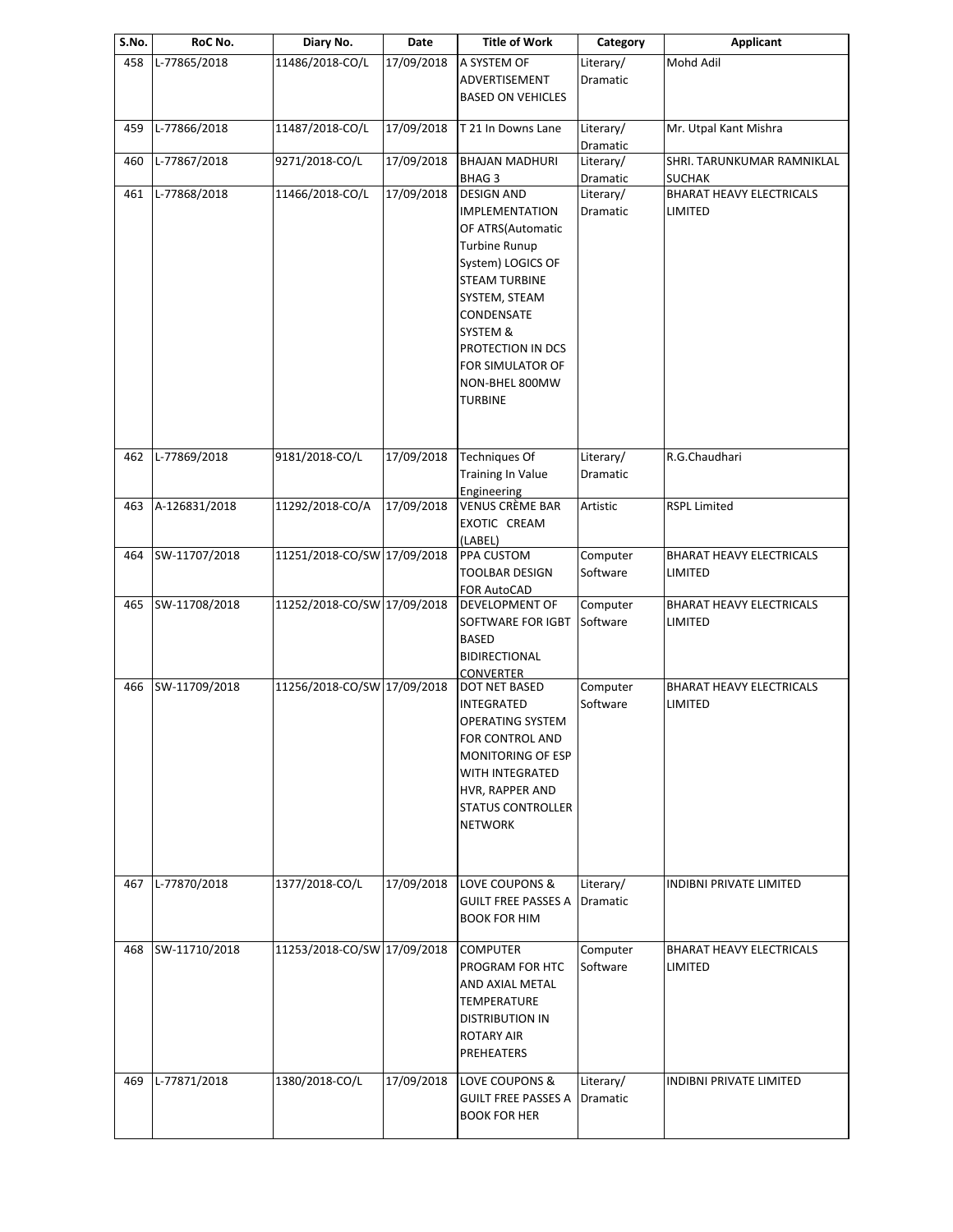| S.No. | RoC No.           | Diary No.                   | Date       | <b>Title of Work</b>                                                                                                                                | Category                          | Applicant                                             |
|-------|-------------------|-----------------------------|------------|-----------------------------------------------------------------------------------------------------------------------------------------------------|-----------------------------------|-------------------------------------------------------|
| 470   | SW-11711/2018     | 11277/2018-CO/SW 17/09/2018 |            | FIELD TEST DATA<br><b>ACQUISITION</b><br>SOFTWARE (FTDAS)                                                                                           | Computer<br>Software              | <b>BHARAT HEAVY ELECTRICALS</b><br>LIMITED            |
| 471   | SW-11712/2018     | 11254/2018-CO/SW 17/09/2018 |            | SOFTWARE TO MAP<br><b>APPLICABLE CIRCUITS</b><br>FOR PPA DRAWINGS<br>AND IDENTIFY<br>DRAWINGS TO BE<br><b>REVISED FOR MODEL</b><br><b>REVISIONS</b> | Computer<br>Software              | <b>BHARAT HEAVY ELECTRICALS</b><br>LIMITED            |
| 472   | L-77872/2018      | 11355/2018-CO/L             | 17/09/2018 | The Business P A C E<br>Program DAY-2                                                                                                               | Literary/<br>Dramatic             | M/s QUANTUM LEAP LEARNING<br>SOLUTIONS PVT LTD        |
| 473   | L-77873/2018      | 11381/2018-CO/L             | 17/09/2018 | The Business P A C E<br>Program DAY-3                                                                                                               | Literary/<br>Dramatic             | M/s QUANTUM LEAP LEARNING<br><b>SOLUTIONS PVT LTD</b> |
| 474   | L-77874/2018      | 4258/2018-CO/L              | 17/09/2018 | NAKSHIRA MODERN<br><b>MARKETING SYSTEM</b><br>AND MONITERING<br><b>METHOD</b>                                                                       | Literary/<br>Dramatic             | M/S. NAKSHIRA PVT LTD                                 |
| 475   | A-126832/2018     | 11502/2018-CO/A             | 17/09/2018 | MICHIS BADAM NUTS Artistic<br><b>MASTI</b>                                                                                                          |                                   | JRJ FOODS PRIVATE LIMITED                             |
| 476   | A-126833/2018     | 11323/2018-CO/A             | 17/09/2018 | AJMERA GULKAND                                                                                                                                      | Artistic                          | M/S AJMERA GRAMODHYOG<br>SANSTHAN                     |
| 477   | M-544/2018        | 11229/2018-CO/M             | 17/09/2018 | <b>Ballad</b>                                                                                                                                       | Music                             | <b>Emmanuel Simon</b>                                 |
| 478   | M-545/2018        | 11250/2018-CO/M             | 17/09/2018 | Sapped-Resapped                                                                                                                                     | Music                             | <b>Emmanuel Simon</b>                                 |
| 479   | SR-13742/2018     | 93/2017-CO/SR               | 17/09/2018 | KUCH TO HAI DO<br>LAFZON KI KAHAANI                                                                                                                 | Sound<br>Recording                | SUPER CASSETTES INDUSTRIES<br><b>PVT LTD</b>          |
| 480   | SR-13743/2018     | 94/2017-CO/SR               | 17/09/2018 | JEENA MARNA DO<br>LAFZON KI KAHAANI                                                                                                                 | Sound<br>Recording                | SUPER CASSETTES INDUSTRIES<br>PVT LTD                 |
| 481   | SR-13744/2018     | 95/2017-CO/SR               | 17/09/2018 | ANKHIYAAN DO<br>LAFZON KI KAHAANI                                                                                                                   | Sound<br>Recording                | SUPER CASSETTES INDUSTRIES<br>PVT LTD                 |
|       | 482 SR-13745/2018 | 96/2017-CO/SR               |            | 17/09/2018 CHAL UTTH BANDEYA Sound<br>DO LAFZON KI<br>KAHAANI                                                                                       | Recording                         | SUPER CASSETTES INDUSTRIES<br>PVT LTD                 |
| 483   | A-126834/2018     | 11263/2018-CO/A             | 17/09/2018 | PANSARI DAHI VADA<br>MASALA' [Label].                                                                                                               | Artistic                          | LAKHI PRASAD PANSARI [PROP].                          |
| 484   | SR-13746/2018     | 97/2017-CO/SR               | 17/09/2018 | SEHRA DO LAFZON KI<br>KAHAANI                                                                                                                       | Sound<br>Recording                | SUPER CASSETTES INDUSTRIES<br>PVT LTD                 |
| 485   | SR-13747/2018     | 98/2017-CO/SR               | 17/09/2018 | JEENA MARNA DO<br>LAFZON KI KAHAANI                                                                                                                 | Sound<br>Recording                | SUPER CASSETTES INDUSTRIES<br>PVT LTD                 |
| 486   | A-126835/2018     | 11262/2018-CO/A             | 17/09/2018 | 'PANSARI ALUDUM<br>MASALA' [Label].                                                                                                                 | Artistic                          | LAKHI PRASAD PANSARI [PROP].                          |
| 487   | L-77875/2018      | 11326/2018-CO/L             | 17/09/2018 | Soul Spoken                                                                                                                                         | Literary/<br>Dramatic             | Chaitali Nath                                         |
| 488   | L-77876/2018      | 11471/2018-CO/L             | 17/09/2018 | <b>DESIGN &amp;</b><br><b>IMPLEMENTATION</b><br>OF CALORIFIC VALUE<br><b>CORRECTION IN DCS</b>                                                      | Literary/<br>Dramatic             | BHARAT HEAVY ELECTRICALS<br>LIMITED                   |
| 489   | L-77877/2018      | 11259/2018-CO/L             | 17/09/2018 | Kulup                                                                                                                                               | Literary/                         | Rajesh Ajgaonkar                                      |
| 490   | L-77878/2018      | 11507/2018-CO/L             | 17/09/2018 | <b>MY PHONETICS</b>                                                                                                                                 | Dramatic<br>Literary/<br>Dramatic | RASHMI BAILWAD                                        |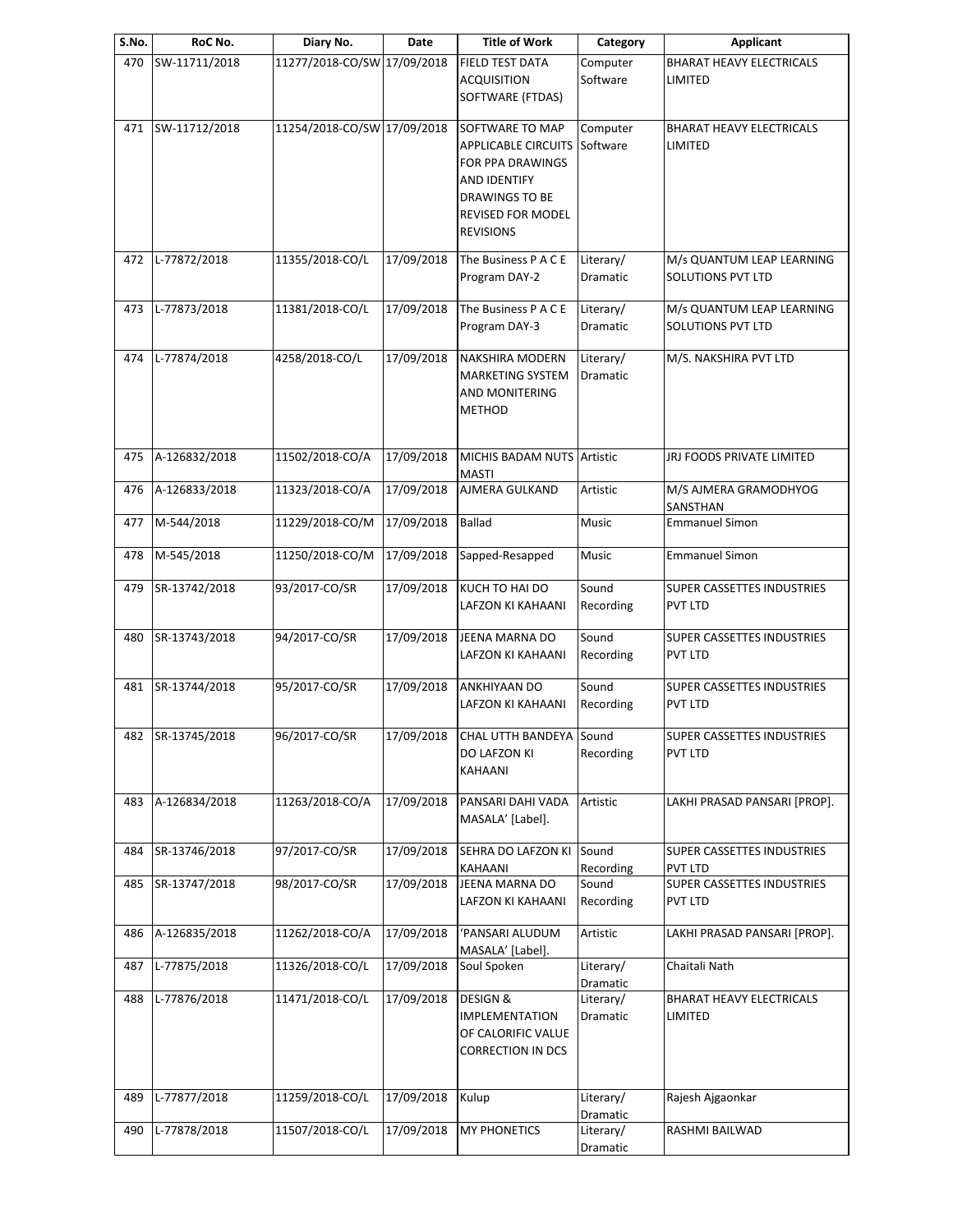| S.No. | RoC No.           | Diary No.                                  | Date                   | <b>Title of Work</b>                                                                                                          | Category                     | <b>Applicant</b>                                                                       |
|-------|-------------------|--------------------------------------------|------------------------|-------------------------------------------------------------------------------------------------------------------------------|------------------------------|----------------------------------------------------------------------------------------|
| 491   | L-77879/2018      | 11456/2018-CO/L                            | 17/09/2018             | CA Final Direct Tax<br>Amended By Finance<br>Act, 2017: 2nd<br>Module                                                         | Literary/<br>Dramatic        | ankit bhardwaj                                                                         |
| 492   | L-77880/2018      | 11455/2018-CO/L                            | 17/09/2018             | <b>CA Final Direct Tax</b><br>Amended By Finance<br>Act, 2017: 1st Module                                                     | Literary/<br><b>Dramatic</b> | ankit bhardwaj                                                                         |
| 493   | SW-11713/2018     | 11911/2015-CO/SW 17/09/2018                |                        | PROGRAM NO.<br>HGE/045;<br>CALCULATION<br>PROGRAM FOR SELF<br><b>PUMPING OF</b><br><b>HYDROGENERATOR</b>                      | Computer<br>Software         | <b>BHARAT HEAVY ELECTRICALS</b><br>LIMITED                                             |
| 494   | A-126836/2018     | 2756/2015-CO/A                             | 17/09/2018             | <b>SMART DOOR</b><br><b>MAGNETIC INSECT</b><br><b>SCREEN DOOR</b><br><b>SYSTEM {MAIN</b><br>FRAME}                            | Artistic                     | P.SUJAY, P.VINITH, P. SUNITHA,<br>K.VIJAYAN, PARTNER'S OF M/s KV<br><b>ENTERPRISES</b> |
| 495   | A-126837/2018     | 2758/2015-CO/A                             | 17/09/2018             | <b>SMART DOOR</b><br><b>MAGNETIC INSECT</b><br><b>SCREEN DOOR</b><br><b>SYSTEM {KICK PLATE}</b>                               | Artistic                     | P.SUJAY, P.VINITH, P. SUNITHA,<br>K.VIJAYAN, PARTNER'S OF M/s KV<br><b>ENTERPRISES</b> |
| 496   | A-126838/2018     | 2761/2015-CO/A                             | 17/09/2018             | MAGPRO MAGNETIC<br><b>INSECT SCREEN</b><br>WINDOW SYSTEM<br>(MIDDLE SECTIOIN)                                                 | Artistic                     | P.SUJAY, P.VINITH, P. SUNITHA,<br>K.VIJAYAN, PARTNER'S OF M/s KV<br><b>ENTERPRISES</b> |
| 497   | A-126839/2018     | 2763/2015-CO/A                             | 17/09/2018             | <b>MAGPRO MAGNETIC</b><br><b>INSECT SCREEN</b><br>WINDOW SYSTEM<br>(MAIN FRAMEO                                               | Artistic                     | P.SUJAY, P.VINITH, P. SUNITHA,<br>K.VIJAYAN, PARTNER'S OF M/s KV<br><b>ENTERPRISES</b> |
| 498   | A-126840/2018     | 12032/2017-CO/A                            | 17/09/2018             | <b>OLD CRUIZE</b><br><b>MATURED SUPERIOR</b><br><b>CANE RUM XXX</b>                                                           | Artistic                     | <b>VINBROS &amp; COMPANY</b>                                                           |
| 499   | A-126841/2018     | 12017/2017-CO/A                            | 17/09/2018             | TIP TOP FINE BRANDY Artistic                                                                                                  |                              | <b>VINBROS &amp; COMPANY</b>                                                           |
|       | 500 A-126842/2018 | 12025/2017-CO/A 17/09/2018 TOP TUCKER FINE |                        | <b>BRANDY</b>                                                                                                                 | Artistic                     | <b>VINBROS &amp; COMPANY</b>                                                           |
| 501   | A-126843/2018     | 12028/2017-CO/A                            | 17/09/2018             | <b>HAMILTRONII</b><br>AMBROSIA ITALIAN<br>ORIGINAL BRANDY                                                                     | Artistic                     | <b>VINBROS &amp; COMPANY</b>                                                           |
| 502   | L-77881/2018      | 5965/2018-CO/L                             | 17/09/2018             | WIN LOVE JOY OF<br>LOVE/LOVE<br>REDEFINED                                                                                     | Literary/<br><b>Dramatic</b> | <b>MADHURI MEHTA</b>                                                                   |
| 503   | SR-13748/2018     | 1865/2018-CO/SR                            | $\frac{1}{17/09/2018}$ | Hanuman Chalisa                                                                                                               | Sound<br>Recording           | Renu Kumar                                                                             |
| 504   | SR-13749/2018     | 1935/2018-CO/SR                            | 17/09/2018             | Sukh Karta Dukh<br>Harta                                                                                                      | Sound<br>Recording           | Renu Kumar                                                                             |
| 505   | L-77882/2018      | 10014/2018-CO/L                            | 18/09/2018             | <b>Classification Using</b><br>CRF of Reconstructed<br><b>High Resolution</b><br>Images Using Low<br><b>Resolution Images</b> | Literary/<br>Dramatic        | Archana N. Dhage 2. Dr. Varsha H.<br>Patil                                             |
| 506   | A-126844/2018     | 8504/2018-CO/A                             | 18/09/2018             | <b>AGAFIN ILLUSION</b>                                                                                                        | Artistic                     | Agaso Technologies Pvt. Ltd.                                                           |
| 507   | L-77883/2018      | 11161/2018-CO/L                            | 18/09/2018             | VINAY PATRIKA-vastu<br>slip aur bhasa                                                                                         | Literary/<br>Dramatic        | Priyadarshi baraik                                                                     |
|       |                   |                                            |                        |                                                                                                                               |                              |                                                                                        |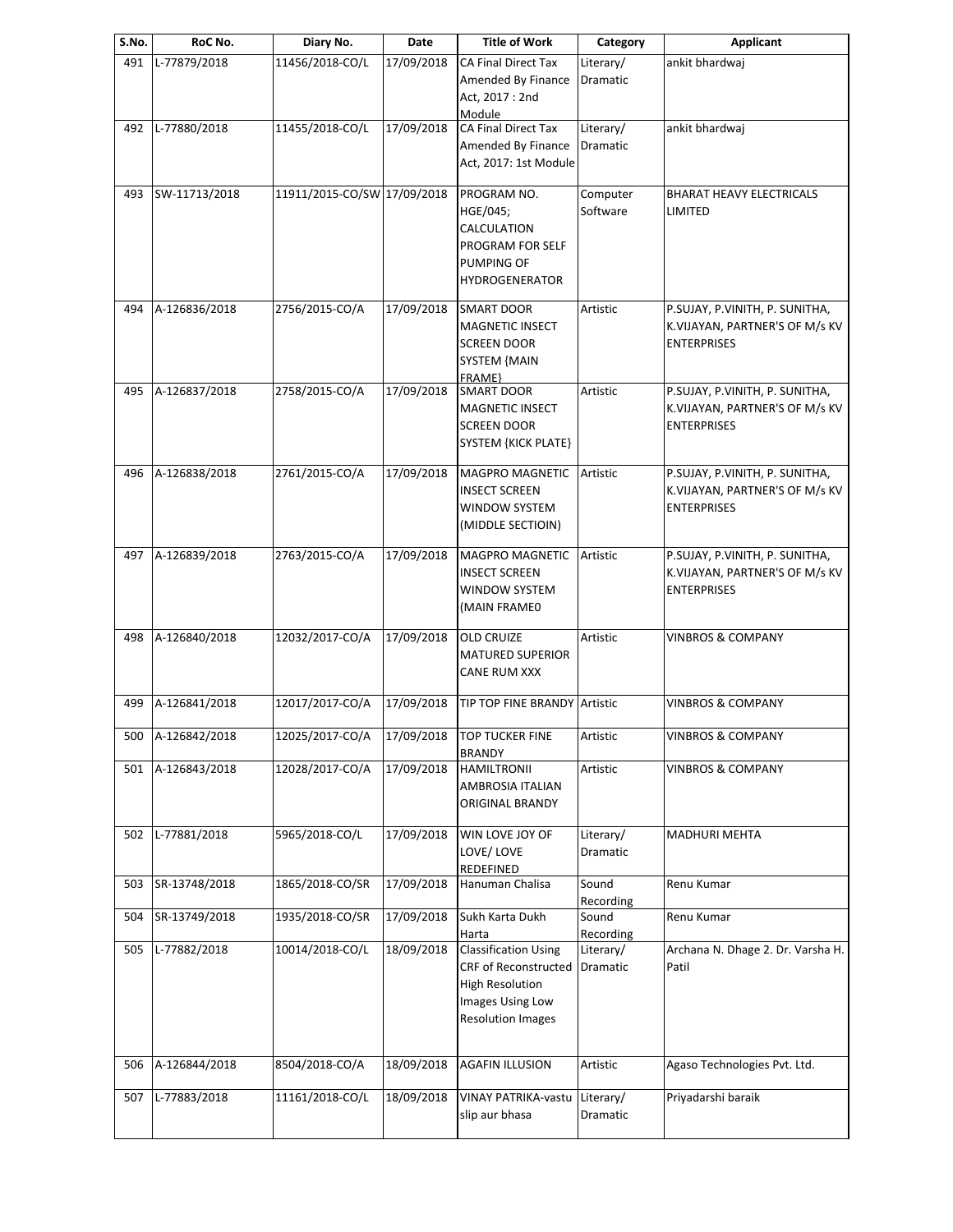| S.No. | RoC No.          | Diary No.       | Date       | <b>Title of Work</b>                                                                                                                       | Category              | <b>Applicant</b>                                                               |
|-------|------------------|-----------------|------------|--------------------------------------------------------------------------------------------------------------------------------------------|-----------------------|--------------------------------------------------------------------------------|
| 508   | L-77884/2018     | 11361/2018-CO/L | 18/09/2018 | <b>Enhancing Energy</b><br>Efficiency of<br>Heterogeneous<br>wireless Sensor<br>Network by<br><b>Clustering Multilevel</b><br><b>Nodes</b> | Literary/<br>Dramatic | Santosh V. Purkar 2. Dr. Rajkumar<br>S. Deshpande                              |
| 509   | L-77885/2018     | 11482/2018-CO/L | 18/09/2018 | <b>EK RAAHGIR</b>                                                                                                                          | Literary/<br>Dramatic | SHANKAR DATT UPRETI                                                            |
| 510   | L-77886/2018     | 5964/2018-CO/L  | 18/09/2018 | WIN'S TRUST THE<br>HEN'S EGGS/ THE<br><b>TRUSTING FRIENDS</b>                                                                              | Literary/<br>Dramatic | Madhuri Mehta                                                                  |
| 511   | L-77887/2018     | 11299/2018-CO/L | 18/09/2018 | <b>NEWS FEST - A FIRST</b><br>OF ITS KIND NEWS<br><b>FESTIVAL</b>                                                                          | Literary/<br>Dramatic | VICTOR TANGO ENTERTAINMENT<br>PRIVATE LIMITED                                  |
| 512   | L-77888/2018     | 11481/2018-CO/L | 18/09/2018 | Corporate<br>Governance                                                                                                                    | Literary/<br>Dramatic | Anil Nivrutti Pawar                                                            |
| 513   | SW-11714/2018    | 7334/2018-CO/SW | 18/09/2018 | Sapience App                                                                                                                               | Computer<br>Software  | <b>Sapience Publications</b>                                                   |
| 514   | A-126845/2018    | 3879/2018-CO/A  | 18/09/2018 | <b>ACTOR SATHYARAJ</b><br><b>FAMILY PHOTOS</b>                                                                                             | Artistic              | Divya Sathyaraj                                                                |
| 515   | A-126846/2018    | 11539/2018-CO/A | 18/09/2018 | DIAMOND HARAM<br><b>NECKLACE SET</b>                                                                                                       | Artistic              | MANGESH MADHUKAR SHINDE                                                        |
| 516   | L-77889/2018     | 11425/2018-CO/L | 18/09/2018 | LE MAÎTRE RÉPOND<br><b>(THE MASTER</b><br>ANSWERS)                                                                                         | Literary/<br>Dramatic | RADHA SOAMI SATSANG BEAS                                                       |
| 517   | A-126847/2018    | 3961/2018-CO/A  | 18/09/2018 | VRINDAVAN<br>CHANDRODAYA<br><b>MANDIR PLAN</b>                                                                                             | Artistic              | Vrindavan Chandrodaya Mandir<br>Trust                                          |
| 518   | L-77890/2018     | 11438/2018-CO/L | 18/09/2018 | <b>NAM BHAKTI</b><br><b>GOSWAMI TULSIDAS</b>                                                                                               | Literary/<br>Dramatic | RADHA SOAMI SATSANG BEAS                                                       |
| 519   | L-77891/2018     | 10598/2018-CO/L | 18/09/2018 | <b>BADADA BUM BUM</b>                                                                                                                      | Literary/<br>Dramatic | Colin Dias                                                                     |
| 520   | L-77892/2018     | 11444/2018-CO/L | 18/09/2018 | Pinki Ki Padhai                                                                                                                            | Literary/<br>Dramatic | SHANKAR BHUSHAN SINGH                                                          |
| 521   | L-77893/2018     | 11419/2018-CO/L | 18/09/2018 | <b>HAPPY PLACES TO</b><br><b>WORK SURVEY</b><br>INSTRUMENT                                                                                 | Literary/<br>Dramatic | <b>GROW TALENT COMPANY</b><br>LIMITED                                          |
|       | 522 L-77894/2018 | 11422/2018-CO/L |            | 18/09/2018 SOIL'S HAPPINESS<br><b>MODEL</b>                                                                                                | Literary/<br>Dramatic | <b>GROW TALENT COMPANY</b><br>LIMITED                                          |
| 523   | A-126848/2018    | 11302/2018-CO/A | 18/09/2018 | <b>UUKA</b>                                                                                                                                | Artistic              | <b>AMIT JAIN</b>                                                               |
| 524   | A-126849/2018    | 11488/2018-CO/A | 18/09/2018 | THE SHAKE MAKER<br>Be Shake O Hollic                                                                                                       | Artistic              | BHARODIYA SUMIT UKESHBHAI,<br>Nationality Indian trading as THE<br>SHAKE MAKER |
| 525   | A-126850/2018    | 11321/2018-CO/A | 18/09/2018 | THE BOHEMIAN WITH Artistic<br>LOGO                                                                                                         |                       | MITAALI VOHRA                                                                  |
| 526   | L-77895/2018     | 11421/2018-CO/L | 18/09/2018 | <b>SANT MALOOKDAS</b>                                                                                                                      | Literary/<br>Dramatic | RADHA SOAMI SATSANG BEAS                                                       |
| 527   | L-77896/2018     | 11463/2018-CO/L | 18/09/2018 | <b>SANT MARG</b>                                                                                                                           | Literary/<br>Dramatic | RADHA SOAMI SATSANG BEAS                                                       |
| 528   | L-77897/2018     | 11465/2018-CO/L | 18/09/2018 | <b>JESUS CHRIST KA</b><br>UPDESH - BHAG 2<br>(SAINT MATTHEW)                                                                               | Literary/<br>Dramatic | RADHA SOAMI SATSANG BEAS                                                       |
| 529   | L-77898/2018     | 11345/2018-CO/L | 18/09/2018 | MECHANICAL<br>STRENGTH ANALYSIS<br>OF INTERMEDIATE<br>PRESSURE TURBINE<br><b>ROTOR</b>                                                     | Literary/<br>Dramatic | BHARAT HEAVY ELECTRICALS<br>LIMITED                                            |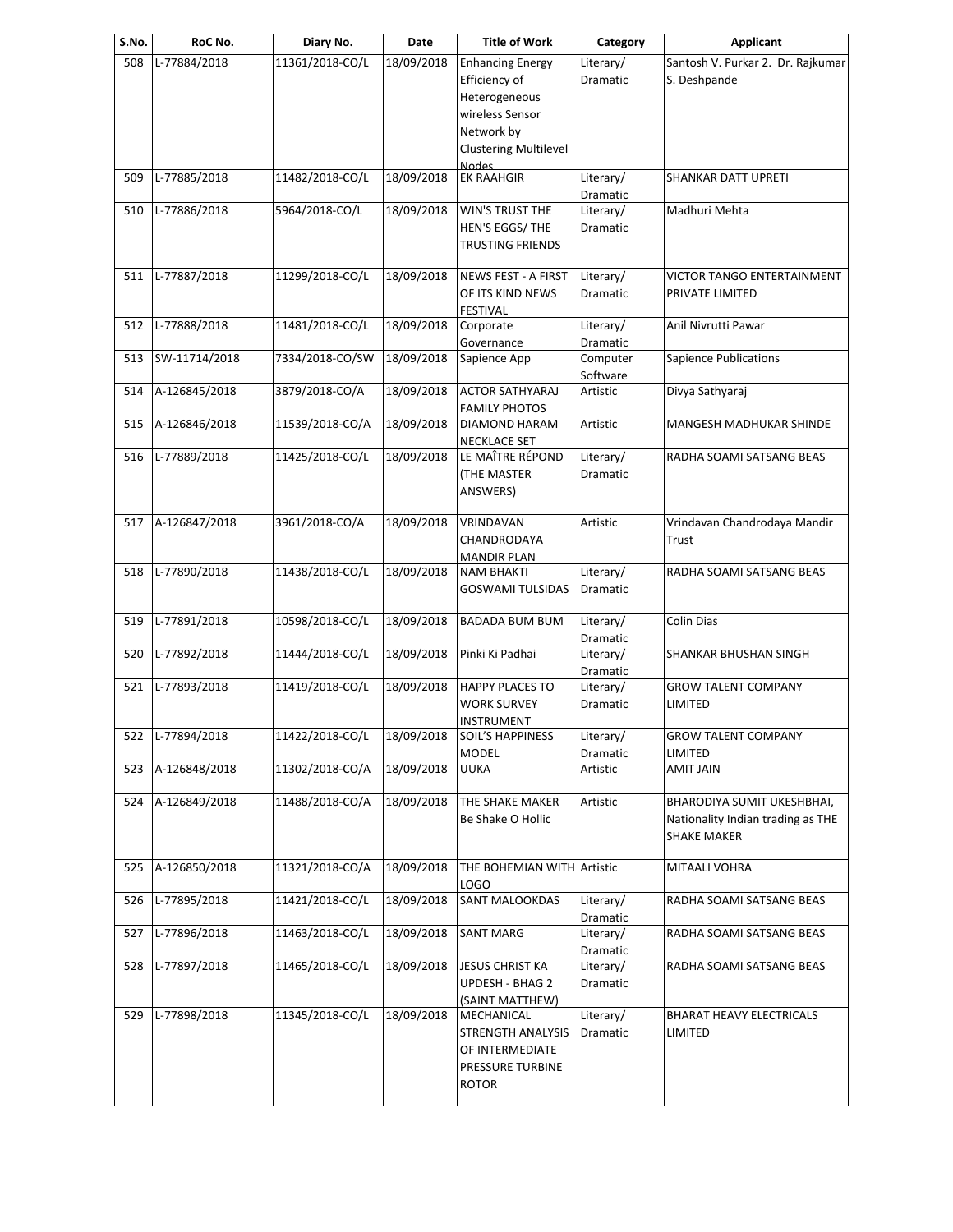| S.No. | RoC No.       | Diary No.       | Date       | <b>Title of Work</b>                       | Category  | <b>Applicant</b>                   |
|-------|---------------|-----------------|------------|--------------------------------------------|-----------|------------------------------------|
| 530   | L-77899/2018  | 11675/2018-CO/L | 18/09/2018 | <b>ATTENDANCE AND</b>                      | Literary/ | G SINGARAVEL, K SELVARAJ, M        |
|       |               |                 |            | ASSESSMENT                                 | Dramatic  | PRABU ,P SENTHILKUMAR ,S           |
|       |               |                 |            | RECORD OF K.S.R                            |           | MAGIBALAN                          |
|       |               |                 |            | <b>COLLEGE OF</b>                          |           |                                    |
|       |               |                 |            | ENGINEERING                                |           |                                    |
| 531   | A-126851/2018 | 9830/2018-CO/A  | 18/09/2018 | We are better                              | Artistic  | <b>UPL Limited</b>                 |
|       |               |                 |            | together (label in                         |           |                                    |
|       |               |                 |            | colour)                                    |           |                                    |
| 532   | A-126852/2018 | 9831/2018-CO/A  | 18/09/2018 | We are better                              | Artistic  | <b>UPL Limited</b>                 |
|       |               |                 |            | together (label in                         |           |                                    |
|       |               |                 |            | white)                                     |           |                                    |
| 533   | L-77900/2018  | 6740/2018-CO/L  | 18/09/2018 | Natyanmadhye                               | Literary/ | Tejgyan Global Foundation          |
|       |               |                 |            | Apeksha Thevavat Ki                        | Dramatic  |                                    |
|       |               |                 |            | Theu Nayet                                 |           |                                    |
|       |               |                 |            |                                            |           |                                    |
| 534   | L-77901/2018  | 9129/2018-CO/L  | 18/09/2018 | Vedic footprints the                       | Literary/ | Sitangsu Ranjan Banerjee           |
|       |               |                 |            | world over                                 | Dramatic  |                                    |
| 535   | A-126853/2018 | 9809/2017-CO/A  | 18/09/2018 | <b>NARASU'S EATZZ</b>                      | Artistic  | NARASU'S SAARATHY                  |
|       |               |                 |            |                                            |           | <b>ENTERPRISES PRIVATE LIMITED</b> |
|       |               |                 |            |                                            |           |                                    |
| 536   | L-77902/2018  | 13237/2017-CO/L | 18/09/2018 | A WORKSHOP OF                              | Literary/ | <b>NAVNEET VYAS</b>                |
|       |               |                 |            |                                            | Dramatic  |                                    |
| 537   | L-77903/2018  | 6317/2018-CO/L  | 18/09/2018 | <b>SPOKEN ENGLISH</b><br><b>INTEGRATED</b> | Literary/ | YUVRAJ KAPADIA                     |
|       |               |                 |            |                                            |           |                                    |
|       |               |                 |            | CLINICAL                                   | Dramatic  |                                    |
|       |               |                 |            | <b>HYPNOTHERAPY</b>                        |           |                                    |
|       |               |                 |            | LEVEL 1 - 3                                |           |                                    |
| 538   | L-77904/2018  | 2947/2018-CO/L  | 19/09/2018 | AAO SIKHE YOG                              | Literary/ | ACHARYA BALKRISHNA                 |
|       |               |                 |            |                                            | Dramatic  |                                    |
| 539   | L-77905/2018  | 11489/2018-CO/L | 19/09/2018 | DR BHARTI GADA'S                           | Literary/ | DR.BHARTI GADA                     |
|       |               |                 |            | <b>BIOLOGY CLASSES</b>                     | Dramatic  |                                    |
|       |               |                 |            | FOR 10TH STANDARD                          |           |                                    |
|       |               |                 |            |                                            |           |                                    |
| 540   | L-77906/2018  | 7271/2018-CO/L  | 19/09/2018 | Methodology to                             | Literary/ | Indian Institute of Technology     |
|       |               |                 |            | fabricate customized                       | Dramatic  | Delhi                              |
|       |               |                 |            | shape polymeric                            |           |                                    |
|       |               |                 |            | tubular stent                              |           |                                    |
|       |               |                 |            |                                            |           |                                    |
| 541   | L-77907/2018  | 4055/2018-CO/L  | 19/09/2018 | WHEN I CROSSED THE Literary/               |           | Suyash Singh Mahdele               |
|       |               |                 |            | LINE                                       | Dramatic  |                                    |
| 542   | SR-13750/2018 | 2610/2017-CO/SR | 19/09/2018 | DIL DOLA RE ANGRY                          | Sound     | SUPER CASSETTES INDUSTRIES         |
|       |               |                 |            | <b>INDIAN GODDESSES</b>                    | Recording | PRIVATE LTD                        |
|       |               |                 |            |                                            |           |                                    |
| 543   | SR-13751/2018 | 2611/2017-CO/SR | 19/09/2018 | AAOGE TUM KABHI                            | Sound     | SUPER CASSETTES INDUSTRIES         |
|       |               |                 |            | ANGRY INDIAN                               | Recording | PRIVATE LTD                        |
|       |               |                 |            | <b>GODDESSES</b>                           |           |                                    |
|       |               |                 |            |                                            |           |                                    |
| 544   | SR-13752/2018 | 2612/2017-CO/SR | 19/09/2018 | ZINDAGI ANGRY                              | Sound     | SUPER CASSETTES INDUSTRIES         |
|       |               |                 |            | <b>INDIAN GODDESSES</b>                    | Recording | PRIVATE LTD.                       |
|       |               |                 |            |                                            |           |                                    |
| 545   | SR-13753/2018 | 2613/2017-CO/SR | 19/09/2018 | <b>TINKO KE SAHARE</b>                     | Sound     | SUPER CASSETTES INDUSTRIES         |
|       |               |                 |            | <b>ANGRY INDIAN</b>                        | Recording | PRIVATE LTD                        |
|       |               |                 |            | <b>GODDESSESS</b>                          |           |                                    |
| 546   | SR-13754/2018 | 2614/2017-CO/SR | 19/09/2018 | DIL DOLA RE REMIX                          | Sound     | SUPER CASSETTES INDUSTRIES         |
|       |               |                 |            | <b>ANGRY INDIAN</b>                        | Recording | PRIVATE LTD                        |
|       |               |                 |            | <b>GODDESSES</b>                           |           |                                    |
|       |               |                 |            |                                            |           |                                    |
| 547   | L-77908/2018  | 11472/2018-CO/L | 19/09/2018 | <b>SANT DARIYA</b>                         | Literary/ | RADHA SOAMI SATSANG BEAS           |
|       |               |                 |            |                                            | Dramatic  |                                    |
| 548   | A-126854/2018 | 11271/2018-CO/A | 19/09/2018 | PANSARI POHA                               | Artistic  | LAKHI PRASAD PANSARI [PROP].       |
|       |               |                 |            | MASALA' [Label].                           |           |                                    |
| 549   | L-77909/2018  | 11353/2018-CO/L | 19/09/2018 | The Business P A C E                       | Literary/ | M/s QUANTUM LEAP LEARNING          |
|       |               |                 |            | Program DAY-1                              | Dramatic  | <b>SOLUTIONS PVT LTD</b>           |
|       |               |                 |            |                                            |           |                                    |
| 550   | L-77910/2018  | 11311/2018-CO/L | 19/09/2018 | <b>Bajrang Saga</b>                        | Literary/ | Kirtiman Singh                     |
|       |               |                 |            |                                            |           |                                    |
|       |               |                 |            |                                            | Dramatic  |                                    |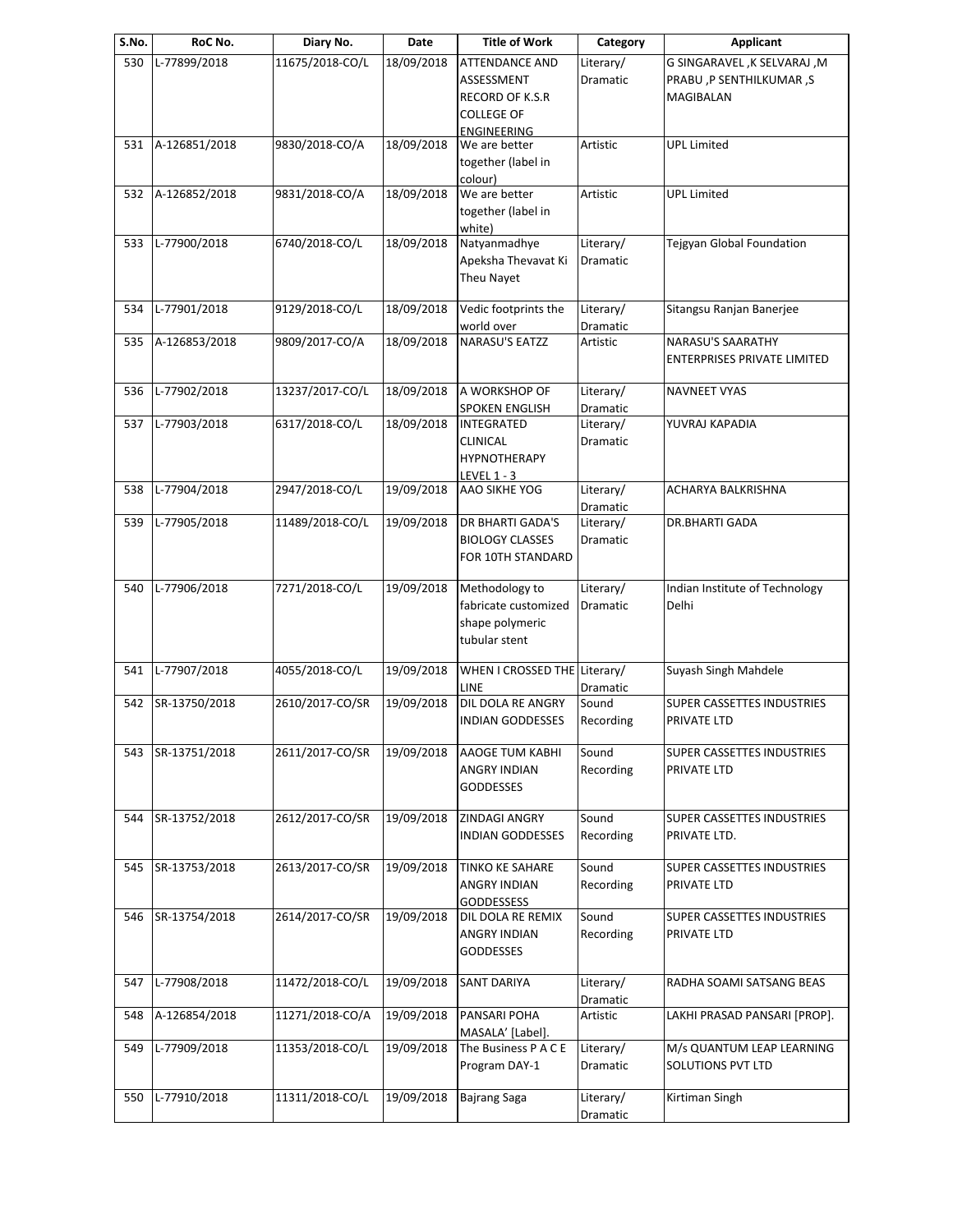| S.No. | RoC No.           | Diary No.       | Date       | <b>Title of Work</b>                                                                                  | Category                     | <b>Applicant</b>                                  |
|-------|-------------------|-----------------|------------|-------------------------------------------------------------------------------------------------------|------------------------------|---------------------------------------------------|
| 551   | L-77911/2018      | 11348/2018-CO/L | 19/09/2018 | <b>OVERALL CROSS</b><br>SECTIONAL<br>ARRANGEMENT OF<br>TG SET FOR THERMAL<br>POWER PLANT              | Literary/<br>Dramatic        | <b>BHARAT HEAVY ELECTRICALS</b><br><b>LIMITED</b> |
| 552   | A-126855/2018     | 11270/2018-CO/A | 19/09/2018 | 'PANSARI PANI PURI<br>MASALA' [Label].                                                                | Artistic                     | LAKHI PRASAD PANSARI [PROP].                      |
| 553   | L-77912/2018      | 11498/2018-CO/L | 19/09/2018 | Raag Saroj Sharma                                                                                     | Literary/<br>Dramatic        | <b>VINAY KUMAR SHARMA</b>                         |
| 554   | L-77913/2018      | 11342/2018-CO/L | 19/09/2018 | DESIGN OF IP<br><b>TURBINE FLOWPATH</b><br>FOR 800MW AUSC<br>PARAMETERS (TS &<br><b>GS FLOWPATHS)</b> | Literary/<br>Dramatic        | <b>BHARAT HEAVY ELECTRICALS</b><br>LIMITED        |
| 555   | L-77914/2018      | 9119/2018-CO/L  | 19/09/2018 | <b>Structural Mechanics</b><br>for Designers and<br>Analysts                                          | Literary/<br>Dramatic        | Avinash S                                         |
| 556   | L-77915/2018      | 11339/2018-CO/L | 19/09/2018 | THERMODYNAMIC<br>DATA FOR SIZING<br><b>NON RETURN VALVES</b>                                          | Literary/<br><b>Dramatic</b> | <b>BHARAT HEAVY ELECTRICALS</b><br>LIMITED        |
| 557   | L-77916/2018      | 9585/2018-CO/L  | 19/09/2018 | A Saga Untold                                                                                         | Literary/<br>Dramatic        | Krishna Thakkar                                   |
| 558   | L-77917/2018      | 11349/2018-CO/L | 19/09/2018 | <b>GOVERNING</b><br>PHILOSOPHY FOR 800 Dramatic<br>MW AUSC STEAM<br><b>TURBINE SET</b>                | Literary/                    | <b>BHARAT HEAVY ELECTRICALS</b><br>LIMITED        |
| 559   | L-77918/2018      | 11343/2018-CO/L | 19/09/2018 | <b>AXIAL THRUST</b><br>CALCULATION FOR<br><b>INTERMEDIATE</b><br>PRESSURE TURBINE                     | Literary/<br>Dramatic        | <b>BHARAT HEAVY ELECTRICALS</b><br>LIMITED        |
| 560   | L-77919/2018      | 11645/2018-CO/L | 19/09/2018 | Book B - Level 2                                                                                      | Literary/<br>Dramatic        | KAMLESH NEMA                                      |
| 561   | L-77920/2018      | 11021/2018-CO/L | 19/09/2018 | Ad Deko Carode<br>Jeetho                                                                              | Literary/<br>Dramatic        | NC PRAKASH REDDY                                  |
|       | 562 A-126856/2018 | 8046/2017-CO/A  | 19/09/2018 | <b>REGAL</b>                                                                                          | Artistic                     | Regal Laboratories                                |
| 563   | L-77921/2018      | 7918/2018-CO/L  | 19/09/2018 | 4 am conversations                                                                                    | Literary/<br>Dramatic        | Ayushee Ghoshal                                   |
| 564   | A-126857/2018     | 11617/2018-CO/A | 19/09/2018 | <b>BISK FARM INDIAAH</b><br>PEANUT JAGGERY<br><b>CHIKKI</b>                                           | Artistic                     | SAJ FOOD PRODUCTS PVT. LTD.                       |
| 565   | A-126858/2018     | 11602/2018-CO/A | 19/09/2018 | <b>BISK FARM COTTAGE</b><br>CREAM                                                                     | Artistic                     | SAJ FOOD PRODUCTS PVT. LTD.                       |
| 566   | SW-11715/2018     | 7943/2018-CO/SW | 19/09/2018 | <b>Exdion Veda</b>                                                                                    | Computer<br>Software         | <b>Exdion Solutions Private Limited</b>           |
| 567   | L-77922/2018      | 3432/2018-CO/L  | 19/09/2018 | HREEMM                                                                                                | Literary/<br>Dramatic        | <b>Medioctor Solutions Private</b><br>Limited     |
| 568   | L-77923/2018      | 10321/2018-CO/L | 19/09/2018 | <b>NEW FORMAT OF</b><br><b>WRESTLING BY</b><br>SANGRAM SINGH                                          | Literary/<br>Dramatic        | SANGRAM U SINGH                                   |
| 569   | L-77924/2018      | 5972/2018-CO/L  | 19/09/2018 | WIN'S COURAGE THE<br><b>HAWK AND THEIR</b><br>FRIENDS/ THE BOY,<br>THE BULLIES AND THE<br><b>LION</b> | Literary/<br>Dramatic        | Madhuri Mehta                                     |
| 570   | A-126859/2018     | 7670/2018-CO/A  | 19/09/2018 | <b>SUPER RANI</b>                                                                                     | Artistic                     | RANI GRIH UDYOG KENDRA                            |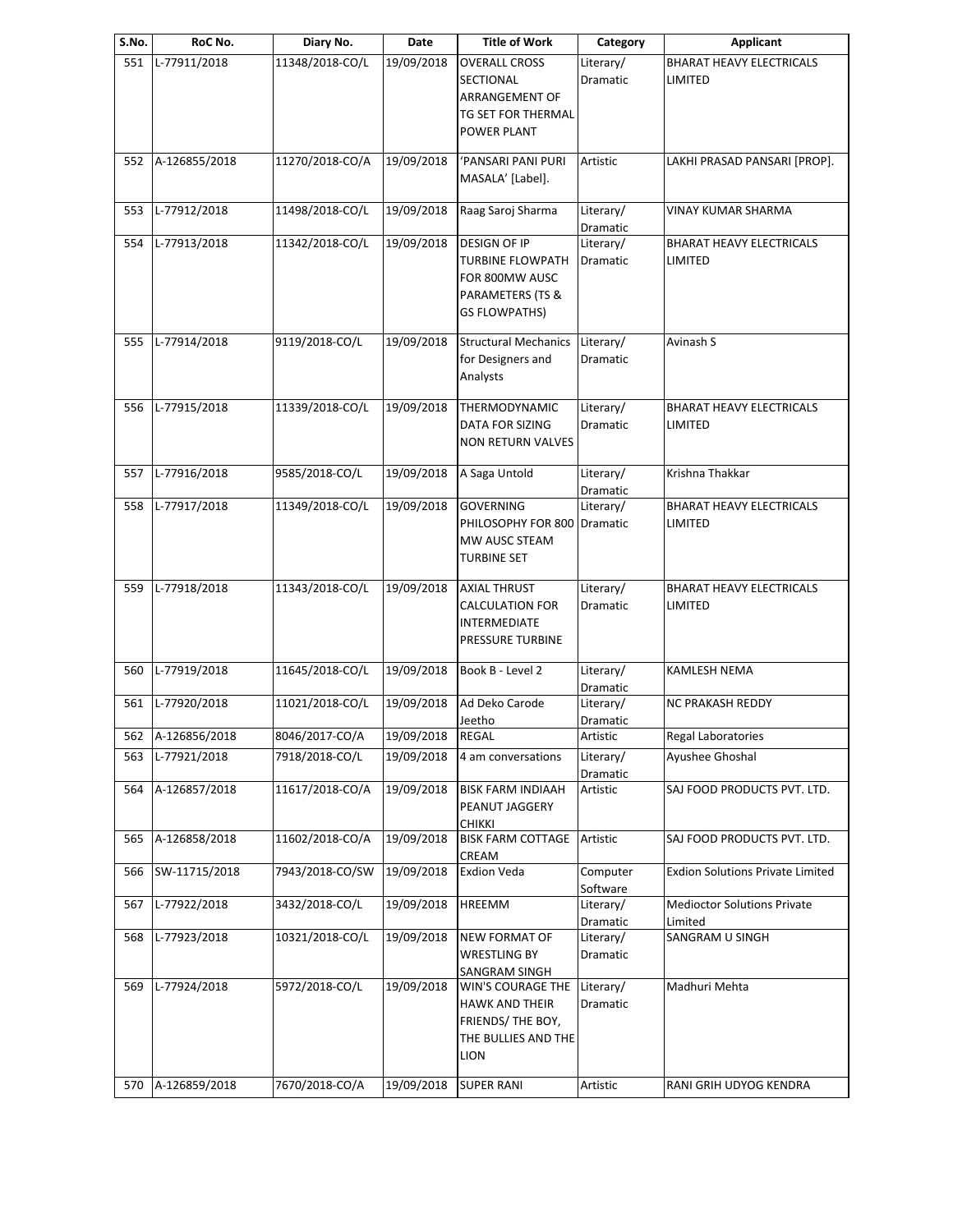| S.No. | RoC No.       | Diary No.       | Date       | <b>Title of Work</b>                                                                                                              | Category              | <b>Applicant</b>                                             |
|-------|---------------|-----------------|------------|-----------------------------------------------------------------------------------------------------------------------------------|-----------------------|--------------------------------------------------------------|
| 571   | L-77925/2018  | 1641/2017-CO/L  | 19/09/2018 | <b>OPTIMIZED THERMAL</b><br><b>CYCLE DESIGN FOR</b><br><b>THE 236 MW</b><br><b>NUCLEAR POWER</b><br><b>PLANTS</b>                 | Literary/<br>Dramatic | <b>BHARAT HEAVY ELECTRICALS</b><br>LIMITED                   |
| 572   | L-77926/2018  | 1670/2017-CO/L  | 19/09/2018 | MECHANICAL/ELECTR Literary/<br><b>ICAL INTERLOCKS FOR Dramatic</b><br>OPENING BACK<br>COVER OF MV<br><b>SWITCHGEAR PANEL</b>      |                       | <b>BHARAT HEAVY ELECTRICALS</b><br>LIMITED                   |
| 573   | L-77927/2018  | 1703/2017-CO/L  | 19/09/2018 | IDIOPATHIC CENTRAL Literary/<br>SLEEP APNEA DURING Dramatic<br><b>REM SLEEP</b>                                                   |                       | <b>BHARAT HEAVY ELECTRICALS</b><br>LIMITED                   |
| 574   | L-77928/2018  | 1743/2017-CO/L  | 19/09/2018 | <b>PROCESS</b><br><b>DEVELOPMENT AND</b><br><b>STEADY STATE</b><br>SIMULATION OF<br>METHANOL<br><b>GENERATION FROM</b><br>SYN GAS | Literary/<br>Dramatic | <b>BHARAT HEAVY ELECTRICALS</b><br>LIMITED                   |
| 575   | A-126860/2018 | 6278/2018-CO/A  | 19/09/2018 | RICHI RICH JUST PAIT Artistic<br>PUJA                                                                                             |                       | M/S NISHCHAIY FOODS                                          |
| 576   | L-77929/2018  | 9164/2018-CO/L  | 19/09/2018 | Meena and the<br>Family                                                                                                           | Literary/<br>Dramatic | Seher Latif, Shivani Saran                                   |
| 577   | A-126861/2018 | 10574/2018-CO/A | 19/09/2018 | <b>125 TONNE SINGLE</b><br><b>HEAD FRICTION</b><br>WELDING MACHINE                                                                | Artistic              | G. R. Mallikarjuna                                           |
| 578   | A-126862/2018 | 7939/2018-CO/A  | 19/09/2018 | <b>PAN AMERICA</b>                                                                                                                | Artistic              | M/S. ROYALEX FASHIONS [INDIA]<br>PVT LTD.                    |
| 579   | A-126863/2018 | 11327/2018-CO/A | 19/09/2018 | logo-Lens of Life<br>consisting of words<br>sparc.life                                                                            | Artistic              | SUN PHARMA ADVANCED<br>RESEARCH COMPANY LTD                  |
| 580   | A-126864/2018 | 3264/2015-CO/A  | 19/09/2018 | Jugni (Outer Packing)                                                                                                             | Artistic              | Anil Kumar Chaddha trading as<br>M/s. Sita Ram Chaddha & Co. |
| 581   | A-126865/2018 | 3324/2015-CO/A  | 19/09/2018 | Lychee (Outer<br>packing)                                                                                                         | Artistic              | Anil Kumar Chaddha trading as<br>M/s. Sita Ram Chaddha & Co. |
| 582   | A-126866/2018 | 3326/2015-CO/A  | 19/09/2018 | Aam Chabila (Outer<br>Packing)                                                                                                    | Artistic              | Anil Kumar Chaddha trading as<br>M/s. Sita Ram Chaddha & Co. |
| 583   | L-77930/2018  | 11503/2018-CO/L | 19/09/2018 | FEEL AT EASE WITH<br>PHYSICS BY ER. VINAY Dramatic<br><b>KUMAR</b>                                                                | Literary/             | <b>VINAY KUMAR</b>                                           |
| 584   | SW-11716/2018 | 7671/2018-CO/SW | 19/09/2018 | <b>iPROCAL Software for Computer</b><br><b>Process Design</b>                                                                     | Software              | Oil and Natural Gas Corporation<br>Ltd.                      |
| 585   | SW-11717/2018 | 6290/2018-CO/SW | 19/09/2018 | Smart Office Payroll & Computer<br><b>Biometrics</b>                                                                              | Software              | Sumit Jain                                                   |
| 586   | SW-11718/2018 | 6359/2018-CO/SW | 19/09/2018 | <b>BHEL MSTORE -</b><br>PROJECT MAIL<br>ARCHIVING                                                                                 | Computer<br>Software  | <b>BHARAT HEAVY ELECTRICALS</b><br>LIMITED                   |
| 587   | SR-13755/2018 | 6145/2018-CO/M  | 19/09/2018 | Aa ke Giri hai Subah                                                                                                              | Sound<br>Recording    | Abhishek Singh                                               |
| 588   | L-77931/2018  | 10477/2018-CO/L | 19/09/2018 | <b>FACE TO FACE</b>                                                                                                               | Literary/<br>Dramatic | JASWINDER SINGH BHATIA                                       |
| 589   | L-77932/2018  | 11432/2018-CO/L | 19/09/2018 | Jeevandhara                                                                                                                       | Literary/<br>Dramatic | Mr. HARISH JAIN, Prathamesh<br>Enterprises                   |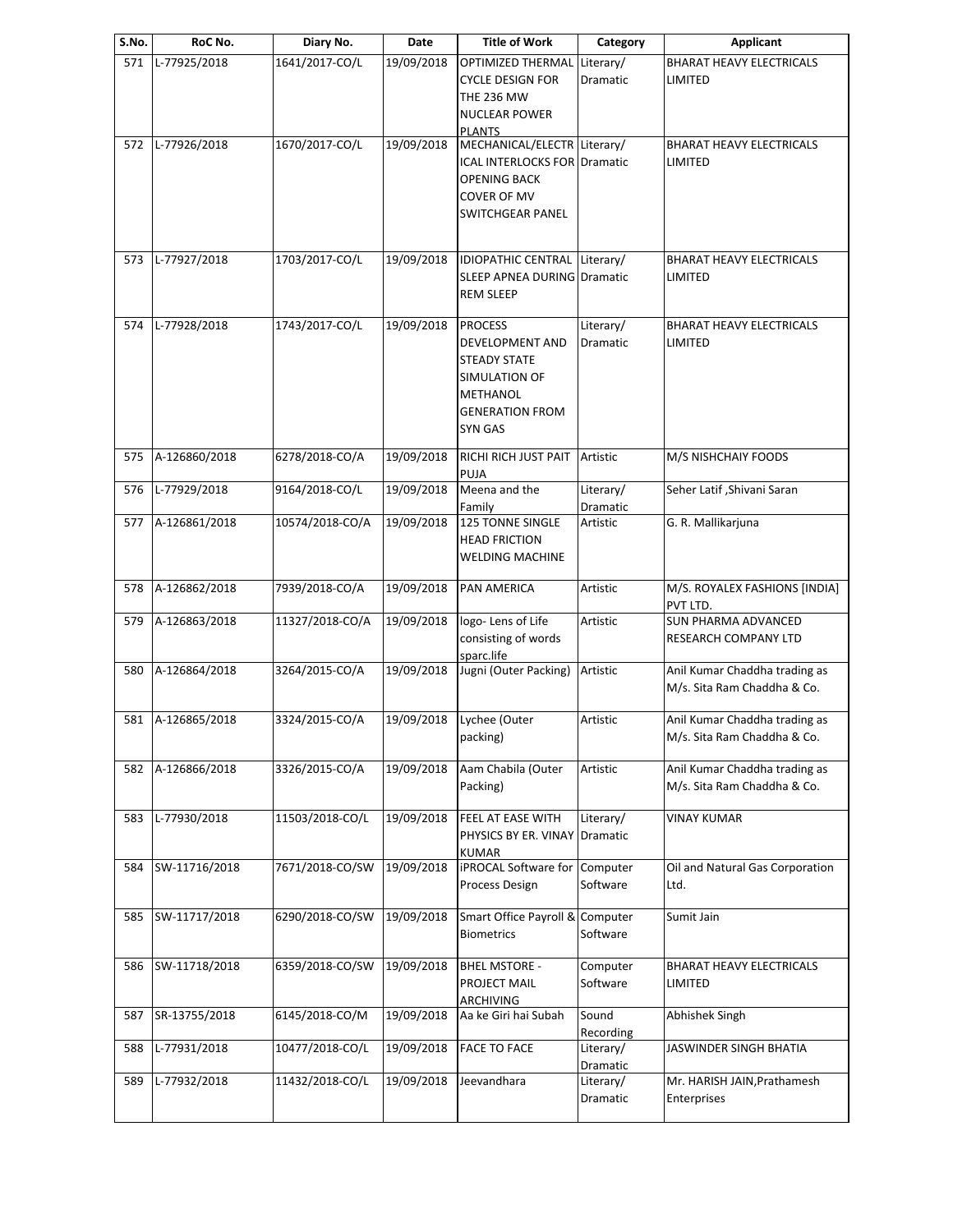| S.No. | RoC No.       | Diary No.                   | Date       | <b>Title of Work</b>                                                                                             | Category                         | <b>Applicant</b>                                                                                                    |
|-------|---------------|-----------------------------|------------|------------------------------------------------------------------------------------------------------------------|----------------------------------|---------------------------------------------------------------------------------------------------------------------|
| 590   | A-126867/2018 | 8086/2018-CO/A              | 19/09/2018 | <b>SUYASH LANDMARKS</b><br>LIVE HIGH WITH<br><b>LOGO PRESENTATION</b><br>OF SWASTIK SHAPED<br><b>FLOWER LOGO</b> | Artistic                         | SUYASH LANDMARKS LLP HAVING<br>MR.GIRISH V.DEDHIA, MR.JINIT<br>G.DEDHIA, MR.MAYUR R.SATRA,<br><b>MANISH R.SATRA</b> |
| 591   | L-77933/2018  | 11298/2018-CO/L             | 19/09/2018 | TWINFLAME - A TRUE<br><b>STORY</b>                                                                               | Literary/<br>Dramatic            | RUNALI AVINASH PATIL                                                                                                |
| 592   | SR-13756/2018 | 11445/2017-CO/SR            | 19/09/2018 | <b>FRANKLY TU SONA</b><br>NACHDI GUEST IN<br>LONDON                                                              | Sound<br>Recording               | Super Cassettes Industries Private<br>Ltd., formerly known as Super<br>Cassettes Industries Ltd                     |
| 593   | SR-13757/2018 | 11446/2017-CO/SR 19/09/2018 |            | DIL MERA GUEST IN<br>LONDON                                                                                      | Sound<br>Recording               | Super Cassettes Industries Private<br>Ltd., formerly known as Super<br>Cassettes Industries Ltd                     |
| 594   | SR-13758/2018 | 11447/2017-CO/SR 19/09/2018 |            | DARU WICH PYAAR<br><b>GUEST IN LONDON</b>                                                                        | Sound<br>Recording               | Super Cassettes Industries Private<br>Ltd., formerly known as Super<br>Cassettes Industries Ltd                     |
| 595   | SR-13759/2018 | 11449/2017-CO/SR 19/09/2018 |            | <b>GUEST IN LONDON</b>                                                                                           | Sound<br>Recording               | Super Cassettes Industries Private<br>Ltd., formerly known as Super<br>Cassettes Industries Ltd                     |
| 596   | SR-13760/2018 | 11451/2017-CO/SR            | 19/09/2018 | RABBA MERAY HAAL<br>DA GUEST IN<br>LONDON                                                                        | Sound<br>Recording               | Super Cassettes Industries Private<br>Ltd., formerly known as Super<br>Cassettes Industries Ltd                     |
| 597   | L-77934/2018  | 3572/2018-CO/L              | 19/09/2018 | PATTERN WRITING<br><b>BOOK THE MAURYA</b><br>SCHOOL                                                              | Literary/<br>Dramatic            | <b>MANAN NARANG</b>                                                                                                 |
| 598   | L-77935/2018  | 3569/2018-CO/L              | 19/09/2018 | THE MAURYA<br><b>SCHOOL KG ENGLISH</b>                                                                           | Literary/<br>Dramatic            | <b>MANAN NARANG</b>                                                                                                 |
| 599   | CF-4223/2018  | 701/2018-CO/L               | 19/09/2018 | CANCERBRO                                                                                                        | Cinematograph Sunny Garg<br>Film |                                                                                                                     |
| 600   | L-77936/2018  | 8026/2018-CO/SW             | 19/09/2018 | ADDRESSING<br>SECURITY ISSUES IN<br><b>LATEST ANDROID</b><br><b>VERSIONS AND</b><br><b>APPLICATIONS</b>          | Literary/<br>Dramatic            | Bharath Ravi Prakash                                                                                                |
| 601   | L-77937/2018  | 7569/2018-CO/L              | 19/09/2018 | Kd's Theory For Pvc<br>Pipe Bending By<br>Machine.                                                               | Literary/<br>Dramatic            | SOHAMTEX ENGINEERS                                                                                                  |
| 602   | SW-11719/2018 | 2510/2018-CO/SW             | 19/09/2018 | Laser Machine<br>Manufacturing and<br>Software<br>Development                                                    | Computer<br>Software             | <b>Synergy Laser Technology</b>                                                                                     |
| 603   | SW-11720/2018 | 6065/2018-CO/SW             | 19/09/2018 | <b>VBARSEPPA: VISUAL</b><br><b>BASIC ARSENIC</b><br>SEPARATION PLANT<br>PERFORMANCE<br>ANALYSIS.                 | Computer<br>Software             | DR. PARIMAL PAL                                                                                                     |
| 604   | A-126868/2018 | 11266/2018-CO/A             | 19/09/2018 | PANSARI JHAAL MURI Artistic<br>MASALA' [Label].                                                                  |                                  | LAKHI PRASAD PANSARI [PROP].                                                                                        |
| 605   | A-126869/2018 | 11264/2018-CO/A             | 19/09/2018 | 'PANSARI<br>CHOWMEIN MASALA'<br>[Label].                                                                         | Artistic                         | LAKHI PRASAD PANSARI [PROP].                                                                                        |
| 606   | SW-11721/2018 | 4078/2018-CO/SW             | 19/09/2018 | www.whatbook.in                                                                                                  | Computer<br>Software             | Whatbook Library Private Limited                                                                                    |
| 607   | L-77938/2018  | 1564/2017-CO/L              | 19/09/2018 | <b>NAVRATNA</b><br><b>DISPOSABLE THALI</b><br>AND FOOD PLATE                                                     | Literary/<br>Dramatic            | VASUNDHRA JAIN                                                                                                      |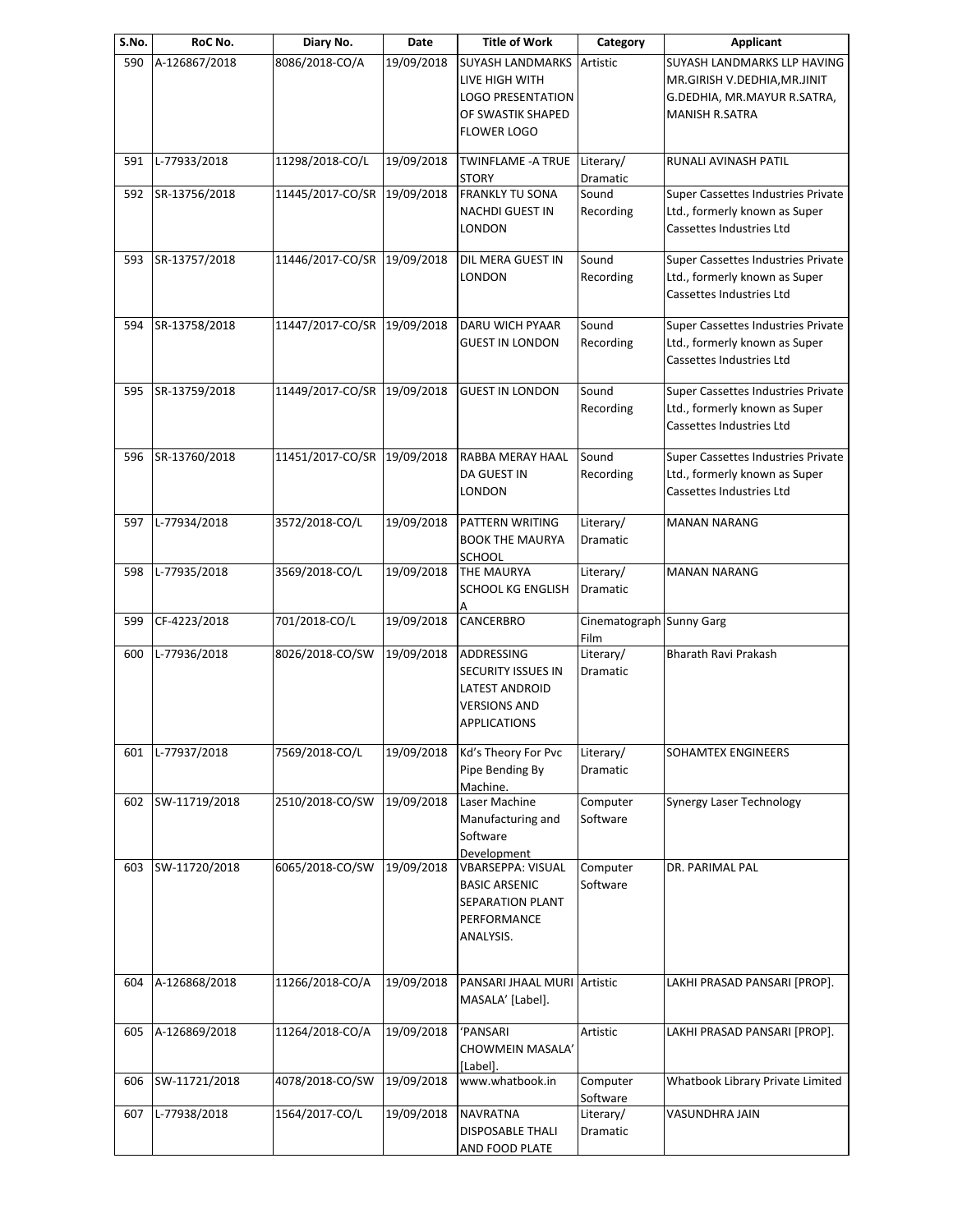| S.No. | RoC No.       | Diary No.       | Date       | <b>Title of Work</b>                                                                                                            | Category              | Applicant                                                                    |
|-------|---------------|-----------------|------------|---------------------------------------------------------------------------------------------------------------------------------|-----------------------|------------------------------------------------------------------------------|
| 608   | A-126870/2018 | 1099/2017-CO/A  | 19/09/2018 | <b>FU17 WORLD CUP</b><br>2017 INDIA OFFICIAL<br><b>LOOK FLYING KITES</b><br><b>MOTIF</b>                                        | Artistic              | <b>FEDERATION INTERNATIONALE</b><br>DE FOOTBALL ASSCOCIATION,<br><b>FIFA</b> |
| 609   | L-77939/2018  | 10243/2017-CO/L | 20/09/2018 | Operations Risks - Is<br>there an opportunity<br>to bring in radical<br>change and help bank<br>be smarter in<br>managing risk. | Literary/<br>Dramatic | Sunil G Hebbar                                                               |
| 610   | A-126871/2018 | 6181/2017-CO/A  | 20/09/2018 | Light House - Strategy Artistic<br>Framework by Faber<br>Infinite                                                               |                       | M/s. Faberinfinite Creative<br>Solutions Pvt. Ltd.                           |
| 611   | L-77940/2018  | 11312/2018-CO/L | 20/09/2018 | Gattani Kabz Clinic<br><b>Patient Education</b><br>Module (GKC-PEM) &<br><b>GKC Score</b>                                       | Literary/<br>Dramatic | Dr. Bhanu Devpura , Dr. Kalpana<br>Devpura , Dr. Mukesh Devpura              |
| 612   | L-77941/2018  | 8551/2017-CO/L  | 20/09/2018 | <b>HALDIYA</b><br>PRAKASHAN(SARTHA<br><b>K PRAYAS)</b>                                                                          | Literary/<br>Dramatic | S.PSINGH                                                                     |
| 613   | L-77942/2018  | 11506/2018-CO/L | 20/09/2018 | <b>SHREE JAL</b>                                                                                                                | Literary/<br>Dramatic | <b>MOHAN D. SHIROLIKAR</b>                                                   |
| 614   | L-77943/2018  | 13840/2017-CO/L | 20/09/2018 | <b>ITCHING IN EARLY</b><br>THIRD TRIMESTER                                                                                      | Literary/<br>Dramatic | <b>NEEMA ACHARYA, SOURYA</b><br><b>ACHARYA</b>                               |
| 615   | L-77944/2018  | 1398/2017-CO/L  | 20/09/2018 | <b>STANDARDIZATION</b><br>OF CIVIL INPUT FOR<br>PASSENGER<br>ELEVATOR-CAPACITY<br>1360 KG (20 PERSON)                           | Literary/<br>Dramatic | <b>BHARAT HEAVY ELECTRICALS</b><br>LIMITED                                   |
| 616   | L-77945/2018  | 1580/2017-CO/L  | 20/09/2018 | <b>IMPLEMENTATION</b><br>OF STEP TIMER LOGIC Dramatic<br>IN DCS SYSTEM                                                          | Literary/             | <b>BHARAT HEAVY ELECTRICALS</b><br>LIMITED                                   |
| 617   | L-77946/2018  | 11404/2018-CO/L | 20/09/2018 | <b>Customized RMSP-</b><br><b>Acupressure Device</b><br>for Point CV-24 and P-<br>6 to Control Gag<br>Reflex.                   | Literary/<br>Dramatic | Rohit Mistry , Sweta Pisulkar                                                |
| 618   | L-77947/2018  | 11451/2018-CO/L | 20/09/2018 | <b>TAALAAP</b>                                                                                                                  | Literary/<br>Dramatic | PANKAJ PREMJI VISHRANI                                                       |
| 619   | A-126872/2018 | 9107/2018-CO/A  | 20/09/2018 | VASA REFLECTION OF<br><b>BEAUTY</b>                                                                                             | Artistic              | VASA GLOBAL COMPANY                                                          |
| 620   | A-126873/2018 | 11273/2018-CO/A | 20/09/2018 | PANSARI SHAHI<br>PANEER MASALA'<br>[Label].                                                                                     | Artistic              | LAKHI PRASAD PANSARI [PROP].                                                 |
| 621   | L-77948/2018  | 10616/2018-CO/L | 20/09/2018 | Fathima Ippozhum<br>Dancing in the Rain                                                                                         | Literary/<br>Dramatic | Anup Narayanan                                                               |
| 622   | SW-11722/2018 | 5774/2017-CO/SW | 20/09/2018 | Intelligent Image<br>Comparison                                                                                                 | Computer<br>Software  | HCL Technologies Ltd.                                                        |
| 623   | A-126874/2018 | 11272/2018-CO/A | 20/09/2018 | 'PANSARI TEA<br>MASALA' [Label].                                                                                                | Artistic              | LAKHI PRASAD PANSARI [PROP].                                                 |
| 624   | A-126878/2018 | 11269/2018-CO/A | 20/09/2018 | PANSARI MUGHLAI<br>KABAB MASALA'<br>[Label].                                                                                    | Artistic              | LAKHI PRASAD PANSARI [PROP].                                                 |
| 625   | A-126879/2018 | 10571/2018-CO/A | 20/09/2018 | <b>125 TONNE DOUBLE</b><br><b>HEAD FRICTION</b><br><b>WELDING MACHINE</b>                                                       | Artistic              | G. R. Mallikarjuna                                                           |
|       |               |                 |            |                                                                                                                                 |                       |                                                                              |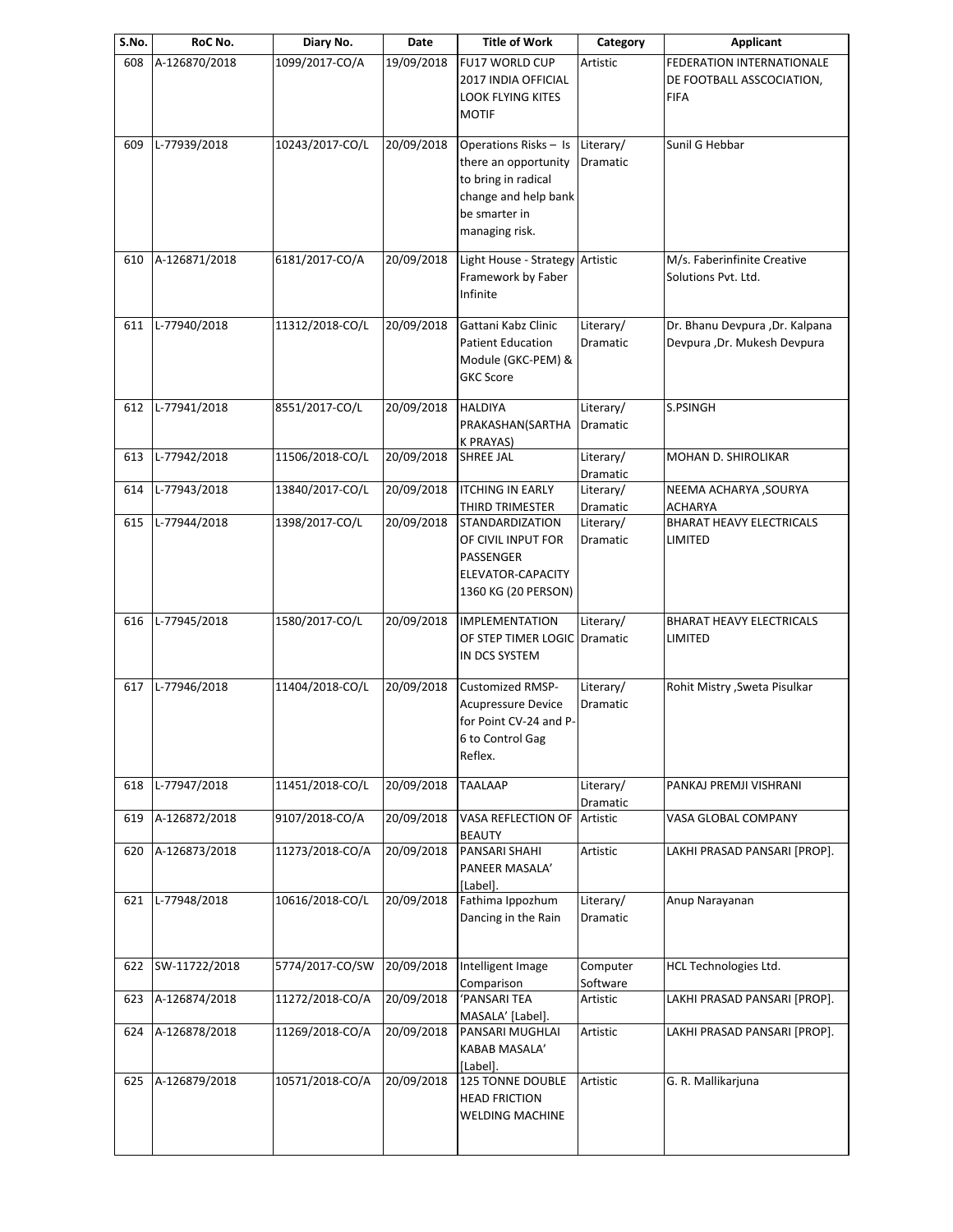| S.No. | RoC No.       | Diary No.       | Date       | <b>Title of Work</b>                                                                                                                                                                            | Category              | <b>Applicant</b>                                                                                 |
|-------|---------------|-----------------|------------|-------------------------------------------------------------------------------------------------------------------------------------------------------------------------------------------------|-----------------------|--------------------------------------------------------------------------------------------------|
| 626   | L-77949/2018  | 10360/2018-CO/L | 20/09/2018 | <b>KNEE TRACTION</b><br><b>FRAME</b>                                                                                                                                                            | Literary/<br>Dramatic | Krishna Institute of Medical<br>Sciences "Deemed to be                                           |
| 627   | L-77950/2018  | 10362/2018-CO/L | 20/09/2018 | <b>GONIOMETER, LIMB</b><br>LENGTH AND LIMB<br><b>GIRTH COMBO</b>                                                                                                                                | Literary/<br>Dramatic | University", Karad<br>Krishna Institute of Medical<br>Sciences Deemed to be<br>University, Karad |
| 628   | A-126880/2018 | 7324/2018-CO/L  | 20/09/2018 | F Shaped Strip Seal<br><b>Expansion Joint</b>                                                                                                                                                   | Artistic              | M/s KANTA RUBBER PRIVATE<br>LIMITED                                                              |
| 629   | A-126881/2018 | 14746/2017-CO/A | 20/09/2018 | <b>NEW HERBAL</b><br><b>KHATNIL FOR ALL</b>                                                                                                                                                     | Artistic              | MIDAS HYGIENE INDUSTRIES<br>PRIVATE LIMITED                                                      |
| 630   | L-77951/2018  | 5973/2018-CO/L  | 20/09/2018 | <b>INSECTS</b><br>WIN HUMILITY THE<br><b>EMPEROR'S NEW</b><br><b>CLOTHES/ EMERALD</b><br>AND THE GEMS                                                                                           | Literary/<br>Dramatic | Madhuri Mehta                                                                                    |
| 631   | A-126882/2018 | 11268/2018-CO/A | 20/09/2018 | 'PANSARI KITCHEN<br>KING MASALA'<br>[Label].                                                                                                                                                    | Artistic              | LAKHI PRASAD PANSARI [PROP].                                                                     |
| 632   | A-126883/2018 | 9144/2015-CO/A  | 20/09/2018 | SATMOLA                                                                                                                                                                                         | Artistic              | SSG PHARMA PRIVATE LIMITED                                                                       |
| 633   | A-126884/2018 | 447/2017-CO/A   | 20/09/2018 | STRAINA LOGO                                                                                                                                                                                    | Artistic              | M/S MAHALAXMI VALVES PVT.<br>LTD                                                                 |
| 634   | A-126885/2018 | 4811/2015-CO/A  | 20/09/2018 | Levofloxacin label &<br>packaging                                                                                                                                                               | Artistic              | <b>AMINA LIMITED</b>                                                                             |
| 635   | L-77952/2018  | 11356/2018-CO/L | 20/09/2018 | <b>THERMAL</b><br>PARAMETER OF<br>STEAM AT DIFFERENT<br><b>TERMINAL POINTS OF</b><br><b>TURBINE UNDER</b><br>TRANSIENT<br><b>CONDITIONS DURING</b><br><b>DIFFERENT STARTUP</b><br><b>REGIME</b> | Literary/<br>Dramatic | <b>BHARAT HEAVY ELECTRICALS</b><br>LIMITED                                                       |
| 636   | SW-11723/2018 | 7474/2017-CO/SW | 20/09/2018 | DIA-SOL (SYSTEM<br>SOFTWARE OF<br>INTELLIGENT<br><b>DIABETES</b><br>OLFACTORY DEVICE)                                                                                                           | Computer<br>Software  | CDAC, KOLKATA                                                                                    |
| 637   | L-77953/2018  | 11340/2018-CO/L | 20/09/2018 | <b>THERMAL DESIGN</b><br>DATA OF HIGH<br>PRESSURE,<br>INTERMEDIATE<br>PRESSURE AND LOW<br>PRESSURE TURBINE                                                                                      | Literary/<br>Dramatic | <b>BHARAT HEAVY ELECTRICALS</b><br>LIMITED                                                       |
| 638   | SW-11724/2018 | 2254/2017-CO/SW | 20/09/2018 | <b>CRCI TOOL</b>                                                                                                                                                                                | Computer<br>Software  | <b>RELIEF FOUNDATION</b>                                                                         |
| 639   | L-77954/2018  | 6314/2017-CO/A  | 20/09/2018 | <b>SOLAR FLORA</b>                                                                                                                                                                              | Literary/<br>Dramatic | <b>COUNCIL OF SCIENTIFIC &amp;</b><br><b>INDUSTRIAL RESEARCH</b>                                 |
| 640   | L-77955/2018  | 11354/2018-CO/L | 20/09/2018 | SIZING CALCULATION<br>FOR HP TURBINE<br>VALVE, IP TURBINE<br><b>VALVE AND</b><br>OVERLOAD VALVE<br>AGAINST 800MW<br><b>AUSC STEAM</b><br><b>TURBINE</b>                                         | Literary/<br>Dramatic | <b>BHARAT HEAVY ELECTRICALS</b><br>LIMITED                                                       |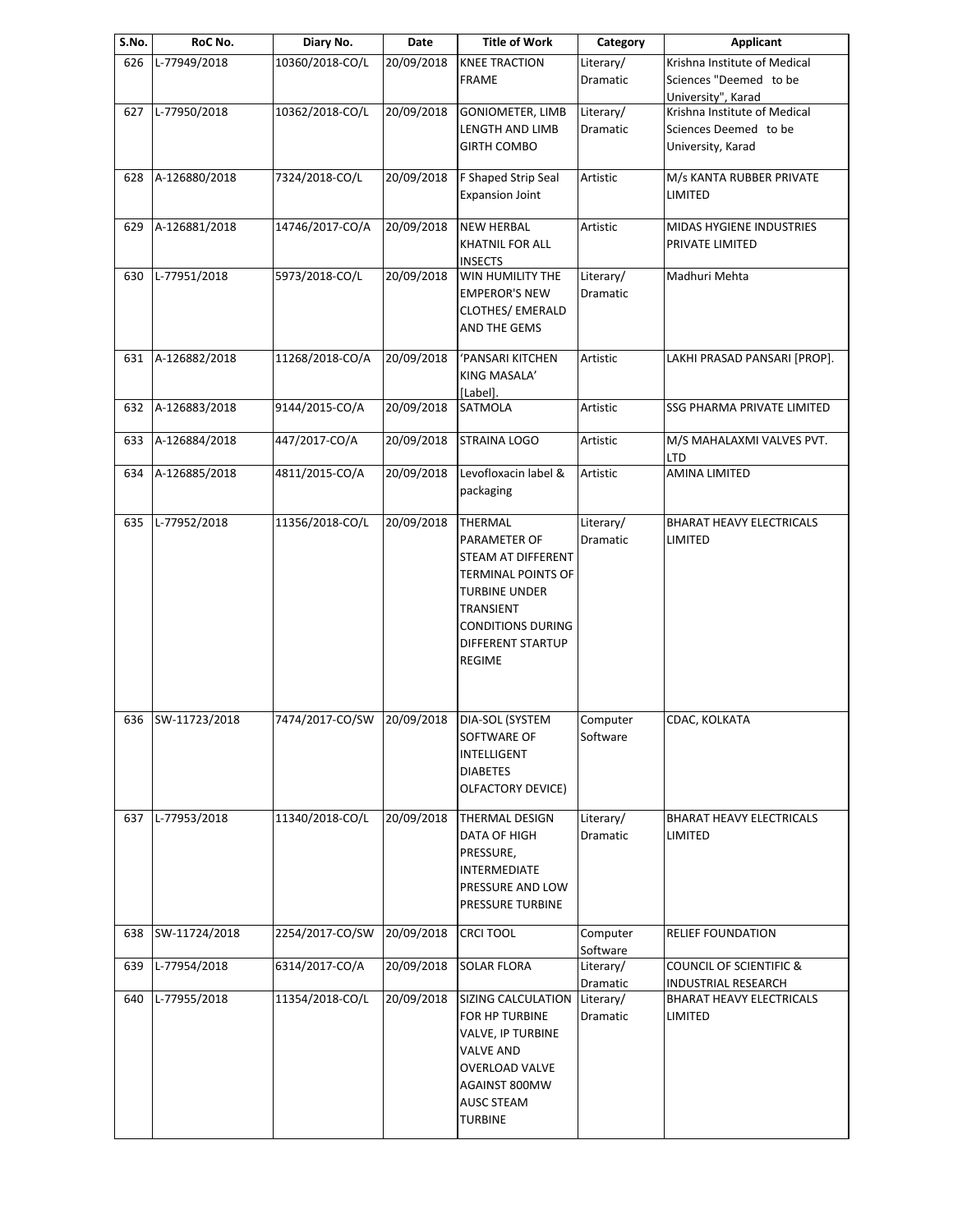| S.No. | RoC No.       | Diary No.        | Date       | <b>Title of Work</b>                                                                                                                             | Category                          | <b>Applicant</b>                                                     |
|-------|---------------|------------------|------------|--------------------------------------------------------------------------------------------------------------------------------------------------|-----------------------------------|----------------------------------------------------------------------|
| 641   | L-77956/2018  | 11351/2018-CO/L  | 20/09/2018 | DETERMINATION OF<br><b>STEAM TURBINE</b><br><b>DESIGN LIFE AND</b><br><b>START-UP CYCLES</b>                                                     | Literary/<br>Dramatic             | <b>BHARAT HEAVY ELECTRICALS</b><br>LIMITED                           |
| 642   | L-77957/2018  | 13843/2017-CO/L  | 20/09/2018 | <b>HEPATITIS IN</b>                                                                                                                              | Literary/                         | NEEMA ACHARYA , SAMARTH                                              |
| 643   | L-77958/2018  | 11344/2018-CO/L  | 20/09/2018 | PREGNANCY<br>SEAL AND LEAK OFF<br><b>STEAM QUANTITIES</b><br><b>AND RELATED</b><br><b>THERMAL</b>                                                | Dramatic<br>Literary/<br>Dramatic | SHUKLA, SOURYA ACHARYA<br><b>BHARAT HEAVY ELECTRICALS</b><br>LIMITED |
| 644   | SR-13761/2018 | 7519/2017-CO/SR  | 20/09/2018 | <b>PARAMETERS</b><br>Song For Naming<br>Ceremony of a Baby                                                                                       | Sound<br>Recording                | K. VIJAYAKUMAR                                                       |
| 645   | L-77959/2018  | 9813/2018-CO/L   | 20/09/2018 | PRODUCT AND<br><b>SERVICES</b><br>CATALOGUE OF KFO                                                                                               | Literary/<br>Dramatic             | NILESH ANIL SOMAN                                                    |
| 646   | L-77960/2018  | 2085/2017-CO/L   | 20/09/2018 | <b>Faculty Handbook</b>                                                                                                                          | Literary/<br>Dramatic             | TIMSCDR                                                              |
| 647   | L-77961/2018  | 4211/2017-CO/L   | 20/09/2018 | <b>EASY TO LEARN</b><br><b>CRICKETING</b><br><b>TECHNIQUES AND</b><br>SKILLS IN A NEW<br>FORMAT OF TEST,<br>ONE-DAY AND T-20                     | Literary/<br>Dramatic             | PRATAP CH. KUNDU                                                     |
| 648   | SR-13762/2018 | 1798/2017-CO/SR  | 24/09/2018 | <b>MASOOM SA</b><br>MADAARI                                                                                                                      | Sound<br>Recording                | SUPER CASSETTES INDUSTRIES<br>PVT LTD                                |
| 649   | SR-13763/2018 | 1797/2017-CO/SR  | 24/09/2018 | DAMA DAMA DAM<br>MADAARI                                                                                                                         | Sound<br>Recording                | SUPER CASSETTES INDUSTRIES<br>PVT LTD                                |
| 650   | L-77962/2018  | 11300/2018-CO/L  | 24/09/2018 | THE DESTINY                                                                                                                                      | Literary/<br>Dramatic             | PROSENJIT MAHAPATRA                                                  |
| 651   | A-126886/2018 | 11393/2018-CO/A  | 24/09/2018 | 'PRORSI' [Label].                                                                                                                                | Artistic                          | BHARAT JHUNJHUNWALA [PROP].                                          |
| 652   | A-126887/2018 | 11394/2018-CO/A  | 24/09/2018 | 'NANDAN DECORS'<br>[Label].                                                                                                                      | Artistic                          | SUJITA GHOSH [PROP].                                                 |
| 653   | L-77963/2018  | 11363/2018-CO/L  | 24/09/2018 | Algorithm for Cluster<br><b>Head Selection based</b><br>on Real Time Node<br>Parameter for<br>Heterogeneous<br><b>Wireless Sensor</b><br>Network | Literary/<br>Dramatic             | Santosh V. Purkar 2. Dr. Rajkumar<br>S. Deshpande                    |
| 654   | CF-4224/2018  | 11336/2018-CO/CF | 24/09/2018 | ano and Action of<br>Kshar sutra in its cure                                                                                                     | Film                              | Formation of fistula in Cinematograph Prasad Madhav Bapat            |
| 655   | L-77964/2018  | 11316/2018-CO/L  | 24/09/2018 | <b>Biometric Mapping</b>                                                                                                                         | Literary/<br>Dramatic             | <b>DEEPAK ARORA</b>                                                  |
| 656   | L-77965/2018  | 11493/2018-CO/L  | 24/09/2018 | Tool<br><b>AUNTY BUNTY</b>                                                                                                                       | Literary/<br>Dramatic             | MANOJ KUMAR SAHNI                                                    |
| 657   | L-77966/2018  | 11384/2018-CO/L  | 24/09/2018 | Kaahe Re                                                                                                                                         | Literary/<br>Dramatic             | Varun Rajput                                                         |
| 658   | L-77967/2018  | 11467/2018-CO/L  | 24/09/2018 | <b>EASE OF DOING</b><br><b>BUSINESS IN</b><br><b>VIDARBHA</b>                                                                                    | Literary/<br>Dramatic             | SUBRAMANIAM SESHAN                                                   |
| 659   | L-77968/2018  | 11462/2018-CO/L  | 24/09/2018 | <b>DUBSMASH</b><br><b>COMPETITION</b>                                                                                                            | Literary/<br>Dramatic             | K. SURESHKUMAR                                                       |
| 660   | L-77969/2018  | 9582/2018-CO/L   | 24/09/2018 | SAARAL KAVITHAIGAL                                                                                                                               | Literary/<br>Dramatic             | <b>VBX PUBLICATION</b>                                               |
| 661   | CF-4225/2018  | 10304/2018-CO/CF | 24/09/2018 | maa ranuka                                                                                                                                       | Cinematograph 0.p sharma<br>Film  |                                                                      |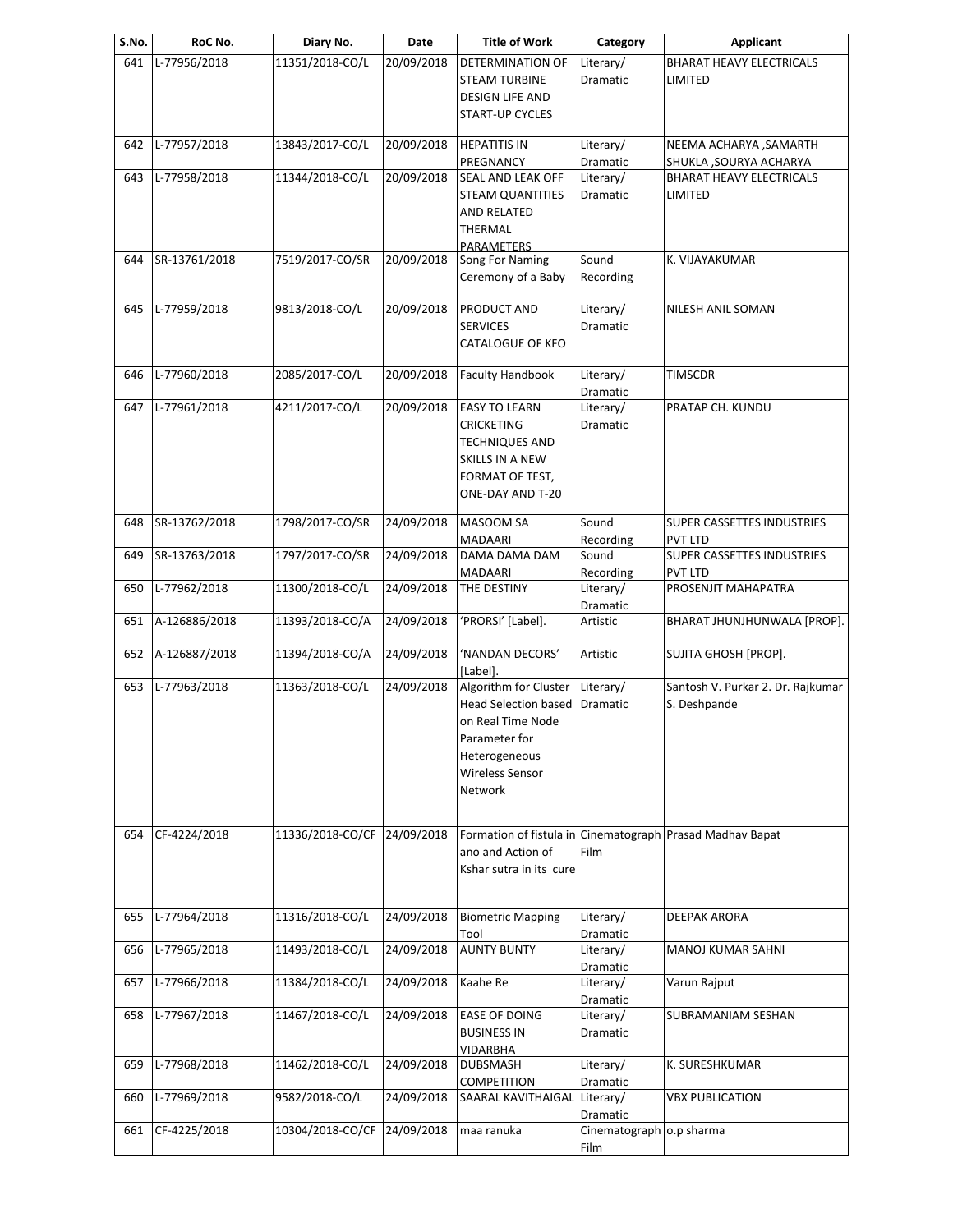| S.No. | RoC No.          | Diary No.       | Date       | Title of Work              | Category        | Applicant                         |
|-------|------------------|-----------------|------------|----------------------------|-----------------|-----------------------------------|
| 662   | L-77970/2018     | 11442/2018-CO/L | 24/09/2018 | <b>REVERSE GEAR</b>        | Literary/       | Dr.NAGARAJA . M, Mr.RAJA          |
|       |                  |                 |            | <b>MECHANISM FOR</b>       | <b>Dramatic</b> | SURYA. R, Mr. REJIN ROY. P. M     |
|       |                  |                 |            | PHYSICALLY                 |                 | Mr.RISHI VASANTHAN . B            |
|       |                  |                 |            | <b>CHALLENGED PEOPLE</b>   |                 | Mr.SANJAY RAM . R , Ms. MERLIN    |
|       |                  |                 |            |                            |                 | MEDONA . C                        |
| 663   | L-77971/2018     | 11170/2018-CO/L | 24/09/2018 | MY SAFETY CIRCLE           | Literary/       | MARUTI SUZUKI INDIA LIMITED       |
|       |                  |                 |            | <b>BOOKLET</b>             | Dramatic        |                                   |
| 664   | SW-11725/2018    | 11965/2016-CO/L | 24/09/2018 | SOFTWARE FOR               | Computer        | DR U. C. SUD, DIRECTOR            |
|       |                  |                 |            | <b>ESTIMATION OF</b>       | Software        |                                   |
|       |                  |                 |            | ACREAGE UNDER              |                 |                                   |
|       |                  |                 |            | PADDY IN NORTH             |                 |                                   |
|       |                  |                 |            | <b>EASTERN HILLY</b>       |                 |                                   |
|       |                  |                 |            | <b>REGION</b>              |                 |                                   |
| 665   | L-77972/2018     | 11375/2018-CO/L | 24/09/2018 | <b>ISHQ KI DASTAN</b>      | Literary/       | SEEMA GULATI                      |
|       |                  |                 |            |                            | Dramatic        |                                   |
| 666   | L-77973/2018     | 13435/2018-CO/L | 24/09/2018 | <b>CONSEQUENCES OF</b>     | Literary/       | LOVELY PROFESSIONAL               |
|       |                  |                 |            | <b>SMOKING</b>             | Dramatic        | UNIVERSITY                        |
| 667   | A-126888/2018    | 9971/2018-CO/A  | 24/09/2018 | ASSURE' [label].           | Artistic        | CHIRAJ APPLIANCES [P] LTD.        |
| 668   | L-77974/2018     | 12845/2017-CO/L | 24/09/2018 | PAISA KAMAVALA             | Literary/       | <b>GOKUL BHAUSAHEB PATIL</b>      |
|       |                  |                 |            | PAN BAAP                   | Dramatic        |                                   |
|       |                  |                 |            | GAMAVALA                   |                 |                                   |
| 669   | L-77975/2018     | 9476/2018-CO/L  | 24/09/2018 | <b>VASTU NOTES</b>         | Literary/       | Ashish Patidar                    |
|       |                  |                 |            |                            | Dramatic        |                                   |
| 670   | L-77976/2018     | 7947/2018-CO/L  | 24/09/2018 | Experimental               | Literary/       | Gulab Dattrao Siraskar            |
|       |                  |                 |            | Investigation of           | Dramatic        |                                   |
|       |                  |                 |            | <b>Internal Combustion</b> |                 |                                   |
|       |                  |                 |            | <b>Engine Performance</b>  |                 |                                   |
|       |                  |                 |            | Parameter for Cotton       |                 |                                   |
|       |                  |                 |            | Seed Oil as a              |                 |                                   |
|       |                  |                 |            | Lubricant and              |                 |                                   |
|       |                  |                 |            |                            |                 |                                   |
|       |                  |                 |            | Development of             |                 |                                   |
|       |                  |                 |            | <b>Mathematical Model</b>  |                 |                                   |
|       |                  |                 |            | for Exhaust Emission       |                 |                                   |
|       |                  |                 |            |                            |                 |                                   |
|       |                  |                 |            |                            |                 |                                   |
|       |                  |                 |            |                            |                 |                                   |
| 671   | L-77977/2018     | 8864/2018-CO/L  | 24/09/2018 | <b>Bhagwat Geeta Girl</b>  | Literary/       | HELP U EDUCATIONAL AND            |
|       |                  |                 |            | Maryam                     | Dramatic        | CHARITABLE TRUST                  |
| 672   | L-77978/2018     | 8013/2018-CO/L  | 24/09/2018 | Canvase                    | Literary/       | Aniruddha Bose                    |
|       |                  |                 |            |                            | Dramatic        |                                   |
|       | 673 L-77979/2018 | 7588/2018-CO/L  | 24/09/2018 | <b>MANUAL OF</b>           | Literary/       | Krishna Institute of Medical      |
|       |                  |                 |            | <b>OPERATION THEATER</b>   | Dramatic        | Sciences "Deemed To Be            |
|       |                  |                 |            | <b>TECHNIQUE</b>           |                 | University" through Registrar Dr. |
|       |                  |                 |            |                            |                 | M.V.Ghorpade                      |
| 674   | A-126889/2018    | 4659/2015-CO/A  | 25/09/2018 | Rediff App Mobile          | Artistic        | Rediff.com India Limited, A       |
|       |                  |                 |            | Icon 2                     |                 | company incorporated under the    |
|       |                  |                 |            |                            |                 | Indian Companies Act              |
|       |                  |                 |            |                            |                 |                                   |
| 675   | A-126890/2018    | 4660/2015-CO/A  | 25/09/2018 | Rediff App Mobile          | Artistic        | Rediff.com India Limited, A       |
|       |                  |                 |            | Icon 3                     |                 | company incorporated under the    |
|       |                  |                 |            |                            |                 | Indian Companies Act,             |
|       |                  |                 |            |                            |                 |                                   |
| 676   | A-126891/2018    | 4661/2015-CO/A  | 25/09/2018 | Rediff App Mobile          | Artistic        | Rediff.com India Limited, A       |
|       |                  |                 |            | Icon 6                     |                 | company incorporated under the    |
|       |                  |                 |            |                            |                 | Indian Companies Act              |
|       |                  |                 |            |                            |                 |                                   |
| 677   | L-77980/2018     | 11347/2018-CO/L | 25/09/2018 | The Business P A C E       | Literary/       | M/s QUANTUM LEAP LEARNING         |
|       |                  |                 |            | Program                    | Dramatic        | <b>SOLUTIONS PVT LTD</b>          |
|       |                  |                 |            |                            |                 |                                   |
| 678   | L-77981/2018     | 11315/2018-CO/L | 25/09/2018 | Skyfire                    | Literary/       | Aroon Raman                       |
|       |                  |                 |            |                            | Dramatic        |                                   |
| 679   | L-77982/2018     | 11241/2018-CO/L | 25/09/2018 | <b>VRUTTIPARA</b>          | Literary/       | MAHADEVAIAH                       |
|       |                  |                 |            | <b>COMPUTER</b>            |                 |                                   |
|       |                  |                 |            |                            | Dramatic        |                                   |
|       |                  |                 |            | SAAKSHARATHE               |                 |                                   |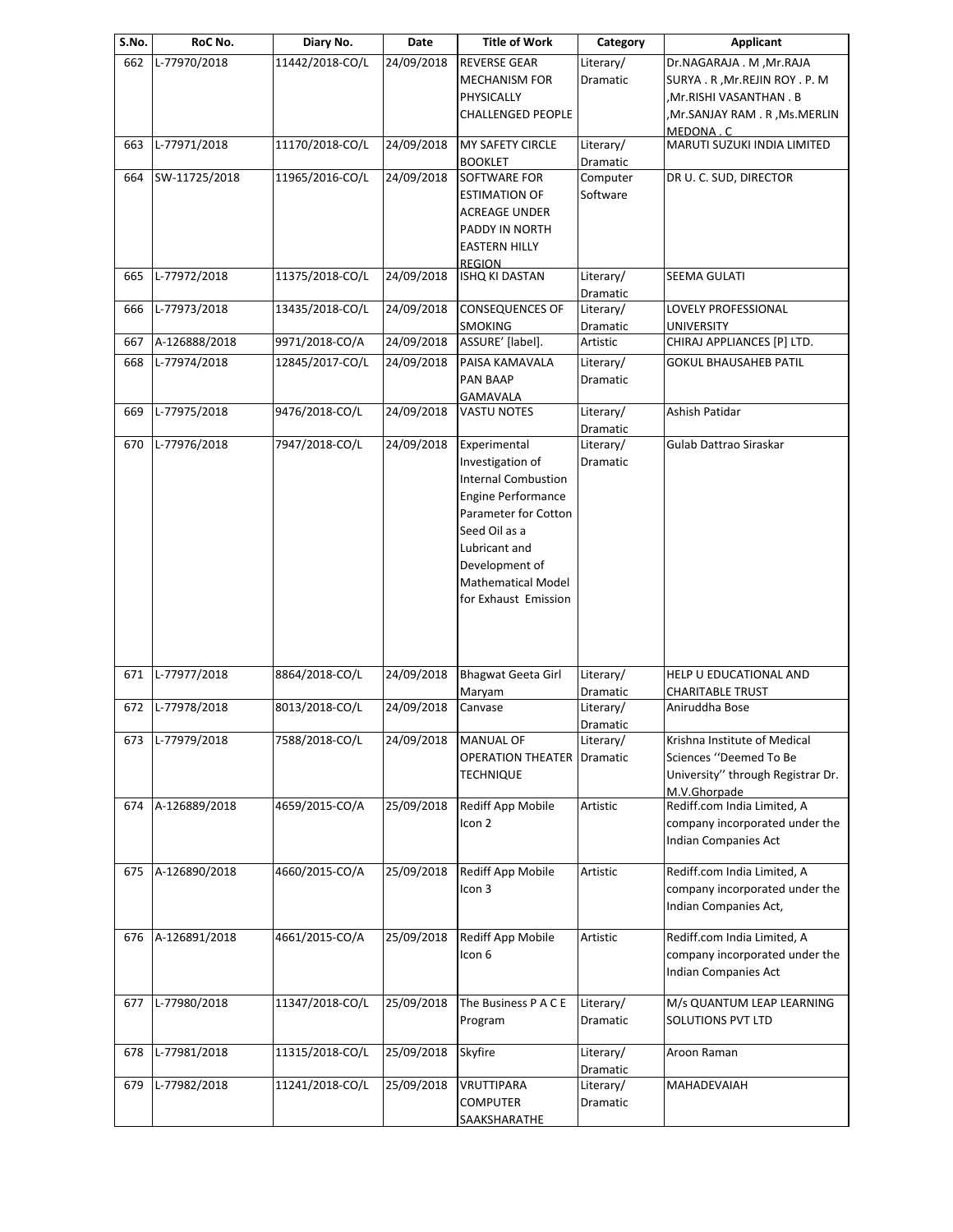| S.No. | RoC No.       | Diary No.                   | Date       | Title of Work                                                                                | Category                     | <b>Applicant</b>                                                                                                  |
|-------|---------------|-----------------------------|------------|----------------------------------------------------------------------------------------------|------------------------------|-------------------------------------------------------------------------------------------------------------------|
| 680   | A-126892/2018 | 7322/2016-CO/A              | 25/09/2018 | <b>INDIAN SELLA</b><br><b>BASMATI RICE [</b><br>LABEL]                                       | Artistic                     | M/S P.K. OVERSEAS PVT. LTD.                                                                                       |
| 681   | L-77983/2018  | 11030/2018-CO/L             | 25/09/2018 | Q Series UAS Manual                                                                          | Literary/<br><b>Dramatic</b> | IdeaForge Technology Pvt. Ltd                                                                                     |
| 682   | A-126893/2018 | 7264/2016-CO/A              | 25/09/2018 | <b>OMIT</b>                                                                                  | Artistic                     | M/S. LOVELY METAL INDUSTRIES<br><b>PVT LTD</b>                                                                    |
| 683   | L-77984/2018  | 11628/2018-CO/L             | 25/09/2018 | <b>ALFA BETA</b>                                                                             | Literary/<br>Dramatic        | ACROSQUARE INNOVATIVE<br><b>INVENTIONS PRIVATE LIMITED</b>                                                        |
| 684   | A-126894/2018 | 7266/2016-CO/A              | 25/09/2018 | <b>OMIT</b>                                                                                  | Artistic                     | M/S. LOVELY METAL INDUSTRIES<br>PVT LTD                                                                           |
| 685   | A-126895/2018 | 7265/2016-CO/A              | 25/09/2018 | <b>OMIT</b>                                                                                  | Artistic                     | M/S. LOVELY METAL INDUSTRIES<br><b>PVT LTD</b>                                                                    |
| 686   | A-126896/2018 | 7267/2016-CO/A              | 25/09/2018 | <b>OMIT</b>                                                                                  | Artistic                     | M/S. LOVELY METAL INDUSTRIES<br>PVT LTD                                                                           |
| 687   | L-77985/2018  | 11635/2018-CO/L             | 25/09/2018 | ETERNAL MAYHEM                                                                               | Literary/<br>Dramatic        | Aniruddha Bose                                                                                                    |
| 688   | L-77986/2018  | 6640/2018-CO/L              | 25/09/2018 | <b>Corporate Accounting</b>                                                                  | Literary/<br>Dramatic        | M/s Seven Hills International<br>Publishers                                                                       |
| 689   | A-126897/2018 | 8406/2016-CO/A              | 25/09/2018 | CHOICE OF NEW<br>MILLENNIUM<br>PREMIUM [ LABEL ]                                             | Artistic                     | M/S. BHAGWATI ENTERPRISES                                                                                         |
| 690   | A-126898/2018 | 8408/2016-CO/A              | 25/09/2018 | <b>EXALON</b>                                                                                | Artistic                     | M/S. VJM INDUSTRIES                                                                                               |
| 691   | A-126899/2018 | 4741/2018-CO/A              | 25/09/2018 | YUMZ RINGE                                                                                   | Artistic                     | [1] NARAYAN DAS KHATRI, [2] JAI<br>PRAKASH KHATRI, [3] MAHENDRA<br>KUMAR KHATRI,[4] MAHESH<br><b>KUMAR KHATRI</b> |
| 692   | L-77987/2018  | 8882/2018-CO/L              | 25/09/2018 | T.E.S.T.PoC                                                                                  | Literary/<br>Dramatic        | <b>GHV Accelerator</b>                                                                                            |
| 693   | SW-11726/2018 | 10585/2017-CO/SW 25/09/2018 |            | <b>REBAR MAN</b>                                                                             | Computer<br>Software         | ANM Construction Technologies                                                                                     |
| 694   | SR-13764/2018 | 1666/2017-CO/SR             | 25/09/2018 | MONARCH JINGLE                                                                               | Sound<br>Recording           | <b>MONARCH GREETINGS &amp;</b><br>STATIONERIES PTV LTD                                                            |
| 695   | L-77988/2018  | 3193/2017-CO/L              | 25/09/2018 | <b>SHRI SAI</b><br>SATCHARITRA<br>(PUNJABI)                                                  | Literary/<br>Dramatic        | SHRI SAI BABA SANSTHAN TRUST,<br><b>SHIRDI</b>                                                                    |
| 696   | L-77989/2018  | 3223/2017-CO/L              | 25/09/2018 | SHRI SAIBABANI<br>SHIKHAMAN ANE<br>TATVAGYAN                                                 | Literary/<br>Dramatic        | SHRI SAI BABA SANSTHAN TRUST,<br><b>SHIRDI</b>                                                                    |
| 697   | L-77990/2018  | 11274/2018-CO/L             | 25/09/2018 | <b>GAUTAM BUDDHA</b><br>YOG SANSTHAN                                                         | Literary/<br>Dramatic        | ANUJ KUMAR SHAKYA                                                                                                 |
| 698   | L-77991/2018  | 9738/2018-CO/L              | 25/09/2018 | SRI SITARAMA KATHA<br>- SUNDARAKADAMU                                                        | Literary/<br>Dramatic        | M/s. Sri Sundaradasu M.S.Rama<br>Rao Memorial Trust                                                               |
| 699   | L-77992/2018  | 11653/2018-CO/L             | 25/09/2018 | Jeevan- Janm ke<br>Uddeshya ki Talaash--<br>Khaali Hone Ka<br>Mahasukh Kaise Prapt<br>Karein | Literary/<br>Dramatic        | Tejgyan Global Foundation                                                                                         |
| 700   | L-77993/2018  | 11627/2018-CO/L             | 25/09/2018 | <b>STERICA MANUAL</b><br>AND SEMI<br><b>AUTOMATIC</b><br>CATALOGUE                           | Literary/<br>Dramatic        | SURESH KUMAR JAIN, SOLE<br>PROPRIETOR, TRADING AS<br>SOLOKRAFTS INDUSTRIES                                        |
| 701   | L-77994/2018  | 11625/2018-CO/L             | 25/09/2018 | <b>KRAFT CATALOG</b>                                                                         | Literary/<br>Dramatic        | SURESH KUMAR JAIN, SOLE<br>PROPRIETOR TRADING AS<br>SOLOKRAFTS INDUSTRIES                                         |
| 702   | L-77995/2018  | 11560/2018-CO/L             | 25/09/2018 | PAPA ek such                                                                                 | Literary/<br>Dramatic        | RANDHIR KUMAR                                                                                                     |
| 703   | L-77996/2018  | 11603/2018-CO/L             | 25/09/2018 | The Musing of a<br>Confused Soul                                                             | Literary/<br>Dramatic        | Pragati Agrawal , Swayamtosh<br>Rath                                                                              |
| 704   | A-126900/2018 | 11575/2018-CO/A             | 25/09/2018 | AI NUAIM KESAR<br><b>CHANDAN LABEL</b>                                                       | Artistic                     | FAROOQ USMAN BATLIWALA                                                                                            |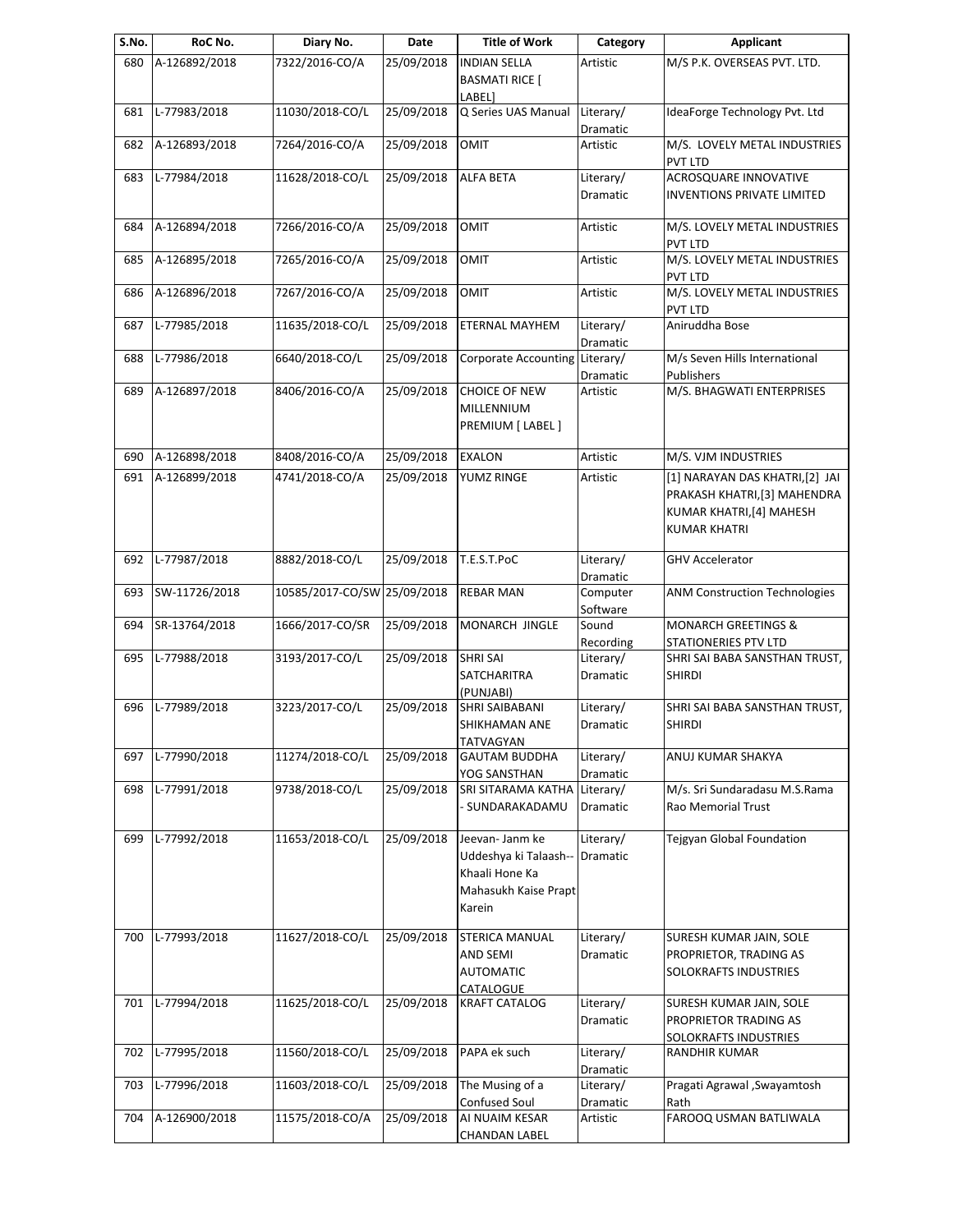| S.No. | RoC No.       | Diary No.                   | Date       | <b>Title of Work</b>                                                      | Category              | Applicant                                                                                                                                    |
|-------|---------------|-----------------------------|------------|---------------------------------------------------------------------------|-----------------------|----------------------------------------------------------------------------------------------------------------------------------------------|
| 705   | A-126901/2018 | 11576/2018-CO/A             | 25/09/2018 | AI NUAIM ZAM ZAM<br>LABEL                                                 | Artistic              | FAROOQ USMAN BATLIWALA                                                                                                                       |
| 706   | A-126902/2018 | 11577/2018-CO/A             | 25/09/2018 | AI NUAIM D LOVE [<br>LABEL ]                                              | Artistic              | FAROOQ USMAN BATILIWALA                                                                                                                      |
| 707   | A-126903/2018 | 11574/2018-CO/A             | 25/09/2018 | <b>HOUSE OF AL NUAIM</b><br>LABEL                                         | Artistic              | FAROOQ USMAN BATLIWALA                                                                                                                       |
| 708   | A-126904/2018 | 11578/2018-CO/A             | 25/09/2018 | AI NUAIM RASHIKA [<br>LABEL ]                                             | Artistic              | FAROOQ USMAN BATILWALA                                                                                                                       |
| 709   | L-77997/2018  | 10434/2018-CO/L             | 25/09/2018 | Wax Ball Technique                                                        | Literary/             | Krishna Institute of Medical                                                                                                                 |
|       |               |                             |            |                                                                           | <b>Dramatic</b>       | Sciences Deemed to be University,<br>Karad                                                                                                   |
| 710   | A-126905/2018 | 6923/2015-CO/A              | 25/09/2018 | KAMDHENU FRESH                                                            | Artistic              | M/S KAMDHENU LIMITED                                                                                                                         |
| 711   | CF-4226/2018  | 3559/2018-CO/CF             | 25/09/2018 | THE SUBTEXT OF<br>ANGER                                                   | Film                  | Cinematograph VANDANA KOHLI                                                                                                                  |
| 712   | SR-13765/2018 | 11751/2018-CO/SR 25/09/2018 |            | Manne Hit Kar                                                             | Sound<br>Recording    | Mr. Virendrakumar Tribhuwan<br>alias Rocky                                                                                                   |
| 713   | L-77998/2018  | 11825/2018-CO/L             | 25/09/2018 | Naa Kala                                                                  | Literary/<br>Dramatic | Swamy Ravi Chandra Oduri                                                                                                                     |
| 714   | SR-13766/2018 | 11597/2018-CO/SR 25/09/2018 |            | Blind man's eye                                                           | Sound<br>Recording    | <b>NEIL ABHIJIT TOPPO</b>                                                                                                                    |
| 715   | L-77999/2018  | 11794/2018-CO/L             | 26/09/2018 | Duchovní cesta<br><b>MYSTICISMU</b><br>(MYSTICISM: THE<br>SPIRITUAL PATH) | Literary/<br>Dramatic | RADHA SOAMI SATSANG BEAS                                                                                                                     |
| 716   | L-78000/2018  | 11797/2018-CO/L             | 26/09/2018 | VAISHNAV BHOJAN<br><b>BHAG 1</b>                                          | Literary/<br>Dramatic | RADHA SOAMI SATSANG BEAS                                                                                                                     |
| 717   | A-126906/2018 | 11793/2018-CO/A             | 26/09/2018 | <b>DEAR CREAM</b>                                                         | Artistic              | TARUN JAISWANI                                                                                                                               |
| 718   | A-126907/2018 | 11803/2018-CO/A             | 26/09/2018 | SPECIAL SHER DIL BIDI Artistic                                            |                       | <b>BAJID ALI</b>                                                                                                                             |
| 719   | L-78001/2018  | 11726/2018-CO/L             | 26/09/2018 | 2 BHARGAVI<br>NILAYAM                                                     | Literary/<br>Dramatic | VISHNU PRASAD                                                                                                                                |
| 720   | L-78002/2018  | 11781/2018-CO/L             | 26/09/2018 | <b>AYURVED IN</b><br>BREAKFAST, LUNCH & Dramatic<br><b>DINNER</b>         | Literary/             | Dr. Shilpa Kulkarni                                                                                                                          |
| 721   | L-78003/2018  | 11745/2018-CO/L             | 26/09/2018 | <b>MERE GEET</b>                                                          | Literary/<br>Dramatic | SANDEEP SINGH S/O BALWINDER<br><b>SINGH</b>                                                                                                  |
| 722   | L-78004/2018  | 11832/2018-CO/L             | 26/09/2018 | Mahaprayaan                                                               | Literary/<br>Dramatic | Madhur Kumar Jain                                                                                                                            |
| 723   | L-78005/2018  | 11795/2018-CO/L             | 26/09/2018 | ÄRLIGHT LEVERNE<br>(HONEST LIVING)                                        | Literary/<br>Dramatic | RADHA SOAMI SATSANG BEAS                                                                                                                     |
| 724   | L-78006/2018  | 10447/2018-CO/L             | 26/09/2018 | Denture Based Design Literary/<br>for the Wax Ball<br>Technique           | Dramatic              | Krishna Institute of Medical<br>Sciences Deemed to be University,<br>Karad                                                                   |
| 725   | A-126908/2018 | 7948/2018-CO/A              | 26/09/2018 | SPIRITUAL<br><b>CELEBRATION</b>                                           | Artistic              | M/S KANIFNATH N SURVE                                                                                                                        |
| 726   | L-78007/2018  | 4045/2018-CO/L              | 26/09/2018 | NAKSHATRA ORACLE<br>CARDS BY DR<br><b>GEETANJALI SAXENA</b>               | Literary/<br>Dramatic | GEETANJALI SAXENA                                                                                                                            |
| 727   | L-78008/2018  | 3729/2018-CO/L              | 26/09/2018 | OROS SOCIAL FORUM                                                         | Literary/<br>Dramatic | RAJEEV KUMAR JAIN                                                                                                                            |
| 728   | SW-11727/2018 | 7794/2018-CO/SW             | 26/09/2018 | cMyRoots.com (A<br><b>Family Networking</b><br>website)                   | Computer<br>Software  | Innovative Blossom Pvt Ltd - India,<br>Rep b its Managing Director T.R.<br>Ganesh Babu , Niazi LLc - USA, Rep<br>by its Director Anood Niazi |
| 729   | A-126909/2018 | 7893/2018-CO/A              | 26/09/2018 | <b>DESIGN OF GRILL JALI</b>                                               | Artistic              | NISHANT CONSTRUCTION<br>PRIVATE LIMITE, UPENDRA<br>CHINUBHAI SHAH, NISHANT<br><b>UPENDRA SHAH</b>                                            |
| 730   | L-78009/2018  | 7718/2018-CO/L              | 26/09/2018 | LORD SHIVA OUR<br>OWN GURU MY<br>SPIRITUAL JOURNEY                        | Literary/<br>Dramatic | HARINDRANANDA                                                                                                                                |
|       |               |                             |            |                                                                           |                       |                                                                                                                                              |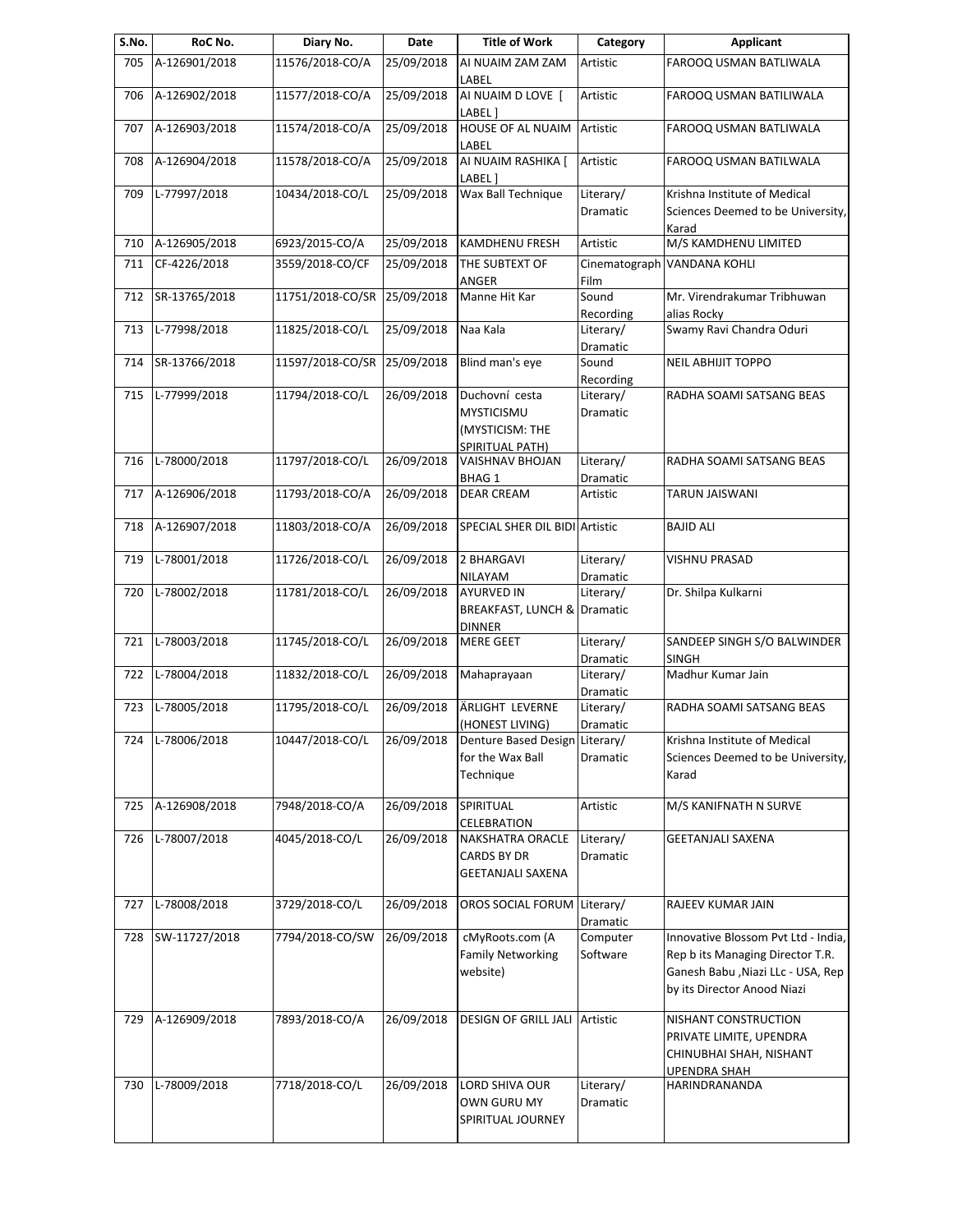| S.No. | RoC No.       | Diary No.       | Date       | <b>Title of Work</b>                             | Category              | <b>Applicant</b>                 |
|-------|---------------|-----------------|------------|--------------------------------------------------|-----------------------|----------------------------------|
| 731   | L-78010/2018  | 11706/2018-CO/L | 26/09/2018 | HYPER CRICKET 3 IN 1 Literary/<br><b>CRICKET</b> | Dramatic              | Aankur Biswas                    |
| 732   | L-78011/2018  | 11747/2018-CO/L | 26/09/2018 | <b>Darkness</b>                                  | Literary/             | Shubhanshu Mishra                |
| 733   | L-78012/2018  | 7678/2018-CO/L  | 26/09/2018 | MARJAANI DIYAAN                                  | Dramatic<br>Literary/ | <b>HARPREET KAUR</b>             |
| 734   | L-78013/2018  | 11810/2018-CO/L | 26/09/2018 | NAZMAA<br>Design &                               | Dramatic<br>Literary/ | KALYANI K SENGAR                 |
|       |               |                 |            | Optimization of                                  | Dramatic              |                                  |
|       |               |                 |            | Accurate Load                                    |                       |                                  |
|       |               |                 |            | Weighing During Coil                             |                       |                                  |
|       |               |                 |            | Handelling                                       |                       |                                  |
| 735   | L-78014/2018  | 11823/2018-CO/L | 26/09/2018 | Tell me                                          | Literary/             | Stuti Mishra                     |
|       |               |                 |            |                                                  | Dramatic              |                                  |
| 736   | L-78015/2018  | 11638/2018-CO/L | 26/09/2018 | Entrepreneurial                                  | Literary/             | Dr. P. Karthigeyan               |
|       |               |                 |            | Marketing strategies                             | Dramatic              |                                  |
|       |               |                 |            | for Sustenance of an                             |                       |                                  |
|       |               |                 |            | Incubatee to navigate                            |                       |                                  |
|       |               |                 |            | into a successful                                |                       |                                  |
|       |               |                 |            | venture                                          |                       |                                  |
|       |               |                 |            |                                                  |                       |                                  |
| 737   | L-78016/2018  | 11458/2018-CO/L | 26/09/2018 | TOUCH & GO                                       | Literary/             | MANJEET SINGH GAUTAM             |
|       |               |                 |            |                                                  | Dramatic              |                                  |
| 738   | L-78017/2018  | 14838/2017-CO/L | 26/09/2018 | AK Basics of Physics                             | Literary/             | Invincible Publishers            |
|       |               |                 |            | Kaise Main Ye Kaha                               | Dramatic              | <b>ABHISHEK GUPTA</b>            |
| 739   | L-78018/2018  | 11834/2018-CO/L | 26/09/2018 |                                                  | Literary/             |                                  |
|       | L-78019/2018  | 11756/2018-CO/L | 26/09/2018 | Du<br>THE CAMP OF NO                             | Dramatic              | HAZEM MOHAMMED                   |
| 740   |               |                 |            | RETURN!                                          | Literary/<br>Dramatic |                                  |
| 741   | L-78020/2018  | 11776/2018-CO/L | 26/09/2018 | Jeevanatil                                       | Literary/             | Tejgyan Global Foundation        |
|       |               |                 |            | ParivartanBhiti                                  | Dramatic              |                                  |
|       |               |                 |            | Navhe Sandhi                                     |                       |                                  |
| 742   | L-78021/2018  | 11721/2018-CO/L | 26/09/2018 | Home TO Home Car                                 | Literary/             | Sunil Sambhaji Pathak            |
|       |               |                 |            | Wash                                             | Dramatic              |                                  |
| 743   | A-126910/2018 | 11819/2018-CO/A | 26/09/2018 | <b>SANSIDDHI FASHION</b>                         | Artistic              | PARAS MAL SIRVI PROPRIETOR OF    |
|       |               |                 |            |                                                  |                       | SANSIDDHI FASHION                |
|       |               |                 |            |                                                  |                       |                                  |
| 744   | A-126911/2018 | 11837/2018-CO/A | 26/09/2018 | Love Arch                                        | Artistic              | Akshara Grover , Amit Bhatt      |
|       |               |                 |            |                                                  |                       |                                  |
| 745   | A-126912/2018 | 11618/2018-CO/A | 26/09/2018 | <b>BISK FARM INDIAAH</b>                         | Artistic              | SAJ FOOD PRODUCTS PVT. LTD.      |
|       |               |                 |            | RICE CRISPY CHIKKI                               |                       |                                  |
| 746   | L-78022/2018  | 11516/2018-CO/L | 26/09/2018 | Song of Nature                                   | Literary/             | Abhishek Majumdar                |
|       |               |                 |            |                                                  | Dramatic              |                                  |
| 747   | A-126913/2018 | 5142/2017-CO/A  | 26/09/2018 | <b>BIRTHRIGHT</b>                                | Artistic              | RAINBOW CHILDREN'S MEDICARE      |
|       |               |                 |            |                                                  |                       | PRIVATE LIMITED                  |
| 748   | A-126914/2018 | 11619/2018-CO/A | 26/09/2018 | <b>BISK FARM INDIAAH</b>                         | Artistic              | SAJ FOOD PRODUCTS PVT. LTD.      |
|       |               |                 |            | PUNJABI TADKA                                    |                       |                                  |
|       |               |                 |            |                                                  |                       |                                  |
| 749   | SW-11728/2018 | 8053/2018-CO/SW | 26/09/2018 | M3S+ Video Analytics Computer                    |                       | Himachal Futuristic              |
|       |               |                 |            |                                                  | Software              | <b>Communications Limited</b>    |
| 750   | SW-11729/2018 | 8054/2018-CO/SW | 26/09/2018 | M3S+ Traffic                                     | Computer              | Himachal Futuristic              |
|       |               |                 |            | <b>Management System</b>                         | Software              | <b>Communications Limited</b>    |
|       |               |                 |            |                                                  |                       |                                  |
| 751   | SW-11730/2018 | 8051/2018-CO/SW | 26/09/2018 | M3S+ Video                                       | Computer              | <b>Himachal Futuristic</b>       |
|       |               |                 |            | <b>Management System</b>                         | Software              | <b>Communications Limited</b>    |
|       |               |                 |            |                                                  |                       |                                  |
| 752   | L-78023/2018  | 9674/2018-CO/L  | 26/09/2018 | The Poetic Saree                                 | Literary/             | Jaya Mehta                       |
|       |               |                 |            |                                                  | Dramatic              |                                  |
| 753   | L-78024/2018  | 11774/2018-CO/L | 26/09/2018 | The Miracle Mind -                               | Literary/             | <b>Tejgyan Global Foundation</b> |
|       |               |                 |            | How to Master Your                               | Dramatic              |                                  |
|       |               |                 |            | Mind Before It                                   |                       |                                  |
|       |               |                 |            | Masters You.                                     |                       |                                  |
| 754   | L-78025/2018  | 11799/2018-CO/L | 26/09/2018 | PALTU SAHIB                                      | Literary/             | RADHA SOAMI SATSANG BEAS         |
|       |               |                 |            |                                                  | Dramatic              |                                  |
|       |               |                 |            |                                                  |                       |                                  |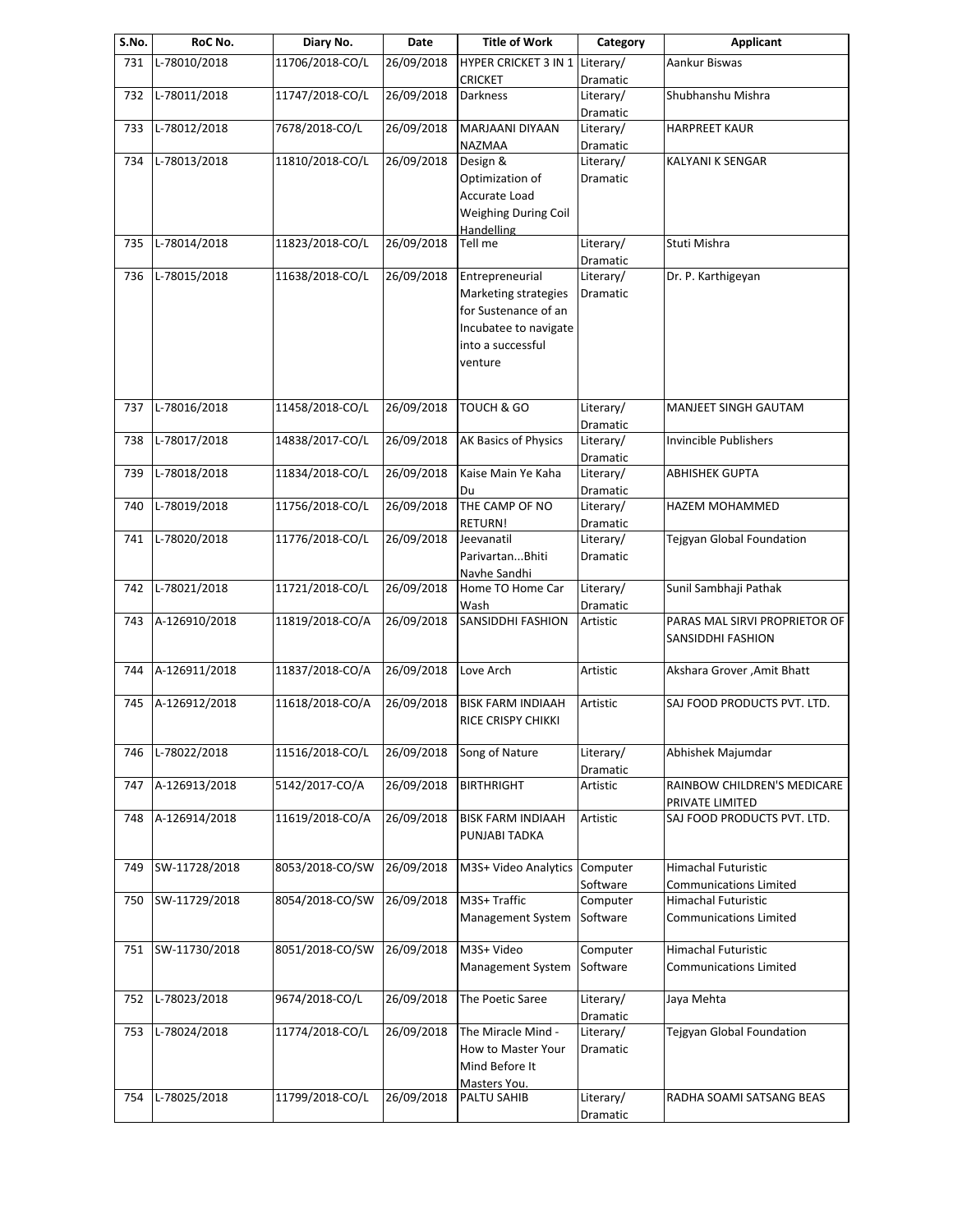| RoC No.       | Diary No.              | Date       | <b>Title of Work</b>                                                                                              | Category              | <b>Applicant</b>                                                                                                                                                                   |
|---------------|------------------------|------------|-------------------------------------------------------------------------------------------------------------------|-----------------------|------------------------------------------------------------------------------------------------------------------------------------------------------------------------------------|
| L-78026/2018  | 7730/2018-CO/L         | 26/09/2018 | Proactive Algorithm<br>for Reviewer<br>Assignment Problem<br>using Machine<br>Learning Techniques                 | Literary/<br>Dramatic | Ms.Aboli H. Patil 2. Dr. Parikshit<br>N. Mahalle                                                                                                                                   |
| L-78027/2018  | 11809/2018-CO/L        | 26/09/2018 | <b>GAJKESARI YOG</b>                                                                                              | Literary/             | MR. CHETAN GUPTA                                                                                                                                                                   |
| L-78028/2018  | 7880/2018-CO/L         | 26/09/2018 | Solar Powered<br>Cooling and Utility<br>Umbrella                                                                  | Literary/<br>Dramatic | Rashmi Phasate                                                                                                                                                                     |
| L-78029/2018  | 10064/2018-CO/L        | 26/09/2018 | SETTING UP OF<br><b>BUSINESS ENTITIES</b><br>AND CLOSURE                                                          | Literary/<br>Dramatic | <b>ANOOP KUMAR JAIN</b>                                                                                                                                                            |
|               | 11674/2018-CO/A        | 26/09/2018 | <b>BISK FARM CHOCO</b><br>WALNUT CAKE LABEL                                                                       | Artistic              | SAJ FOOD PRODUCTS PVT. LTD                                                                                                                                                         |
| L-78030/2018  | 9559/2018-CO/L         | 26/09/2018 | Field Data based<br>modeling of activity<br>of learning language<br>through Physical<br>communication tool        | Literary/<br>Dramatic | Dora Thompson , Jayant P.Modak<br>,Manish A. Tongo, Nuzhat S. Rizvi<br>,Roman M. Janbandhu ,Seema A.<br>Shrivastava , Seema G. Rawat<br>, Shrikrishna A. Dhale, Sunita N.<br>Dhote |
| L-78031/2018  | 10177/2018-CO/L        | 26/09/2018 | <b>SMOOCH RUNNER</b>                                                                                              | Literary/             | CHIDANAND HNAIK                                                                                                                                                                    |
| L-78032/2018  | 10424/2018-CO/L        | 26/09/2018 | PARYAVARAN SMAJ<br>AVAM NAYE SHODH<br><b>ENVIRONMENT</b><br>SOCIETY AND<br>MODERN RESEARCH                        | Literary/<br>Dramatic | ACHARYA RATTAN LAL VERMA                                                                                                                                                           |
| A-126916/2018 | 10519/2018-CO/A        | 26/09/2018 | TADKA BLAST                                                                                                       | Artistic              | Mr. GAURAV HARISH GAMBHIR.<br>Proprietor of M/s. SHUBH FOOD<br>PRODUCTS.                                                                                                           |
| SW-11731/2018 |                        |            | <b>ONLINE ERP SYSTEM</b><br>FOR ENGINEERING<br><b>COLLEGES WITH</b><br><b>AUTO FEE</b><br>ALLOCATING<br>MECHANISM | Computer<br>Software  | Balajee R M                                                                                                                                                                        |
| A-126917/2018 | 11586/2018-CO/A        | 27/09/2018 | <b>BISK FARM ORANGE</b><br>CREAM                                                                                  | Artistic              | SAJ FOOD PRODUCTS PVT. LTD.                                                                                                                                                        |
| A-126918/2018 | 11605/2018-CO/A        | 27/09/2018 | <b>BISK FARM</b><br>PINEAPPLE CREAM                                                                               | Artistic              | SAJ FOOD PRODUCTS PVT. LTD.                                                                                                                                                        |
| L-78033/2018  | 11036/2018-CO/L        | 27/09/2018 | <b>BETAAB DIL KI</b><br>KAHANI                                                                                    | Literary/<br>Dramatic | PRATEEK VARSHNEY                                                                                                                                                                   |
| A-126919/2018 | 11676/2018-CO/A        | 27/09/2018 | <b>TIGER SOURABH</b><br>LABEL                                                                                     | Artistic              | M/S SUDARSHAN SEEDS PVT. LTD.                                                                                                                                                      |
| L-78034/2018  | 11452/2018-CO/L        | 27/09/2018 | Annual #SoJo Award                                                                                                | Literary/<br>Dramatic | Robin Srivastava                                                                                                                                                                   |
| L-78035/2018  | 11682/2018-CO/L        | 27/09/2018 | PDL CARD & APP (ALL<br>IN ONE).                                                                                   | Literary/<br>Dramatic | Aankur Biswas                                                                                                                                                                      |
| SW-11732/2018 | 8283/2018-CO/SW        | 27/09/2018 | <b>AERIAL VIEW</b>                                                                                                | Computer              | HI MAK PVT LTD                                                                                                                                                                     |
| L-78036/2018  | 10062/2018-CO/L        | 27/09/2018 | JURISPRUDENCE,<br><b>INTERPRETATION &amp;</b><br><b>GENERAL LAWS</b>                                              | Literary/<br>Dramatic | anoop kumar jain                                                                                                                                                                   |
| L-78037/2018  | 11429/2018-CO/L        | 27/09/2018 | PRAKASH KI KHOJ                                                                                                   | Literary/<br>Dramatic | RADHA SOAMI SATSANG BEAS                                                                                                                                                           |
|               | S.No.<br>A-126915/2018 |            | 11495/2018-CO/SW 26/09/2018                                                                                       |                       | Dramatic<br>Dramatic<br>Software                                                                                                                                                   |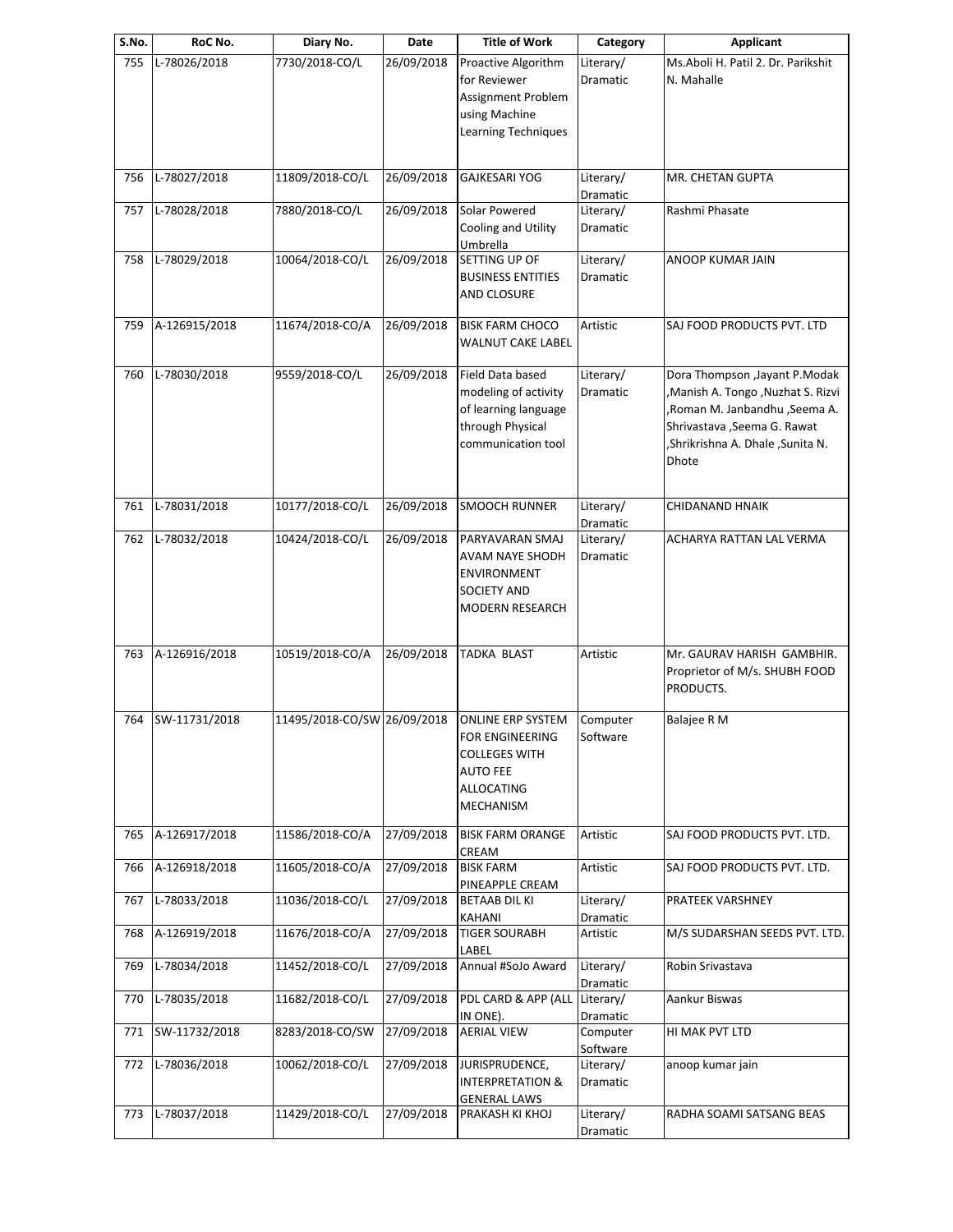| S.No. | RoC No.       | Diary No.                   | Date       | <b>Title of Work</b>                              | Category              | Applicant                                  |
|-------|---------------|-----------------------------|------------|---------------------------------------------------|-----------------------|--------------------------------------------|
| 774   | L-78038/2018  | 11468/2018-CO/L             | 27/09/2018 | <b>SATSANG SANGREH</b><br><b>BHAG1</b>            | Literary/<br>Dramatic | RADHA SOAMI SATSANG BEAS                   |
| 775   | SR-13767/2018 | 17520/2017-CO/SR            | 27/09/2018 | <b>THOLADA BETEGE</b>                             | Sound                 | DARSHAN MITHOOR                            |
|       |               |                             |            | KANNADA SONG                                      | Recording             | RAGHAVAIAH                                 |
| 776   | L-78039/2018  | 15803/2017-CO/L             | 27/09/2018 | Minced Bits: A                                    | Literary/             | Maneevak                                   |
|       |               |                             |            | Collection of                                     | Dramatic              |                                            |
| 777   | L-78040/2018  | 11337/2018-CO/L             | 27/09/2018 | Microtales<br>Evil- screenplay                    | Literary/             | Ankit Chandak                              |
|       |               |                             |            |                                                   | Dramatic              |                                            |
| 778   | SW-11733/2018 | 11753/2018-CO/SW 27/09/2018 |            | <b>APPLICATION TO</b>                             | Computer              | <b>BHARAT HEAVY ELECTRICALS</b>            |
|       |               |                             |            | <b>EXTRACT SPIRAL SIDE</b>                        | Software              | LIMITED                                    |
|       |               |                             |            | <b>WALL ASSEMBLY</b>                              |                       |                                            |
|       |               |                             |            | DETAILED DRAWING                                  |                       |                                            |
|       |               |                             |            | <b>FROM 3D PLANT</b>                              |                       |                                            |
|       |               |                             |            | <b>MODEL</b>                                      |                       |                                            |
| 779   | SW-11734/2018 | 11754/2018-CO/SW 27/09/2018 |            | <b>AUTOMATION OF</b>                              | Computer              | <b>BHARAT HEAVY ELECTRICALS</b>            |
|       |               |                             |            | <b>ECO HOPPER CHUNK</b>                           | Software              | LIMITED                                    |
|       |               |                             |            | <b>LOAD CALCULATION</b>                           |                       |                                            |
|       |               |                             |            | USING C#                                          |                       |                                            |
|       |               |                             |            | PROGRAMMING IN                                    |                       |                                            |
|       |               |                             |            | TEKLA                                             |                       |                                            |
|       |               |                             |            |                                                   |                       |                                            |
| 780   | SW-11735/2018 | 11757/2018-CO/SW 27/09/2018 |            | <b>CUSTOMIZATION OF</b><br><b>OTSC EQUIPMENTS</b> | Computer<br>Software  | <b>BHARAT HEAVY ELECTRICALS</b><br>LIMITED |
|       |               |                             |            | FOR 3D MODELING                                   |                       |                                            |
|       |               |                             |            | OF POWER PLANTS                                   |                       |                                            |
|       |               |                             |            | <b>USING PML</b>                                  |                       |                                            |
|       |               |                             |            |                                                   |                       |                                            |
| 781   | SW-11736/2018 | 11758/2018-CO/SW 27/09/2018 |            | <b>APPLICATION FOR</b>                            | Computer              | <b>BHARAT HEAVY ELECTRICALS</b>            |
|       |               |                             |            | DETAILED DESIGN OF                                | Software              | LIMITED                                    |
|       |               |                             |            | <b>FURNACE VERTICAL</b>                           |                       |                                            |
|       |               |                             |            | WALL USING PML                                    |                       |                                            |
| 782   | SW-11737/2018 | 11778/2018-CO/SW 27/09/2018 |            | MAKE_CCL-Software                                 | Computer              | <b>BHARAT HEAVY ELECTRICALS</b>            |
|       |               |                             |            | to generate ANSYS                                 | Software              | LIMITED                                    |
|       |               |                             |            | CCL files and                                     |                       |                                            |
|       |               |                             |            | Windows batch file                                |                       |                                            |
|       |               |                             |            |                                                   |                       |                                            |
| 783   | SW-11738/2018 | 11780/2018-CO/SW 27/09/2018 |            | PROGRAM FOR                                       | Computer              | <b>BHARAT HEAVY ELECTRICALS</b>            |
|       |               |                             |            | THERMO HYDRAULIC Software                         |                       | LIMITED                                    |
|       |               |                             |            | DESIGN OF STEAM                                   |                       |                                            |
|       |               |                             |            | THROW DEVICE                                      |                       |                                            |
| 784   | L-78041/2018  | 8030/2018-CO/L              | 27/09/2018 | Nishabde                                          | Literary/             | Aniruddha Bose                             |
|       |               |                             |            |                                                   | Dramatic              |                                            |
| 785   | L-78042/2018  | 10704/2017-CO/L             | 27/09/2018 | NUMERICAL                                         | Literary/             | S P RAJ                                    |
|       |               |                             |            | LANGUAGE AND                                      | Dramatic              |                                            |
|       |               |                             |            | NUMERICAL IDENTITY                                |                       |                                            |
|       | A-126920/2018 | 13704/2017-CO/A             | 27/09/2018 |                                                   | Artistic              |                                            |
| 786   |               |                             |            | APCOTEX LOGO                                      |                       | APCOTEX INDUSTRIES LIMITED,                |
| 787   | L-78043/2018  | 3586/2018-CO/L              | 27/09/2018 | <b>CURSIVE WRITING</b>                            | Literary/             | <b>MANAN NARANG</b>                        |
|       |               |                             |            |                                                   | Dramatic              |                                            |
| 788   | A-126921/2018 | 614/2017-CO/A               | 27/09/2018 | <b>ITF</b>                                        | Artistic              | RAJENDRA BHATIA                            |
| 789   | L-78044/2018  | 3570/2018-CO/L              | 27/09/2018 | THE MAURYA                                        | Literary/             | <b>MANAN NARANG</b>                        |
|       |               |                             |            | <b>SCHOOL</b>                                     | Dramatic              |                                            |
|       |               |                             |            | NURSERY_ENGLISH_P                                 |                       |                                            |
|       |               |                             |            | ART-A                                             |                       |                                            |
| 790   | L-78045/2018  | 3567/2018-CO/L              | 27/09/2018 | RHYME KAVITAYEN                                   | Literary/             | <b>MANAN NARANG</b>                        |
| 791   | L-78046/2018  | 3587/2018-CO/L              | 27/09/2018 | <b>COLOURING AND</b>                              | Dramatic<br>Literary/ | <b>MANAN NARANG</b>                        |
|       |               |                             |            | ACTIVITY BOOK A                                   | Dramatic              |                                            |
| 792   | SW-11739/2018 | 5952/2018-CO/SW             | 27/09/2018 | VOICE OF GOD TV                                   | Computer              | Deepak Kamal                               |
|       |               |                             |            |                                                   | Software              |                                            |
|       |               |                             |            |                                                   |                       |                                            |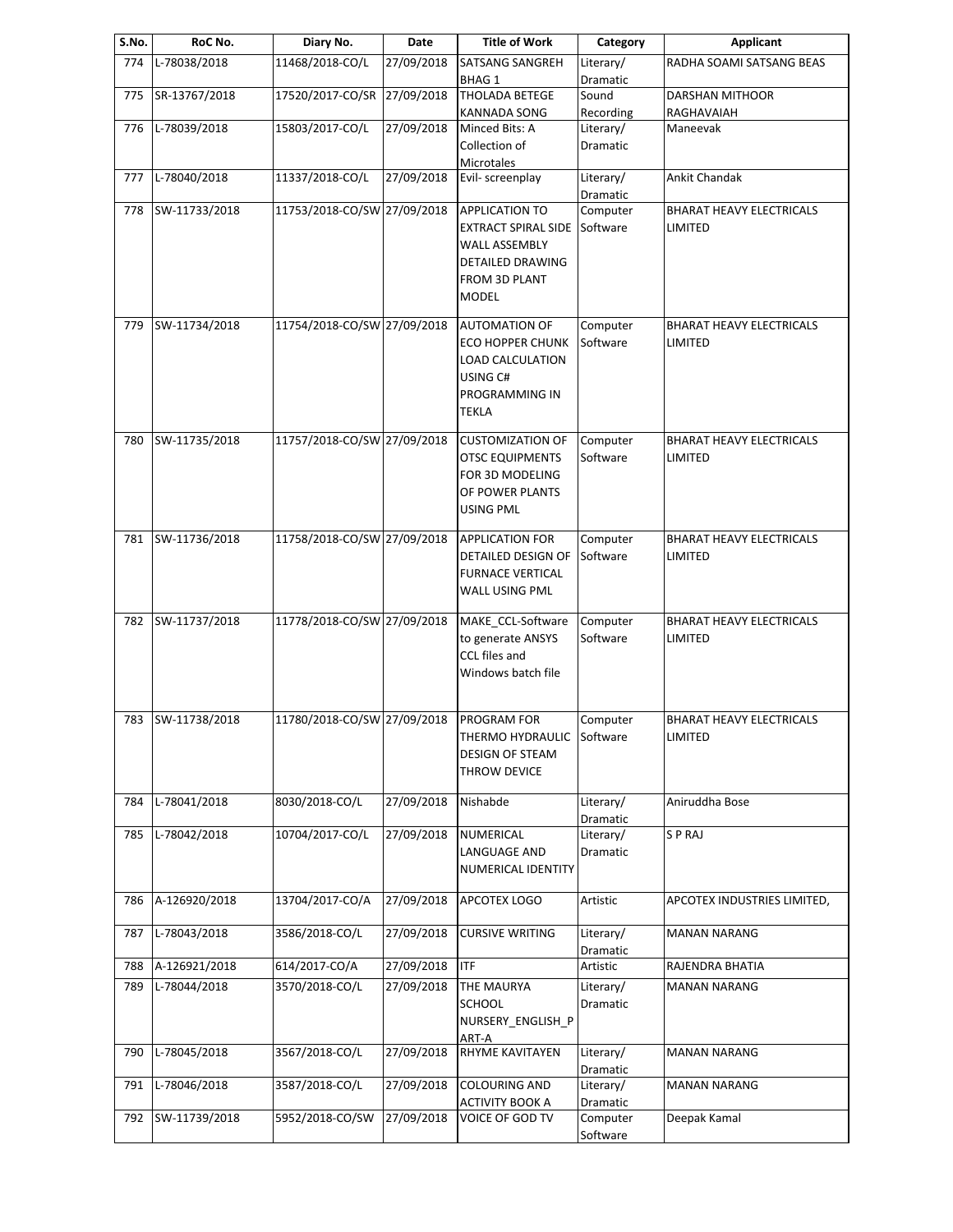| S.No. | RoC No.       | Diary No.                   | Date       | <b>Title of Work</b>                                                                                                                 | Category                     | <b>Applicant</b>                            |
|-------|---------------|-----------------------------|------------|--------------------------------------------------------------------------------------------------------------------------------------|------------------------------|---------------------------------------------|
| 793   | L-78047/2018  | 5061/2018-CO/L              | 27/09/2018 | <b>IVRI ARTIFICIAL</b><br><b>INSEMINATION APP</b>                                                                                    | Literary/<br>Dramatic        |                                             |
|       |               |                             |            | <b>IN ENGLISH</b><br>LANGUAGE                                                                                                        |                              |                                             |
| 794   | SR-13768/2018 | 11284/2018-CO/SR 27/09/2018 |            | Hope                                                                                                                                 | Sound<br>Recording           | Rohith Vijayan                              |
| 795   | SW-11740/2018 | 11703/2018-CO/SW 27/09/2018 |            | <b>BROCHURE FOR</b>                                                                                                                  | Computer                     | <b>COUNCIL OF SCIENTIFIC &amp;</b>          |
|       |               |                             |            | MULTI-FAB MACHINE<br>AND THE CODE FOR<br><b>ITS FUNCTIONING</b>                                                                      | Software                     | <b>INDUSTRIAL RESEARCH</b>                  |
| 796   | SR-13769/2018 | 11285/2018-CO/SR 27/09/2018 |            | Homecoming                                                                                                                           | Sound<br>Recording           | Rohith Vijayan                              |
| 797   | A-126922/2018 | 11322/2018-CO/A             | 27/09/2018 | <b>SQUARED CIRCLE</b><br><b>AND APARNA</b><br><b>KAUSHIK</b>                                                                         | Artistic                     | <b>APARNA KAUSHIK</b>                       |
| 798   | L-78048/2018  | 9591/2018-CO/L              | 27/09/2018 | Corporate<br>Accounting                                                                                                              | Literary/<br>Dramatic        | M/s Seven Hills International<br>Publishers |
| 799   | L-78049/2018  | 11760/2018-CO/L             | 27/09/2018 | <b>TOBACCO FREE PUJA</b><br>AWARD                                                                                                    | Literary/<br>Dramatic        | PRODIPTA SAHA                               |
| 800   | L-78050/2018  | 11665/2018-CO/L             | 27/09/2018 | SMARTBUBOX -                                                                                                                         | Literary/                    | MANTHAN D. GHUGHU                           |
|       |               |                             |            | REVOLUTION OF<br><b>BUSINESS</b>                                                                                                     | Dramatic                     |                                             |
| 801   | L-78051/2018  | 11383/2018-CO/L             | 27/09/2018 | Ignition Timing<br>Investigation on the<br>Performance and<br><b>Emissions of Spark</b><br>Ignition Engine<br>fuelled with Gasoline  | Literary/<br>Dramatic        | WAIBHAW HEMANTRAO<br>MESHRAM                |
| 802   | A-126923/2018 | 350/2017-CO/A               | 27/09/2018 | <b>SWASTIK DESIGN</b>                                                                                                                | Artistic                     | RAJESH KHOSLA                               |
| 803   | L-78052/2018  | 11779/2018-CO/L             | 27/09/2018 | Jau Anandachya Gava Literary/<br>- Todu Tanavacha<br>Pinjara                                                                         | Dramatic                     | Tejgyan Global Foundation                   |
| 804   | L-78053/2018  | 11812/2018-CO/L             | 27/09/2018 | 354, MAHAJUMBO<br>POLICE BHARTI<br>PRASHNPATRIKA<br>SANCH                                                                            | Literary/<br><b>Dramatic</b> | Varsha Publication                          |
| 805   | A-126924/2018 | 17697/2017-CO/A             | 27/09/2018 | 8 COLORS<br>ROTOGRAVURE<br>PRINTING MACHINE<br><b>WITH INLINE</b><br><b>COATING STATION</b><br>AND 2 UV LED<br><b>CURING SYSTEMS</b> | Artistic                     | <b>UFLEX LTD-Engineering Division</b>       |
| 806   | L-78054/2018  | 7399/2017-CO/L              | 27/09/2018 | Demonstration<br><b>Booklet</b>                                                                                                      | Literary/<br>Dramatic        | SAMIR MODI                                  |
| 807   | A-126925/2018 | 188/2017-CO/A               | 27/09/2018 | <b>BISK FARM WHEAT</b><br><b>MARIE</b>                                                                                               | Artistic                     | SAJ FOODS PRODUCTS PVT LTD                  |
| 808   | L-78055/2018  | 9362/2017-CO/L              | 27/09/2018 | PRATIBHA PALAYAN<br><b>BHARAT KA</b><br><b>BOUDDHIK NUKSAN</b>                                                                       | Literary/<br>Dramatic        | RAJIV DIXIT MEMORIAL TRUST                  |
| 809   | L-78056/2018  | 9363/2017-CO/L              | 27/09/2018 | <b>UDARIKARAN AUR</b><br>VAISHVIKARAN KE<br>VIRODH MEIN<br>SWADESHI<br>ARTHAVYAVASTHA<br>KA EK NAYA<br>PRAROOP                       | Literary/<br>Dramatic        | RAJIV DIXIT MEMORIAL TRUST                  |
| 810   | A-126926/2018 | 11290/2018-CO/A             | 27/09/2018 | NAMASTE INDIA<br><b>ACTIVE (LABEL)</b>                                                                                               | Artistic                     | <b>NIF Private Limited</b>                  |
| 811   | A-126927/2018 | 11291/2018-CO/A             | 27/09/2018 | NAMASTE INDIA<br><b>GADHA MAZA</b><br>(LABEL)                                                                                        | Artistic                     | NIF Private Limited                         |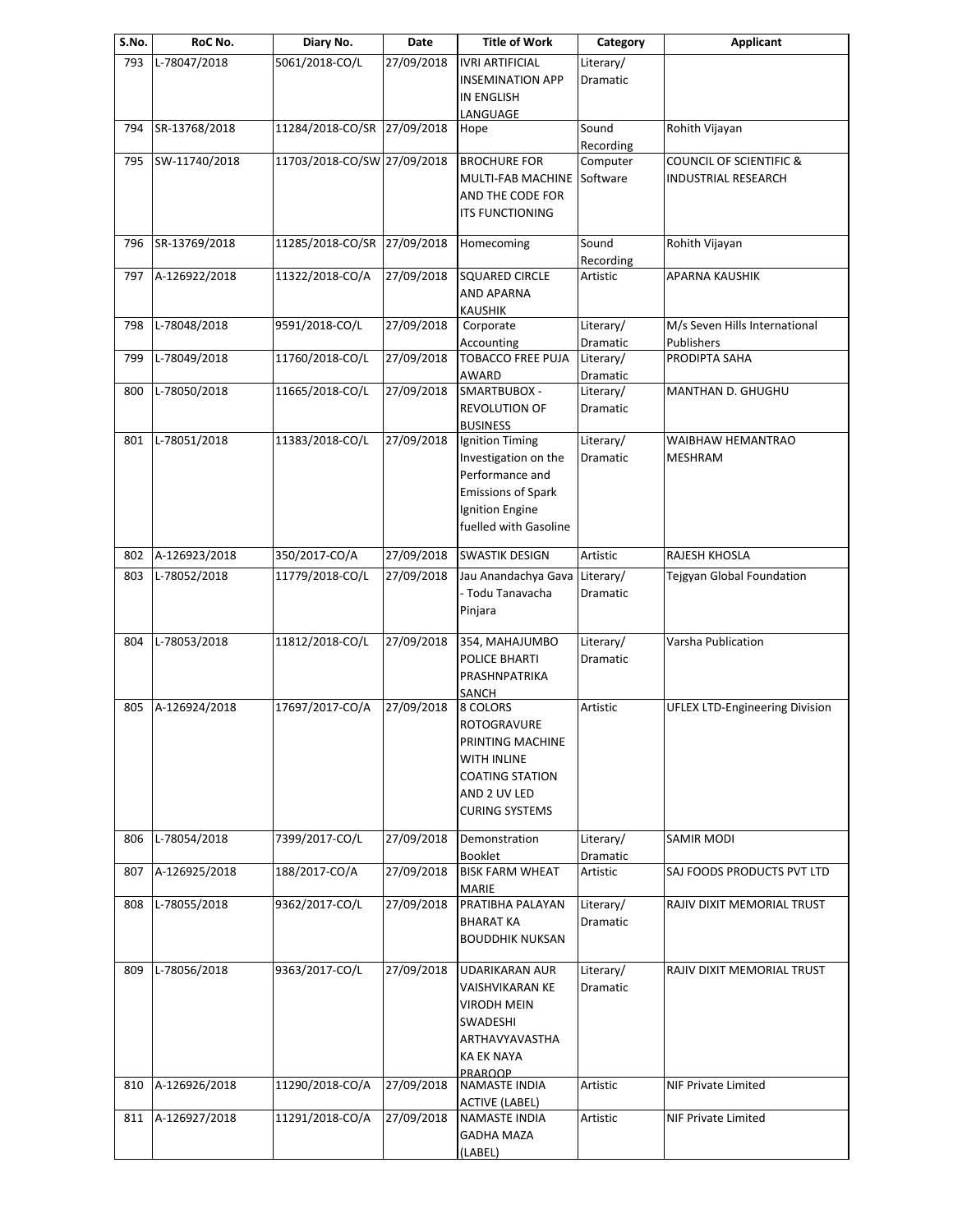| S.No. | RoC No.       | Diary No.                   | Date       | <b>Title of Work</b>         | Category        | Applicant                        |
|-------|---------------|-----------------------------|------------|------------------------------|-----------------|----------------------------------|
| 812   | A-126928/2018 | 11293/2018-CO/A             | 27/09/2018 | <b>VENUS CRÈME BAR</b>       | Artistic        | <b>RSPL Limited</b>              |
|       |               |                             |            | WHITE LEMON                  |                 |                                  |
|       |               |                             |            | (LABEL)                      |                 |                                  |
| 813   | A-126929/2018 | 11295/2018-CO/A             | 27/09/2018 | <b>GANGOTRI ROYAL</b>        | Artistic        | NIF Private Limited              |
|       |               |                             |            | PASHU AAHAR                  |                 |                                  |
|       |               |                             |            | (LABEL)                      |                 |                                  |
| 814   | L-78057/2018  | 11652/2018-CO/L             | 27/09/2018 | Rajyog Gita -                | Literary/       | Tejgyan Global Foundation        |
|       |               |                             |            | Asadharan Samarpan           | Dramatic        |                                  |
|       |               |                             |            | Yukti                        |                 |                                  |
| 815   | L-78058/2018  | 11651/2018-CO/L             | 27/09/2018 | The Light of Grace -         | Literary/       | Tejgyan Global Foundation        |
|       |               |                             |            | Why Guru, God,               | Dramatic        |                                  |
|       |               |                             |            | Grace and You are            |                 |                                  |
|       |               |                             |            | One                          |                 |                                  |
| 816   | L-78059/2018  | 11648/2018-CO/L             | 27/09/2018 | Darshan Gita-                | Literary/       | Tejgyan Global Foundation        |
|       |               |                             |            | Mahanta Yog Aur              | Dramatic        |                                  |
|       |               |                             |            | Vishwaroop Darshan           |                 |                                  |
|       |               |                             |            |                              |                 |                                  |
| 817   | SW-11741/2018 | 11616/2018-CO/SW 27/09/2018 |            | Rahasya<br>Message           | Computer        | SHREEKANT JERE                   |
|       |               |                             |            |                              |                 |                                  |
|       |               |                             |            | Recommendation               | Software        |                                  |
|       |               |                             |            | Feature for                  |                 |                                  |
|       |               |                             |            | Messenger                    |                 |                                  |
|       |               |                             |            | Applications using           |                 |                                  |
|       |               |                             |            | Sentiment Analysis           |                 |                                  |
|       |               |                             |            |                              |                 |                                  |
| 818   | A-126930/2018 | 11600/2018-CO/A             | 27/09/2018 | <b>FASHION 7</b>             | Artistic        | M/S FASHION 7                    |
|       |               |                             |            |                              |                 |                                  |
| 819   | A-126931/2018 | 11598/2018-CO/A             | 27/09/2018 | <b>GAG WEARS</b>             | Artistic        | M/S GAG WEARS                    |
|       |               |                             |            |                              |                 |                                  |
| 820   | A-126932/2018 | 11595/2018-CO/A             | 27/09/2018 | ARROWIN                      | Artistic        | M/S ARROWIN                      |
|       |               |                             |            |                              |                 | PHARMACEUTICALS                  |
| 821   | SW-11742/2018 | 11497/2018-CO/SW 27/09/2018 |            | <b>Customer Analytics in</b> | Computer        | Kumar Rahul , Prashanth Krishnan |
|       |               |                             |            | the Banking Sector:          | Software        | U Dinesh Kumar                   |
|       |               |                             |            | Improving the quality        |                 |                                  |
|       |               |                             |            | of credit rating and         |                 |                                  |
|       |               |                             |            | identifying fraud            |                 |                                  |
|       |               |                             |            | symptoms using big           |                 |                                  |
|       |               |                             |            | data algorithms              |                 |                                  |
|       |               |                             |            |                              |                 |                                  |
|       |               |                             |            |                              |                 |                                  |
|       |               |                             |            |                              |                 |                                  |
| 822   | A-126933/2018 | 11496/2018-CO/A             | 27/09/2018 | <b>DONGJIN</b>               | Artistic        | MAX ELECTRONICS.                 |
|       |               |                             |            |                              |                 |                                  |
| 823   | A-126934/2018 | 11470/2018-CO/A             | 27/09/2018 | NEXOLT DECODING              | Artistic        | M/S NEXOLT.                      |
|       |               |                             |            | <b>DIGITAL</b>               |                 |                                  |
|       |               |                             |            |                              |                 |                                  |
| 824   | L-78060/2018  | 11382/2018-CO/L             | 27/09/2018 | LEADERSHIP                   | Literary/       | M/s QUANTUM LEAP LEARNING        |
|       |               |                             |            | MASTERY (GYM)                | <b>Dramatic</b> | <b>SOLUTIONS PVT LTD</b>         |
|       |               |                             |            |                              |                 |                                  |
| 825   | SW-11743/2018 | 11334/2018-CO/SW 27/09/2018 |            | Smart Safe School            | Computer        | Mr. Dinesh Lakshman Sonkusare    |
|       |               |                             |            |                              | Software        |                                  |
| 826   | SW-11744/2018 | 11333/2018-CO/SW 27/09/2018 |            | Bhojan App - Online          | Computer        | Mr. Dinesh Lakshman Sonkusare    |
|       |               |                             |            | Ordering and Home            | Software        |                                  |
|       |               |                             |            |                              |                 |                                  |
|       |               |                             |            | Delivery Application         |                 |                                  |
|       |               |                             |            |                              |                 |                                  |
|       | L-78061/2018  | 11328/2018-CO/L             | 27/09/2018 | Nizhal Virikkunna            | Literary/       | Jameela Mary Cherian             |
| 827   |               |                             |            |                              |                 |                                  |
|       |               |                             |            | Shakhakal                    | Dramatic        |                                  |
| 828   | SW-11745/2018 | 11137/2018-CO/SW 27/09/2018 |            | CIFTFISHPRO: An              | Computer        | DIRECTOR, ICAR - CENTRAL         |
|       |               |                             |            | <b>Information System</b>    | Software        | <b>INSTITUTE OF FISHERIES</b>    |
|       |               |                             |            | on CIFT Value Added          |                 | <b>TECHNOLOGY</b>                |
|       |               |                             |            | <b>Fish Products</b>         |                 |                                  |
|       |               |                             |            |                              |                 |                                  |
| 829   | L-78062/2018  | 11304/2018-CO/L             | 27/09/2018 | <b>ELICODES PRODUCT</b>      | Literary/       | ELICO HEALTHCARE SERVICES        |
|       |               |                             |            | <b>MANUAL</b>                | Dramatic        | LIMITED                          |
| 830   | L-78063/2018  | 11582/2018-CO/L             | 27/09/2018 | POSSIBLE COMET               | Literary/       | <b>MAHESH PATIL</b>              |
|       |               |                             |            | <b>IMPACT IN TIBET</b>       | Dramatic        |                                  |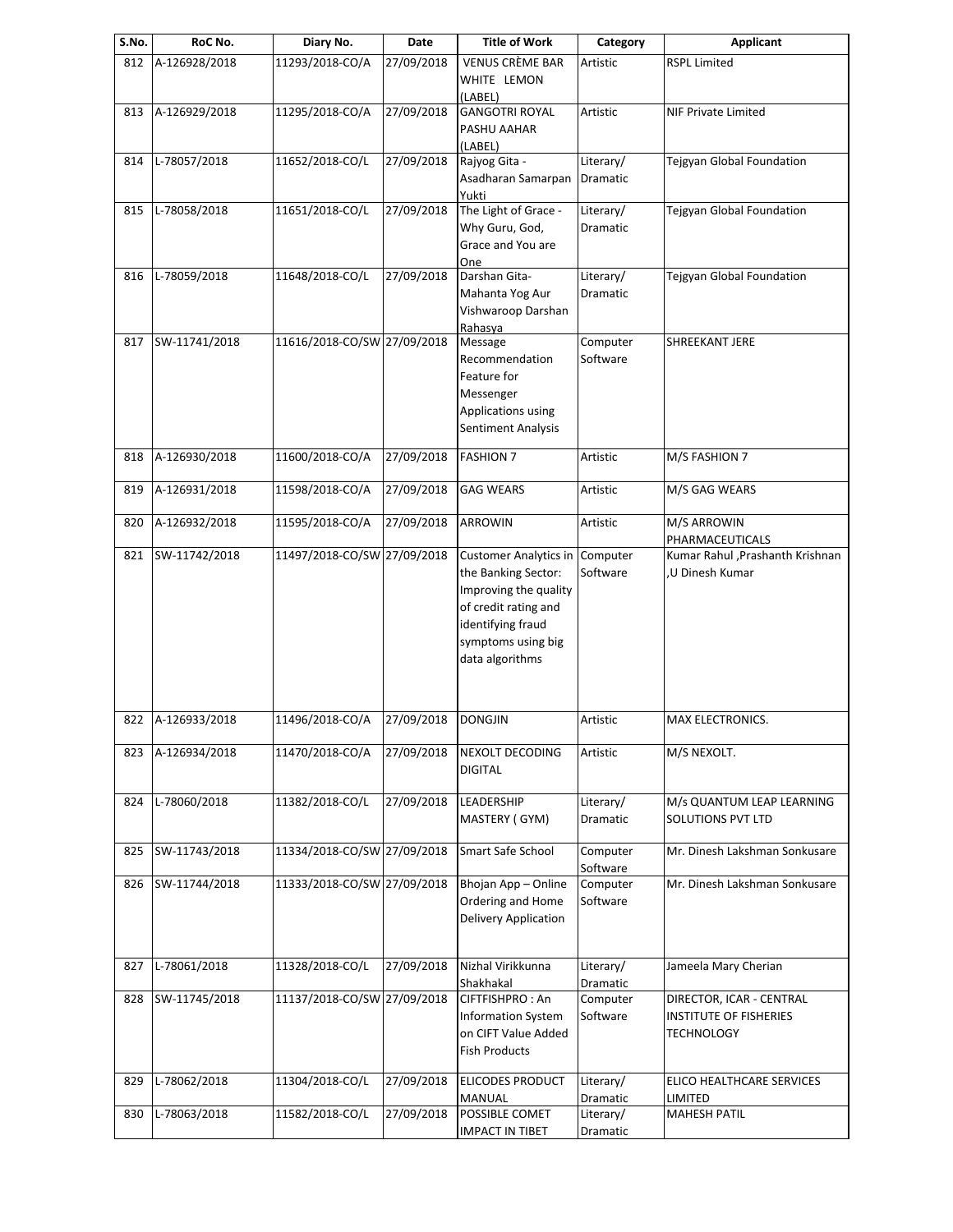| S.No. | RoC No.       | Diary No.                   | Date       | <b>Title of Work</b>          | Category              | <b>Applicant</b>                |
|-------|---------------|-----------------------------|------------|-------------------------------|-----------------------|---------------------------------|
| 831   | A-126935/2018 | 11667/2018-CO/A             | 27/09/2018 | CHAMANBHAR                    | Artistic              | <b>SONIA SHUKLA</b>             |
| 832   | A-126936/2018 | 11662/2018-CO/A             | 27/09/2018 | <b>IMAGE OF PARVATI JI</b>    | Artistic              | <b>SONIA SHUKLA</b>             |
| 833   | A-126937/2018 | 11658/2018-CO/A             | 27/09/2018 | <b>O-MAINI</b>                | Artistic              | MAINI INDUSTRIAL CONSULTANTS    |
| 834   | L-78064/2018  | 11626/2018-CO/L             | 27/09/2018 | <b>STERICA FULLY</b>          | Literary/             | SURESH KUMAR JAIN, SOLE         |
|       |               |                             |            | <b>AUTOMATIC</b>              | Dramatic              | PROPRIETOR, TRADING AS          |
|       |               |                             |            | CATALOGUE                     |                       | SOLOKRAFTS INDUSTRIES           |
| 835   | A-126938/2018 | 11607/2018-CO/A             | 27/09/2018 | <b>BISK FARM GOOGLY</b>       | Artistic              | SAJ FOOD PRODUCTS PVT. LTD.     |
|       |               |                             |            | A TWIST IN THE                |                       |                                 |
|       |               |                             |            | <b>TASTE</b>                  |                       |                                 |
| 836   | A-126939/2018 | 11606/2018-CO/A             | 27/09/2018 | <b>BISK FARM CHEESE</b>       | Artistic              | SAJ FOOD PRODUCTS PVT. LTD.     |
|       |               |                             |            | CREAM                         |                       |                                 |
| 837   | A-126940/2018 | 11604/2018-CO/A             | 27/09/2018 | <b>BISK FARM MILK</b>         | Artistic              | SAJ FOOD PRODUCTS PVT. LTD.     |
| 838   | L-78065/2018  | 11563/2018-CO/L             | 27/09/2018 | CREAM<br>A Military Based     | Literary/             | Mrs. Minal Ghute                |
|       |               |                             |            | Surveillance Robot            | <b>Dramatic</b>       |                                 |
|       |               |                             |            |                               |                       |                                 |
| 839   | SW-11746/2018 | 11480/2018-CO/SW 27/09/2018 |            | PROGRAM FOR                   | Computer              | <b>BHARAT HEAVY ELECTRICALS</b> |
|       |               |                             |            | RADIAL AND                    | Software              | LIMITED                         |
|       |               |                             |            | CIRCUMFERENTIAL               |                       |                                 |
|       |               |                             |            | <b>METAL</b>                  |                       |                                 |
|       |               |                             |            | <b>TEMPERATURE</b>            |                       |                                 |
|       |               |                             |            | <b>DISTRIBUTION IN</b>        |                       |                                 |
|       |               |                             |            | <b>ROTARY AIR</b>             |                       |                                 |
|       |               |                             |            | <b>PREHEATERS</b>             |                       |                                 |
| 840   | SW-11747/2018 | 11478/2018-CO/SW 27/09/2018 |            | STIFFENER SELECTION Computer  |                       | <b>BHARAT HEAVY ELECTRICALS</b> |
|       |               |                             |            | AND NUMERICAL<br>MODELLING OF | Software              | LIMITED                         |
|       |               |                             |            | RECTANGULAR                   |                       |                                 |
|       |               |                             |            | <b>DUCTS THROUGH</b>          |                       |                                 |
|       |               |                             |            | <b>AUTOMATION</b>             |                       |                                 |
|       |               |                             |            |                               |                       |                                 |
| 841   | SW-11748/2018 | 11473/2018-CO/SW 27/09/2018 |            | SOFTWARE UTILITY              | Computer              | <b>BHARAT HEAVY ELECTRICALS</b> |
|       |               |                             |            | FOR AUTOMATIC                 | Software              | LIMITED                         |
|       |               |                             |            | <b>GENERATION OF</b>          |                       |                                 |
|       |               |                             |            | SIMULATION DISPLAY            |                       |                                 |
|       |               |                             |            | AND SCRIPT AND                |                       |                                 |
|       |               |                             |            | LATEST VALUE (along           |                       |                                 |
|       |               |                             |            | with Mode)                    |                       |                                 |
|       |               |                             |            | <b>RETRIEVAL FOR</b>          |                       |                                 |
|       |               |                             |            | <b>DISTRIBUTED</b>            |                       |                                 |
|       |               |                             |            | <b>CONTROL SYSTEM</b>         |                       |                                 |
|       | L-78066/2018  |                             |            |                               |                       |                                 |
| 842   |               | 11449/2018-CO/L             | 27/09/2018 | ASSESSMENT<br><b>HANDBOOK</b> | Literary/<br>Dramatic | DR. JUTHIKA SARKAR , DR. UDAY   |
|       |               |                             |            |                               |                       | KUMAR HALDAR , ROCKY MANDAL     |
| 843   | L-78067/2018  | 11439/2018-CO/L             | 27/09/2018 | <b>SANTON KI BANI</b>         | Literary/             | RADHA SOAMI SATSANG BEAS        |
|       |               |                             |            |                               | Dramatic              |                                 |
| 844   | L-78068/2018  | 11362/2018-CO/L             | 27/09/2018 | Spirituality                  | Literary/             | CAPT. AJAY ACHUTHAN             |
|       |               |                             |            | Leadership                    | Dramatic              |                                 |
|       |               |                             |            | Competency Model              |                       |                                 |
|       |               |                             |            |                               |                       |                                 |
| 845   | L-78069/2018  | 11287/2018-CO/L             | 27/09/2018 | SUPPLEMENT                    | Literary/             | Anant Sharma                    |
|       |               |                             |            | SOCIALIZATION OF              | Dramatic              |                                 |
|       |               |                             |            | <b>HUMANS THROUGH</b>         |                       |                                 |
|       |               |                             |            | <b>ANIMALS (SSHA</b>          |                       |                                 |
|       |               |                             |            | MODEL)                        |                       |                                 |
| 846   | L-78070/2018  | 7121/2018-CO/L              | 27/09/2018 | Pathway To Grammar Literary/  |                       | Readlink Edu Services           |
|       |               |                             |            |                               | Dramatic              |                                 |
| 847   | L-78071/2018  | 11950/2018-CO/L             | 27/09/2018 | THUDARCHA                     | Literary/             | Sarath V                        |
|       |               |                             |            |                               | Dramatic              |                                 |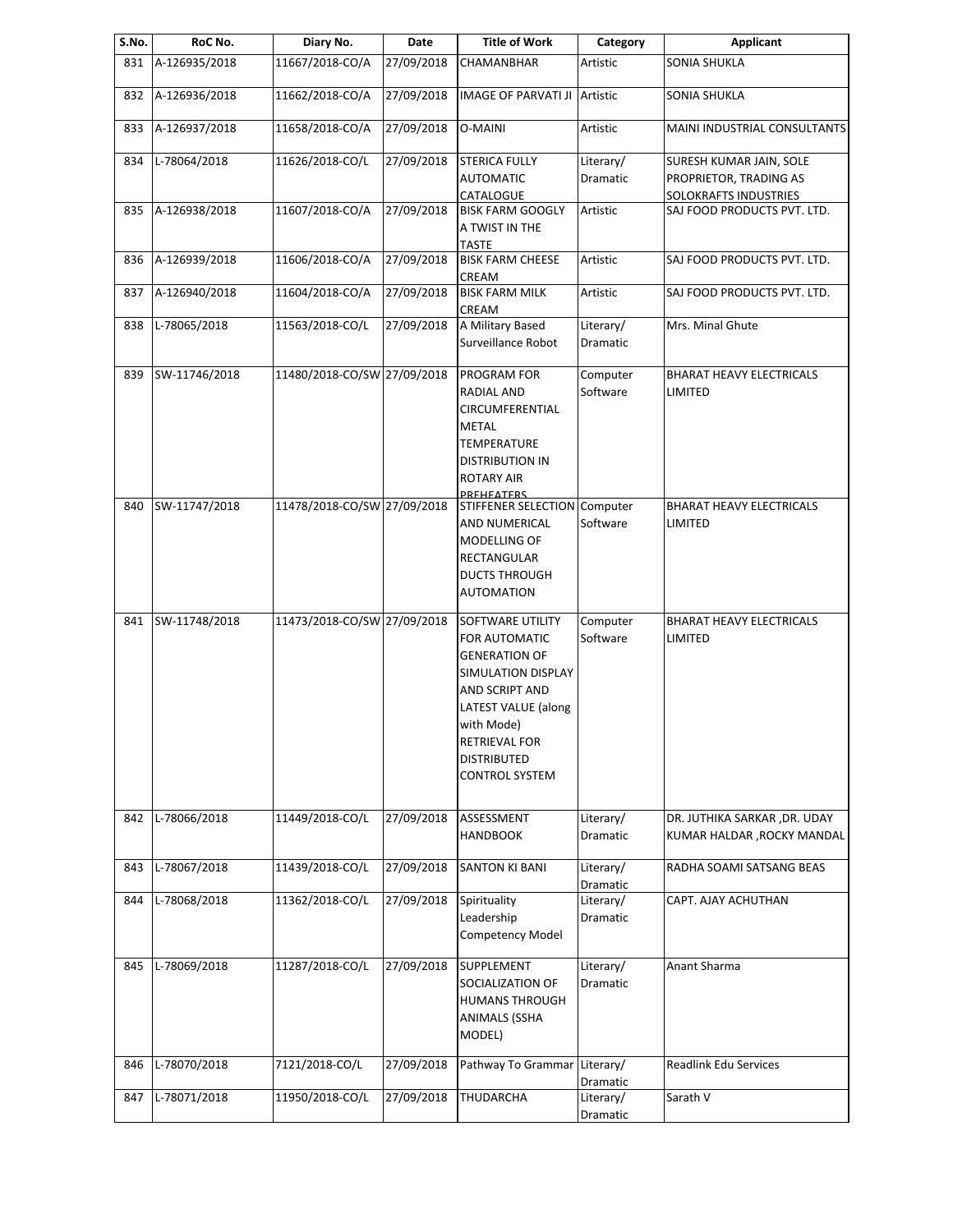| S.No. | RoC No.       | Diary No.                   | Date       | <b>Title of Work</b>                                                                                                                                                                        | Category                     | <b>Applicant</b>                                                                                 |
|-------|---------------|-----------------------------|------------|---------------------------------------------------------------------------------------------------------------------------------------------------------------------------------------------|------------------------------|--------------------------------------------------------------------------------------------------|
| 848   | SR-13770/2018 | 11261/2018-CO/SR 27/09/2018 |            | KAISE MANU SAJAN<br>TOHARI YE BATIYA                                                                                                                                                        | Sound<br>Recording           | Kamini c bala                                                                                    |
| 849   | SR-13771/2018 | 11359/2018-CO/SR 27/09/2018 |            | Ghar Aaja                                                                                                                                                                                   | Sound<br>Recording           | Sujay Kar                                                                                        |
| 850   | SW-11749/2018 | 6999/2018-CO/SW             | 27/09/2018 | <b>EASY MEET DR</b>                                                                                                                                                                         | Computer<br>Software         | <b>FREDERICK CHANDRU</b>                                                                         |
| 851   | L-78072/2018  | 11663/2018-CO/L             | 27/09/2018 | <b>RAY O MARTIN</b><br><b>BUILDING FUTURE</b><br><b>MADHY AMIK</b><br>PRASNA BICHITRA<br><b>SCANNER PLUS 10</b>                                                                             | Literary/<br>Dramatic        | MR. NILANJAN MONDAL AND MR.<br>DEBANJAN MONDAL                                                   |
| 852   | L-78073/2018  | 11655/2018-CO/L             | 27/09/2018 | 2 Mahan Avatar - Shri<br>Ram aur Shri Krishna                                                                                                                                               | Literary/<br>Dramatic        | Tejgyan Global Foundation                                                                        |
| 853   | L-78074/2018  | 11622/2018-CO/L             | 27/09/2018 | Gumraha                                                                                                                                                                                     | Literary/<br>Dramatic        | Krishnendu Bhattacharyya                                                                         |
| 854   | A-126941/2018 | 11513/2018-CO/A             | 27/09/2018 | <b>UNITTEX INDIA</b>                                                                                                                                                                        | Artistic                     | UNITTEX INDIA.                                                                                   |
| 855   | L-78075/2018  | 11350/2018-CO/L             | 27/09/2018 | <b>OPERATIONS</b><br><b>MASTERY INTENSIVE</b>                                                                                                                                               | Literary/<br>Dramatic        | M/s QUANTUM LEAP LEARNING<br>SOLUTIONS PVT LTD                                                   |
| 856   | L-78076/2018  | 11267/2018-CO/L             | 27/09/2018 | MARRIAGE<br><b>INVITATION UNDER</b><br>SECTION 5 OF THE<br>HINDU MARRIAGE<br><b>ACT 1955</b>                                                                                                | Literary/<br>Dramatic        | Sugandha Gupta                                                                                   |
| 857   | L-78077/2018  | 11200/2018-CO/L             | 27/09/2018 | Leadership Education                                                                                                                                                                        | Literary/<br>Dramatic        | M/s Seven Hills International<br>Publishers                                                      |
| 858   | SW-11750/2018 | 7000/2018-CO/SW             | 27/09/2018 | Easy Meet Dr                                                                                                                                                                                | Computer<br>Software         | <b>FREDERICK CHANDRU</b>                                                                         |
| 859   | SW-11751/2018 | 7001/2018-CO/SW             | 27/09/2018 | Easy Meet Dr                                                                                                                                                                                | Computer<br>Software         | <b>FREDERICK CHANDRU</b>                                                                         |
| 860   | L-78078/2018  | 11836/2018-CO/L             | 27/09/2018 | HAAR SE ANUBHAV                                                                                                                                                                             | Literary/<br>Dramatic        | BIRENDRA KUMAR YADAV                                                                             |
| 861   | L-78079/2018  | 11705/2018-CO/L             | 27/09/2018 | <b>AUTOMATION OF</b><br><b>METHANE GAS</b><br><b>COLLECTION FROM</b><br><b>BIO-METHANATION</b><br><b>PLANT USING</b><br>ULTRASONIC SENSOR                                                   | Literary/<br>Dramatic        | <b>COUNCIL OF SCIENTIFIC &amp;</b><br>INDUSTRIAL RESEARCH                                        |
| 862   | A-126942/2018 | 11719/2018-CO/A             | 27/09/2018 | FMI                                                                                                                                                                                         | Artistic                     | FIVESTAR BRASS INDIA LIMTED                                                                      |
| 863   | A-126943/2018 | 11722/2018-CO/A             | 27/09/2018 | RADHE NAMKEEN                                                                                                                                                                               | Artistic                     | JAGDISH AVCHARBHAI<br>KASUNDRA, DARSHAN<br>CHAMANBHAI RANIPA,<br>NAYNABEN HASMUKHBHAI<br>GADARA, |
| 864   | L-78080/2018  | 8375/2018-CO/L              | 27/09/2018 | WAAH EFFECT FOR<br>PRICE EAGLE IN<br>ORDER CAPTURE<br><b>CUSTOMER'S LIKING</b><br>WITH THE OVERALL<br>DESCRIPTION OF THE<br>E COMMERCE<br>PORTAL SITE FOR A<br>PARTICULAR<br><b>PRODUCT</b> | Literary/<br><b>Dramatic</b> | <b>DEBASIS CHATTERJI</b>                                                                         |
| 865   | A-126944/2018 | 11543/2018-CO/A             | 27/09/2018 | CHILKA CABLES                                                                                                                                                                               | Artistic                     | Rashtriya Insulated Cable Co. A<br>Partnership Firm                                              |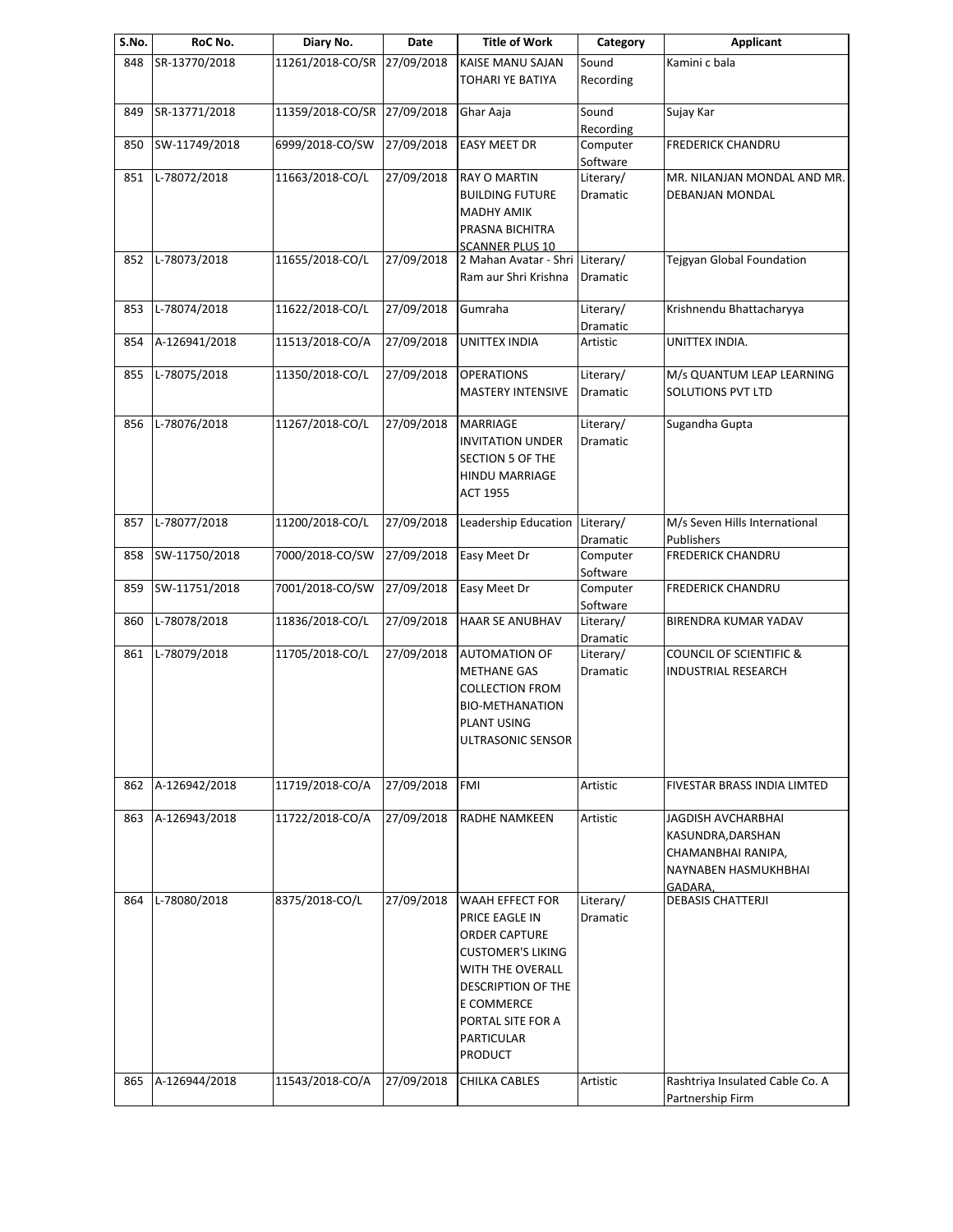| S.No. | RoC No.       | Diary No.                   | Date       | Title of Work                                                     | Category              | <b>Applicant</b>                                                                       |
|-------|---------------|-----------------------------|------------|-------------------------------------------------------------------|-----------------------|----------------------------------------------------------------------------------------|
| 866   | A-126945/2018 | 11499/2018-CO/A             | 27/09/2018 | <b>SLICY</b>                                                      | Artistic              | JRJ FOODS PRIVATE LIMITED, A<br>Company Incorporated under the<br>Indian Company's Act |
| 867   | A-126946/2018 | 11500/2018-CO/A             | 27/09/2018 | <b>MICHI'S SLICY</b><br><b>ORANGE MASALA</b><br>CANDY             | Artistic              | JRJ FOODS PRIVATE LIMITED, A<br>Company Incorporated under the<br>Indian Company's Act |
| 868   | A-126947/2018 | 11555/2018-CO/A             | 27/09/2018 | <b>MICHI'S SLICY</b><br>NIMBUPANI CANDY                           | Artistic              | JRJ FOODS PRIVATE LIMITED, A<br>Company Incorporated under the<br>Indian Company's Act |
| 869   | A-126948/2018 | 11556/2018-CO/A             | 27/09/2018 | MICHI'S PAN MAHEK                                                 | Artistic              | JRJ FOODS PRIVATE LIMITED, A<br>Company Incorporated under the<br>Indian Company's Act |
| 870   | A-126949/2018 | 11501/2018-CO/A             | 27/09/2018 | <b>MICHI'S KAJU NUTS</b><br><b>MASTI</b>                          | Artistic              | JRJ FOODS PRIVATE LIMITED, A<br>Company Incorporated under the<br>Indian Company's Act |
| 871   | SW-11752/2018 | 9766/2018-CO/SW             | 27/09/2018 | VNS - A Digital<br><b>Marketing Tool</b>                          | Computer<br>Software  | [1] VIKAS KANIFNATH KOLEKAR<br>[2] SUBHASH BHALU TATALE<br>[3] NITIN NANDKUMAR SAKHARE |
| 872   | L-78081/2018  | 11813/2018-CO/L             | 28/09/2018 | <b>MONEY MEDIA</b><br><b>MARKET</b>                               | Literary/<br>Dramatic | AJAY VASUDEVBHAI PATEL                                                                 |
| 873   | L-78082/2018  | 11727/2018-CO/L             | 28/09/2018 | THE KNIFE IN MY<br>SPOON                                          | Literary/<br>Dramatic | SANIYA INAMDAR                                                                         |
| 874   | SW-11753/2018 | 11614/2018-CO/SW 28/09/2018 |            | Mall Management<br>Software                                       | Computer<br>Software  | Arun Singh, Proprietor, Creative<br>Web Designer                                       |
| 875   | A-126950/2018 | 12163/2018-CO/A             | 28/09/2018 | <b>TANWANI SOUTH</b><br>MIXTURE (LABEL)                           | Artistic              | Om Prakash Tanwani                                                                     |
| 876   | A-126951/2018 | 12164/2018-CO/A             | 28/09/2018 | TANWANI RATLAMI<br>SEV (LABEL)                                    | Artistic              | Om Prakash Tanwani                                                                     |
| 877   | A-126952/2018 | 12165/2018-CO/A             | 28/09/2018 | <b>TANWANI NOORI</b><br>(LABEL)                                   | Artistic              | Om Prakash Tanwani                                                                     |
| 878   | L-78083/2018  | 11530/2018-CO/L             | 28/09/2018 | Ladies Compartment                                                | Literary/<br>Dramatic | Aarti Pandey                                                                           |
| 879   | A-126953/2018 | 12167/2018-CO/A             | 28/09/2018 | <b>TANWANI NAMKEEN</b><br>TASTY (LABEL)                           | Artistic              | Om Prakash Tanwani                                                                     |
| 880   | A-126954/2018 | 12166/2018-CO/A             | 28/09/2018 | <b>TANWANI NAVRATAN Artistic</b><br>(LABEL)                       |                       | Om Prakash Tanwani                                                                     |
| 881   | L-78084/2018  | 10845/2018-CO/L             | 28/09/2018 | Zodiac                                                            | Literary/<br>Dramatic | Subham Mishra                                                                          |
| 882   | L-78085/2018  | 11801/2018-CO/L             | 28/09/2018 | SHAKAHARI BHOJAN<br>(ANTARRASHTRIYA<br>AAHAAR)                    | Literary/<br>Dramatic | RADHA SOAMI SATSANG BEAS                                                               |
| 883   | A-126955/2018 | 12168/2018-CO/A             | 28/09/2018 | <b>TANWANI NAMKEEN</b><br>MOONG DAL (LABEL)                       | Artistic              | Om Prakash Tanwani                                                                     |
| 884   | A-126956/2018 | 12170/2018-CO/A             | 28/09/2018 | <b>TANWANI NAMKEEN</b><br><b>GUJRATI MEETHA</b><br>CHOORA (LABEL) | Artistic              | Om Prakash Tanwani                                                                     |
| 885   | A-126957/2018 | 12171/2018-CO/A             | 28/09/2018 | <b>TANWANI NAMKEEN</b><br>ALOO BHUJIA (LABEL)                     | Artistic              | Om Prakash Tanwani                                                                     |
| 886   | A-126958/2018 | 11636/2018-CO/A             | 28/09/2018 | <b>BISK FARM ATTA</b><br><b>MARIE</b>                             | Artistic              | SAJ FOOD PRODUCTS PVT. LTD. an<br>Indian Company of                                    |
| 887   | A-126959/2018 | 11615/2018-CO/A             | 28/09/2018 | <b>BISK FARM ENGLISH</b><br><b>CRACKER LEMON</b><br><b>CREAM</b>  | Artistic              | SAJ FOOD PRODUCTS PVT. LTD. an<br>Indian Company of                                    |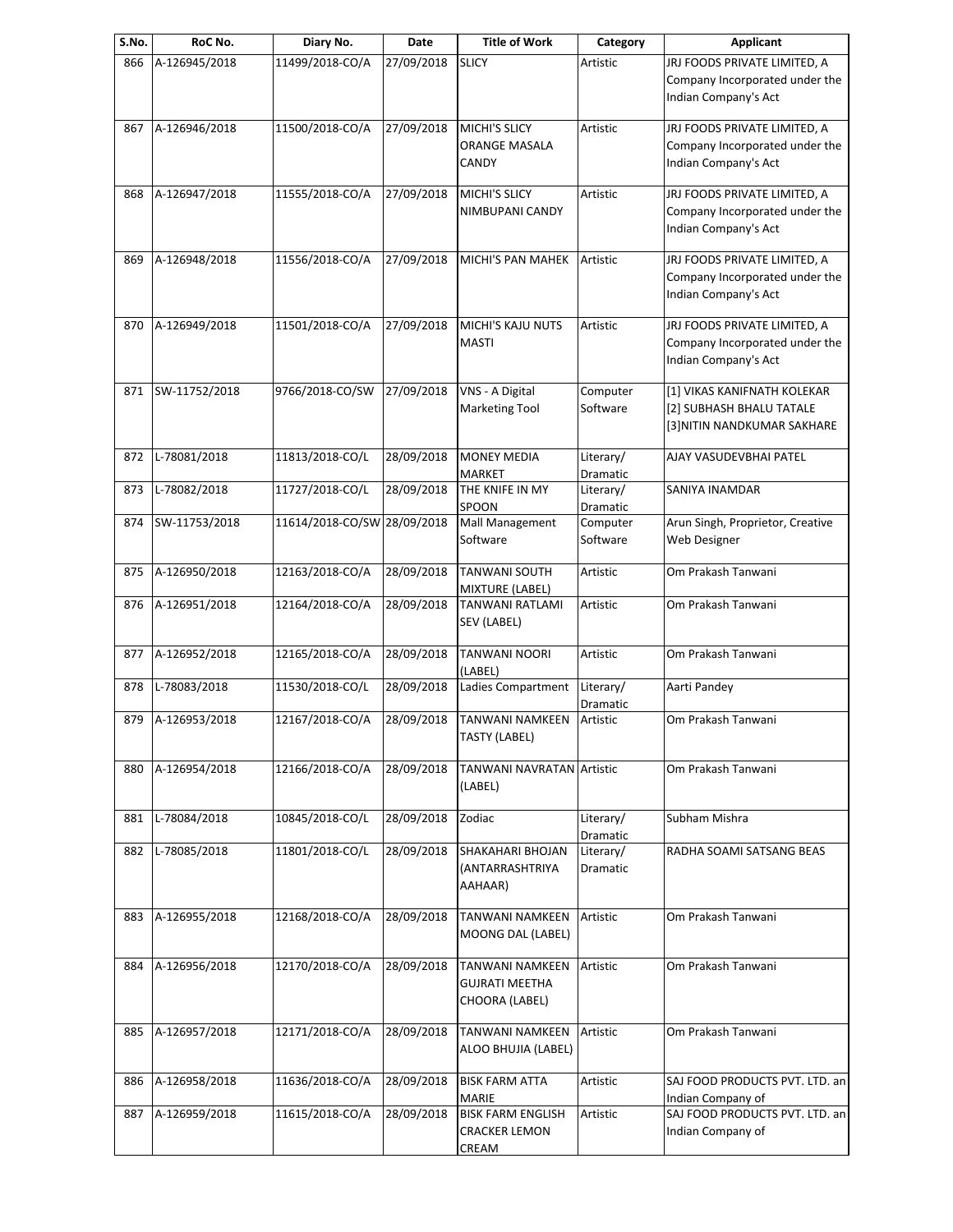| RoC No.       | Diary No.                                                                                                                                                                                                           | Date                                                                                                                                                                                       | <b>Title of Work</b>                                                                                                                                                                                   | Category                                                                                                                                                                                                                                                                                                                                                                                                                                                                                                                                                                                                                    | <b>Applicant</b>                                                                                                                                                                                                                 |
|---------------|---------------------------------------------------------------------------------------------------------------------------------------------------------------------------------------------------------------------|--------------------------------------------------------------------------------------------------------------------------------------------------------------------------------------------|--------------------------------------------------------------------------------------------------------------------------------------------------------------------------------------------------------|-----------------------------------------------------------------------------------------------------------------------------------------------------------------------------------------------------------------------------------------------------------------------------------------------------------------------------------------------------------------------------------------------------------------------------------------------------------------------------------------------------------------------------------------------------------------------------------------------------------------------------|----------------------------------------------------------------------------------------------------------------------------------------------------------------------------------------------------------------------------------|
| A-126960/2018 | 11612/2018-CO/A                                                                                                                                                                                                     | 28/09/2018                                                                                                                                                                                 | <b>BISK FARM ATTA</b>                                                                                                                                                                                  | Artistic                                                                                                                                                                                                                                                                                                                                                                                                                                                                                                                                                                                                                    | SAJ FOOD PRODUCTS PVT. LTD. an                                                                                                                                                                                                   |
|               |                                                                                                                                                                                                                     |                                                                                                                                                                                            |                                                                                                                                                                                                        |                                                                                                                                                                                                                                                                                                                                                                                                                                                                                                                                                                                                                             | Indian Company of<br>SAJ FOOD PRODUCTS PVT. LTD.                                                                                                                                                                                 |
|               |                                                                                                                                                                                                                     |                                                                                                                                                                                            |                                                                                                                                                                                                        |                                                                                                                                                                                                                                                                                                                                                                                                                                                                                                                                                                                                                             | an Indian Company of                                                                                                                                                                                                             |
| L-78086/2018  | 11534/2018-CO/L                                                                                                                                                                                                     | 28/09/2018                                                                                                                                                                                 | Complex Number and                                                                                                                                                                                     | Literary/                                                                                                                                                                                                                                                                                                                                                                                                                                                                                                                                                                                                                   | Dr. Malabika Adak                                                                                                                                                                                                                |
|               |                                                                                                                                                                                                                     |                                                                                                                                                                                            | it's Application in                                                                                                                                                                                    | Dramatic                                                                                                                                                                                                                                                                                                                                                                                                                                                                                                                                                                                                                    |                                                                                                                                                                                                                                  |
|               |                                                                                                                                                                                                                     |                                                                                                                                                                                            | Engineering                                                                                                                                                                                            |                                                                                                                                                                                                                                                                                                                                                                                                                                                                                                                                                                                                                             |                                                                                                                                                                                                                                  |
|               |                                                                                                                                                                                                                     |                                                                                                                                                                                            |                                                                                                                                                                                                        |                                                                                                                                                                                                                                                                                                                                                                                                                                                                                                                                                                                                                             |                                                                                                                                                                                                                                  |
|               |                                                                                                                                                                                                                     |                                                                                                                                                                                            |                                                                                                                                                                                                        |                                                                                                                                                                                                                                                                                                                                                                                                                                                                                                                                                                                                                             | Sangram Keshari Khandai                                                                                                                                                                                                          |
|               |                                                                                                                                                                                                                     |                                                                                                                                                                                            |                                                                                                                                                                                                        |                                                                                                                                                                                                                                                                                                                                                                                                                                                                                                                                                                                                                             |                                                                                                                                                                                                                                  |
|               |                                                                                                                                                                                                                     |                                                                                                                                                                                            |                                                                                                                                                                                                        |                                                                                                                                                                                                                                                                                                                                                                                                                                                                                                                                                                                                                             |                                                                                                                                                                                                                                  |
|               |                                                                                                                                                                                                                     |                                                                                                                                                                                            |                                                                                                                                                                                                        |                                                                                                                                                                                                                                                                                                                                                                                                                                                                                                                                                                                                                             |                                                                                                                                                                                                                                  |
| L-78088/2018  | 11508/2018-CO/L                                                                                                                                                                                                     | 28/09/2018                                                                                                                                                                                 | Pavement Design                                                                                                                                                                                        | Literary/                                                                                                                                                                                                                                                                                                                                                                                                                                                                                                                                                                                                                   | Monika Jain                                                                                                                                                                                                                      |
|               |                                                                                                                                                                                                                     |                                                                                                                                                                                            |                                                                                                                                                                                                        | Dramatic                                                                                                                                                                                                                                                                                                                                                                                                                                                                                                                                                                                                                    |                                                                                                                                                                                                                                  |
|               |                                                                                                                                                                                                                     |                                                                                                                                                                                            |                                                                                                                                                                                                        |                                                                                                                                                                                                                                                                                                                                                                                                                                                                                                                                                                                                                             | <b>ABHILASH MOHAN</b>                                                                                                                                                                                                            |
|               |                                                                                                                                                                                                                     |                                                                                                                                                                                            |                                                                                                                                                                                                        |                                                                                                                                                                                                                                                                                                                                                                                                                                                                                                                                                                                                                             |                                                                                                                                                                                                                                  |
|               |                                                                                                                                                                                                                     |                                                                                                                                                                                            |                                                                                                                                                                                                        |                                                                                                                                                                                                                                                                                                                                                                                                                                                                                                                                                                                                                             | PANKAJ PREMJI VISHRANI                                                                                                                                                                                                           |
|               |                                                                                                                                                                                                                     |                                                                                                                                                                                            |                                                                                                                                                                                                        |                                                                                                                                                                                                                                                                                                                                                                                                                                                                                                                                                                                                                             | Ashok Kumar Mishra [Director]                                                                                                                                                                                                    |
|               |                                                                                                                                                                                                                     |                                                                                                                                                                                            |                                                                                                                                                                                                        |                                                                                                                                                                                                                                                                                                                                                                                                                                                                                                                                                                                                                             |                                                                                                                                                                                                                                  |
|               |                                                                                                                                                                                                                     |                                                                                                                                                                                            |                                                                                                                                                                                                        |                                                                                                                                                                                                                                                                                                                                                                                                                                                                                                                                                                                                                             |                                                                                                                                                                                                                                  |
| L-78091/2018  | 12160/2018-CO/L                                                                                                                                                                                                     | 28/09/2018                                                                                                                                                                                 | SP.s Songs and Gazals                                                                                                                                                                                  | Literary/                                                                                                                                                                                                                                                                                                                                                                                                                                                                                                                                                                                                                   | Satyapal D Dudeja                                                                                                                                                                                                                |
|               |                                                                                                                                                                                                                     |                                                                                                                                                                                            |                                                                                                                                                                                                        | Dramatic                                                                                                                                                                                                                                                                                                                                                                                                                                                                                                                                                                                                                    |                                                                                                                                                                                                                                  |
|               |                                                                                                                                                                                                                     |                                                                                                                                                                                            |                                                                                                                                                                                                        |                                                                                                                                                                                                                                                                                                                                                                                                                                                                                                                                                                                                                             | Cedcoss Technologies Private                                                                                                                                                                                                     |
|               |                                                                                                                                                                                                                     |                                                                                                                                                                                            |                                                                                                                                                                                                        |                                                                                                                                                                                                                                                                                                                                                                                                                                                                                                                                                                                                                             | Limited                                                                                                                                                                                                                          |
|               |                                                                                                                                                                                                                     |                                                                                                                                                                                            |                                                                                                                                                                                                        |                                                                                                                                                                                                                                                                                                                                                                                                                                                                                                                                                                                                                             | Godavari Biorefineries Limited                                                                                                                                                                                                   |
|               |                                                                                                                                                                                                                     |                                                                                                                                                                                            | <b>BIOREFINERIES</b>                                                                                                                                                                                   |                                                                                                                                                                                                                                                                                                                                                                                                                                                                                                                                                                                                                             |                                                                                                                                                                                                                                  |
|               |                                                                                                                                                                                                                     |                                                                                                                                                                                            | <b>LIMITED Logo</b>                                                                                                                                                                                    |                                                                                                                                                                                                                                                                                                                                                                                                                                                                                                                                                                                                                             |                                                                                                                                                                                                                                  |
|               | 11415/2018-CO/A                                                                                                                                                                                                     | 28/09/2018                                                                                                                                                                                 | <b>BHUMIKA DURBAR</b>                                                                                                                                                                                  | Artistic                                                                                                                                                                                                                                                                                                                                                                                                                                                                                                                                                                                                                    | Jayanta Halder [PROP.]                                                                                                                                                                                                           |
|               |                                                                                                                                                                                                                     |                                                                                                                                                                                            | BATI [Label].                                                                                                                                                                                          |                                                                                                                                                                                                                                                                                                                                                                                                                                                                                                                                                                                                                             |                                                                                                                                                                                                                                  |
|               |                                                                                                                                                                                                                     |                                                                                                                                                                                            |                                                                                                                                                                                                        |                                                                                                                                                                                                                                                                                                                                                                                                                                                                                                                                                                                                                             | Pijus Kumar Patra [DIRECTOR]                                                                                                                                                                                                     |
|               |                                                                                                                                                                                                                     |                                                                                                                                                                                            |                                                                                                                                                                                                        |                                                                                                                                                                                                                                                                                                                                                                                                                                                                                                                                                                                                                             | DR. SHANTANU                                                                                                                                                                                                                     |
|               |                                                                                                                                                                                                                     |                                                                                                                                                                                            |                                                                                                                                                                                                        |                                                                                                                                                                                                                                                                                                                                                                                                                                                                                                                                                                                                                             | VISHWANATHRAO MULEY                                                                                                                                                                                                              |
|               |                                                                                                                                                                                                                     |                                                                                                                                                                                            |                                                                                                                                                                                                        |                                                                                                                                                                                                                                                                                                                                                                                                                                                                                                                                                                                                                             |                                                                                                                                                                                                                                  |
|               |                                                                                                                                                                                                                     |                                                                                                                                                                                            | <b>FOMENTATION</b>                                                                                                                                                                                     |                                                                                                                                                                                                                                                                                                                                                                                                                                                                                                                                                                                                                             |                                                                                                                                                                                                                                  |
|               |                                                                                                                                                                                                                     |                                                                                                                                                                                            | <b>METHOD</b>                                                                                                                                                                                          |                                                                                                                                                                                                                                                                                                                                                                                                                                                                                                                                                                                                                             |                                                                                                                                                                                                                                  |
| L-78093/2018  | 11249/2018-CO/L                                                                                                                                                                                                     | 28/09/2018                                                                                                                                                                                 | The Spread of                                                                                                                                                                                          | Literary/                                                                                                                                                                                                                                                                                                                                                                                                                                                                                                                                                                                                                   | Ven. Dr. Hindagala Gnanadhara                                                                                                                                                                                                    |
|               |                                                                                                                                                                                                                     |                                                                                                                                                                                            |                                                                                                                                                                                                        | Dramatic                                                                                                                                                                                                                                                                                                                                                                                                                                                                                                                                                                                                                    | Thero                                                                                                                                                                                                                            |
|               |                                                                                                                                                                                                                     |                                                                                                                                                                                            |                                                                                                                                                                                                        |                                                                                                                                                                                                                                                                                                                                                                                                                                                                                                                                                                                                                             |                                                                                                                                                                                                                                  |
|               |                                                                                                                                                                                                                     |                                                                                                                                                                                            |                                                                                                                                                                                                        |                                                                                                                                                                                                                                                                                                                                                                                                                                                                                                                                                                                                                             | Cedcoss Technologies Private                                                                                                                                                                                                     |
|               |                                                                                                                                                                                                                     |                                                                                                                                                                                            |                                                                                                                                                                                                        |                                                                                                                                                                                                                                                                                                                                                                                                                                                                                                                                                                                                                             | Limited                                                                                                                                                                                                                          |
| L-78094/2018  | 11385/2018-CO/L                                                                                                                                                                                                     | 28/09/2018                                                                                                                                                                                 | The Rising India                                                                                                                                                                                       | Literary/                                                                                                                                                                                                                                                                                                                                                                                                                                                                                                                                                                                                                   | NAVEEN KUMAR CHOPRA                                                                                                                                                                                                              |
|               |                                                                                                                                                                                                                     |                                                                                                                                                                                            | Party.com                                                                                                                                                                                              | Dramatic                                                                                                                                                                                                                                                                                                                                                                                                                                                                                                                                                                                                                    |                                                                                                                                                                                                                                  |
| L-78095/2018  | 11459/2018-CO/L                                                                                                                                                                                                     | 28/09/2018                                                                                                                                                                                 | CA Final Direct Tax                                                                                                                                                                                    | Literary/                                                                                                                                                                                                                                                                                                                                                                                                                                                                                                                                                                                                                   | ankit bhardwaj                                                                                                                                                                                                                   |
|               |                                                                                                                                                                                                                     |                                                                                                                                                                                            |                                                                                                                                                                                                        | Dramatic                                                                                                                                                                                                                                                                                                                                                                                                                                                                                                                                                                                                                    |                                                                                                                                                                                                                                  |
|               |                                                                                                                                                                                                                     |                                                                                                                                                                                            |                                                                                                                                                                                                        |                                                                                                                                                                                                                                                                                                                                                                                                                                                                                                                                                                                                                             |                                                                                                                                                                                                                                  |
|               |                                                                                                                                                                                                                     |                                                                                                                                                                                            |                                                                                                                                                                                                        |                                                                                                                                                                                                                                                                                                                                                                                                                                                                                                                                                                                                                             | Ms. REVATHI TURAGA                                                                                                                                                                                                               |
|               |                                                                                                                                                                                                                     |                                                                                                                                                                                            |                                                                                                                                                                                                        |                                                                                                                                                                                                                                                                                                                                                                                                                                                                                                                                                                                                                             |                                                                                                                                                                                                                                  |
|               |                                                                                                                                                                                                                     |                                                                                                                                                                                            |                                                                                                                                                                                                        |                                                                                                                                                                                                                                                                                                                                                                                                                                                                                                                                                                                                                             |                                                                                                                                                                                                                                  |
| L-78097/2018  | 12043/2018-CO/L                                                                                                                                                                                                     | 28/09/2018                                                                                                                                                                                 | Life of soldiers                                                                                                                                                                                       | Literary/                                                                                                                                                                                                                                                                                                                                                                                                                                                                                                                                                                                                                   | Ankem Krishnarjuna Rao                                                                                                                                                                                                           |
|               |                                                                                                                                                                                                                     |                                                                                                                                                                                            |                                                                                                                                                                                                        | Dramatic                                                                                                                                                                                                                                                                                                                                                                                                                                                                                                                                                                                                                    |                                                                                                                                                                                                                                  |
|               |                                                                                                                                                                                                                     |                                                                                                                                                                                            |                                                                                                                                                                                                        | Literary/                                                                                                                                                                                                                                                                                                                                                                                                                                                                                                                                                                                                                   | Sree Balaji Medical College &                                                                                                                                                                                                    |
|               |                                                                                                                                                                                                                     |                                                                                                                                                                                            |                                                                                                                                                                                                        | Dramatic                                                                                                                                                                                                                                                                                                                                                                                                                                                                                                                                                                                                                    | Hospital Bharath Institute of                                                                                                                                                                                                    |
|               |                                                                                                                                                                                                                     |                                                                                                                                                                                            |                                                                                                                                                                                                        |                                                                                                                                                                                                                                                                                                                                                                                                                                                                                                                                                                                                                             | higher Education Research                                                                                                                                                                                                        |
|               |                                                                                                                                                                                                                     |                                                                                                                                                                                            | <b>PATHOLOGY</b>                                                                                                                                                                                       |                                                                                                                                                                                                                                                                                                                                                                                                                                                                                                                                                                                                                             |                                                                                                                                                                                                                                  |
|               |                                                                                                                                                                                                                     |                                                                                                                                                                                            | <b>GULCHHARE</b>                                                                                                                                                                                       | Artistic                                                                                                                                                                                                                                                                                                                                                                                                                                                                                                                                                                                                                    | SINGLA FOOD PRODUCTS.                                                                                                                                                                                                            |
| A-126966/2018 | 12107/2018-CO/A                                                                                                                                                                                                     | 28/09/2018                                                                                                                                                                                 |                                                                                                                                                                                                        |                                                                                                                                                                                                                                                                                                                                                                                                                                                                                                                                                                                                                             |                                                                                                                                                                                                                                  |
|               |                                                                                                                                                                                                                     |                                                                                                                                                                                            |                                                                                                                                                                                                        |                                                                                                                                                                                                                                                                                                                                                                                                                                                                                                                                                                                                                             |                                                                                                                                                                                                                                  |
| A-126967/2018 | 12113/2018-CO/A                                                                                                                                                                                                     | 28/09/2018                                                                                                                                                                                 | <b>MELOTEE</b>                                                                                                                                                                                         | Artistic                                                                                                                                                                                                                                                                                                                                                                                                                                                                                                                                                                                                                    | SIGNATURE BLENDS LLP.                                                                                                                                                                                                            |
| A-126968/2018 | 12092/2018-CO/A                                                                                                                                                                                                     | 28/09/2018                                                                                                                                                                                 | <b>ROSHAN</b>                                                                                                                                                                                          | Artistic                                                                                                                                                                                                                                                                                                                                                                                                                                                                                                                                                                                                                    | ROSHAN FOOD PRODUCTS INDIA.                                                                                                                                                                                                      |
|               | A-126961/2018<br>L-78087/2018<br>L-78089/2018<br>L-78090/2018<br>A-126962/2018<br>SW-11754/2018<br>A-126963/2018<br>A-126964/2018<br>A-126965/2018<br>L-78092/2018<br>SW-11755/2018<br>L-78096/2018<br>L-78098/2018 | 11609/2018-CO/A<br>11533/2018-CO/L<br>11448/2018-CO/L<br>11457/2018-CO/L<br>11416/2018-CO/A<br>11399/2018-CO/A<br>11414/2018-CO/A<br>11325/2018-CO/L<br>12053/2018-CO/L<br>11975/2018-CO/L | 28/09/2018<br>28/09/2018<br>28/09/2018<br>28/09/2018<br>28/09/2018<br>11047/2018-CO/SW 28/09/2018<br>28/09/2018<br>28/09/2018<br>28/09/2018<br>11052/2018-CO/SW 28/09/2018<br>28/09/2018<br>28/09/2018 | <b>MILKUIT</b><br><b>BISK FARM JEERA</b><br><b>COOKIES</b><br>Modern Approach in<br><b>Network Marketing</b><br>Management System<br><b>ATHIDHI</b><br><b>SUR VIHAR-3</b><br>A K MISHRA GROUP<br>With Logo A[Label].<br>MercadoLibre<br><b>Magento Integration</b><br><b>GODAVARI</b><br>PUERARIA [Label].<br><b>HERBAL DRUG FOR</b><br><b>TREATING ANAL</b><br><b>DISORDERS BY</b><br>Theravada Buddhism<br>in South India<br>HubSpot Magento 2<br>Integration<br>Amended By Finance<br>Act, 2017 : Question<br>Bank<br>Revathi Online<br>Documents & Designs<br>SBMCH-BIHER: MBBS<br><b>QUESTION BANK FOR</b><br>SYSTEMIC | Artistic<br>Literary/<br><b>Dramatic</b><br>Literary/<br>Dramatic<br>Literary/<br>Dramatic<br>Artistic<br>Computer<br>Software<br>Artistic<br>Artistic<br>Literary/<br>Dramatic<br>Computer<br>Software<br>Literary/<br>Dramatic |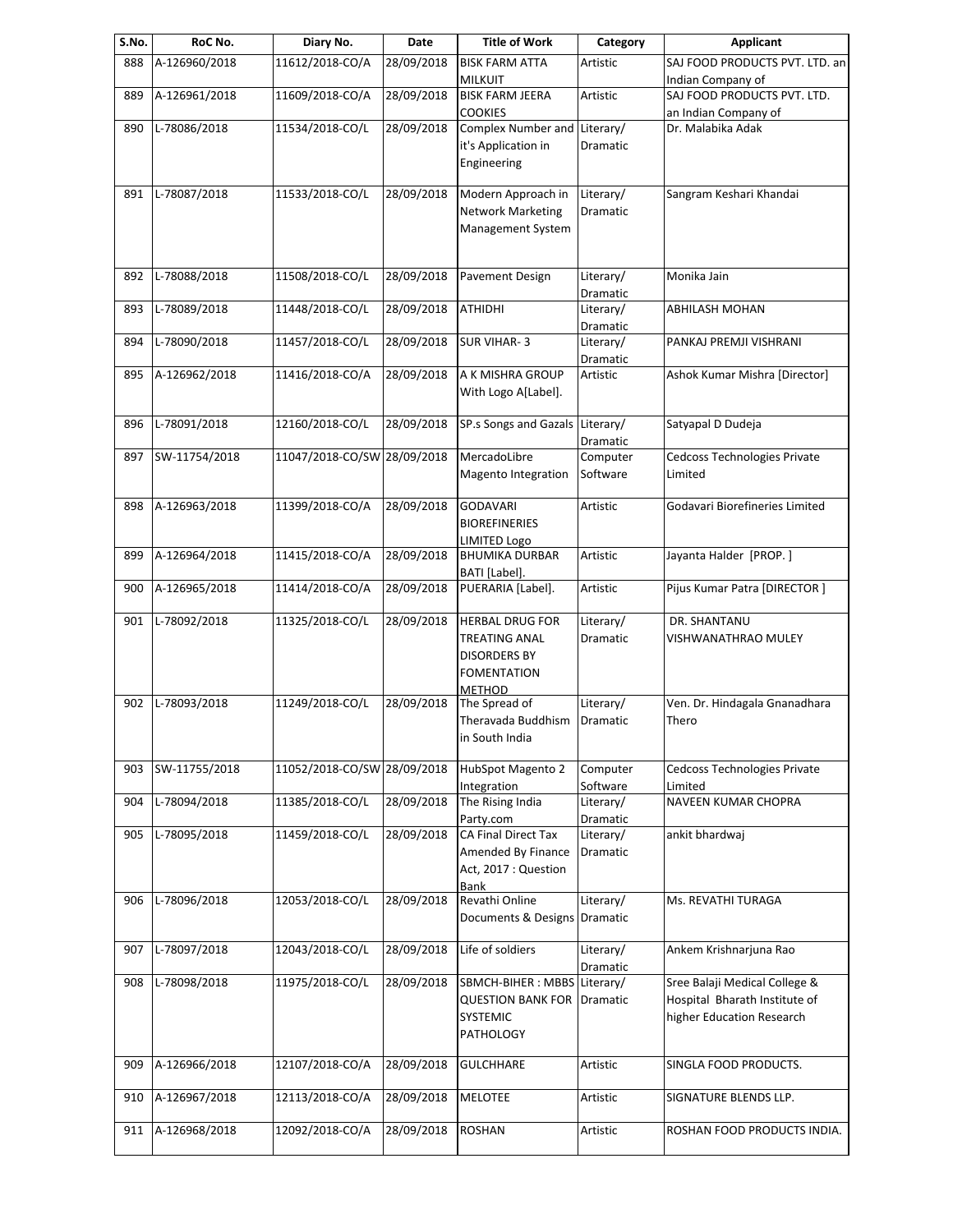| S.No. | RoC No.          | Diary No.       | Date       | <b>Title of Work</b>              | Category              | <b>Applicant</b>                       |
|-------|------------------|-----------------|------------|-----------------------------------|-----------------------|----------------------------------------|
| 912   | A-126969/2018    | 12120/2018-CO/A | 28/09/2018 | <b>UBOARD</b>                     | Artistic              | UNICO ELECTRONICS.                     |
| 913   | A-126970/2018    | 12096/2018-CO/A | 28/09/2018 | <b>SHYAM-G PASTA</b>              | Artistic              | SHREE SHYAM SNACKS FOOD<br>PVT. LTD.   |
| 914   | A-126971/2018    | 12099/2018-CO/A | 28/09/2018 | <b>MONKEY MEN</b>                 | Artistic              | SHREE SHYAM SNACKS FOOD<br>PVT. LTD.   |
| 915   | L-78099/2018     | 11979/2018-CO/L | 28/09/2018 | SBMCH-BIHER: MBBS                 | Literary/             | Sree Balaji Medical College &          |
|       |                  |                 |            | <b>QUESTION BANK FOR Dramatic</b> |                       | Hospital, Bharath Institute of         |
|       |                  |                 |            | <b>COMMUNITY</b>                  |                       | higher Education Research              |
|       |                  |                 |            | <b>MEDICINE</b>                   |                       |                                        |
|       |                  |                 |            |                                   |                       |                                        |
| 916   | L-78100/2018     | 11977/2018-CO/L | 28/09/2018 | SBMCH-BIHER: MBBS Literary/       |                       | Sree Balaji Medical College &          |
|       |                  |                 |            | <b>QUESTION BANK FOR Dramatic</b> |                       | Hospital, Bharath Institute of         |
|       |                  |                 |            | PHARMACOLOGY                      |                       | higher Education Research              |
|       |                  |                 |            |                                   |                       |                                        |
| 917   | L-78101/2018     | 11666/2018-CO/L | 28/09/2018 | Acupressure                       | Literary/             | Parag Kulkarni                         |
|       |                  |                 |            |                                   | Dramatic              |                                        |
| 918   | L-78102/2018     | 11992/2018-CO/L | 28/09/2018 | SBMCH-BIHER : MBBS Literary/      |                       | Sree Balaji Medical College &          |
|       |                  |                 |            | <b>QUESTION BANK FOR</b>          | Dramatic              | Hospital, Bharath Institute of         |
|       |                  |                 |            | <b>GYNAECOLOGY</b>                |                       | higher Education Research              |
|       |                  |                 |            | <b>INCLUDING FAMILY</b>           |                       |                                        |
|       |                  |                 |            | WELFARE                           |                       |                                        |
|       |                  |                 |            |                                   |                       |                                        |
| 919   | L-78103/2018     | 11800/2018-CO/L | 28/09/2018 | <b>BAAVAN AKHRI,</b>              | Literary/             | RADHA SOAMI SATSANG BEAS               |
|       |                  |                 |            | PATTI AUR DAKHANI                 | Dramatic              |                                        |
|       |                  |                 |            | <b>OANKAR</b>                     |                       |                                        |
| 920   | L-78104/2018     | 11965/2018-CO/L | 28/09/2018 | SBMCH-BIHER: MBBS                 | Literary/             | Sree Balaji Medical College &          |
|       |                  |                 |            | <b>QUESTION BANK FOR</b>          | Dramatic              | Hospital Bharath Institute of          |
|       |                  |                 |            | PHYSIOLOGY                        |                       | higher Education Research              |
|       |                  |                 |            | <b>INCLUDING</b>                  |                       |                                        |
|       |                  |                 |            | <b>BIOPHYSICS</b>                 |                       |                                        |
|       |                  |                 |            |                                   |                       |                                        |
| 921   | L-78105/2018     | 12000/2018-CO/L | 28/09/2018 | <b>SWAMY OF</b>                   | Literary/             | RAJENDRAN K.V.                         |
|       |                  |                 |            | AKKIYURU                          | Dramatic              |                                        |
| 922   | L-78106/2018     | 11839/2018-CO/L | 28/09/2018 | <b>NEW FORMAT</b>                 | Literary/             | G D MAHESH KUMAR                       |
|       | L-78107/2018     | 12005/2018-CO/L |            | <b>VHDL Implementation</b>        | Dramatic<br>Literary/ | Dr. MEGHA DORLE                        |
| 923   |                  |                 | 28/09/2018 | of Advanced                       | Dramatic              |                                        |
|       |                  |                 |            | <b>Encryption Standard</b>        |                       |                                        |
|       |                  |                 |            |                                   |                       |                                        |
|       |                  |                 |            |                                   |                       |                                        |
|       | 924 L-78108/2018 | 12079/2018-CO/L | 28/09/2018 | Development of                    | Literary/             | Yogita Chitriv                         |
|       |                  |                 |            | Algorithm for Tumor               | Dramatic              |                                        |
|       |                  |                 |            | <b>Type Detection and</b>         |                       |                                        |
|       |                  |                 |            | Classification in Brain           |                       |                                        |
|       |                  |                 |            | MR Images                         |                       |                                        |
|       |                  |                 |            |                                   |                       |                                        |
| 925   | A-126972/2018    | 11954/2018-CO/A | 28/09/2018 | RISHI CORPORATION                 | Artistic              | MR. DIPESH JAYANTILAL GUDHKA           |
|       |                  |                 |            | WITH DEVICE                       |                       | PROPRIETR OF RISHI                     |
|       | A-126973/2018    | 11956/2018-CO/A | 28/09/2018 | YUMMY BITE (LABEL)                | Artistic              | CORPORATION<br>MR. VIJAYKUMAR B. YADAV |
| 926   |                  |                 |            |                                   |                       |                                        |
|       |                  |                 |            |                                   |                       | PROPRIETOR OF VIJAY TRADER             |
| 927   | L-78109/2018     | 11784/2018-CO/L | 28/09/2018 | Entruppted                        | Literary/             | Devarajan Venkat                       |
|       |                  |                 |            |                                   | Dramatic              |                                        |
| 928   | L-78110/2018     | 11902/2018-CO/L | 28/09/2018 | SAHASRA-210                       | Literary/             | Chinthakindhi Akhilesh ,Dr.            |
|       |                  |                 |            | (Remotely Operated                | Dramatic              | Beeram Sarala , Katukam Sairaj         |
|       |                  |                 |            | <b>Dynamic Mechatron</b>          |                       | ,Penta Balaji ,Sudhir Dakey            |
|       |                  |                 |            | Redemption System)                |                       |                                        |
|       |                  |                 |            |                                   |                       |                                        |
|       |                  |                 |            |                                   |                       |                                        |
|       |                  |                 |            |                                   |                       |                                        |
| 929   | L-78111/2018     | 11901/2018-CO/L | 28/09/2018 | Story of Money                    | Literary/             | Maj Navin Chandra                      |
| 930   | L-78112/2018     | 11631/2018-CO/L | 28/09/2018 | <b>Smart Electricity</b>          | Dramatic<br>Literary/ | kanchan kamble                         |
|       |                  |                 |            |                                   |                       |                                        |
|       |                  |                 |            | Generation From                   | Dramatic              |                                        |
|       |                  |                 |            | Waste                             |                       |                                        |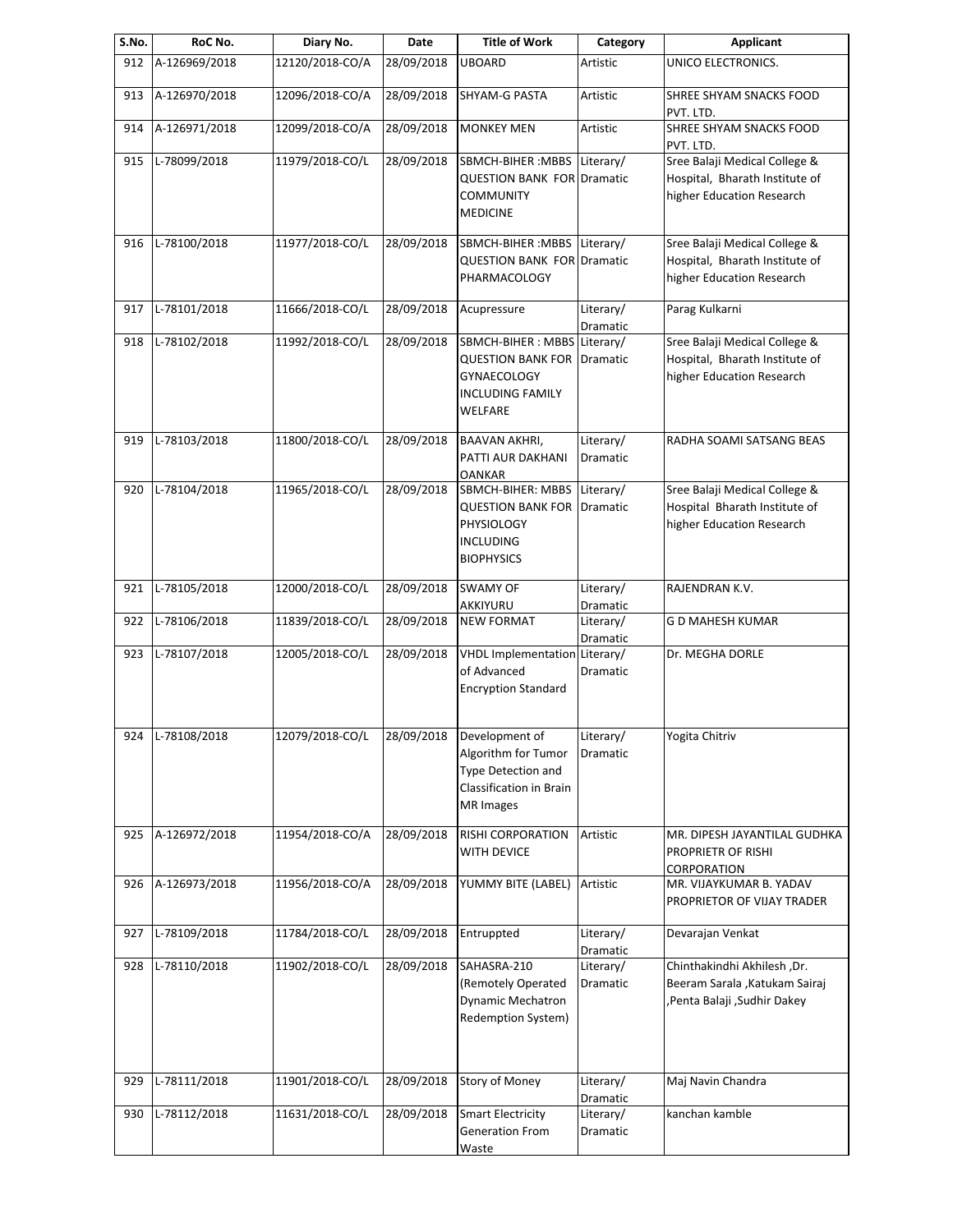| S.No. | RoC No.       | Diary No.                   | Date       | <b>Title of Work</b>         | Category  | <b>Applicant</b>                 |
|-------|---------------|-----------------------------|------------|------------------------------|-----------|----------------------------------|
| 931   | A-126974/2018 | 11911/2018-CO/A             | 28/09/2018 | MONTECARLO WITH              | Artistic  | MONTECARLO LIMITED               |
|       |               |                             |            | M LOGO WITH                  |           |                                  |
|       |               |                             |            | PUNCH LINE BORN              |           |                                  |
|       |               |                             |            | <b>TO ACHIEVE</b>            |           |                                  |
| 932   | L-78113/2018  | 11592/2018-CO/L             | 28/09/2018 | chalo yaar                   | Literary/ | manish kumar bhardwaj            |
|       |               |                             |            | khandayiyey                  | Dramatic  |                                  |
| 933   | L-78114/2018  | 12051/2018-CO/L             | 28/09/2018 | Additions to Chittor-        | Literary/ | Lekhesh Dholakia                 |
|       |               |                             |            | The Final Frontier           | Dramatic  |                                  |
|       |               |                             |            |                              |           |                                  |
| 934   | L-78115/2018  | 11538/2018-CO/L             | 28/09/2018 | A Price On My Head           | Literary/ | Abhishek Jaiswal                 |
|       |               |                             |            |                              | Dramatic  |                                  |
| 935   | L-78116/2018  | 11939/2018-CO/L             | 28/09/2018 | The Kid who taught           | Literary/ | S.SAKTHI SHRIDEVI                |
|       |               |                             |            | the way of living :vol-      | Dramatic  |                                  |
|       |               |                             |            | 1, Journal of Sakthi         |           |                                  |
|       |               |                             |            | Shridevi.S                   |           |                                  |
|       |               |                             |            |                              |           |                                  |
| 936   | L-78117/2018  | 11469/2018-CO/L             | 28/09/2018 | Juvenile Criminals           | Literary/ | Kirit Chevli                     |
|       |               |                             |            |                              | Dramatic  |                                  |
| 937   | L-78118/2018  | 11314/2018-CO/L             | 28/09/2018 | Population                   | Literary/ | Vishal Agarwal                   |
|       |               |                             |            |                              | Dramatic  |                                  |
| 938   | L-78119/2018  | 11973/2018-CO/L             | 28/09/2018 | SBMCH-BIHER : MBBS Literary/ |           | Sree Balaji Medical College &    |
|       |               |                             |            | <b>QUESTION BANK FOR</b>     | Dramatic  | Hospital Bharath Institute of    |
|       |               |                             |            | <b>GENERAL</b>               |           | higher Education Research        |
|       |               |                             |            |                              |           |                                  |
|       |               |                             |            | PATHOLOGY AND                |           |                                  |
|       |               |                             |            | <b>HAEMATOLOGY</b>           |           |                                  |
|       | A-126975/2018 | 11279/2018-CO/A             | 28/09/2018 | <b>DPL BEARINGS</b>          | Artistic  | 1. KAUSHIKBHAI BABUBHAI          |
| 939   |               |                             |            |                              |           |                                  |
|       |               |                             |            |                              |           | VIROJA, 2. SHAILESHKUMAR         |
|       |               |                             |            |                              |           | BABUBHAI VIROJA, 3. KRUPABEN     |
|       |               |                             |            |                              |           | KAUSHIKKUMAR VIROJA              |
|       |               |                             |            |                              |           |                                  |
| 940   | A-126976/2018 | 12013/2018-CO/A             | 28/09/2018 | UMRAO LABEL                  | Artistic  | M/s Umrao Hotels & Resort Pvt Lt |
|       |               |                             |            |                              |           |                                  |
| 941   | L-78120/2018  | 11974/2018-CO/L             | 28/09/2018 | Moon-Walk                    | Literary/ | Joginder Pal Devgan alias Vishal |
|       |               |                             |            |                              | Dramatic  |                                  |
| 942   | A-126977/2018 | 11282/2018-CO/A             | 28/09/2018 | <b>SKILL BEARINGS</b>        | Artistic  | 1. KAUSHIKBHAI BABUBHAI          |
|       |               |                             |            |                              |           | VIROJA, 2. SHAILESHKUMAR         |
|       |               |                             |            |                              |           | BABUBHAI VIROJA, 3. KRUPABEN     |
|       |               |                             |            |                              |           | KAUSHIKKUMAR VIROJA              |
|       |               |                             |            |                              |           |                                  |
| 943   | L-78121/2018  | 11685/2018-CO/L             | 28/09/2018 | SURGICA CATALOGUE Literary/  |           | MUKESH KUMAR JAIN AND            |
|       |               |                             |            |                              | Dramatic  | MADHUBALA JAIN, TRADING IN       |
|       |               |                             |            |                              |           | PARTNERSHIP AS SURYA             |
|       |               |                             |            |                              |           | <b>SURGICAL INDUSTRIES</b>       |
| 944   | L-78122/2018  | 12093/2018-CO/L             | 28/09/2018 | The BAROLA Way               | Literary/ | Himanshu Barola                  |
|       |               |                             |            |                              | Dramatic  |                                  |
| 945   | A-126978/2018 | 12012/2018-CO/A             | 28/09/2018 | LOVE GRAINS LABEL            | Artistic  | M/s Regent Enterprises Limited   |
|       |               |                             |            |                              |           |                                  |
| 946   | A-126979/2018 | 11283/2018-CO/A             | 28/09/2018 | <b>SB SAMRAJ</b>             | Artistic  | Mrs. daiben rajsibhai kandoriya, |
|       |               |                             |            |                              |           | sole proprietress of             |
|       |               |                             |            |                              |           |                                  |
| 947   | L-78123/2018  | 12110/2018-CO/L             | 28/09/2018 | Critical studies on          | Literary/ | Sanjivkumar N. Harinkhede        |
|       |               |                             |            | <b>Earthquake Strong</b>     | Dramatic  |                                  |
|       |               |                             |            | <b>Ground Motion</b>         |           |                                  |
|       |               |                             |            | Characteristics and          |           |                                  |
|       |               |                             |            | Development of               |           |                                  |
|       |               |                             |            | Some Parameters              |           |                                  |
|       |               |                             |            | Relevant in                  |           |                                  |
|       |               |                             |            |                              |           |                                  |
|       |               |                             |            | understanding the            |           |                                  |
|       |               |                             |            | Effects of an                |           |                                  |
|       |               |                             |            | Earthquake                   |           |                                  |
|       |               |                             |            |                              |           |                                  |
| 948   | SW-11756/2018 | 11056/2018-CO/SW 28/09/2018 |            | Fruugo OpenCart              | Computer  | Cedcoss Technologies Private     |
|       |               |                             |            | Integration                  | Software  | Limited                          |
| 949   | L-78124/2018  | 11914/2018-CO/L             | 28/09/2018 | <b>BANDS OR ROCKERS</b>      | Literary/ | Chandrashekhar Shetty            |
|       |               |                             |            |                              | Dramatic  |                                  |
|       |               |                             |            |                              |           |                                  |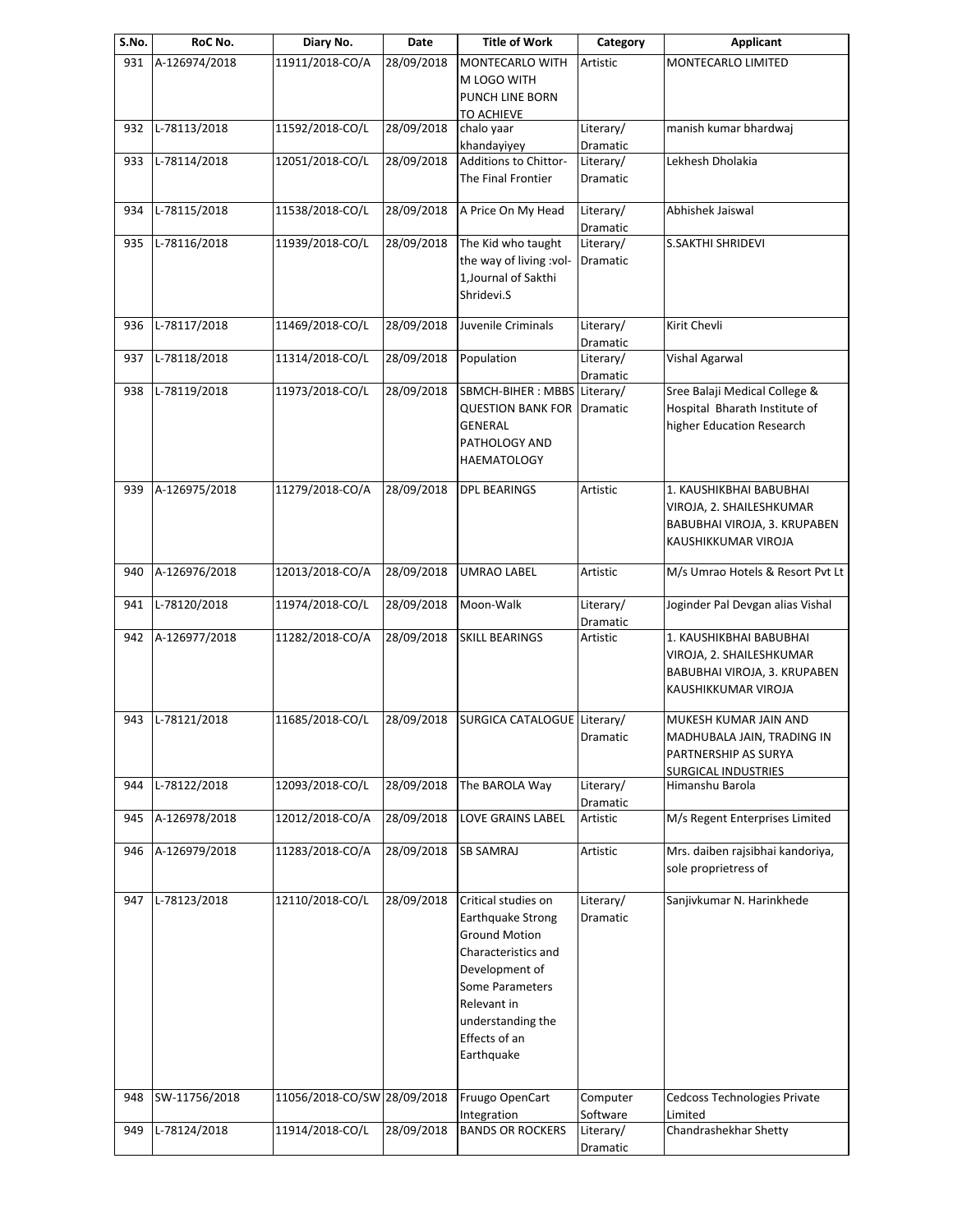| S.No. | RoC No.       | Diary No.                   | Date       | <b>Title of Work</b>                                                 | Category              | <b>Applicant</b>                                               |
|-------|---------------|-----------------------------|------------|----------------------------------------------------------------------|-----------------------|----------------------------------------------------------------|
| 950   | SW-11757/2018 | 11058/2018-CO/SW 28/09/2018 |            | Wish OpenCart                                                        | Computer              | Cedcoss Technologies Private                                   |
|       |               |                             |            | Integration                                                          | Software              | Limited                                                        |
| 951   | SW-11758/2018 | 11059/2018-CO/SW 28/09/2018 |            | <b>TradeMe OpenCart</b><br>Integration                               | Computer<br>Software  | Cedcoss Technologies Private<br>Limited                        |
| 952   | L-78125/2018  | 11972/2018-CO/L             | 28/09/2018 | <b>Cursive Writing</b><br>Practice Workbook                          | Literary/<br>Dramatic | Nilam Dadasaheb Suryawanshi                                    |
| 953   | L-78126/2018  | 11879/2018-CO/L             | 28/09/2018 | <b>MAIN NOOPUR SI</b>                                                | Literary/<br>Dramatic | Payal Sawaria                                                  |
| 954   | L-78127/2018  | 9590/2018-CO/L              | 28/09/2018 | Internet<br>Fundamentals and<br>Web Tools                            | Literary/<br>Dramatic | M/s Spectrum Techno Press                                      |
| 955   | L-78128/2018  | 11853/2018-CO/L             | 28/09/2018 | <b>DREAM</b>                                                         | Literary/<br>Dramatic |                                                                |
| 956   | SW-11759/2018 | 11063/2018-CO/SW 28/09/2018 |            | CoolShop Prestashop<br>Integration                                   | Computer<br>Software  | Cedcoss Technologies Private<br>Limited                        |
| 957   | L-78129/2018  | 10222/2018-CO/L             | 28/09/2018 | Ye Kaisi Zindagi Hai                                                 | Literary/<br>Dramatic | Parmar Jitendra Sureshbhai                                     |
| 958   | SW-11760/2018 | 11049/2018-CO/SW 28/09/2018 |            | Fyndiq Magento 2<br>Integration                                      | Computer<br>Software  | Cedcoss Technologies Private<br>Limited                        |
| 959   | SR-13772/2018 | 11257/2018-CO/SR            | 28/09/2018 | Ishq Ruhani Kar                                                      | Sound<br>Recording    | Prateek Singh                                                  |
| 960   | A-126980/2018 | 11601/2018-CO/A             | 28/09/2018 | <b>BISK FARM CUPKAKE</b><br>CHOCO                                    | Artistic              | SAJ FOOD PRODUCTS PVT. LTD.                                    |
| 961   | A-126981/2018 | 11608/2018-CO/A             | 28/09/2018 | <b>BISK FARM GOOGLY</b><br>THE TASTE WITH A<br><b>TWIST</b>          | Artistic              | SAJ FOOD PRODUCTS PVT. LTD.                                    |
| 962   | A-126982/2018 | 11610/2018-CO/A             | 28/09/2018 | <b>BISK FARM</b><br><b>CHATPATA SPICY</b>                            | Artistic              | SAJ FOOD PRODUCTS PVT. LTD.                                    |
| 963   | L-78130/2018  | 11545/2018-CO/L             | 28/09/2018 | THE MATCH                                                            | Literary/<br>Dramatic | Imane Karouach                                                 |
| 964   | A-126983/2018 | 11633/2018-CO/A             | 28/09/2018 | DEE MANNEQUIN                                                        | Artistic              | M/S DEE MANNEQUIN                                              |
| 965   | L-78131/2018  | 11691/2018-CO/L             | 28/09/2018 | Kala Ghoda - The<br><b>Game Begins</b>                               | Literary/<br>Dramatic | Ashwini Malhotra                                               |
| 966   | L-78132/2018  | 11584/2018-CO/L             | 28/09/2018 | THE AURORA OF<br>LOVE                                                | Literary/<br>Dramatic |                                                                |
| 967   | L-78133/2018  | 11557/2018-CO/L             | 28/09/2018 | EC8361 ANALOG AND<br><b>DIGITAL CIRCUITS</b><br>LABORATORY<br>MANUAL | Literary/<br>Dramatic | R LALITHA LAKSHMI, DHAANISH<br>AHMED COLLEGE OF<br>ENGINEERING |
| 968   | SW-11761/2018 | 11436/2018-CO/SW 28/09/2018 |            | mSFA Advantage                                                       | Computer<br>Software  | Arteria Technologies Pvt. Ltd.                                 |
| 969   | SW-11762/2018 | 11681/2018-CO/SW 28/09/2018 |            | Genius-ISGAuthify                                                    | Computer<br>Software  | In-Solutions Global Limited                                    |
| 970   | A-126984/2018 | 11568/2018-CO/A             | 28/09/2018 | YOGI GULKAND                                                         | Artistic              | M/S YOGI AYURVEDIC PRODUCTS<br>PRIVATE LIMITED                 |
| 971   | A-126985/2018 | 10077/2018-CO/A             | 28/09/2018 | <b>MAIN SHAFT</b><br>ASSEMBLY (GPOA-<br>$102-P-01$                   | Artistic              | Milltec Machinery Private Limited                              |
| 972   | A-126986/2018 | 10078/2018-CO/A             | 28/09/2018 | <b>MOTOR MOUNTING</b><br>ASSEMBLY (GPOA-<br>$115 - P - 01$           | Artistic              | Milltec Machinery Private Limited                              |
| 973   | A-126987/2018 | 10079/2018-CO/A             | 28/09/2018 | <b>SIEVE FRAME</b><br>ASSEMBLY (GPOA-<br>$608 - A - 01$              | Artistic              | Milltec Machinery Private Limited                              |
| 974   | A-126988/2018 | 10080/2018-CO/A             | 28/09/2018 | <b>STRUCTURE (GPOA-</b><br>$600 - A - 01$                            | Artistic              | Milltec Machinery Private Limited                              |
| 975   | L-78134/2018  | 9607/2018-CO/L              | 28/09/2018 | <b>Studies of MTech</b><br>CAD/CAM                                   | Literary/<br>Dramatic | <b>ABHRANIL BANERJEE</b>                                       |
| 976   | A-126989/2018 | 11669/2018-CO/A             | 28/09/2018 | MANGAL GLOBAL<br><b>FASHION</b>                                      | Artistic              | <b>SUMIT TANDON</b>                                            |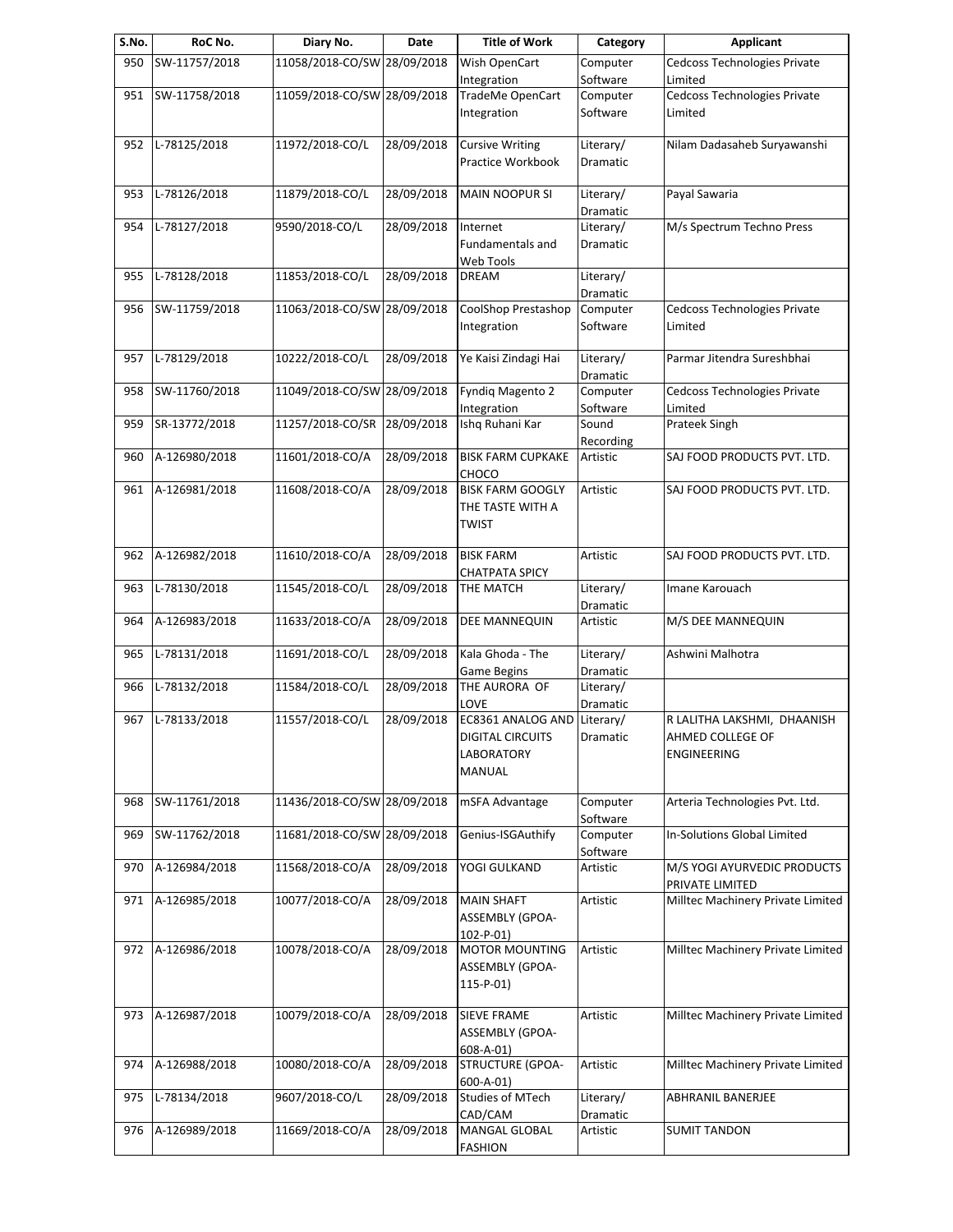| S.No. | RoC No.            | Diary No.                   | Date       | <b>Title of Work</b>                                                   | Category              | <b>Applicant</b>                                                                                |
|-------|--------------------|-----------------------------|------------|------------------------------------------------------------------------|-----------------------|-------------------------------------------------------------------------------------------------|
| 977   | L-78135/2018       | 9333/2018-CO/L              | 28/09/2018 | Visualization of best<br>fit curve                                     | Literary/<br>Dramatic | M.P.Gandhi                                                                                      |
| 978   | A-126990/2018      | 11567/2018-CO/A             | 28/09/2018 | YOGI NEEM TULSI<br><b>FACE WASH</b>                                    | Artistic              | M/S YOGI AYURVEDIC PRODUCTS<br>PRIVATE LIMITED                                                  |
| 979   | A-126991/2018      | 10989/2018-CO/A             | 28/09/2018 | <b>KUDO</b><br><b>INTERNATIONAL</b><br><b>FEDERATION *INDIA*</b>       | Artistic              | Mr. MEHUL JIVRAJ VORA.                                                                          |
| 980   | L-78136/2018       | 11427/2018-CO/L             | 28/09/2018 | <b>ABENTEUER DES</b><br><b>GLAUBENS</b><br>(ADVENTURE OF<br>FAITH)     | Literary/<br>Dramatic | RADHA SOAMI SATSANG BEAS                                                                        |
| 981   | A-126992/2018      | 11566/2018-CO/A             | 28/09/2018 | YOGI ADULSA COUGH Artistic<br><b>SYRUP</b>                             |                       | M/S YOGI AYURVEDIC PRODUCTS<br>PRIVATE LIMITED                                                  |
| 982   | L-78137/2018       | 11407/2018-CO/L             | 28/09/2018 | PAPA - THODA<br>MUSHKIL SA LAGTA<br>HAI                                | Literary/<br>Dramatic | <b>BIRENDRA KUMAR YADAV</b>                                                                     |
| 983   | L-78138/2018       | 11475/2018-CO/L             | 28/09/2018 | <b>CULTURE TOUCH</b>                                                   | Literary/<br>Dramatic | REENA RAJENDRA BRAHMBHATT                                                                       |
| 984   | A-126993/2018      | 11572/2018-CO/A             | 28/09/2018 | AI-NUAIM SILVER<br><b>SCENT</b>                                        | Artistic              | FAROOQ USMAN BATLIWALA                                                                          |
| 985   | A-126994/2018      | 11570/2018-CO/A             | 28/09/2018 | AI NUAIM OPEN<br><b>WHITE LABEL</b>                                    | Artistic              | FAROOQ USMAN BATLIWALA                                                                          |
| 986   | A-126995/2018      | 11573/2018-CO/A             | 28/09/2018 | AI NUAIM DUBAI<br><b>GOLD LABEL</b>                                    | Artistic              | FAROOQ USMAN BATLIWALA                                                                          |
| 987   | A-126996/2018      | 11526/2018-CO/A             | 28/09/2018 | <b>ASAM GOLD</b>                                                       | Artistic              | MRS. SHASHI JAIN                                                                                |
| 988   | L-78139/2018       | 10795/2018-CO/L             | 28/09/2018 | Self Motivation 111<br>Book                                            | Literary/<br>Dramatic | SV Suryanarayana                                                                                |
| 989   | SW-11763/2018      | 10615/2018-CO/SW 28/09/2018 |            | <b>EMITRA PLUS RURAL</b><br><b>KIOSK</b>                               | Computer<br>Software  | DEPARTMENT OF INFORMATION<br>TECHNOLOGY AND<br>COMMUNICATION,<br><b>GOVERNMENT OF RAJASTHAN</b> |
| 990   | A-126997/2018      | 8970/2018-CO/A              | 28/09/2018 | the adventures of<br>harvey mouse<br>sleepover                         | Artistic              |                                                                                                 |
| 991   | SW-11764/2018      | 10608/2018-CO/SW 28/09/2018 |            | <b>EMITRA PLUS URBAN</b><br><b>KIOSK</b>                               | Computer<br>Software  | DEPARTMENT OF INFORMATION<br>TECHNOLOGY AND<br>COMMUNICATION,<br>GOVERNMENT OF RAJASTHAN        |
| 992   | L-78140/2018       | 5975/2018-CO/L              | 28/09/2018 | WIN COMMITMENT A Literary/<br>DEVOTED FRIEND/<br>ANA WANTS A<br>RABBIT | Dramatic              | Madhuri Mehta                                                                                   |
| 993   | A-126998/2018      | 8971/2018-CO/A              | 28/09/2018 | THE ADVENTURES OF<br><b>HARVEY MOUSE</b><br><b>SLEEPOVER</b>           | Artistic              |                                                                                                 |
| 994   | A-126999/2018      | 10861/2018-CO/A             | 28/09/2018 | SIMRAN (LABEL)                                                         | Artistic              | Simran Fashions Pvt. Ltd.                                                                       |
| 995   | A-127000/2018      | 10862/2018-CO/A             | 28/09/2018 | <b>HUKATO (LABEL)</b>                                                  | Artistic              | Crop Chemicals India Ltd.                                                                       |
| 996   | L-78141/2018       | 12024/2018-CO/L             | 28/09/2018 | THE NO-NONSENSE<br>WAY OF INVESTING                                    | Literary/<br>Dramatic | Varun Malhotra                                                                                  |
| 997   | L-78142/2018       | 12161/2018-CO/L             | 28/09/2018 | Zero Infinity and<br>Journey of<br><b>Boundaries</b> !!                | Literary/<br>Dramatic | Mrutyunjaya Sahoo                                                                               |
| 998   | L-78143/2018       | 11845/2018-CO/L             | 28/09/2018 | Aeno ide/ Karai                                                        | Literary/<br>Dramatic | S.Pranav Padmanabhan                                                                            |
| 999   | L-78144/2018       | 12149/2018-CO/L             | 28/09/2018 | Telangaana<br>Prasthaanamu                                             | Literary/<br>Dramatic | S. Narsing Rao                                                                                  |
|       | 1000 A-127001/2018 | 12057/2018-CO/A             | 28/09/2018 | <b>COUNTRY HOME</b><br>(LOGO)                                          | Artistic              | SATCAP INDIA INDUSTRIES                                                                         |